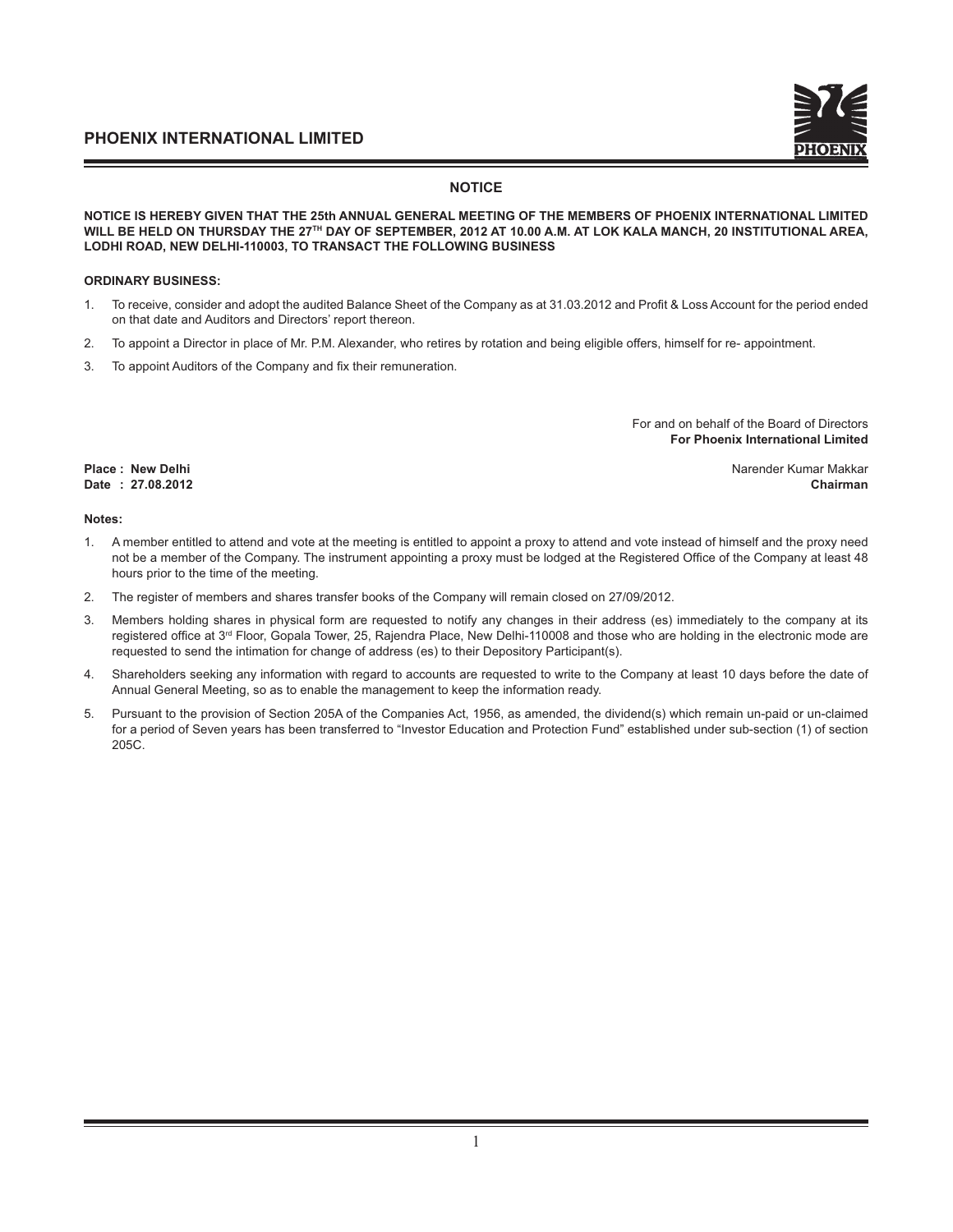

#### **INFORMATION AS PER CLAUSE 49(IV) (G) (i) OF THE LISTING AGREEMENT FOR ITEM NO. 2 OF THE NOTICE FOR RE-APPOINTMENT OF DIRECTOR OF THE COMPANY:**

| Item No.2                                                               |                  |                    |
|-------------------------------------------------------------------------|------------------|--------------------|
| Name of the Director                                                    | ÷                | Mr. P.M. Alexander |
| Date of Birth                                                           |                  | 14.11.1954         |
| Date of appointment                                                     |                  | : 30.12.2005       |
| Expertise in Specific Functional area : Public Relation                 |                  |                    |
| Qualification                                                           | <b>Participa</b> | BA                 |
| Mr. P.M. Alexander is a Director in the following Companies:            |                  |                    |
| PHOENIX INTERNATIONAL LIMITED                                           |                  |                    |
| PHOENIX INDUSTRIES LIMITED                                              |                  |                    |
| PHOENIX CEMENT LIMITED                                                  |                  |                    |
| <b>FOCUS ENERGY LIMITED</b>                                             |                  |                    |
| PHOENIX REAL TIME SERVICES LIMITED                                      |                  |                    |
| SASSON AGENCIES PRIVATE LIMITED                                         |                  |                    |
| SAVARE TRADE ENTERPRISES LIMITED                                        |                  |                    |
| YELLOW VALLEY LEASING & FINANCE LIMITED                                 |                  |                    |
| PHOENIX INTERNATIONAL FINANCE LIMITED                                   |                  |                    |
| PHOENIX LAND DEVELOPMENT LIMITED                                        |                  |                    |
| PHOENIX POWER DEVELOPMENT CORP. LIMITED                                 |                  |                    |
| MULTIDOT ENTERTAINMENT LTD.                                             |                  |                    |
| FOCUS OFFSHORE SERVICES PRIVATE LIMITED                                 |                  |                    |
| PHOENIX HYDROCARBONS LTD.                                               |                  |                    |
| BPS TECH SERVICES PRIVATE LIMITED                                       |                  |                    |
| OIL SEP ENGINEERS PRIVATE LIMITED                                       |                  |                    |
| SP REGINA RESOURCES PRIVATE LIMITED                                     |                  |                    |
| Mr. P.M. Alexander is a member of Committee in the following Companies: |                  |                    |
| Phoenix Industries Limited (Audit Committee).<br>1.                     |                  |                    |

- 2. Phoenix Real Time Services Limited (Audit Committee).
- 3. Phoenix Cement Limited (Audit Committee).

He does not hold any Share in the Company. .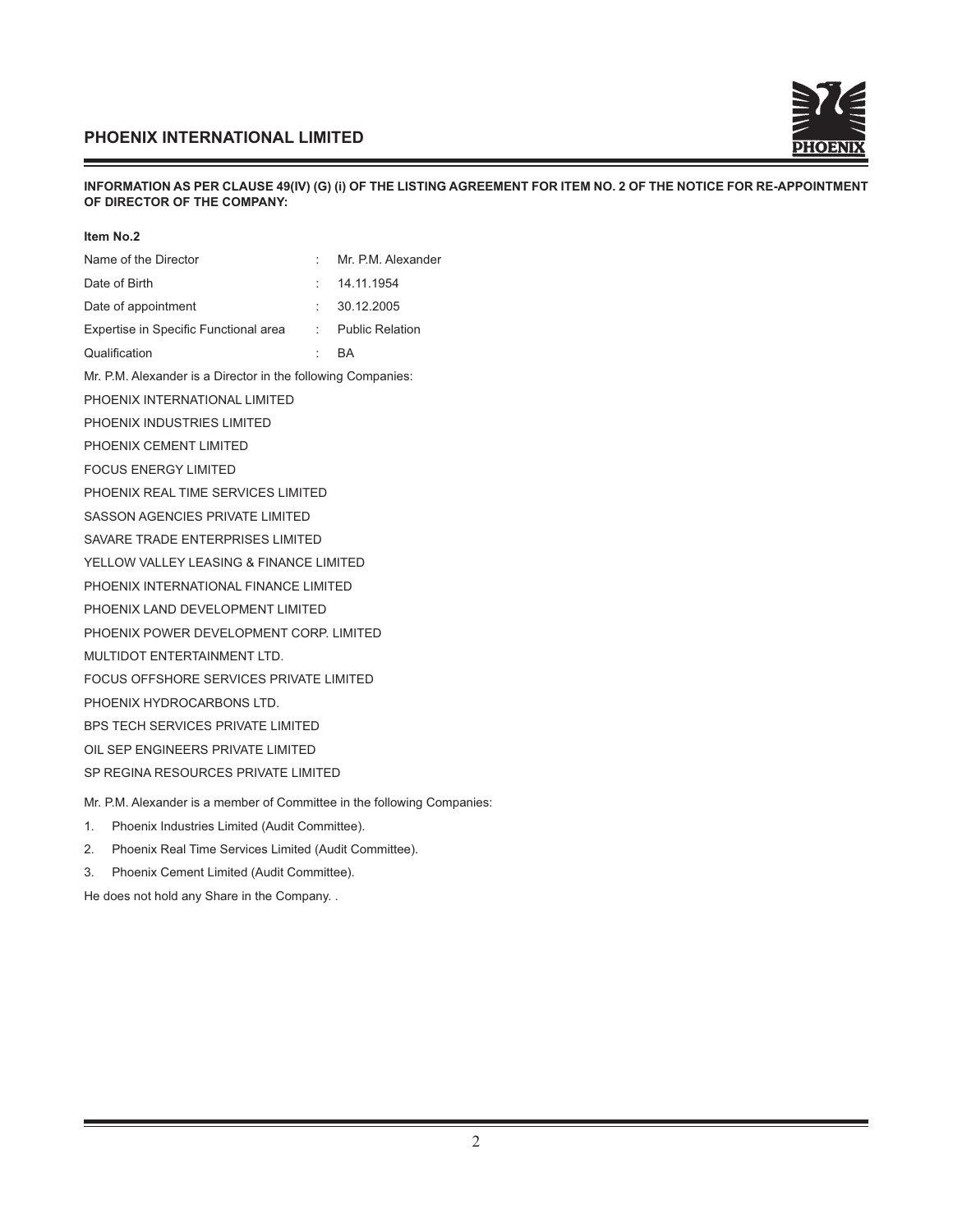#### **DIRECTOR'S REPORT**

#### **Dear Shareholder,**

The Directors of your company present the 25th Annual Report along with the Audited Statement of Accounts of the company for the year ended 31st March 2012.

#### **FINANCIAL RESULTS**

|                                                                    |                                 | (Rs. In Lacs)            |
|--------------------------------------------------------------------|---------------------------------|--------------------------|
|                                                                    | <b>Year Ended</b><br>31.03.2012 | Year Ended<br>31.03.2011 |
| Sales & Other Income                                               | 2989.00                         | 2846.00                  |
| Profit /(Loss) before depreciation                                 | 350.74                          | 360.72                   |
| Less: Depreciation                                                 | 223.69                          | 221.24                   |
| Profit / (loss) after Depreciation but before Extra Ordinary Items | 127.05                          | 139.48                   |
| Add: Extra Ordinary Items                                          |                                 |                          |
| Profit / (loss) after Extra Ordinary Items - but before Tax        |                                 | 139.48                   |
| Less: Provision for Income Tax/Fringe benefit Tax                  | 33.51                           | 30.00                    |
| Profit / (Loss) After Tax                                          | 93.54                           | 109.48                   |

#### **OPERATIONAL PERFORMANCE / FUTURE PLANS**

The Company has carried out shoes related activities at its unit at Chennai during the financial year under review. The Company achieved turnover of Rs. 2989.00 Lacs during the current year as compared to Rs. 2846.00 Lacs during previous year. The Company is in process of widening the base of manufacturing and export.

#### **FIXED DEPOSITS**

The Company has not accepted or invited deposits from public covered under the provision of Section 58A of the Companies Act, 1956 read with the Companies (Acceptance of Deposit) Rules 1975.

#### **DIVIDEND**

To implement the plans and to expand the business activities, your Directors do not recommend any dividend for the year ended 31.03.2012.

#### **PARTICULARS OF EMPLOYEES**

During the year under review, the Company had no employees in respect of whom information's as per Section 217(2A) of the Companies Act, 1956 is required to be given in the Directors' Report.

#### **DIRECTORS**

Mr. P.M. Alexander, Director of the Company retires by rotation and being eligible offer himself for re-appointment.

#### **DIRECTOR'S RESPONSIBILITY**

To the best of their knowledge and belief and according to information and explanation obtained by them, your Directors make the following statement in terms of Section 217 (2AA) of the Companies Act, 1956.

- a) That in preparation of Annual Accounts for the year ended 31<sup>st</sup> March, 2012 the applicable accounting standards have been followed along with proper explanation relating to material departures, if any.
- b) That selected accounting policies were applied consistently and the Directors have made judgment and estimate that are reasonable and prudent so as to give a true and fair view of the state of affairs of the Company at the end of the financial year 31<sup>st</sup> March, 2012 and of the Profit of the Company for the year ended on that date.
- c) That proper and sufficient care has been taken for the maintenance of adequate accounting records in accordance with the provisions of the Companies Act, 1956 for safeguarding the assets of the company and for preventing and detecting fraud and other irregularities.
- d) That the Annual Accounts for the year ended 31<sup>st</sup> March, 2012 has been prepared on a going concern basis.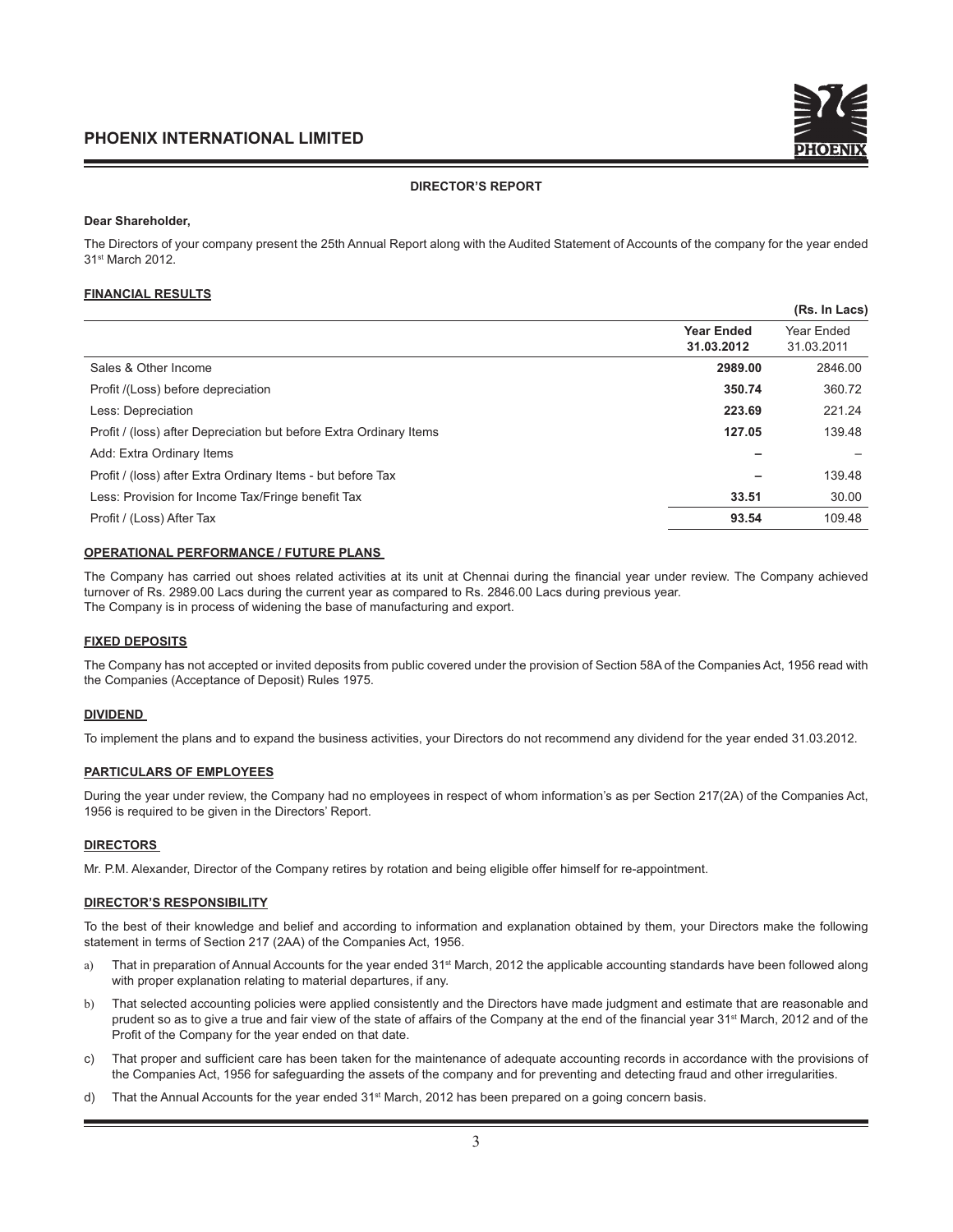#### **AUDITORS**

The Auditors, M/s Pradip Bhardwaj & Co, Chartered Accountants, Noida, retires at the conclusion of ensuing Annual General Meeting and being eligible, offer themselves for re-appointment. A certificate as required under section 224(IB) of the Companies Act, 1956 to the effect that their appointment if made, shall be within the limits as specified in the said section, has been obtained from them.

#### **SUBSIDIARY COMPANIES**

Statement regarding subsidiary companies pursuant to provision of Section 212 of the Companies Act, 1956 forming part of the Balance Sheet is attached.

#### **CONSERVATION OF ENERGY AND TECHNOLOGY ABSORPTION**

Annexure "A" to this report gives information in respect of Conservation of Energy, Technology Absorption and Foreign Exchange earning and outgo, required under Section 217(1)(e) of the Companies Act, 1956 read with the Companies (Disclosure of Particulars in the Report of the Board of Directors) Rules 1988 and forms a part of the Directors Report.

#### **CORPORATE GOVERNANCE**

Your company is committed to maintain the highest standards of Corporate Governance. Your Directors adhere to the requirements set out by the Securities and Exchange Board of India's Corporate Governance practices and have implemented all the stipulations prescribed. Over and above the statutory requirements, your Company has implemented several best corporate governance practices.

Report on Corporate Governance stipulated under Clause 49 of the Listing Agreements with the Stock Exchanges forms part of the Annual Report.

Certification from Chairman and Director and Certificate from the Auditors of the Company, M/s Pradip Bhardwaj & Co, Chartered Accountants confirming compliance of conditions of Corporate Governance as stipulated under the aforesaid Clause 49, are annexed to that Report.

#### **ACKNOWLEDGMENT**

Your Directors place on record their appreciation for the assistance and support extended by all Government Authorities, Financial Institution, Banks, Solicitors and Shareholders of the Company. Your Directors express their appreciation for the dedicated and sincere service rendered by employees of the Company.

#### **For and on behalf of the Board PHOENIX INTERNATIONAL LIMITED**

**Place : New Delhi** Narender Kumar Makkar P.M. Alexander **Director & Company Secretary**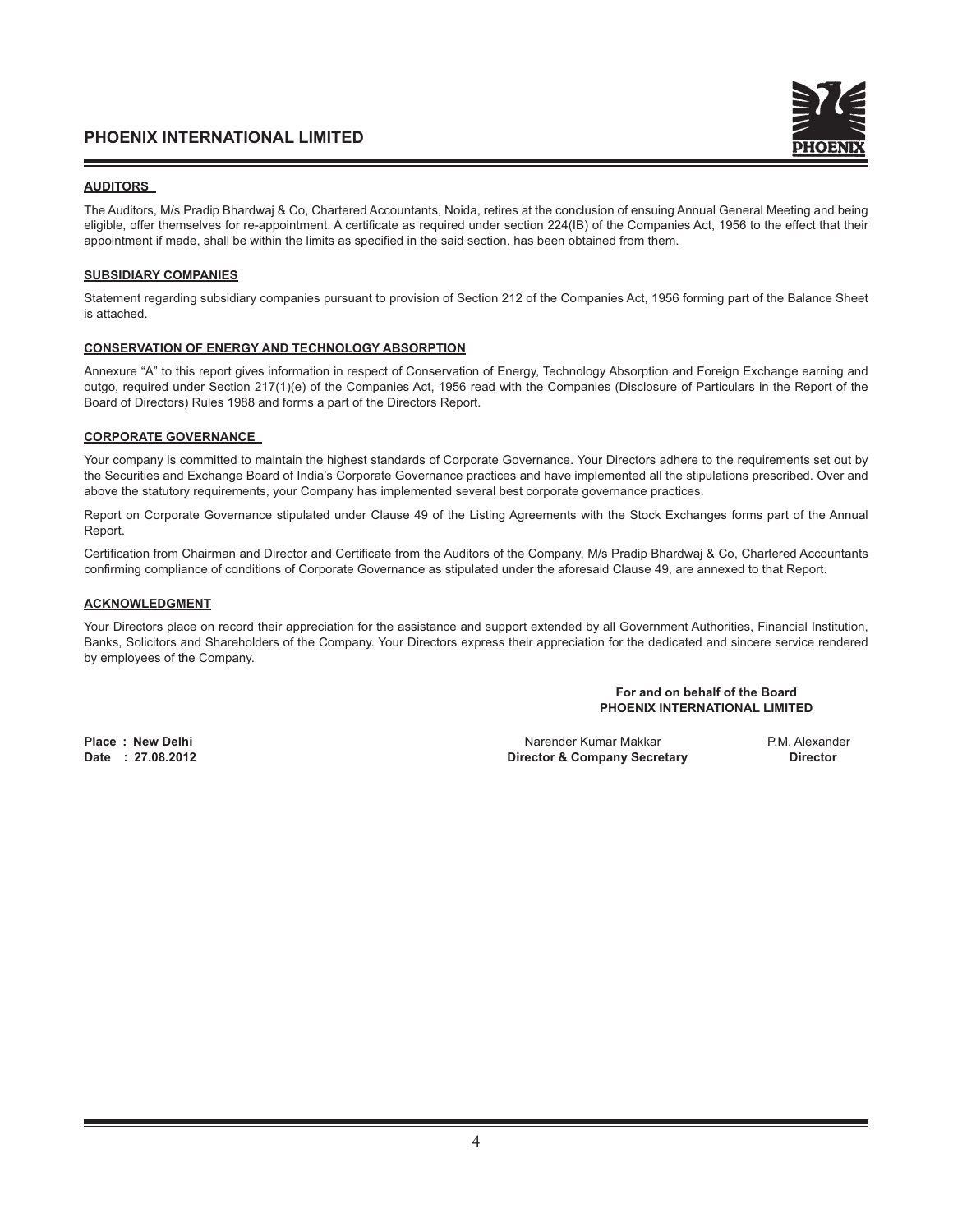

#### **ANNREXURE "A" FORMING PART OF THE DIRECTOR'S REPORT**

Information pursuant to Section 217(1)(e) of the Companies Act, 1956, read with the Companies (Disclosure of Particulars in the Report of the Board of Director's) Rules 1988 in respect of Conservation of Energy, Technology Absorption and Foreign Exchange Earning and Outgo.

|             |                                                                                                                                                                                                                                                                                                                                                                                                                                                                                                              | <b>Current</b><br>Year                        | Previous<br>Period              |
|-------------|--------------------------------------------------------------------------------------------------------------------------------------------------------------------------------------------------------------------------------------------------------------------------------------------------------------------------------------------------------------------------------------------------------------------------------------------------------------------------------------------------------------|-----------------------------------------------|---------------------------------|
| А.          | <b>CONSERVATION OF ENERGY</b><br>(a) Energy conservation measures undertaken<br>$\mathbf{1}$ .<br>(b) Proposed energy conservation measures<br>Impact of measures on reduction of energy consumption and consequent<br>2.<br>impact on the cost of production of goods<br>3.<br>The details of energy consumption:<br>(a) Power and Fuel consumption<br>Consumption per unit of production<br>(b)                                                                                                            | Nil<br><b>Nil</b><br>Nil<br><b>Nil</b><br>Nil | Nil<br>Nil<br>Nil<br>Nil<br>Nil |
| <b>B.</b>   | TECHNOLOGY ABSORPTION, ADOPTION AND INNOVATION<br>1. Specific area in which R & D was carried out by the Company<br>2. Benefits derived as a result of the above R&D<br>Future plan of Action<br>3.<br>4. Expenditure on R & D                                                                                                                                                                                                                                                                               | Nil<br>Nil<br>Nil<br><b>Nil</b>               | Nil<br>Nil<br>Nil<br>Nil        |
| $C_{\cdot}$ | <b>FOREIGN EXCHANGE EARNING &amp; OUTGO</b><br>Activities relating to exports: Initiatives taken to increase exports: Development of<br>a)<br>new export methods for products and services and export plans<br>The Foreign exchange earning through exports were NIL during the year to UK.<br>The efforts to broaden the export base to other countries are continuing.<br>The foreign Exchange Earning & Outgo during the period are as under:<br>b)<br>Foreign Exchange Earning<br>Foreign Exchange Outgo | <b>NIL</b><br><b>NIL</b>                      | <b>NIL</b><br>1220.87 lacs      |

#### **CHAIRMAN AND DIRECTOR CERTIFICATION**

We, Narender Makkar, Chairman, and Narendra Agarwal, Director certify to the Board that:

- (a) We have reviewed financial statements and the cash flow statement for the financial year ended on  $31<sup>st</sup>$  March, 2012, and that to the best of our knowledge and belief:
	- (i) these statements do not contain any materially untrue statement or omit any material fact or contain statements that might be misleading;
	- (ii) these statements together present a true and fair view of the company's affairs and are in compliance with existing accounting standards, applicable laws and regulations.
- (b) There are, to the best of our knowledge and belief, no transactions entered into by the company during the year which are fraudulent, illegal or violative of the company's code of conduct.
- (c) We accept responsibility for establishing and maintaining internal controls for fi nancial reporting and we have evaluated the effectiveness of internal control systems of the Company pertaining to financial reporting and we have disclosed to the Auditors and Audit Committee, deficiencies in the design or operation of such internal controls, if any, of which we are aware and the steps we have taken or propose to take to rectify these deficiencies.
- (d) We have indicated to the Auditors and the Audit committee:-
	- $(i)$  significant changes, if any, in internal control over financial reporting during the year:
	- (ii) significant changes, if any, in accounting policies during the year and that the same have been disclosed in the notes to the financial statements:
	- (iii) instances of significant fraud of which we have become aware and the involvement therein, if any, of the management or an employee having a significant role in the company's internal control system over financial reporting.

| Place: New Delhi | Narender Makkar | P.M. Alexander  |
|------------------|-----------------|-----------------|
| Date: 27.08.2012 | Chairman        | <b>Director</b> |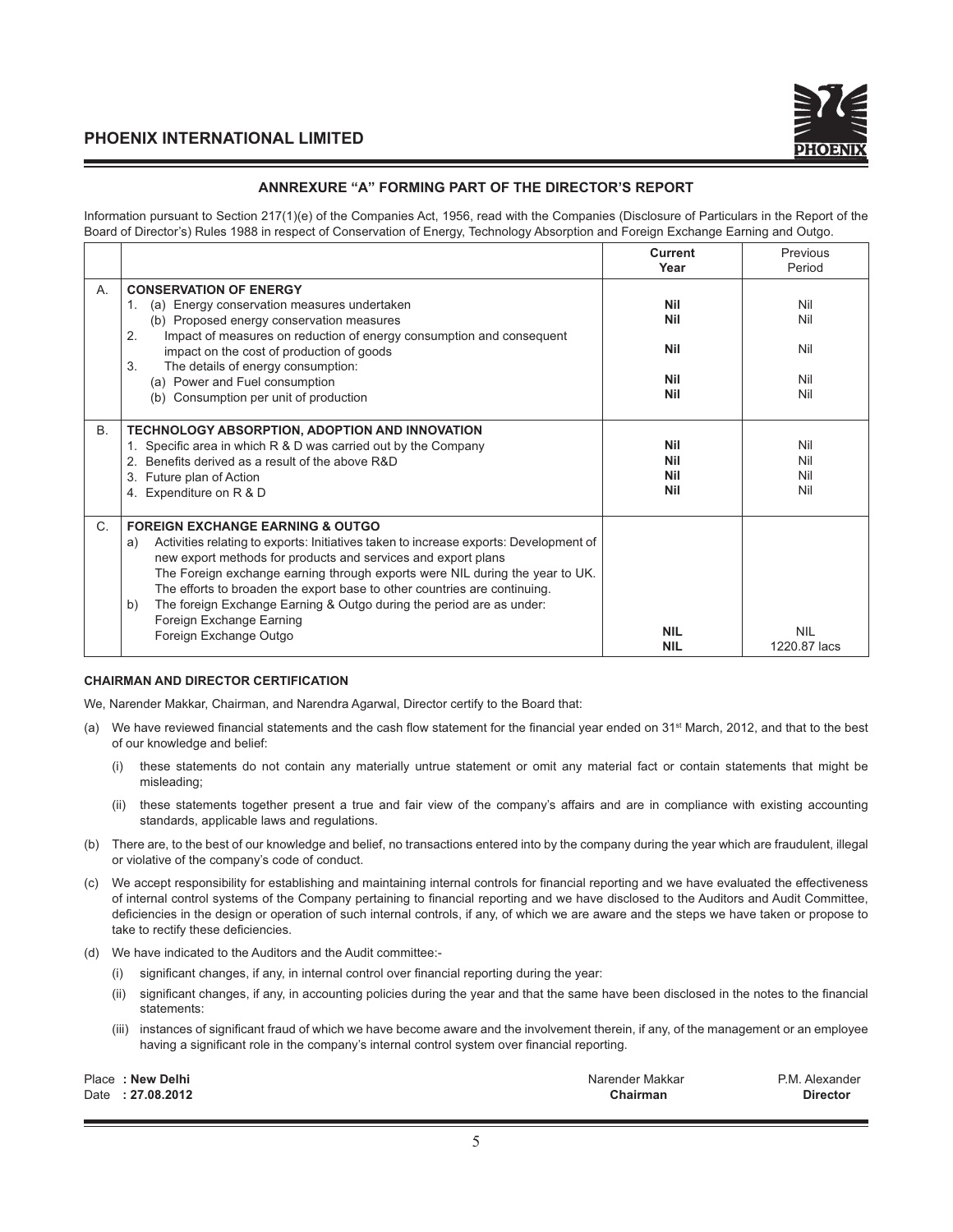

#### **REPORT ON CORPORATE GOVERNANCE**

#### **(1) CORPORATE GOVERNANCE:**

Sound Corporate Governance practices are guided by culture, conscience and mindset of an organization and are based on principles of openness, fairness, professionalism, transparency and accountability with an aim to building confidence of its various stakeholders and paving way for its long-term success. In Phoenix International Limited, Corporate Governance is defined as a systematic process by which companies are directed and controlled keeping in mind the long-term interests of all their stakeholders. Achievement of excellence in good Corporate Governance practices requires continuous efforts and focus on its resources, strengths and strategies towards ensuring fairness and transparency in all its dealings with its stakeholders including society at large. Corporate Governance has indeed assumed greater significance as the world has moved towards closer integration and free trade.

#### **COMPANY'S PHILOSOPHY ON GOVERNANCE:**

Your Company's philosophy on the Corporate Governance is founded upon a rich legacy of fair and transparent governance practices which are essentially aimed at ensuring transparency in all dealings and hence seeks to focus on enhancement of long-term shareholder value without compromising on integrity, social obligations and regulatory compliances. Your Company has continued its pursuit of achieving these objectives through the adoption and monitoring of corporate strategies and prudent business plans, thereby ensuring that the Company pursues policies and procedures to satisfy its legal and ethical responsibilities. The Company's comprehensive written code of conduct serves as a guide for your company and its employees on the standards of values, ethics and business principles, which should govern their conduct. Your company operates within accepted standards of propriety, fair play and justice and aims at creating a culture of openness in relationships between itself and its stakeholders. Even in a fiercely competitive business environment that the Company is operating in, the management and employees of your Company are committed to uphold the core values of transparency, integrity, honesty and accountability, which are fundamental to the Company and for achieving Corporate Excellence.

#### **CORPORATE GOVERNANCE PRACTICES:**

The Company's Corporate Governance practices seek to go beyond the regulatory requirements and with a view to ensuring commitment to transparent, law abiding behavior and good Corporate Governance, the Company has put in place the following practices:-

#### a) **Code of Conduct:**

 The Company's Code of Conduct is based on the principle that business should be conducted in a professional manner with honesty, integrity and law abiding behavior and thereby enhancing the reputation of the Company. The Code ensures lawful and ethical conduct in all affairs and dealings of the Company.

#### b) **Business Policies:**

 The Business Policies of Company ensures transparency and accountability to its stakeholders. The policies provide motivation and support for professional development of employees, fair market practices and high level of integrity in financial reporting. The policies recognize Corporate Social Responsibility of the Company and also seek to promote health, safety and quality of environment.

#### c) **Prohibition of Insider Trading:**

The Code on prevention of Insider Trading, which applies to the Board Members and all officers and employees, seeks to prohibit trading in the securities of the Company based on unpublished price sensitive information. Trading window remains closed so long unpublished price sensitive information is not made public.

#### d) **Risk Management:**

The Company has developed and implemented a comprehensive risk management policy for risk identification, assessment and minimization procedure. The risk management procedures are clearly defined and periodically reviewed by the Board of Directors with a view to strengthening the risk management framework and to continuously review and reassess the risk that the Company may confront with.

#### e) **Environment Policy:**

 The Company is committed to conducting its business in a manner that values the environment and helps to ensure the safety and health of all its employees and society at large. The policy is aimed towards strengthening pollution prevention and control measures.

#### f) **Equal Employment Opportunity:**

 The employment policy of the Company assure that there shall be no discrimination or harassment against an employee or applicant on the grounds of race, color, religion, sex, age, marital status, disability, national origin, or any other factor made unlawful by applicable laws and regulations. The policy also ensures fair and respectful treatment of all fellow employees.

A brief report on Corporate Governance for the year ended on 31st March 2012 is given below: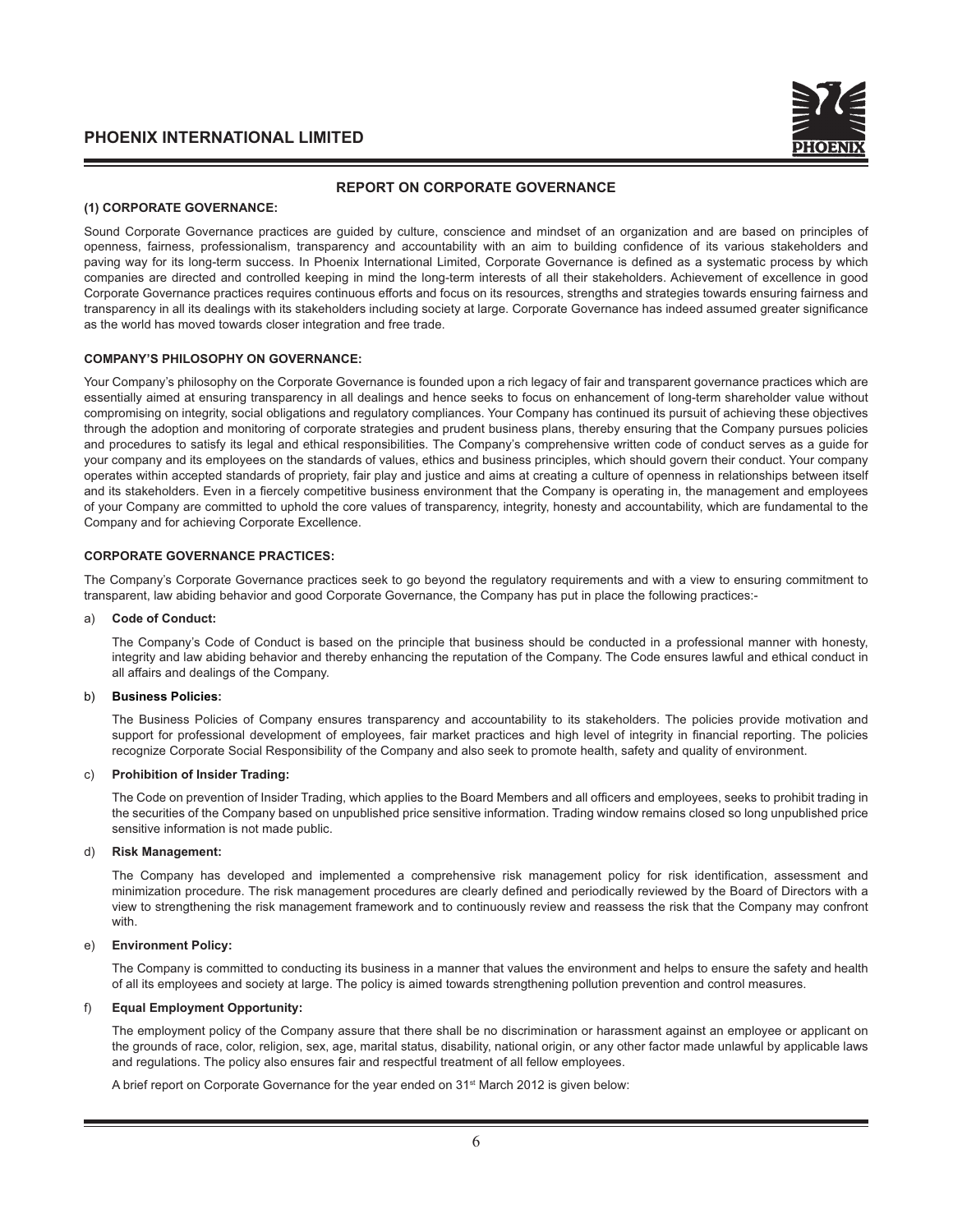#### **(2) Board of Directors**

#### **(A) Composition and Category of Directors**

The Board of Directors comprises of 4 Directors at the year end, which includes one executive director, and three non-executive directors.

The composition of Board of Directors, their attendance at Board Meetings during the year ended 31<sup>st</sup> March 2012, the last Annual General Meeting and their Directorships/Committee Memberships in other Companies as on 31<sup>st</sup> March 2012 is as follows:

#### **(B) Details of Meeting of Board of Directors held during the year ended on 31st March, 2012**

| Name of the Directors     | Category                                  | No. of Board<br>Meeting<br><b>Attended</b> | Attendance<br>at last AGM | No. of other<br>Directorships in<br>other Companies | As Member in<br><b>Committees</b><br>of other<br><b>Companies</b> | As Chairman<br>in Committees<br>of Other<br><b>Companies</b> |
|---------------------------|-------------------------------------------|--------------------------------------------|---------------------------|-----------------------------------------------------|-------------------------------------------------------------------|--------------------------------------------------------------|
| Mr. Arun K. Sinha         | Non Executive and<br>Independent Director | 5                                          | Yes                       | 5                                                   |                                                                   |                                                              |
| Mr. Narendra Agarwal      | Non Executive and<br>Independent Director | 4                                          | <b>No</b>                 | $14**$                                              | 3                                                                 | Nil                                                          |
| Mr. Narender Kumar Makkar | Executive Director                        | 5                                          | Yes                       | $16***$                                             |                                                                   | 2                                                            |
| Mr. P.M. Alexander        | Non Executive and<br>Independent Director | 5                                          | Yes                       | $15***$                                             |                                                                   | Nil                                                          |

\*\* Out of them 7 Directorships are in Private Limited Companies

\*\*\* Out of them 7 Directorships are in Private Limited Companies

\*\*\*\*Out of them 4 Directorships are in Private Limited Companies

None of the Directors on the Board is a member on more than 10 Committee and Chairman of more than 5 Committees (as specified in clause 49 of the Listing Agreement with the Stock Exchanges) across the Companies in which he is a Director.

#### **(C) Details of Meetings of Board of Directors held during the year**

| Date of Board Meetings | No. of Directors Present |
|------------------------|--------------------------|
| 13-05-2011             |                          |
| 12-08-2011             |                          |
| 31-08-2011             |                          |
| 11-11-2011             | З                        |
| 12-02-2012             |                          |

The maximum time gap between any two meetings did not exceed four calendar months.

#### **Information to the Board**

The Company holds at least four board meetings in a year with at least one meeting in each quarter to review the quarterly financial results. The maximum gap between two board meetings is not more than four months. Agenda papers are circulated to the Board members well in advance. In addition to the specific matters which are taken at the Board meetings, the following information is also placed before the Board for its review:

- Annual Operating Plans and Capital budget and any updates in connection therewith.
- Minutes of the meetings of the Audit Committee and all other committees of the Board.
- Terms of reference of the Committees of the Board.
- Statutory Compliance Certificate.
- Information on appointment and resignation of senior officers of the Company.
- Show cause, demand, persecution notices and penalty notices of material importance.
- Any material default in financial obligations to and by the Company, or substantial non recovery for sale of goods by the Company.
- Non-compliance of any regulatory, statutory or listing requirements and shareholders service such as non-payment of dividend, delay in share transfer etc.
- Sale of a material nature, of investments and/or assets, which are not in the normal course of business.
- Any issue involving possible public or product liability claims of a substantial nature, including any judgment or order which may have passed strictures on the conduct of the Company.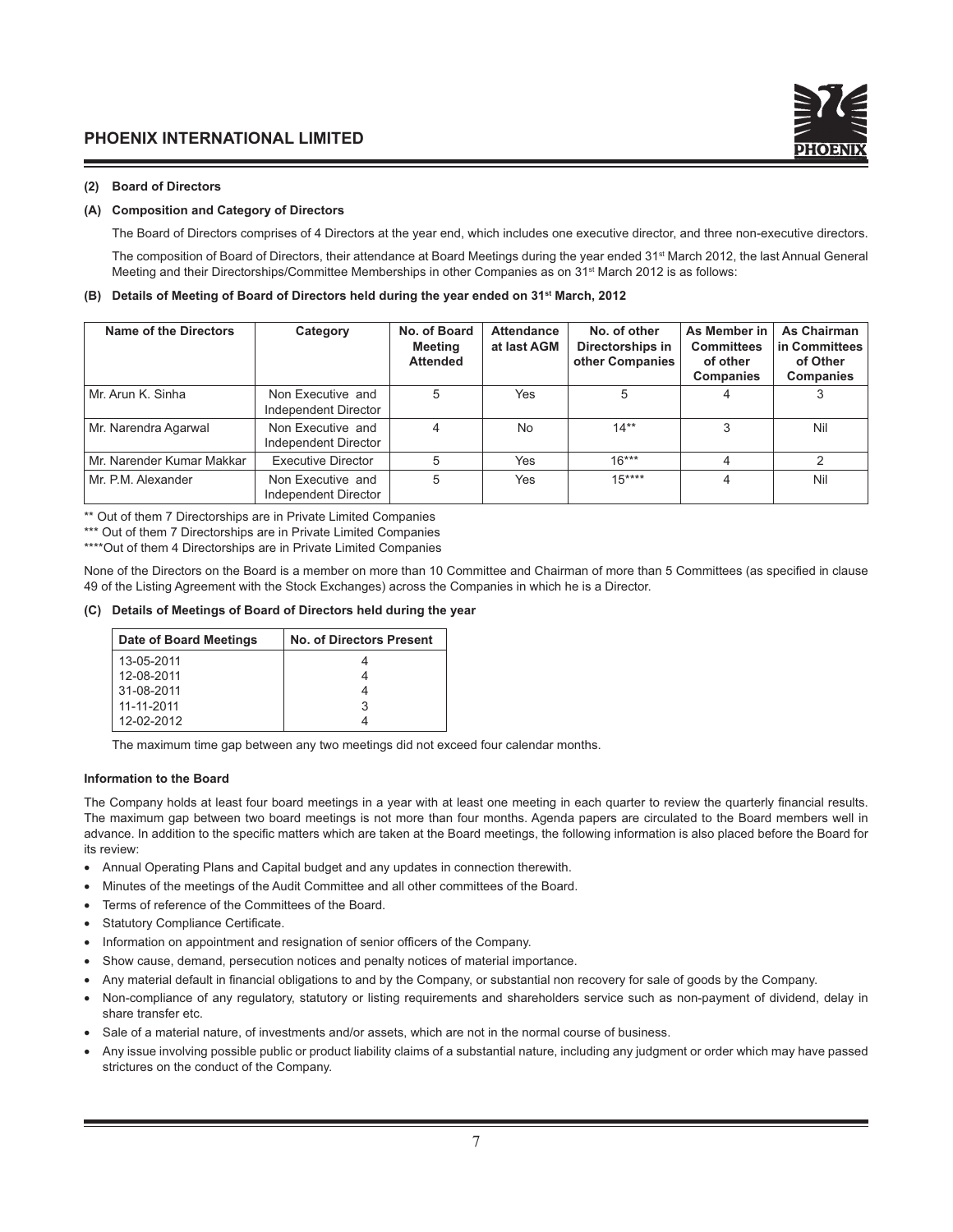#### **(D) Details of Directors seeking re-appointment at the ensuing Annual General Meeting**

In respect of Directors seeking appointment or re-appointment, the relevant information, like brief resume of the Directors, nature of their expertise in specific, functional areas and names of the Companies in which they hold Directorship and Membership of any Committee of the Board is given as annexure to this report.

#### **(3) Audit Committee**

#### **(A) Constitution**

The Audit Committee of the Board was constituted in the year 2000-01. The following were the members of the Committee during the year 2011-2012.

| (A) | Mr. Narendra Aggarwal | Independent Director |
|-----|-----------------------|----------------------|
| (B) | Mr. Arun K. Sinha     | Independent Director |
| (C) | Mr. P. M. Alexander   | Independent Director |

Mr. Narender Kumar Makkar, Company Secretary, is the Secretary of the committee.

#### **(B) Terms of Reference**

Keeping in view the provisions of Section 292A of the Companies Act, 1956 and matters specified under clause 49 of the Listing Agreement with stock exchanges, terms of reference are as under;

- 1. Oversight of the company's financial reporting process and the disclosure of its financial information to ensure that the financial statement is correct, sufficient and credible.
- 2. Recommending to the Board, the appointment, re-appointment and if required, the replacement or removal of the statutory auditor and the fixation of audit fees.
- 3. Approval of payment to statutory auditors for any other services rendered by the statutory auditors.
- 4. Reviewing, with the management, the annual financial statements before submission to the board for approval, with particular reference to:
	- a) Matters required to be included in the Director's Responsibility Statement to be included in the Board's report in terms of Clause (2AA) of Section 217 of the Companies Act, 1956.
	- b) Changes, if any, in accounting policies and practices and reasons for the same.
	- c) Major accounting entries involving estimates based on the exercise of judgment by management.
	- d) Significant adjustments made in the financial statements arising out of audit findings.
	- e) Compliance with listing and other legal requirements relating to financial statements.
	- f) Disclosure of any related party transactions.
	- g) Qualifications in the draft audit report.
- 5. Reviewing, with the management, the quarterly financial statements before submission to the board for approval.
- 6. Reviewing, with the management, performance of statutory and internal auditors, adequacy of the internal control systems.
- 7. Reviewing, the adequacy of internal audit function, if any, including the structure of the internal audit department, staffing and seniority of the official heading the department, reporting structure coverage and frequency of internal audit.
- 8. Discussion with internal auditors any significant findings and follow up there on.
- 9. Reviewing, the finding of any internal investigations by the internal auditors into matters where there is suspected fraud or irregularity or a failure of internal control systems of a material nature and reporting the matter to the board.
- 10. Discussion with statutory auditors before the audit commences, about the nature and scope of audit as well as post-audit discussion to ascertain any area of concern.
- 11. To look into the reasons for substantial defaults in the payment to the depositors, debenture holders, shareholders (in case of non payment of declared dividends) and creditors.
- 12. To review the functioning of the Whistle Blower mechanism, in case the same is existing.
- 13. Carrying out any other function as required.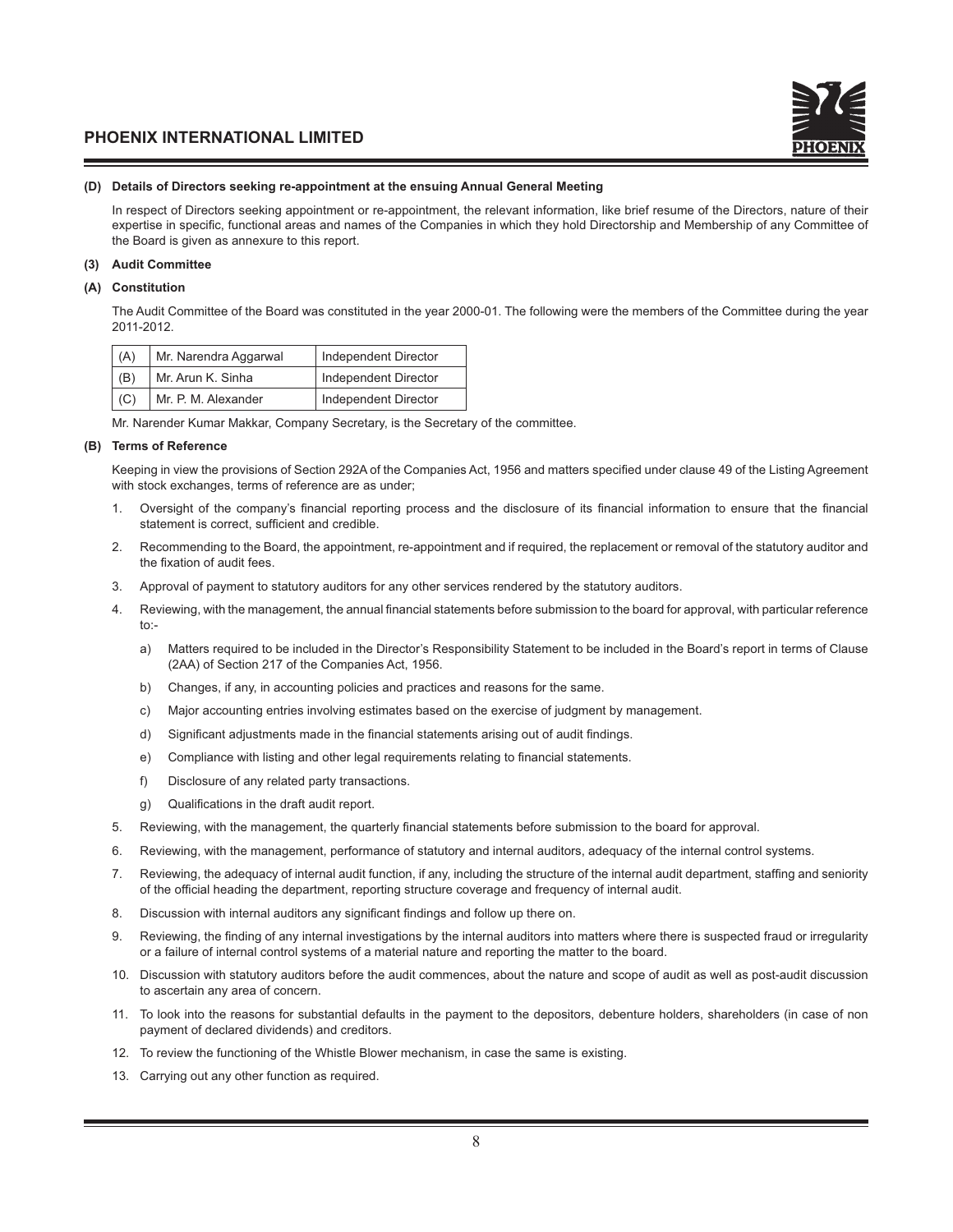#### **(C) Meeting and Attendance during the year**

Five meetings of the Committee were held during the year on 13.05.2011, 12-08-2011, 31-08-2011, 11-11-2011 and 12-02-2012. The attendance particulars are as follows:

| Name of the Chairman /Member | <b>Meeting</b> |                 |
|------------------------------|----------------|-----------------|
|                              | Held           | <b>Attended</b> |
| Mr. Narendra Agarwal         |                |                 |
| Mr. Arun K. Sinha            |                |                 |
| Mr. P. M. Alexander          |                |                 |

#### **(4) Remuneration Committee**

The Company has a Remuneration Committee which comprises of three members. Mr. P.M. Alexander, Mr. Arun K. Sinha and Mr. Narendra Agarwal, Mr. Narender Makkar, the Company Secretary, acts as Secretary of the Committee.

The functioning and terms of reference of the Committee are as prescribed under the Listing Agreement with the Stock Exchanges. It determines the Company's policy on all elements of remuneration packages of directors and employees of the Company.

#### **Terms of reference:**

Two meeting of the Remuneration Committee were held during the year. Attendance at meeting during the year is as under;

| <b>DIRECTOR</b>          | <b>NO. OF MEETINGS ATTENDED</b> |
|--------------------------|---------------------------------|
| 1. Mr. P.M. Alexander    |                                 |
| 2. Mr. Arun K. Sinha     |                                 |
| 3. Mr. Narendra Aggarwal |                                 |

#### **Remuneration to Directors**

Remuneration to Directors for the year 2011–2012:

| a) | Name | <b>Designation</b>                                     | All elements of Remuneration package<br>i.e. Salary benefits bonus, pension etc |
|----|------|--------------------------------------------------------|---------------------------------------------------------------------------------|
|    |      | Mr. Narender Kumar Makkar Director & Company Secretary | 18,00,000                                                                       |

| Name              | <b>Particulars</b>      | <b>Sitting Fees</b> |
|-------------------|-------------------------|---------------------|
| Mr. Arun K. Sinha | Non Executive Directors | $20,000/-$          |
| Total             |                         | 20,000/-            |

#### **(5) Share Transfer and Shareholders' /Investors' Grievance Committee**

 The Company has structured a system of reviewing the Shareholders'/Investors' Grievance at every Board Meeting. However, a Committee was constituted in the financial year 2001 with a specific authority to look into the Investors'/ Shareholders' Grievance. The following were the members of the Committee during the year.

| Mr. Narendra Aggarwal<br>(A) |                     | Independent Director |
|------------------------------|---------------------|----------------------|
| (B)                          | Mr. Arun K. Sinha   | Independent Director |
| (C)                          | Mr. P. M. Alexander | Independent Director |

Mr. Narender Kumar Makkar, Company Secretary, is the Secretary of the committee and is also the Compliance Officer.

During the financial year, Eleven meetings of the committee were held on the following dates;

30/04/2011, 16/05/2011, 30/05/2011, 15/06/2011, 15/07/2011, 30/07/2011, 16/08/2011, 30/09/2011, 16/01/2012, 15/02/2012, 30/03/2012.

 The Investors' Grievance Committee, for the purpose of Investor grievances, designated particularly the email Id as per clause 47(f) of the Listing Agreement, which is "narendermakkar@yahoo.com.

The number of complaints received during the year were 05 (Five) and there were one pending as at the end of the financial year.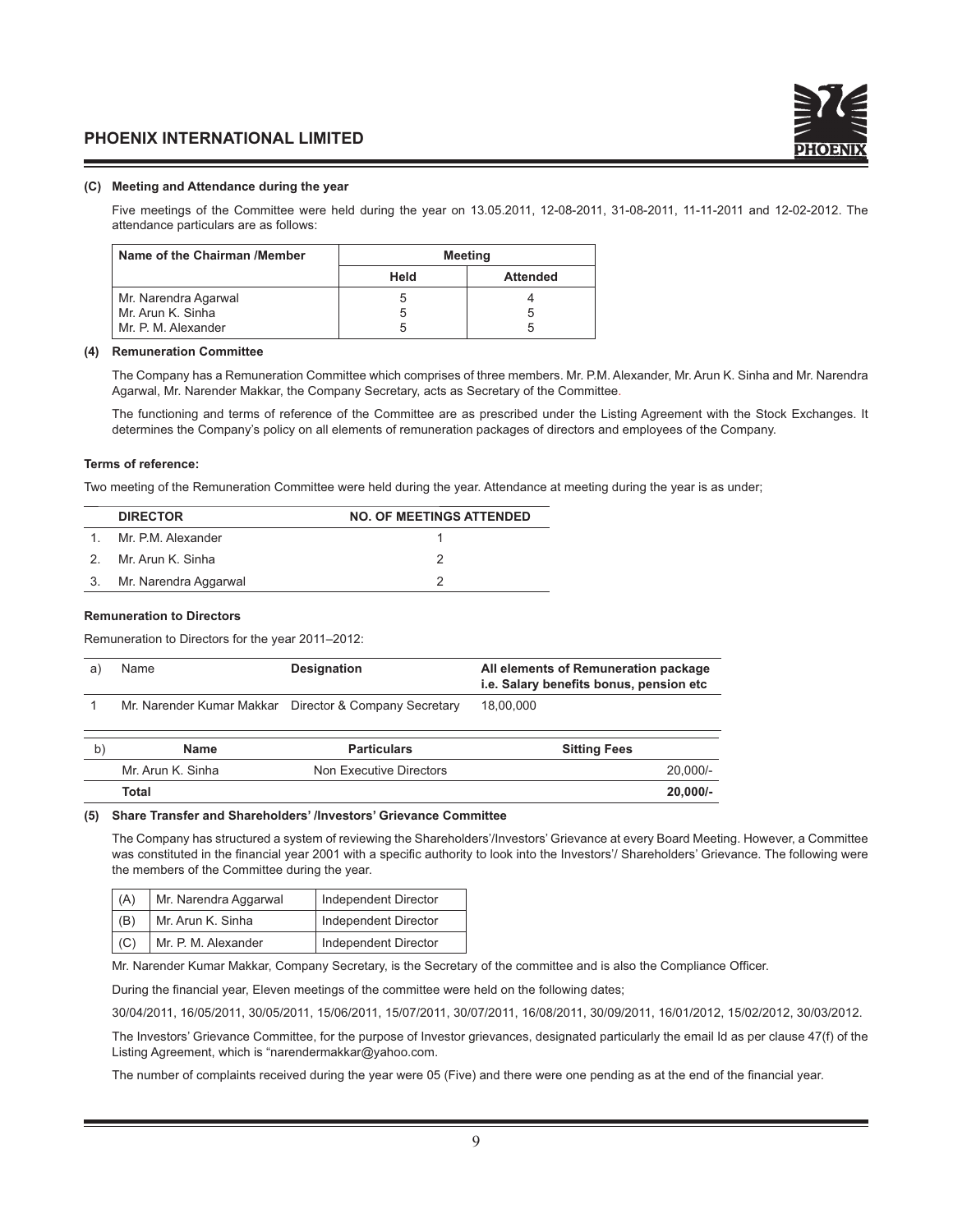

#### **(6) General Body Meeting**

(A) The venue date and time of the last 3 Annual General Meetings were as follows;

| Date & Time                                    | Location                                                                                           |
|------------------------------------------------|----------------------------------------------------------------------------------------------------|
| 30 <sup>th</sup> September, 2009 at 9:30 a.m.  | Sri Sathya Sai International Centre, Institutional Area, Pragati Vihar, Lodhi Road, Delhi - 110003 |
| 30 <sup>th</sup> September, 2010 at 9:30 a.m.  | Lok Kala Manch, 20 Institutional Area, Lodhi Road, New Delhi - 110003                              |
| 30 <sup>th</sup> September, 2011 at 10:00 a.m. | Lok Kala Manch, 20 Institutional Area, Lodhi Road, New Delhi - 110003                              |

- (B) No Special Resolution has been passed during the last three Annual General Meetings
- (C) No Resolution has been passed / moved through postal ballot during the year.

#### **(7) Disclosure**

- I. The details of materially significant related party transactions are discussed in Notes to the Financial Statement.
- II. Whistle Blower Mechanism: The Company promotes ethical behavior in all its business activities and has put in place mechanism of the reporting illegal or unethical behavior. Employees are free to report violations of laws, rules, regulations or unethical conduct to their immediate supervisor/notified person. The reports received from any employee will be reviewed by the Ethics Office and the Corporate Governance and Shareholders'/Investors' Grievance Committee. The Directors and Senior Management are obliged to maintain confidentially of such report and ensure that the whistle blowers are not subjected to any discriminatory practices.
- III. There are no pecuniary relationships or transactions with the Non-Executive Directors other than sitting fees paid to them.

#### **(8) Means of Communication**

| <b>Quarterly Result</b>                                                                                                    | Un-audited quarterly and yearly results have been published.                                                                                                                                                                         |  |  |
|----------------------------------------------------------------------------------------------------------------------------|--------------------------------------------------------------------------------------------------------------------------------------------------------------------------------------------------------------------------------------|--|--|
| Whether the website also displays official news releases<br>ii.<br>and presentation to institutional investors / analysts. | Website have been developed and is active. Steps taken to display it on<br>website. Notice of Annual General Meeting along the Annual Report is<br>being sent to each shareholder well within time frame.                            |  |  |
| iii. Newspapers where Audited Financial Results, Un-<br>audited quarterly and yearly results are published                 | Pioneer Delhi English & Vir Arjun Hindi Edition                                                                                                                                                                                      |  |  |
| iv. Whether Management Discussion and Analysis is a part<br>of Annual Report or not.                                       | Yes                                                                                                                                                                                                                                  |  |  |
| v. Annual Report                                                                                                           | Annual Report containing, inter alia, Audited Annual Accounts,<br>Consolidated Financial Statements, Director's Report, Auditors' Report<br>and other important information is circulated to members and others<br>entitled thereto. |  |  |

#### **(9) Code of Business Conduct and Ethics for Directors and Senior Management**

 The Board is committed to follow the Code of Business Conduct and Ethics for Directors and Senior Management ('the Code') as recommended by the Corporate Governance and Shareholders/Investors' Grievance Committee. This Code is a comprehensive Code applicable to all Directors, Executive as well as Non-Executive as well as members of Senior Management. The Code of ethics and compliance with the code of ethics is attached as an Annexure to this report.

#### **(10) Subsidiary Monitoring Framework**

 All the subsidiary companies of the Company are Board managed with their Boards of Directors having the rights and obligations to manage such companies in the best interest of their Shareholders. As a majority shareholder, the Company nominates its representatives on the Boards of subsidiary companies and monitors the performance of such companies inter alia, by the following means-

- a) Financial statements, in particular the investments made by the unlisted subsidiary companies, are reviewed quarterly by the Audit Committee of the Company.
- b) All minute of the meetings of subsidiary companies are placed before the Company's Board regularly.
- c) A statement containing all significant transactions and arrangements entered into by the unlisted subsidiary companies is placed before the Company's Board.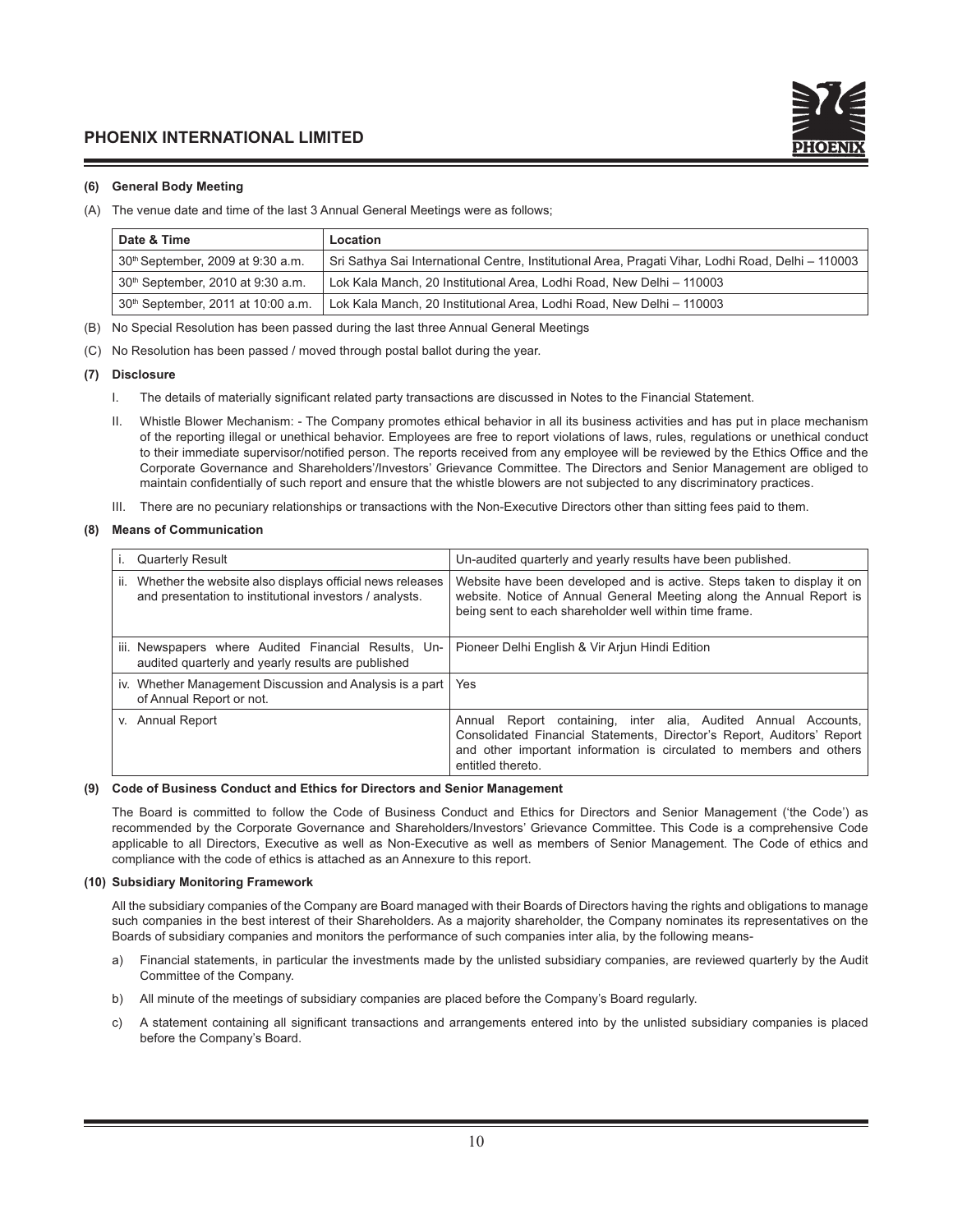#### **MANAGEMENT DISCUSSION AND ANALYSIS REPORT**

The Indian Footwear Industry has demonstrated exponential growth and continues to take advantage of the favorable current economic climate to further leverage growth opportunities. The Government has acted as an important catalyst in bringing greater investment to this sector and has granted fiscal relief and incentives to augment production and exports. Innovation continues to be the focal point in your Company's manufacturing, sales, marketing and various brand-building efforts.

During the previous year the company has started manufacturing of shoes uppers at Chennai. The company has expanded the manufacturing and export base during the current year and achieved a turnover of Rs. 2989.00 Lacs during the current year as compared to Rs. 2846.00 Lacs during the previous year.

Your Company is always striving to create a favorable work environment with the available resources at its command and is doing its best to retain the available talents within the company.

The Company is having expertise in the product line in which it has been operating. The Company in the past was a continuously profit earning and dividend paying Company.

Your company is well aware of the opportunities, threats and risks involved in the business and it takes every effort to convert the threats and risks into opportunities.

Your Company annually reviews "risk maps" to help identify potential business threats. The capability of these risk mitigation plans, developed to redress identified threats, is honed to protect the interests of all Shareholders. Crisis management plans are well documented.

The Company has a proper and adequate system of internal controls to ensure that all assets are safeguarded and protected against loss from unauthorized use or disposition and that transaction are authorized and reported correctly.

#### **(11) General Shareholder Information**

| (a) | <b>Annual General Meeting</b>                              |                                 |                                                                                           |  |  |
|-----|------------------------------------------------------------|---------------------------------|-------------------------------------------------------------------------------------------|--|--|
|     | Date & Time                                                |                                 | 27/09/2012 at 10:00 A.M.                                                                  |  |  |
|     | Place                                                      |                                 | Lok Kala Manch, 20, Institutional Area, Lodhi Road, New Delhi-110003                      |  |  |
| (b) | <b>Financial Calendar</b> :                                |                                 | 2012-13                                                                                   |  |  |
|     | (Tentative)                                                |                                 |                                                                                           |  |  |
|     | Financial Results for the Quarter Ended:                   |                                 |                                                                                           |  |  |
|     | 30 <sup>th</sup> June, 2012                                | $\hspace{0.1mm}-\hspace{0.1mm}$ | 14 <sup>th</sup> August, 2012                                                             |  |  |
|     | $30th$ September, 2012 $-$ 10 <sup>th</sup> November, 2012 |                                 |                                                                                           |  |  |
|     | $31st$ December, 2012 $-$ 11 <sup>th</sup> February, 2013  |                                 |                                                                                           |  |  |
|     | 31 <sup>st</sup> March, 2013                               | $\sim$                          | 13th May, 2013                                                                            |  |  |
|     |                                                            |                                 | Approval of Audited Results for the year ended 31.03.2013 - 30 <sup>th</sup> August, 2013 |  |  |

#### **(c) Date of book Closure – 30th September, 2013**

#### **Listing on Stock Exchanges:**

The shares of the Company are listed on the following stock exchanges:

| S. No. | <b>STOCK EXCHANGE</b> | <b>ADDRESS</b>                                                                  |
|--------|-----------------------|---------------------------------------------------------------------------------|
| (a)    | Bombay Stock Exchange | The Bombay Stock Exchange                                                       |
|        |                       | Phiroze Jeejeebhoy Tower, 25 <sup>th</sup> Floor, Dalal Street, Mumabi- 400 001 |
| (b)    | Delhi Stock Exchange  | The Delhi Stock Exchange, DSE House, 3/1, Asaf Ali Road, New delhi – 110002     |

The Company has paid Annual Listing Fees to Stock Exchanges.

#### **(d) Stock Exchange Code at BSE : 526481**

Stock Market Data: High & Low during each month in last financial year from April, 2011 to March, 2012 on Bombay Stock Exchange.

| <b>YEAR</b> | <b>MONTH</b> | <b>HIGHEST RATE (Rs.)</b> | <b>LOWEST RATE (Rs.)</b> |
|-------------|--------------|---------------------------|--------------------------|
| 2011        | April        | 15.56                     | 13.12                    |
| 2011        | May          | 16.40                     | 12.68                    |
| 2011        | June         | 15.95                     | 12.80                    |
| 2011        | July         | 15.95                     | 11.90                    |
| 2011        | August       | 12.99                     | 9.79                     |
| 2011        | September    | 14.00                     | 11.41                    |
| 2011        | October      | 13.49                     | 11.50                    |
| 2011        | November     | 12.80                     | 11.29                    |
| 2011        | December     | 13.80                     | 12.77                    |
| 2012        | January      | 15.10                     | 13.70                    |
| 2012        | February     | 14.89                     | 9.27                     |
| 2012        | March        | 12.55                     | 9.50                     |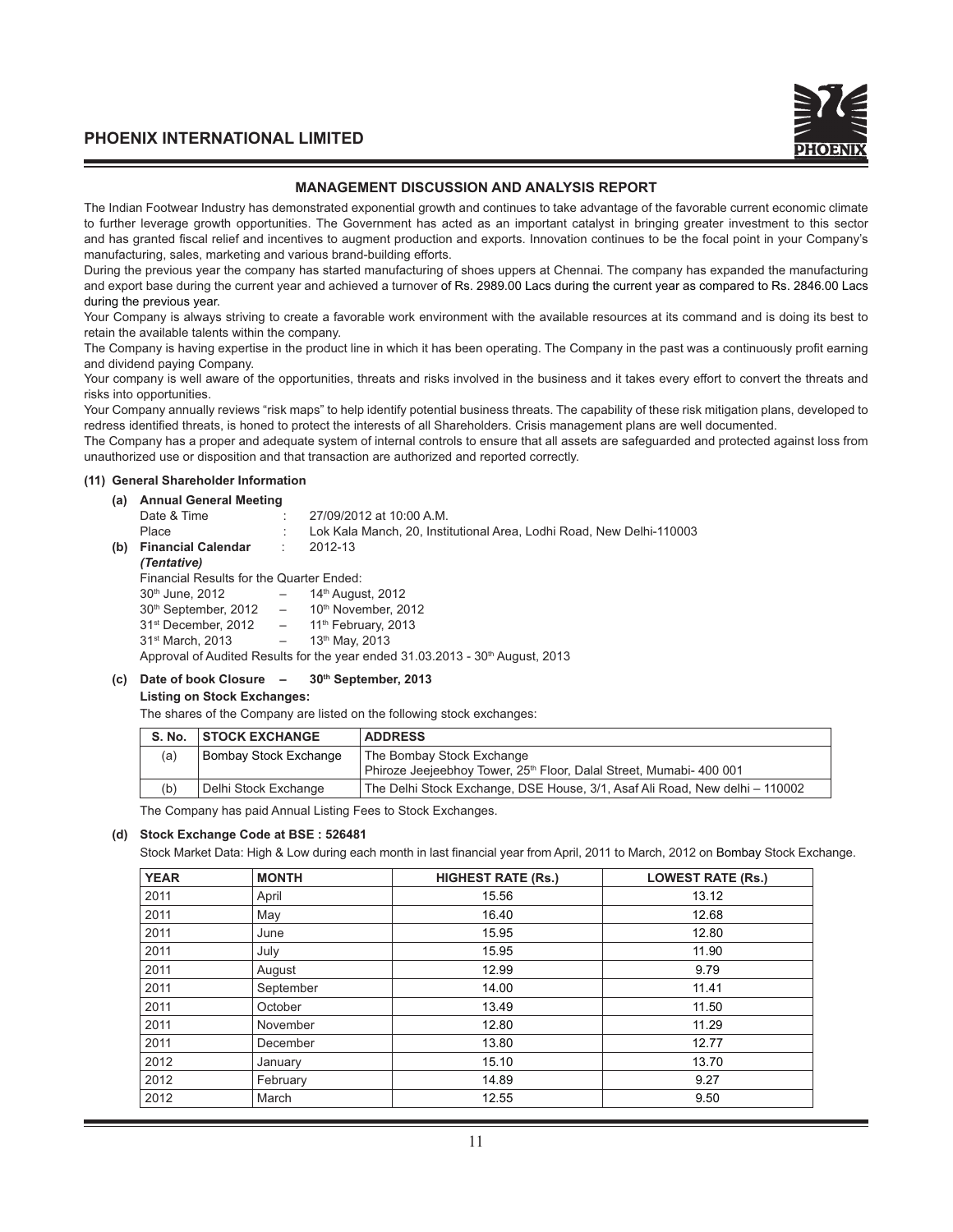#### **(e) Share Transfer System:**

 The Company has out sourced share transfer function to M/s Mas Services Limited, which is registered with SEBI as a Category-I Registrar and Transfer Agent.

#### **(f) Dematerialization of Shares:**

The Company has entered into agreement with NSDL and CDSL for the purpose. The Company ISIN No. is INE245B01011.

#### **(i) Distribution of Shareholding as on 31st March, 2012**

| <b>Shareholding of Nominal Value (Rs.)</b> | <b>Shareholders</b> |            | <b>Share Amount</b> |            |
|--------------------------------------------|---------------------|------------|---------------------|------------|
|                                            | <b>Number</b>       | % to Total | In Rs.              | % to Total |
|                                            | 2                   | J.         | 4                   | 5          |
| Up to 5000                                 | 8619                | 90.841     | 1.5812,120          | 9.418      |
| $5001 - 10.000$                            | 486                 | 5.122      | 38,96,610           | 2.321      |
| 10.001-20.000                              | 200                 | 2.108      | 30,82,560           | 1.836      |
| 20,001-30,000                              | 64                  | 0.675      | 16,45,890           | 0.980      |
| 30.001-40.000                              | 23                  | 0.242      | 8,12,970            | 0.484      |
| 40.001-50.000                              | 29                  | 0.306      | 13,62,450           | 0.811      |
| 50.001-1.00.000                            | 28                  | 0.295      | 20,77,900           | 1.238      |
| $1.00.001$ - and above                     | 39                  | 0.411      | 13,92,05,100        | 82.912     |
|                                            | 9488                | 100.00     | 16,78,95,600        | 100.00     |

#### **(g) (ii) Shareholding Pattern as on 31st March, 2012**

| Category         |                                                                                                                                                   | No. of shares held | Percentage of<br>shareholding |
|------------------|---------------------------------------------------------------------------------------------------------------------------------------------------|--------------------|-------------------------------|
| Α.               | Promoter's holding                                                                                                                                |                    |                               |
| 1.               | Promoters                                                                                                                                         |                    |                               |
|                  | - Indian Promoters<br>- Foreign Promoters                                                                                                         | 27,36,000<br>Nil   | 16.296<br>Nil                 |
| 2.               | Persons acting in concert                                                                                                                         | 9053450            | 53.923                        |
|                  | $Sub - Total:$                                                                                                                                    | 11789450           | 70.219                        |
| <b>B.</b>        | <b>Non-Promoters Holding</b>                                                                                                                      |                    |                               |
| 3.               | Institutional Investors                                                                                                                           |                    |                               |
|                  | a. Mutual Funds and UTI<br>b. Banks, Financial Institutions, Insurance Companies (Central/Sale<br>Govt. Institutions/Non-Government Institutions) | Nil<br>Nil         | Nil<br>Nil                    |
|                  | Flls<br>C.                                                                                                                                        | Nil                | Nil                           |
|                  | <b>Sub Total</b>                                                                                                                                  | <b>Nil</b>         | <b>Nil</b>                    |
| $\overline{4}$ . | Others                                                                                                                                            |                    |                               |
|                  | a. Corporate Bodies                                                                                                                               | 781560             | 4.655                         |
|                  | b. Indian Public                                                                                                                                  | 3084465            | 18.371                        |
|                  | c. NRIs/OCBs                                                                                                                                      | 1120438            | 6.673                         |
|                  | d. Any other (please specify)- Clearing Members                                                                                                   | 13647              | 0.081                         |
|                  | Sub-Total                                                                                                                                         | 5000110            | 29.781                        |
|                  | <b>Grand Total</b>                                                                                                                                | 1,67,89,560        | 100.00                        |

#### **(h) Registrar and Transfer Agent**

Mas Services Limited, T-34,2nd Floor, Okhla Industrial Area, Phase-II, New Delhi-110 020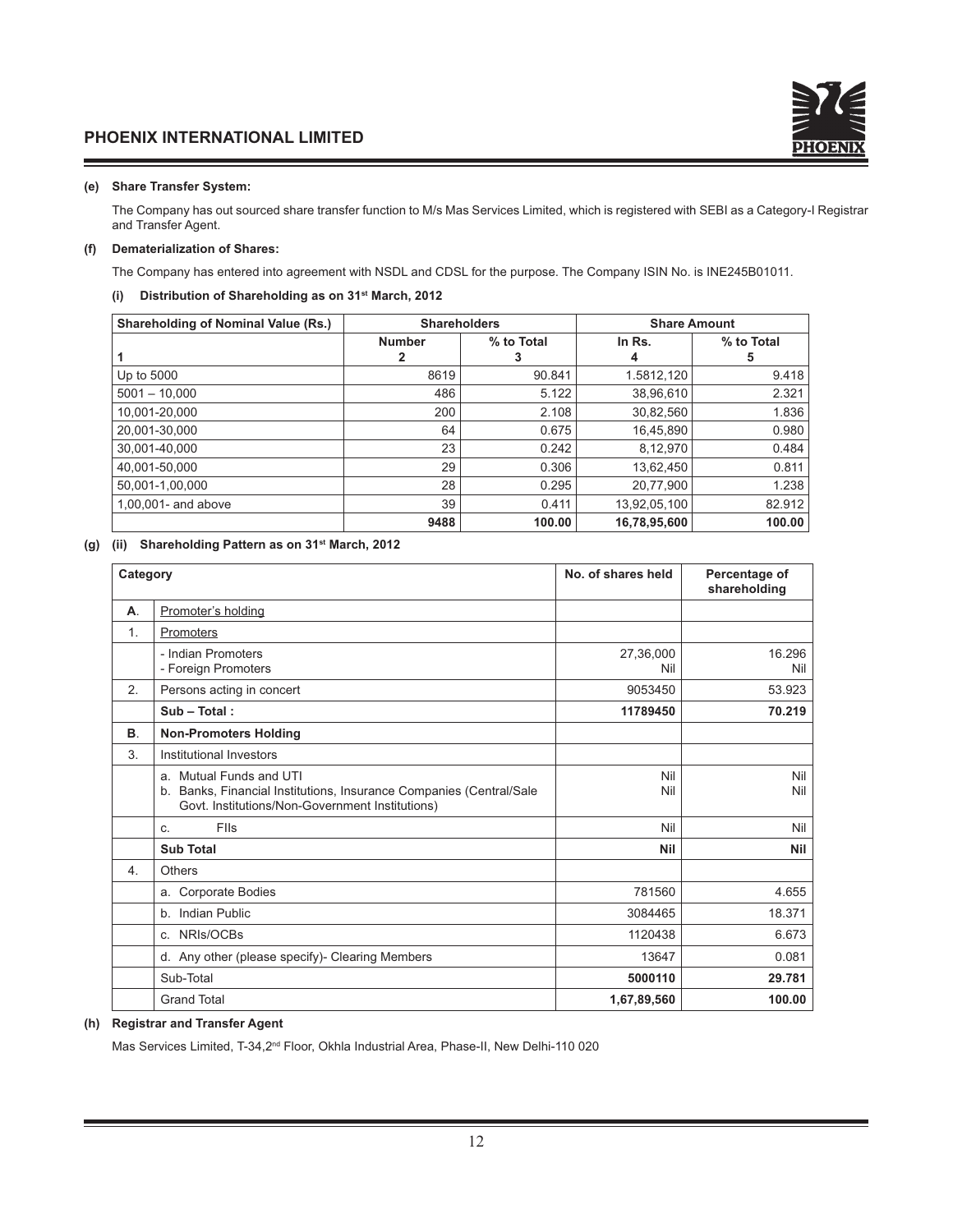

**(i) Plant Location**  Phoenix International Ltd. No77/70A, Thiruneermalai Main Road, Nagalkeni, Chromepet, Chennai, Tamilnadu India Pin - 600044

#### **(j) Address for Correspondence Phoenix International Limited** 3rd Floor, Gopala Tower, 25, Rajendra Place, New Delhi – 110008 NON MANDATORY REQUIREMENT The company has not adopted non-mandatory requirement.

**For and on behalf of the Board PHOENIX INTERNATIONAL LIMITED** 

**Place : New Delhi** Narender Kumar Makkar P.M. Alexander **Director & Company Secretary**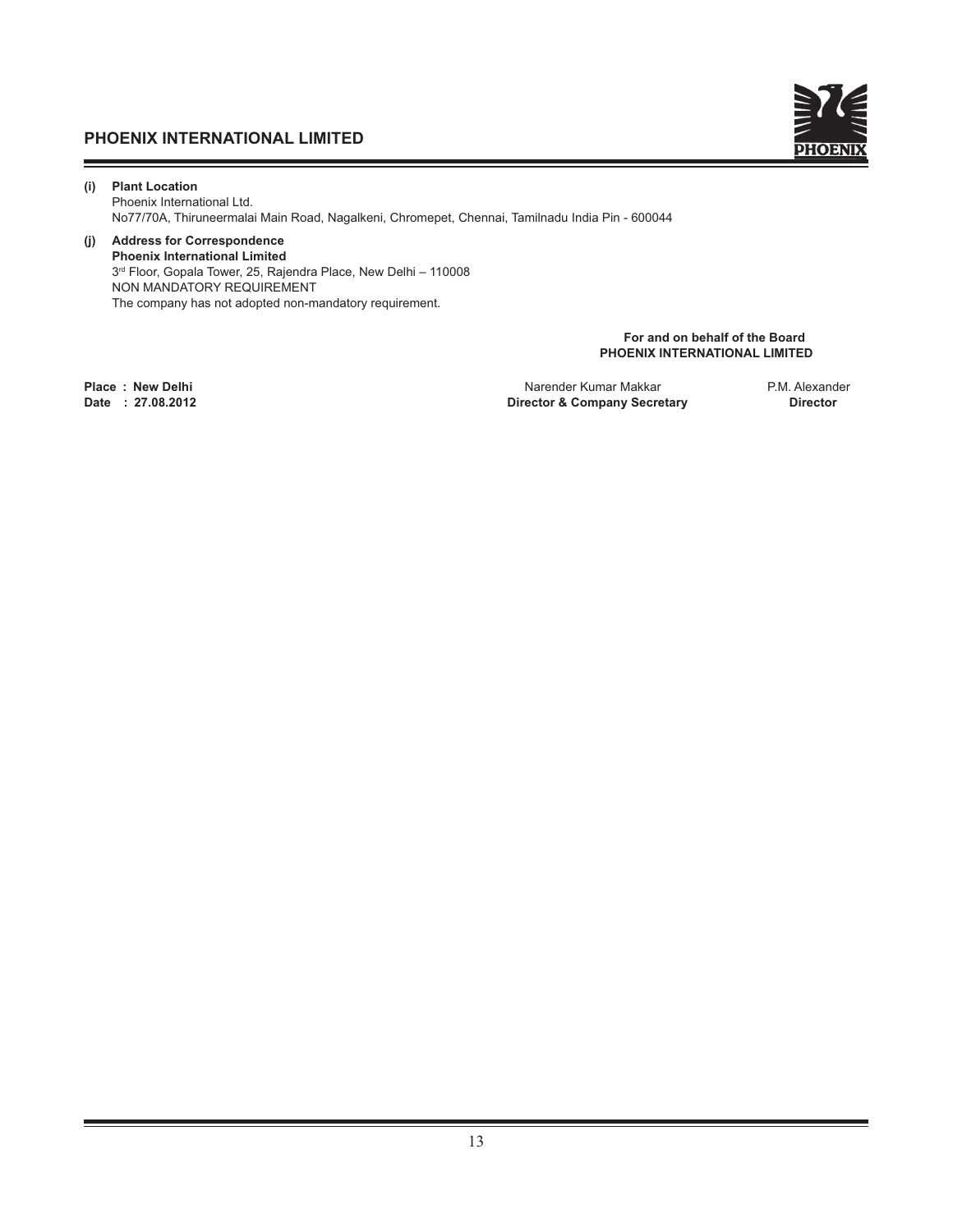

## **ANNEXURE – 1**

**INFORMATION AS PER CLAUSE 49 (IV) (G) (i) OF THE LISTING AGREEMENT FOR ITEM NO. 2 OF THE NOTICE FOR RE-APPOINTMENT OF DIRECTOR OF THE COMPANY:** 

|    | Mr. P.M. Alexander     |
|----|------------------------|
|    | 14.11.1954             |
|    | 30.12.2005             |
| ÷. | <b>Public Relation</b> |
|    |                        |

Qualification : Graduate

Mr. P.M. Alexander is Director in other following Companies:

PHOENIX INTERNATIONAL LIMITED

PHOENIX INDUSTRIES LIMITED

PHOENIX CEMENT LIMITED

FOCUS ENERGY LIMITED

PHOENIX REAL TIME SERVICES LIMITED

SASSON AGENCIES PRIVATE LIMITED

SAVARE TRADE ENTERPRISES LIMITED

YELLOW VALLEY LEASING & FINANCE LIMITED

PHOENIX INTERNATIONAL FINANCE LIMITED

PHOENIX LAND DEVELOPMENT LIMITED

PHOENIX POWER DEVELOPMENT CORP. LIMITED

MULTIDOT ENTERTAINMENT LTD.

FOCUS OFFSHORE SERVICES PRIVATE LIMITED

PHOENIX HYDROCARBONS LTD.

BPS TECH SERVICES PRIVATE LIMITED

OIL SEP ENGINEERS PRIVATE LIMITED

SP REGINA RESOURCES PRIVATE LIMITED

Mr. P.M. Alexander is a member of Committee in the following Companies:

- 1. PHOENIX INDUSTRIES LIMITED (AUDIT COMMITTEE).
- 2. PHOENIX REAL TIME SERVICES LIMITED (AUDIT COMMITTEE).

3. PHOENIX CEMENT LIMITED (AUDIT COMMITTEE).

He does not hold any Share in the Company. .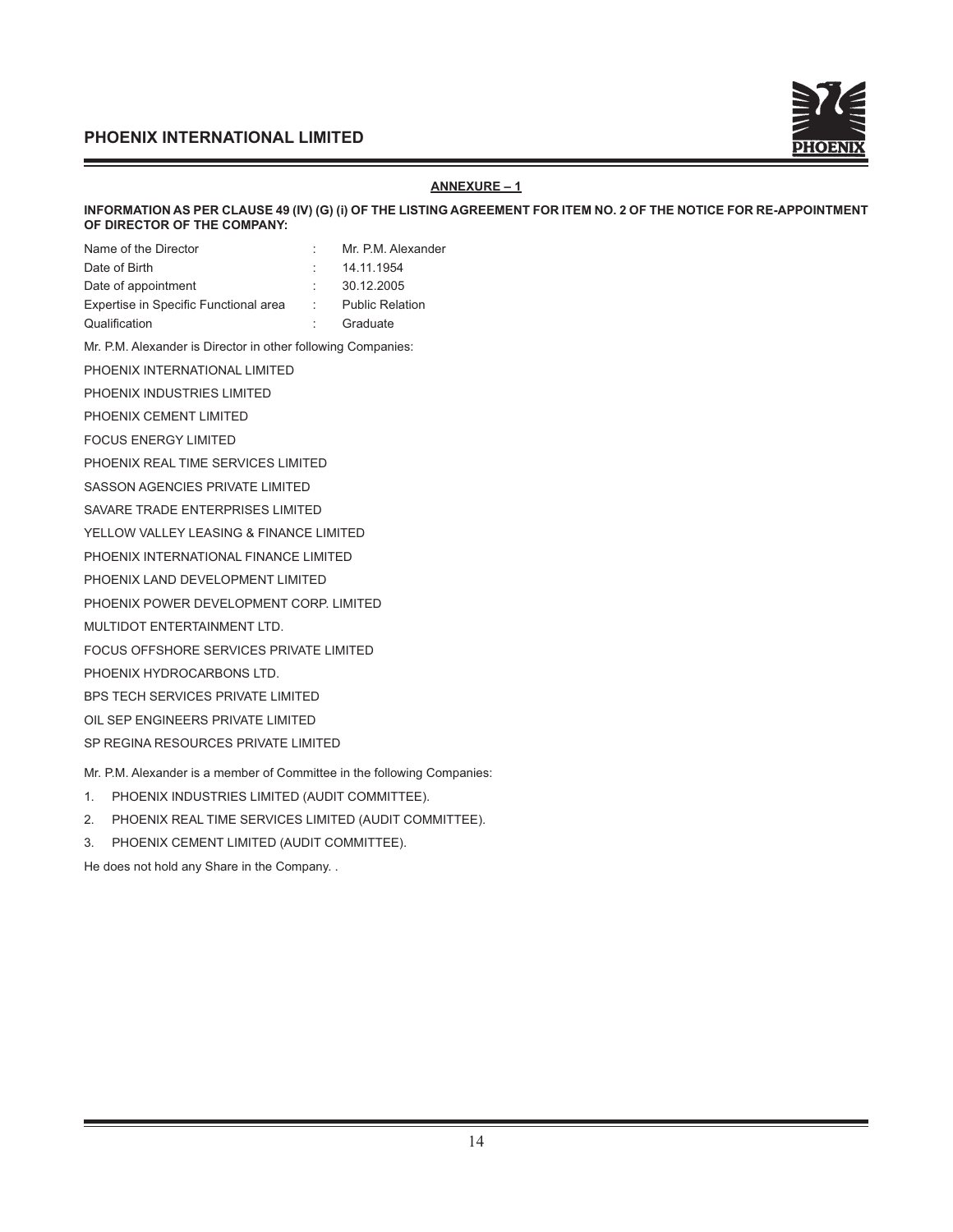

#### **ANNEXURE – 2**

#### **CODE OF CONDUCT AND COMPLIANCE WITH THE CODE OF CONDUCT**

"The Company's Board of Directors and Senior Management are responsible for and are committed to setting the standards of conduct contained in this Code and for updating these standards, as appropriate, to ensure their continuing relevance, effectiveness and responsiveness to the need of investors and all other stakeholders as also reflect corporate, legal and regulatory developments. This Code should be adhered to in letter and in sprit."

The Code has been circulated to all the members of the Board and Senior Management and the compliance of the same has been affirmed by them. A declaration signed by the Whole Time Director is given below:

I hereby confirm that:

The Company has obtained from all the members of the Board and Senior Management, affirmation that they have complied with the Code of Business Conduct and Ethics for Directors and Senior Management in respect of the financial year 2011-2012.

#### **PHOENIX INTERNATIONAL LIMITED**

Place : New Delhi Narender Kumar Makkar Narender Kumar Makkar Narender Kumar Makkar Narender Kumar Makkar Date : 27.08.2012 **Director & Company Secretary**

## **AUDITOR'S REPORT ON CORPORATE GOVERNANCE**

#### **To,**

#### **THE MEMBERS OF PHOENIX INTERNATIONAL LIMITED**

We have examined the compliance of conditions of Corporate Governance by Phoenix International Limited ("Company") for the year ended on 31<sup>st</sup> March, 2012 as stipulated in the Clause 49 of the Listing Agreement in respect of equity shares of the said Company with the Stock Exchanges.

The compliance of conditions of corporate governance is the responsibility of the management. Our examination was limited to review the procedures and implementation thereof, adopted by the Company for ensuring the compliance of the conditions of the Corporate Governance. It is neither an audit nor an expression of opinion on the financial statements and records of the Company.

According to the information and explanations given to us, in our opinion, the Company has complied with the conditions of Corporate Governance as stipulated in clause 49 of the Listing Agreements with the Stock Exchanges.

We state that no shareholder grievance is pending for a period exceeding one month against the Company as per the information furnished by the Registrar & Transfer Agent and records maintained by the company.

We further state that such compliance is neither an assurance as to the future viability of the Company nor the efficiency and effectiveness with which the management has conducted the affairs of the Company.

> *For* **M/s Pradip Bharadwaj & Co,** Chartered Accountants Firm Regd. No. 013697C

> > **Pradip Bhardwaj Prop. M.No. 500219**

Place : New Delhi Date : 27.08.2012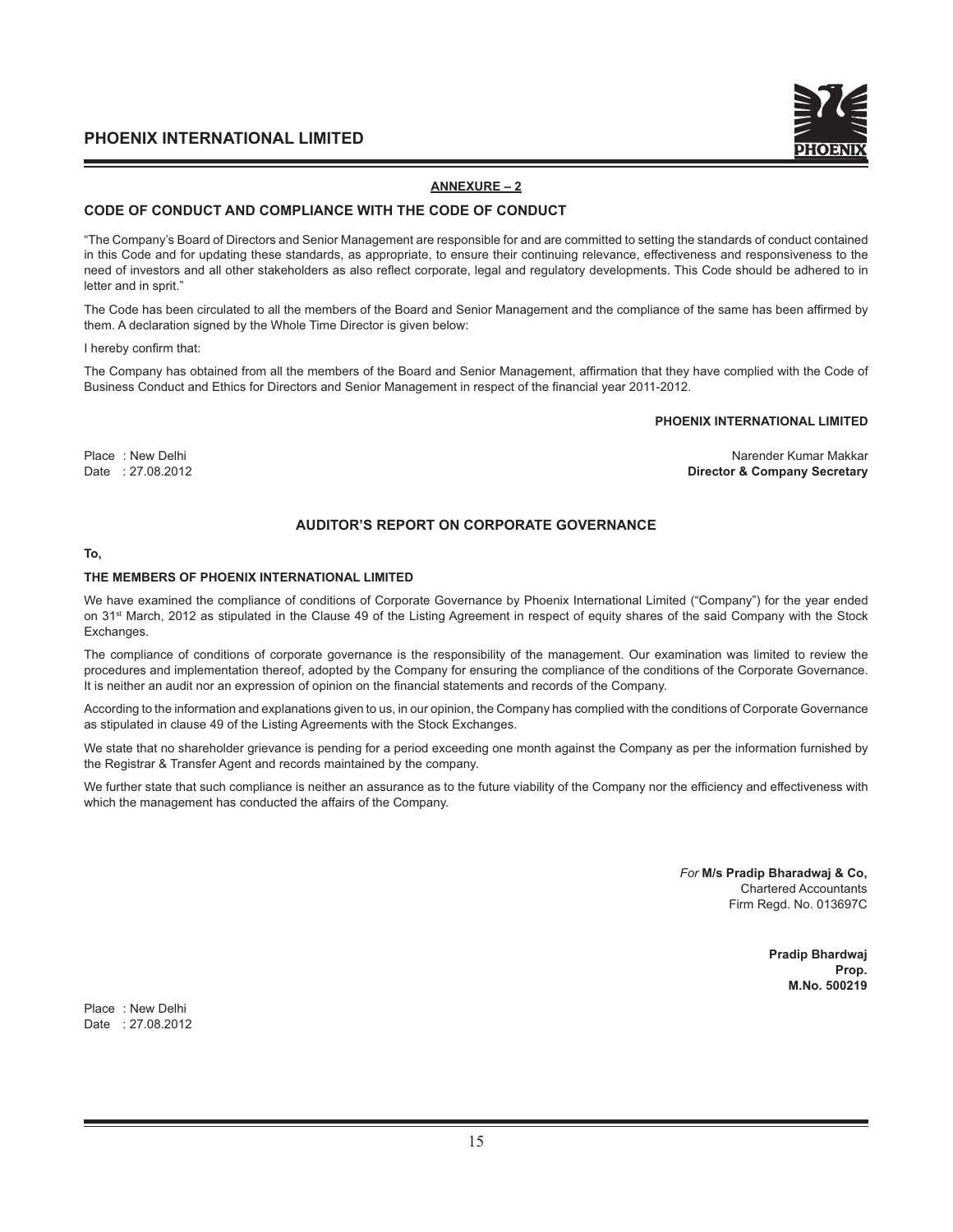

## **STATEMENT PURSUANT TO SECTION 212 OF THE COMPANIES ACT, 1956 RELATING TO SUBSIDIARY COMPANIES**

| Name of the subsidiary                                                                                                                                                     | <b>Phoenix Industries Ltd.</b>                                        | <b>Phoenix Cement Ltd.</b>                                              |
|----------------------------------------------------------------------------------------------------------------------------------------------------------------------------|-----------------------------------------------------------------------|-------------------------------------------------------------------------|
| 1. Financial year of the Subsidiary ended on                                                                                                                               | March 31, 2012                                                        | March 31, 2012                                                          |
| 2. Holding company's Interest<br>i) No. and Face Value of Shares                                                                                                           | Holding of 84,32,300 Equity Shares<br>of Rs. 10/- each fully paid-up. | Holding of 4,19,53,510 Equity Shares<br>of Rs. 10/- each fully paid-up. |
| ii) Extent of holding                                                                                                                                                      | 89.40%                                                                | 50.57%                                                                  |
| 3. Net aggregate amount of Subsidiary's Profit / Loss so far as<br>they concerns the member of the Holding Company and not<br>dealt with in the Holding Company's accounts |                                                                       |                                                                         |
| i) For Subsidiary Financial Year<br>ii) For Subsidiary previous financial year since it became                                                                             | $(10.72)$ Lacs                                                        | $(0.55)$ Lacs                                                           |
| Subsidiary                                                                                                                                                                 | (922.99) Lacs                                                         | (1158.54) Lacs                                                          |
| 4. Net aggregate amount of Subsidiary's Profits/(Loss) so far as<br>it concerns the member of the Holding Company and dealt<br>with in the Holding Company's accounts      |                                                                       |                                                                         |
| For subsidiary financial year                                                                                                                                              | Nil                                                                   | Nil                                                                     |
| For Subsidiary previous financial year since it became<br>ii)<br>subsidiary                                                                                                | <b>NIL</b>                                                            | <b>NIL</b>                                                              |
| 5. Change in the interest of Holding Company between the end<br>of Subsidiary financial year and the end of Holding Company's<br>financial year.                           | Not applicable                                                        | Not Applicable                                                          |
| 6. Material change between the end of Subsidiary company<br>financial year and the Holding Company's financial year                                                        |                                                                       |                                                                         |
| <b>Fixed Assets</b><br>i)                                                                                                                                                  | Not applicable                                                        | Not applicable                                                          |
| Investments<br>ii)                                                                                                                                                         | Not applicable                                                        | Not applicable                                                          |
| iii) Monies lent by the subsidiary<br>iv) Monies borrowed by the subsidiary Other than for meeting                                                                         | Not applicable                                                        | Not applicable                                                          |
| current liabilities                                                                                                                                                        | Not applicable                                                        | Not applicable                                                          |

For and on behalf of Board of Directors **Phoenix International Limited**

**Director & Company Secretary** 

Place : New Delhi **Narender Kumar Makkar** P.M. Alexander P.M. Alexander Narendra Aggarwal<br>Director **A. Company Secretary Director Director Director Director**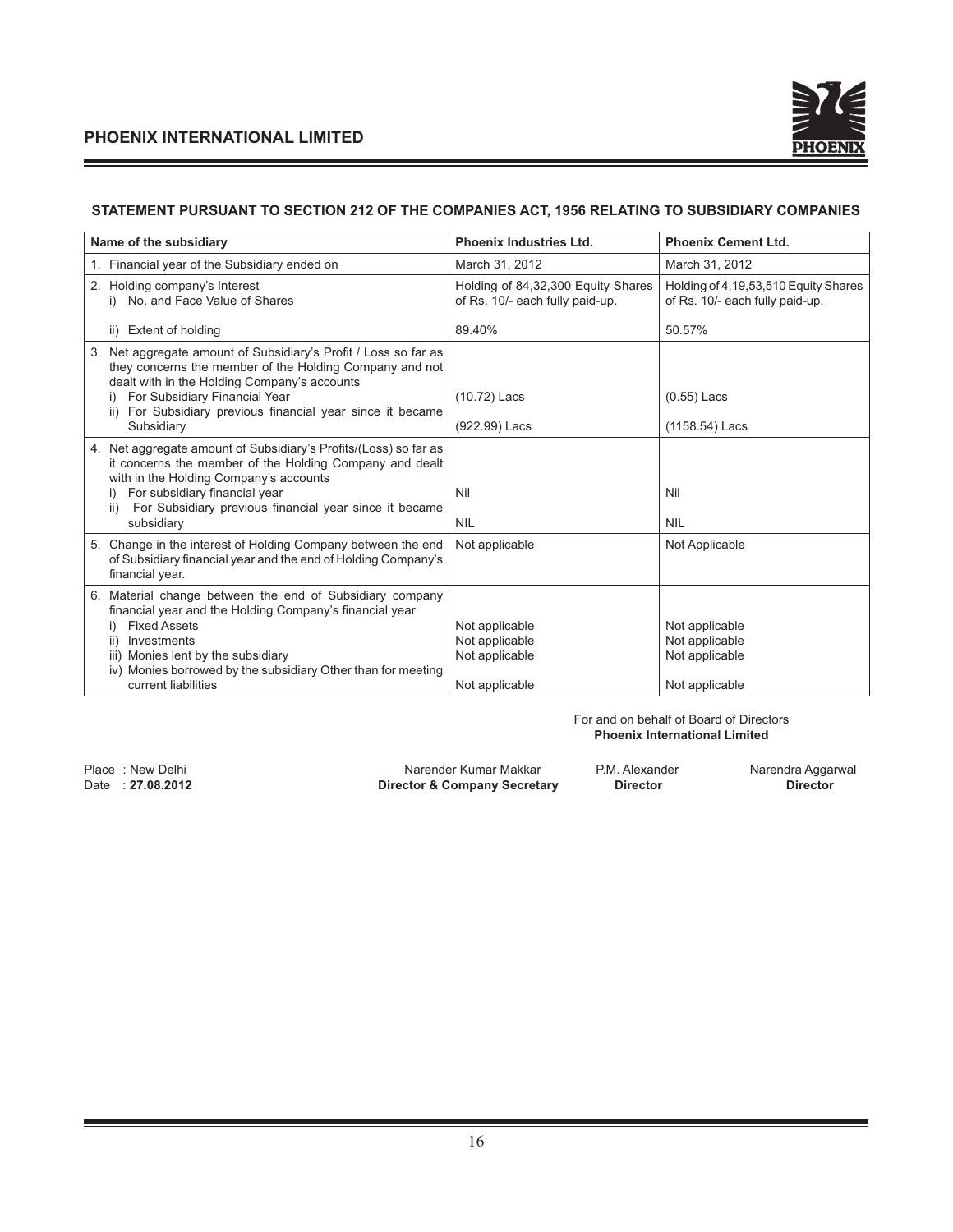#### **AUDITORS' REPORT**

#### **TO THE MEMBERS OF PHOENIX INTERNATIONAL LIMITED**

We have audited the attached Balance Sheet of PHOENIX INTERNATIONAL LIMITED as at 31st March, 2012, the Profit & Loss Account and the Cash Flow Statement for the year ended on that date annexed thereto. These financial statements are the responsibility of the Company's management. Our responsibility is to express an opinion on these financial statements based on our audit.

We conducted our audit in accordance with auditing standards generally accepted in India. Those standards require that we plan and perform the audit to obtain reasonable assurance about whether the financial statements are free of material misstatement. An audit includes examining, on a test basis, evidence supporting the amounts and disclosures in the financial statements. An audit also includes assessing the accounting principles used and significant estimates made by management, as well as evaluating the overall financial statement presentation. We believe that our audit provides a reasonable basis for our opinion.

- 1. As required by the Companies (Auditor's Report) Order, 2003 as amended by the Companies (Auditor's Report) (Amendment) Order, 2004, issued by the Central Government of India in terms of sub-section (4A) of Section 227 of the Companies Act, 1956, we give in the Annexure a statement on the matters specified in the paragraph 4 and 5 of the said Order, to the extent applicable to the Company.
- 2. Further to our comments in the Annexure referred to in paragraph '1' above, we report that:-
	- (a) we have obtained all the information and explanations, which to the best of our knowledge and belief were necessary for the purpose of our audit;
	- (b) in our opinion, proper books of account as required by law have been kept by the Company so for as appears from our examination of those books;
	- (c) the Balance Sheet, Profit & Loss Account and Cash Flow Statement dealt with by this report are in agreement with the books of account;
	- (d) in our opinion, the Balance Sheet, Profit & Loss Account and Cash Flow Statement dealt with by this report comply with the mandatory Accounting Standards referred to in sub-section (3C) of Section 211 of the Companies Act, 1956;
	- (e) on the basis of the written representations received from the Directors of the Company as on 31st March, 2012 and taken on record by the Board of Directors, we report that none of the Directors is disqualified as on 31st March, 2012 from being appointed as Director in terms of clause (g) of sub-section (1) of Section 274 of the Companies Act, 1956;
	- (f) in our opinion and to the best of our information and according to the explanations given to us, the said financial statements, read together with the Notes thereon, give the information required by the Companies Act, 1956, in the manner so required and give a true and fair view in conformity with the accounting principles generally accepted in India:-
		- in the case of the Balance Sheet, of the state of affairs of the Company as at 31st March, 2012; and
		- in the case of the Profit & Loss Account, of the profit of the Company for the year ended on that date; and
		- in the case of the Cash Flow Statement of the cash flows of the company for year ended on that date.

*For* **M/s Pradip Bharadwaj & Co,** Chartered Accountants Firm Regd. No. 013697C

> **Pradip Bhardwaj Prop. M.No. 500219**

Place : Noida Date : 27.08.2012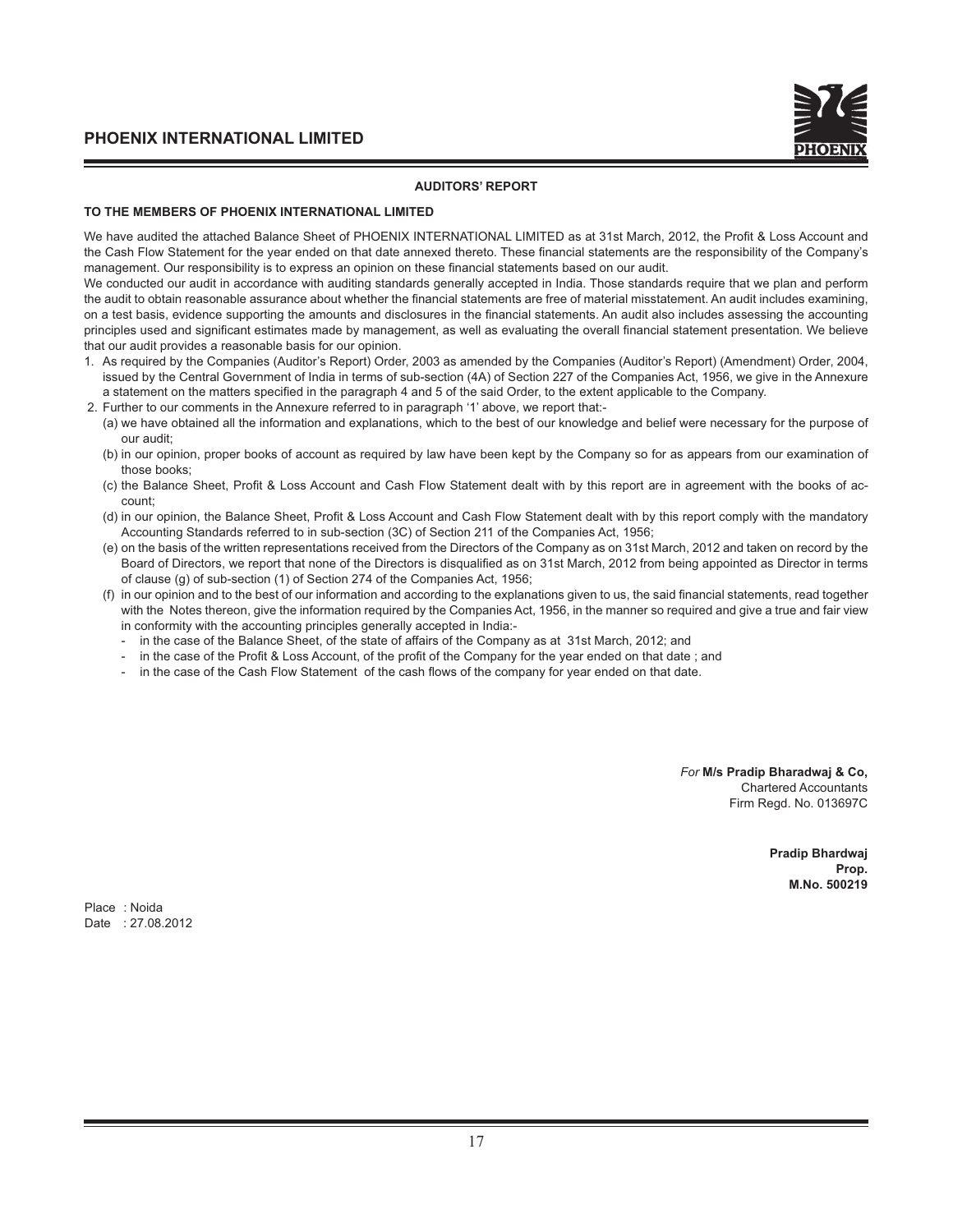

#### **ANNEXURE REFERRED TO IN PARAGRAPH '1' OF OUR REPORT OF EVEN DATE TO THE MEMBERS OF PHOENIX international LIMITED ON THE FINANCIAL STATEMENTS FOR THE YEAR ENDED 31ST MARCH' 2012**

- 1. (a) The Company has maintained proper records showing full particulars including quantitative details and situation of fixed assets. However, the records need to be updated with regard to situation of fixed assets and sufficient description to make identification of fixed assets possible.
	- (b) As explained to us, the fixed assets have been physically verified by the management at the end of the accounting year. As explained to us, no material discrepancies were noticed on comparison of physical quantities with those as per fixed assets register. In our opinion, the program of physical verification of fixed assets is reasonable having regard to the size of the company and nature of its fixed assets.
	- (c) The Company during the year has not disposed off any substantial / major part of its fixed assets.
- 2. (a) As explained to us, the inventories have been physically verified by the management at the end of the accounting year. In our opinion, the frequency of physical verification is reasonable.
	- (b) In our opinion and according to the information and explanations given to us, the procedures of physical verification of inventories followed by the management are generally reasonable and adequate in relation to the size of the Company and the nature of its business.
	- (c) The Company has maintained proper records of inventory. According to the information and explanations given to us, no material discrepancies have been noticed on physical verification of inventory as compared to the book records.
- 3. (a) According to the Information -and explanations to us, the Company during the year has not granted any loans, secured or unsecured, to companies, firms or others parties covered in the register maintained under Section 301 of the Companies Act, 1956 except an interest free loan of Rs. 340.00 lacs granted to its subsidiary company Phoenix Industries Ltd. The maximum amount involved during the year was Rs. 340.00 lacs and the year end balance of loan granted to subsidiary company was Rs. 340.00 lacs.
	- (b) The company has not charged any interest on above loan granted to its subsidiary company. Other than the above, in our opinion, the terms and conditions of above loan granted by the Company are not prima facie, prejudicial to the interest of the Company.
	- (c) The terms and conditions of the above loan granted to subsidiary company have not been stipulated in writing.
	- (d) According to the information and explanations given to us, there is no overdue amount of loan granted to subsidiary company.
	- (e) The Company has taken an interest free unsecured loans of Rs. 87.00 lacs from parties covered in the register maintained under Section 301 of the Companies Act, 1956. The opening balance of the unsecured loans taken was Rs. 87.00 lacs. The maximum amount involved during the year was Rs. 87.00 lacs and the year-end balance of the interest free unsecured loans were Rs. 87.00 lacs.
	- (f) The above stated unsecured loans taken by the company are interest free. In our opinion, the terms and conditions of the same are prima facie, not prejudicial to the interest of the Company.
	- (g) The terms of repayment of interest free unsecured loans obtained have not been stipulated in writing and as explained to us, the said unsecured loans are repayable on demand.
- 4. In our opinion and according to the information and explanations given to us, there are adequate internal control system commensurate with the size of the Company and the nature of its business. During the course of our audit, we have not observed any continuing failure to correct major weakness in the internal control system.
- 5. (a) According to the information and explanations given to us, particulars of contracts or arrangements referred to in section 301 of the Companies Act, 1956 have been entered in the register required to be maintained under that section.
	- (b) Excluding certain transactions of purchase/sale of goods and material of special nature for which alternate quotations/source of supply was not available and on the basis of technical evaluation in respect of the quality of the items and because of the special type of work involved, the transactions entered into pursuant to such contracts and arrangements, in our opinion and according to the information and explanations given to us, have been made at prices which are prima facie reasonable having regard to the prevailing market price at the relevant time.
- 6. According to the information and explanations given to us, the Company has not accepted any deposits from the public to which the provisions of Section 58A and 58AA of the Companies Act, 1956 and the Companies (Acceptance of Deposits) Rules, 1975 apply.
- 7. According to the information and explanations given to us, the Company has an internal audit system commensurate with the size of the Company and the nature of its business.
- 8. The Company has maintained Cost Accounting records as prescribed for Footwear and its components by the Central Government under Section 209(1)(d) of the Companies Act, 1956 for the products of the Company. However, we have not made detailed examination of such records with a view to determine whether they are accurate and complete.
- 9. (a) According to the records of the Company, the Company is generally regular in depositing with the appropriate authorities undisputed statutory dues including provident fund, investor education and protection fund, employees' state insurance, income tax, sales-tax, wealth tax, customs duty, excise-duty, cess and other material statutory dues as applicable to it.
	- (b) According to the information and explanations given to us, no undisputed amounts payable in respect of income-tax, wealth-tax, sales tax, customs duty, excise duty and cess were outstanding as at 31st March' 2012 for a period of more than six months from the date they became payable.
	- (c) According to the information and explanations given to us, the disputed statutory dues, which have not been deposited with appropriate authorities on account of any dispute, are as under: -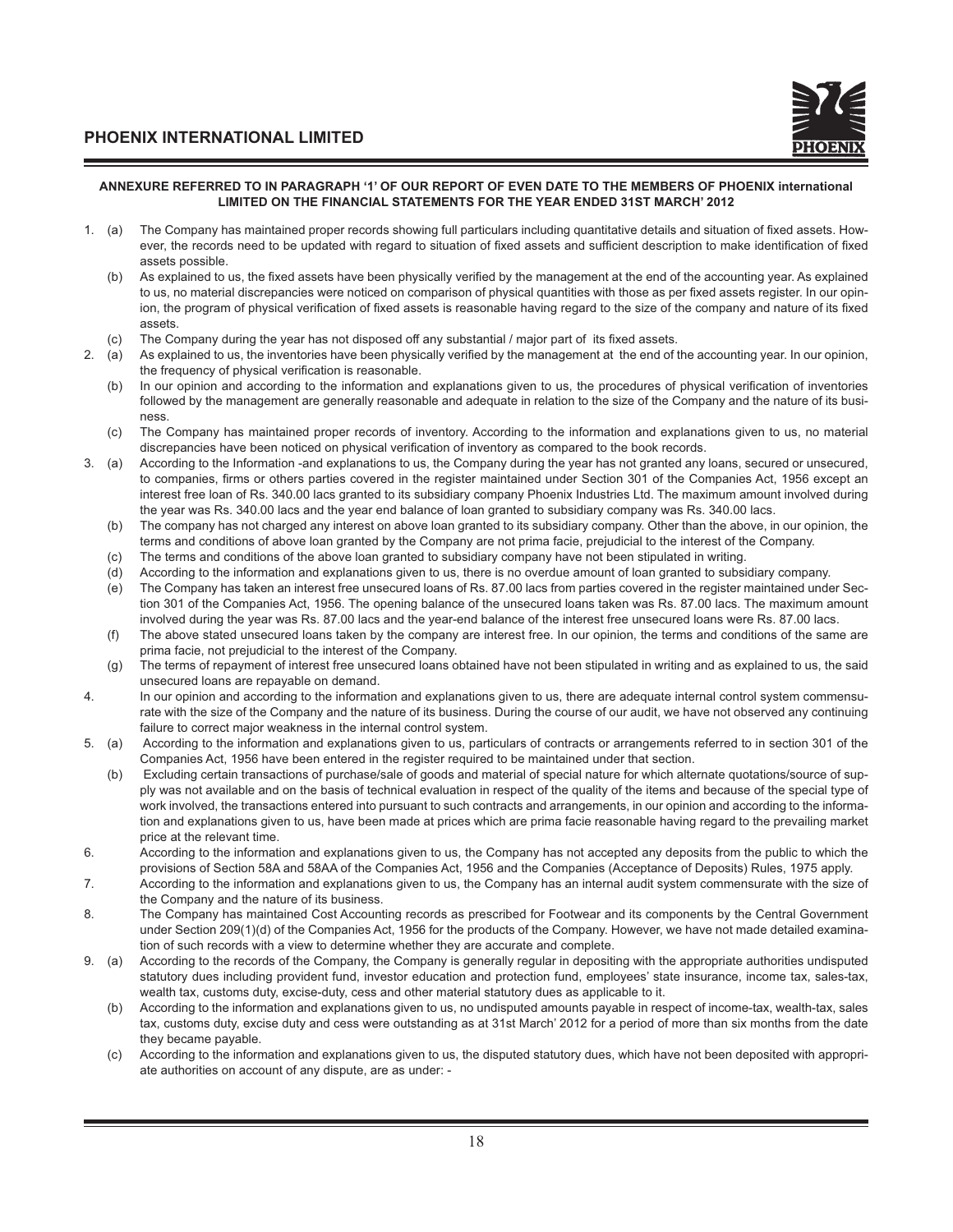| Nature of the dues | <b>Period to which relates</b> | Amount involved Rs. | is '<br>dispute<br>where<br><b>Forum</b><br>pending |
|--------------------|--------------------------------|---------------------|-----------------------------------------------------|
| 1. Sales Tax       | 1994-95                        | 291,515             | Hbn'ble Allahabad High Court,<br>Allahabad          |
| 2. Wealth Tax      | (i) 2002-03                    | 465.431             | Income Tax Appellate                                |
|                    | (ii) 2003-04                   | 379.713             | Tribunal, New Delhi                                 |

<sup>10.</sup> The Company does not have any accumulated losses at the end of the financial year. The company has not incurred any cash losses during the current financial year covered by our audit and also in the immediately preceding financial year.

*For* **M/s Pradip Bharadwaj & Co,** Chartered Accountants Firm Regd. No. 013697C

> **Pradip Bhardwaj Prop. M.No. 500219**

Place : **Noida** Date : **27.08.2012**

<sup>11.</sup> In our opinion and according to the information and explanations given to us, the company during the year has not defaulted in repayment of dues to a financial institution, bank or debenture holders.

<sup>12.</sup> According to the information and explanations given to us, the Company has not granted any loans and advances on the basis of security by way of pledge of shares, debentures and other securities. Accordingly, the provisions of clause 4 (xii) of the Companies (Auditor's Report) Order, 2003 are not applicable to the Company.

<sup>13.</sup> According to the information and explanations given to us, the Company is not a Chit Fund or a Nidhi or a Mutual Benefit Fund / Society. Accordingly, the provisions of clause 4 (xiii) of the Companies (Auditor's Report) order, 2003 are not applicable to the Company.

<sup>14.</sup> According to the information and explanations given to us, the Company is not trading in shares, securities, debentures & other investments. Accordingly, the provisions of clause 4 (xiv) of the Companies (Auditor's Report) Order, 2003 are not applicable to the Company

<sup>15.</sup> In our opinion, the terms and conditions on which the company has given guarantees for loans taken by others from banks or financial institutions are not prima-facie prejudicial to the interest of the Company.

<sup>16.</sup> To the best of our information & according to explanations given to us, the Company has applied its terms loan for the purposes for which the said term loan was obtained.

<sup>17.</sup> According to the information and explanations given to us, no funds raised on short-term basis have been used for long term investment and vice versa.

<sup>18.</sup> The Company during the year has not made any preferential allotment of shares to parties and companies covered in the register maintained under Section 301 of the Companies Act, 1956 and the question of whether the price at which the shares have been issued is prejudicial to the interest of the Company does not arise. Accordingly, the provisions of clause 4 (xviii) of the Companies (Auditor's Report) Order, 2003 are not applicable to the Company.

<sup>19.</sup> The Company during the year has not issued any debentures. Accordingly, the provisions of clause 4 (xix) of the Companies (Auditor's Report) Order, 2003 are not applicable to the Company.

<sup>20.</sup> The Company during the year has not raised any money by way of public issues. Accordingly, the provisions of clause 4 (xx) of the Companies (Auditor's Report) Order, 2003 are not applicable to the Company.

<sup>21.</sup> During the course of our examination of the books and records of the Company,, no fraud on or by the Company has been noticed or reported during the year covered by our audit.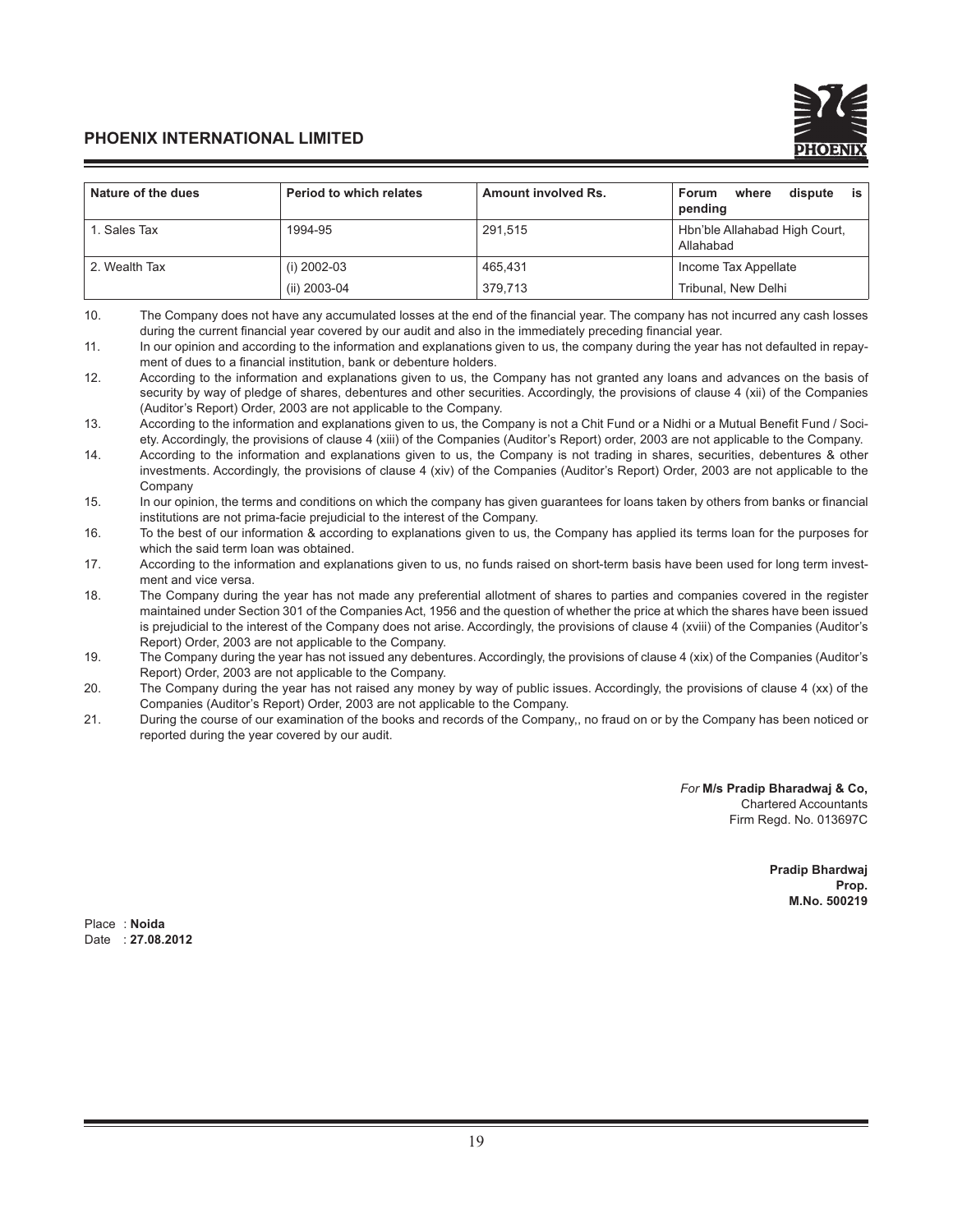

#### **BALANCE SHEET AS AT 31'st MARCH, 2012**

| <b>DESCRIPTION</b>                                                       | <b>Note</b><br><b>No</b> | <b>CURRENT YEAR</b><br>31st MARCH, 2012<br>(Rs.) | <b>PREVIOUS YEAR</b><br>31st MARCH, 2011<br>(Rs.) |
|--------------------------------------------------------------------------|--------------------------|--------------------------------------------------|---------------------------------------------------|
| <b>I. EQUITY AND LIABILITIES</b>                                         |                          |                                                  |                                                   |
| (1) Shareholder's Funds                                                  |                          |                                                  |                                                   |
| (a) Share Capital                                                        | $\overline{2}$           | 187,895,600                                      | 187,895,600                                       |
| (b) Reserves and Surplus                                                 | 3                        | 496,010,126                                      | 486,655,876                                       |
| (2) Non-Current Liabilities                                              |                          |                                                  |                                                   |
| (a) Long Term Borrowings                                                 | 4                        | 556,709,993                                      | 577,396,998                                       |
| (b) Other Long-Term Liabilities                                          | 5                        | 43,446,339                                       | 55,899,340                                        |
| (c) Long Term Provisions                                                 | 6                        | 2,104,026                                        | 2,104,026                                         |
| (3) Current Liabilities                                                  |                          |                                                  |                                                   |
| (a) Trade Payables                                                       | $\overline{7}$           | 252,594,285                                      | 162,535,863                                       |
| (b) Other Current Liabilities                                            | 8                        | 39,682,736                                       | 39,939,504                                        |
| (c) Short-Term Provisions                                                | 9                        | 12,153,899                                       | 8,802,399                                         |
|                                                                          | <b>TOTAL</b>             | 1,590,597,003                                    | 1,521,229,606                                     |
| <b>II. ASSETS</b>                                                        |                          |                                                  |                                                   |
| (1) Non-Current Assets                                                   |                          |                                                  |                                                   |
| (a) Fixed Assets                                                         |                          |                                                  |                                                   |
| (i) Tangible Assets                                                      | 10                       | 427,972,863                                      | 447,971,194                                       |
| (ii) Capital Work-in-Progress                                            | 10                       | 34,615,848                                       | 34,615,848                                        |
| (b) Non-Current Investments                                              | 11                       | 159,082,580                                      | 159,082,580                                       |
| (c) Long Term - Loans and Advances                                       | 12                       | 37,087,535                                       | 36,832,535                                        |
| (2) Current Assets                                                       |                          |                                                  |                                                   |
| (a) Investments                                                          |                          |                                                  |                                                   |
| (b) Inventories                                                          | 13                       | 34,300,179                                       | 42,470,595                                        |
| (c) Trade Receivables                                                    | 14                       | 247,022,105                                      | 284,190,216                                       |
| (d) Cash and Cash Equivalents                                            | 15                       | 23, 137, 129                                     | 14,399,264                                        |
| (e) Short Term Loans & Advances                                          | 16                       | 29,284,246                                       | 23,672,522                                        |
| (f) Other Current Assets                                                 | 17                       | 598,094,518                                      | 477,994,852                                       |
|                                                                          | <b>TOTAL</b>             | 1,590,597,003                                    | 1,521,229,606                                     |
| <b>Significant Accounting Policies</b>                                   | $\mathbf{1}$             |                                                  |                                                   |
| Notes on Financial Statements                                            | 2 to 40                  |                                                  |                                                   |
| As Per Our Report of Even Date                                           |                          |                                                  |                                                   |
| For Pradip Bhardwaj & Co.<br><b>Chartered Accountants</b><br>FRN-013697C |                          |                                                  | For and on behalf of the Board of Directors       |
| Pradip Bhardwaj<br><b>Partner</b><br>M.No. 500219                        |                          | Narender Kumar Makkar<br><b>Director</b>         | P.M. Alexander<br><b>Director</b>                 |
| Place New Delhi                                                          |                          |                                                  |                                                   |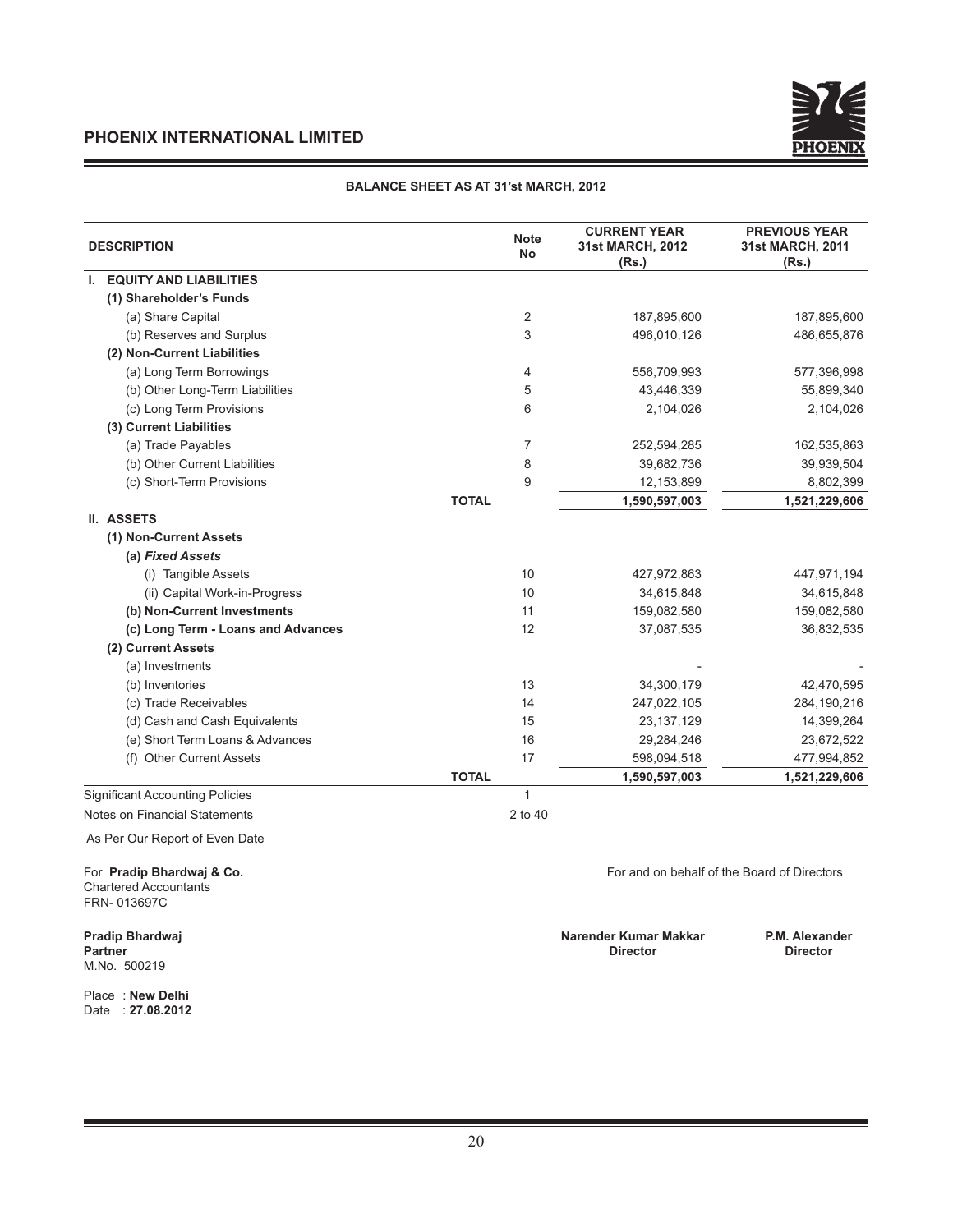#### **PROFIT AND LOSS ACCOUNT FOR THE YEAR ENDED 31ST MARCH, 2012**

|      | <b>DESCRIPTION</b>                                                               | <b>Note</b><br><b>No</b> | <b>CURRENT YEAR</b><br>31st MARCH, 2012<br>(Rs.) | <b>PREVIOUS YEAR</b><br>31st MARCH, 2011<br>(Rs.) |
|------|----------------------------------------------------------------------------------|--------------------------|--------------------------------------------------|---------------------------------------------------|
| ı.   | <b>Revenue from Operations</b>                                                   | 18                       | 291,649,659                                      | 270,858,595                                       |
| Ш.   | <b>Other Income</b>                                                              | 19                       | 7,258,233                                        | 13,742,027                                        |
| III. | Total Revenue (I +II)                                                            |                          | 298,907,893                                      | 284,600,622                                       |
| IV.  | <b>Expenses</b>                                                                  |                          |                                                  |                                                   |
|      | Cost of Material Consumed                                                        | 20                       | 137,335,098                                      | 122,761,264                                       |
|      | Changes in inventories of finished goods, work-in-progress and<br>Stock-in-Trade | 21                       | (1, 274, 736)                                    | (766, 743)                                        |
|      | Employees' Benefit Expenses                                                      | 22                       | 23,798,422                                       | 15,878,923                                        |
|      | <b>Financial Costs</b>                                                           | 23                       | 77,946,574                                       | 76,790,165                                        |
|      | Depreciation                                                                     | 10                       | 22,369,083                                       | 22,124,740                                        |
|      | Miscellaneous Expenses Written off                                               |                          | 6,755,964                                        | 6,051,740                                         |
|      | <b>Other Expenses</b>                                                            | 24                       | 19,271,739                                       | 27,812,509                                        |
|      | <b>Total Expenses (IV)</b>                                                       |                          | 286,202,143                                      | 270,652,598                                       |
| V.   | Profit before Tax (III - IV)                                                     |                          | 12,705,749                                       | 13,948,024                                        |
| VI.  | <b>Tax Expenses</b>                                                              |                          |                                                  |                                                   |
|      | (1) Current tax                                                                  |                          | 3,351,500                                        | 3,000,000                                         |
|      | Deferred tax<br>(2)                                                              |                          |                                                  |                                                   |
|      | VII. Profit/(Loss) for the year (V-VI)                                           |                          | 9,354,249                                        | 10,948,024                                        |
|      | VIII. Earning per equity share:                                                  |                          |                                                  |                                                   |
|      | Basic & Diluted                                                                  | 25                       | 0.56                                             | 0.65                                              |
|      | <b>Significant Accounting Policies</b>                                           | 1                        |                                                  |                                                   |
|      | Notes on Financial Statements                                                    | 2 to 40                  |                                                  |                                                   |
|      | As Per Our Report of Even Date                                                   |                          |                                                  |                                                   |
|      | For Pradip Bhardwaj & Co.<br><b>Chartered Accountants</b><br>FRN-013697C         |                          | For and on behalf of the Board of Directors      |                                                   |

M.No. 500219

Place : **New Delhi** 

Date : **27.08.2012**

**Pradip Bhardwaj Narender Kumar Makkar P.M. Alexander Partner Director Director**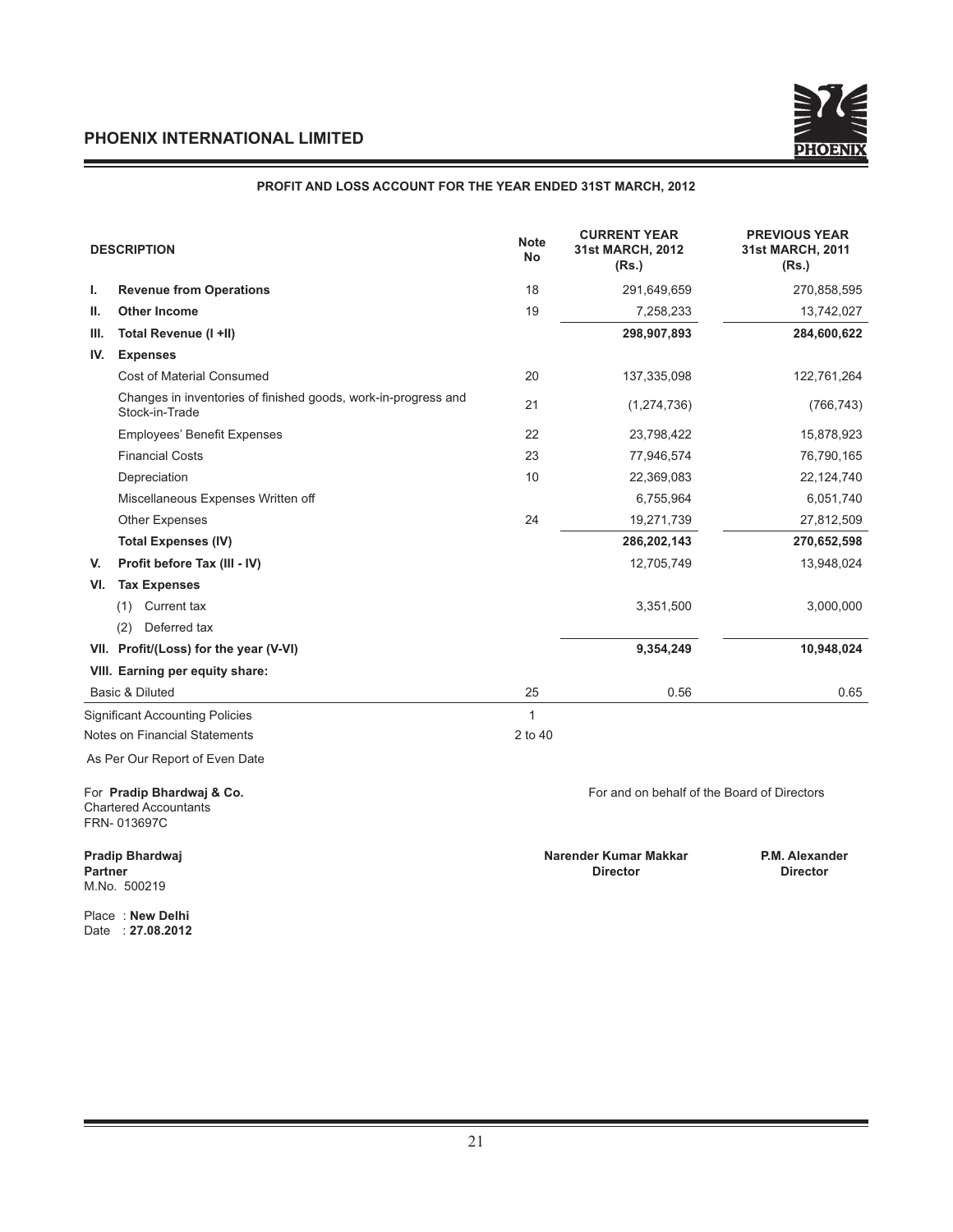#### **CASH FLOW STATEMENT FOR THE YEAR ENDED 31.03.2012**

| <b>PARTICULARS</b>                                     | <b>FOR THE YEAR ENDED</b><br>31st MARCH, 2012<br>(Rs. In Lacs) | FOR THE YEAR ENDED<br>31st MARCH, 2011<br>(Rs. In Lacs) |
|--------------------------------------------------------|----------------------------------------------------------------|---------------------------------------------------------|
| A. Cash Flow from Operating Activities                 |                                                                |                                                         |
| Net Profit /(Loss) before Tax                          | 127.06                                                         | 139.48                                                  |
| <b>Adjustments for</b>                                 |                                                                |                                                         |
| Depreciation & Amortisation Exp.                       | 291.25                                                         | 221.25                                                  |
| Foreign Excahange (Net)                                |                                                                | 123.48                                                  |
| Interest (Net)                                         | 769.17                                                         | 764.56                                                  |
| Profit on sale of Investment                           |                                                                | 91.21                                                   |
| Loss on sale of Investment                             |                                                                | 13.47                                                   |
| Misc. Income Written back                              | (49.62)                                                        |                                                         |
| Misc. Exp. Written off                                 | 4.76                                                           |                                                         |
| <b>Operating profit before Working Capital Changes</b> | 1,142.62                                                       | 1,353.45                                                |
| Trade receivables & Other current assets               | (885.43)                                                       | 3,192.14                                                |
| Changes in Stock in Trade                              | 81.70                                                          | (0.92)                                                  |
| Trade Payables & other liabilities                     | 931.53                                                         | (3,499.38)                                              |
| <b>Cash from Operating Activities</b>                  | 1,270.43                                                       | 1,045.29                                                |
| <b>Taxes paid</b>                                      | 33.51                                                          | 47.71                                                   |
| Net cash from operating activities                     | 1,236.92                                                       | 997.58                                                  |
| <b>B. Cash flow from Investing Activities</b>          |                                                                |                                                         |
| Purchase of Fixed Assets / CWIP                        | (46.41)                                                        | (97.11)                                                 |
| Foreign Exchange (Net)                                 |                                                                | (123.48)                                                |
| Sale of Fixed Assets                                   |                                                                |                                                         |
| <b>Interest Received</b>                               | 10.29                                                          | 3.34                                                    |
| Net Cash used in investing activities                  | (36.12)                                                        | (217.25)                                                |
| C. Cash flow from Financing Activities                 |                                                                |                                                         |
| Proceeds from Unsecured Loans                          |                                                                | 200.00                                                  |
| Repayment of Long Term Borrowing (Net)                 | (206.87)                                                       | (181.51)                                                |
| <b>Refund of Security Deposits</b>                     | (124.53)                                                       |                                                         |
| Security Deposit for Factory                           | (2.55)                                                         |                                                         |
| <b>Interest Paid</b>                                   | (779.47)                                                       | (767.90)                                                |
| <b>Net Cash from Financing Activities</b>              | 1113.42                                                        | (749.41)                                                |
| Net Increases (Decreases) in cash and cash Equivalents | 87.38                                                          | 30.92                                                   |
| Cash and Cash Equivalent at the beginning              | 143.99                                                         | 113.07                                                  |
| Cash and Cash Equivalent at the end of the Year        | 231.37                                                         | 143.99                                                  |

As Per Our Report of Even Date For and on behalf of the Board of Directors

**Narender Kumar Makkar P.M. Alexander Director Director**

#### **AUDITOR'S CERTIFICATE**

We have examined the above cash flow statement of Phoenix International Limited for the Period ended 31.03.2012. The statement has been prepared by the management in accordance with the listing requirements of the stock exchange in india and is based on and derived from the audited financial statements of the Company for the year ended 31.03.2012.

> For **Pradip Bhardwaj & Co.**  Chartered Accountants FRN- 013697C

> > **Pradip Bhardwaj**

Place : **New Delhi Partner** Date : **27.08.2012**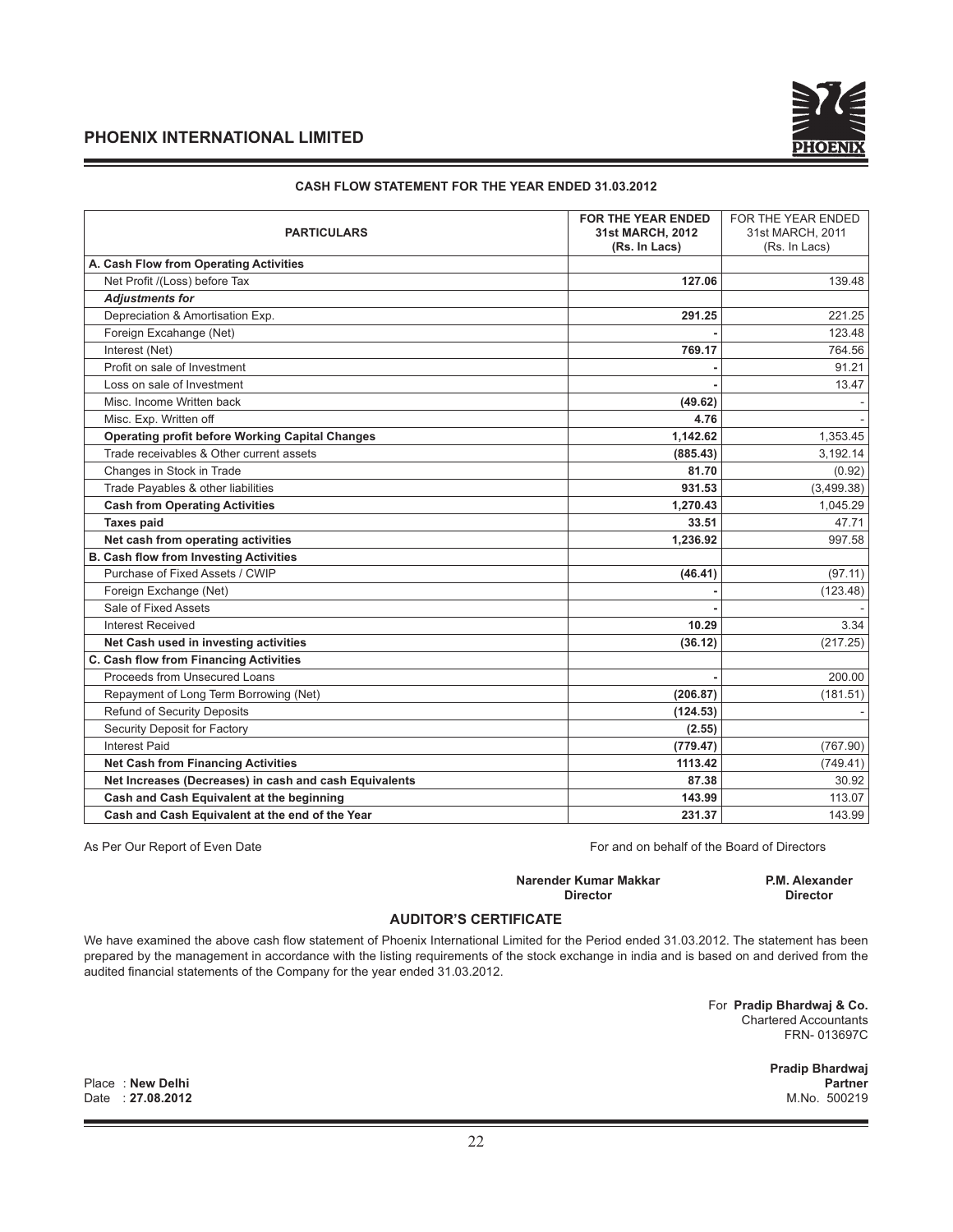#### **Note - 1**

#### **SIGNIFICANT ACCOUNTING POLICIES**

#### **1. a) BASIS OF PREPRATION OF FINANCIAL STATEMENT**

"The financial statements have been prepared under the historical cost convention on accrual basis, in accordance with Generally Accepted Accounting Principles (GAAP) and comply in all material respect with the mandatory applicable accounting standards and relevant provisions and presentational requirements of the Companies Act, 1956."

b) During the year ended 31March 2012, the revised Schedule VI notified under the Companies Act 1956, has become applicable to the company, for Presentation and disclosure of its financial statements. The adoption of revised schedule VI dose not impact recognition and measurement principal followed for preparation of financial statement. However, it has significant impact on presentation and disclosure made in financial statement. The company has reclassified the previous year figures in accordance with the requirement applicable in current year.

#### **c) USE OF ESTIMATES**

The preparations of financial statements in conformity with Generally Accepted Accounting Principles (GAAP) requires Management to make estimates and assumptions that affect the reported amounts of assets and liabilities and disclosure of contingent liabilities on the date of financial statements and reported amounts of revenue and expenses for that year. Actual results could differ from these estimates. Any revision to accounting estimates is recognized prospectively in current and future periods.

#### **2. FIXED ASSETS**

 Fixed assets are stated at cost of acquisition or construction less accumulated depreciation. All cost relating to the acquisition and installation of Fixed Assets are capitalized and include financing costs relating to the borrowed funds attributable to construction or acquisition of fixed asset up to the assets is put to use. Capital Work in Progress is stated at amount expended up to the date of Balance Sheet.

#### **3. VALUATION OF INVENTORIES**

- a) Raw materials, stores and spares are valued at lower cost or net realizable value.
- b) Works in Progress are valued at lower of cost or net realizable value and includes cost of raw materials, direct labour and proportionate overheads including fabrication charges.
- c) Finished goods are valued at lower of cost or net realizable value. Finished Goods lying in the factory bonded premises are valued inclusive of excise duty. "
- d) Goods in Transit are valued at lower of cost or net realizable value.
- e) Cost is determined on FIFO basis for all categories of inventories.

#### **4. DEPRECIATION**

- a) Depreciation on fixed assets has been provided on prorate basis on the Straight Line Method at the rates and in the manner prescribed under Schedule XIV of the Companies Act, 1956. Fixed Assets shifted from erstwhile two units, H.O. and Chennai are depreciated at Writted Down Value Method as per past practice."
- b) No write off is made in respect of long term lease hold land

#### **5. FOREIGN EXCHANGE TRANSACTION**

 "Transactions in foreign currency are recorded at the exchange rates existing at the time of the transaction. All current assets and liabilities are converted at exchange rates prevailing on the last working day of the accounting year and loss or gain on conversion, if any has been charged to the Profit & Loss Account. Foreign Exchange differences relating to acquisition of fixed assets are adjusted to the carrying cost of the relevant fixed assets."

#### **6. SALES**

 Export Sales are accounted for on the basis of the date of Bill of Lading, Domestic sales are accounted for on the basis of ex-factory/ godown dispatches. Sales include excise duty but exclude discounts, sales tax and all other charges.

#### **7. EXPORT BENEFITS**

"Sale of advance licenses is accounted for on realizations basis, Duty Drawbacks and Duty entitlement Pass Book benefits are accounted for on accrual basis."

#### **8. RETIREMENT BENEFITS**

- a) Contributions to Provident fund are made at the prescribed rates in the recognized funds and charged to the Profit and Loss A/c.
- b) Provision for Gratuity is made on the basis of actuarial valuation.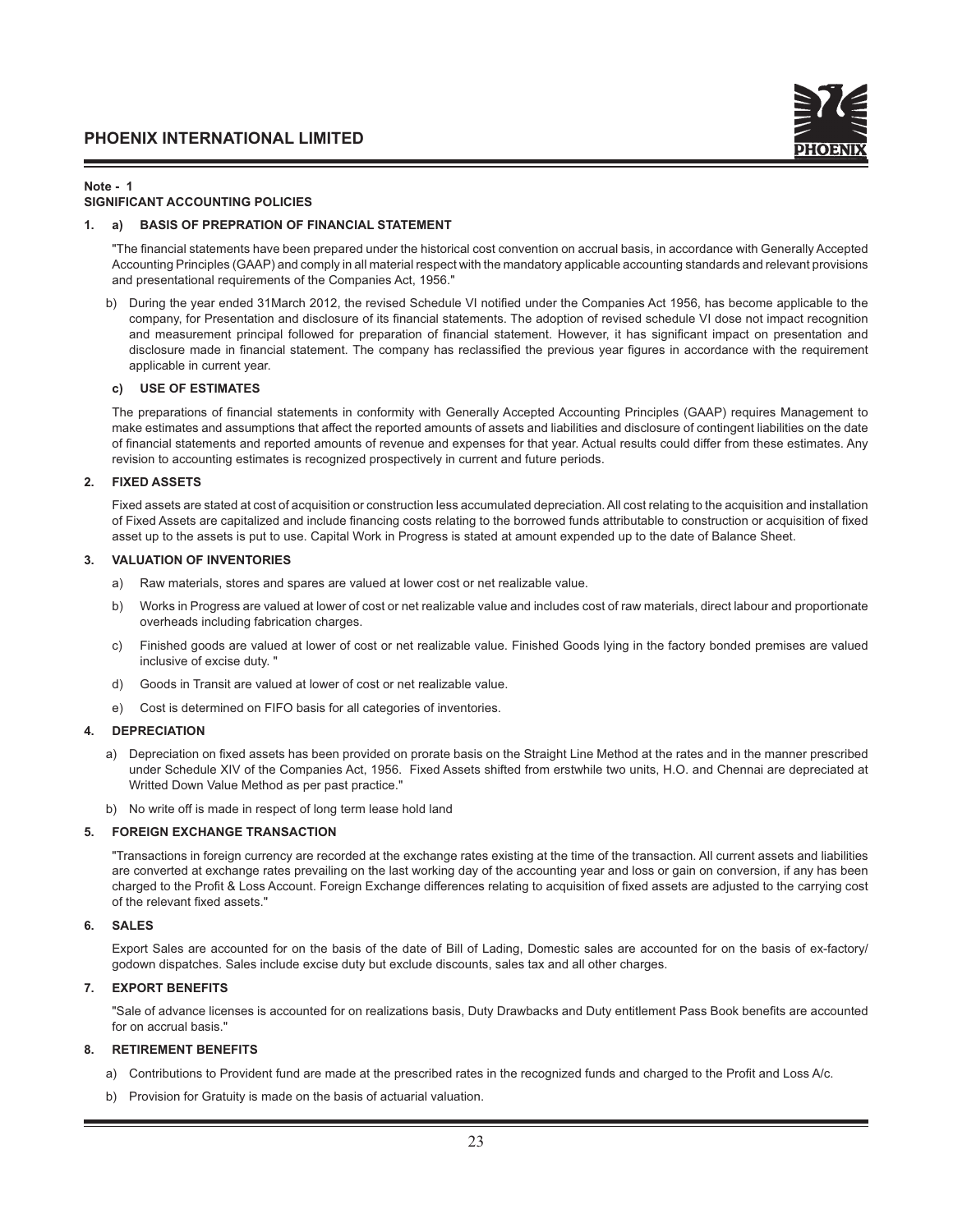

#### **9. INVESTMENTS**

 "Investments in subsidiary and other companies are treated as long term investments and are stated at cost. Provision of diminution in the market value of long- term investments is made only if such decline is considered permanent by the Management. Dividend is accounted for as and when received."

#### **10. IMPAIRMENT OF FIXED ASSETS**

- (a) Consideration is given at each balance sheet date to determine whether there is any indication of impairment of the carrying amount of the company's Fixed Assets. If any indication exists, an asset's recoverable amount is estimated. An impairment loss is recognized whenever the carrying amount of an asset exceeds its recoverable amount. The recoverable amount is the greater of the net selling price and value in use. In assessing value in use, the estimated future cash flows are discounted to their present value based on an appropriate discount factor.
- (b) Reversal of impairment losses recognized in prior years is recorded when there is an indication that impairment losses recognized for the assets no longer exist or have decreased. However, the increase in carrying amount of an asset due to reversal of an impairment loss is recognized to the extent it does not exceed the carrying amount that would have been determined (net of depreciation ) had no impairment loss been recognized for the assets in prior year.

#### **11. RENOVATION EXPENSES**

Renovation Expenses on building have been amortized over a period 3 years.

#### **12. CONTINGENCIES**

The company creates a provision when there is present obligation as a result of a past event that probably requires an outflow of resources and a reliable estimate can be made of the amount of the obligation. A disclosure for a contingent liability is made when there is possible obligation or a present obligation that may, but probably will not; require an out flow of resources. When there is a possible obligation or a present obligation in respect of which the likelihood of outflow of resources is remote, no provision or disclosure is made.

As Per Our Report of Even Date

Chartered Accountants FRN- 013697C

M.No. 500219

Place : **New Delhi**  Date : **27.08.2012**

For **Pradip Bhardwaj & Co.** For and on behalf of the Board of Directors

**Pradip Bhardwaj Narender Kumar Makkar P.M. Alexander Partner Director Director**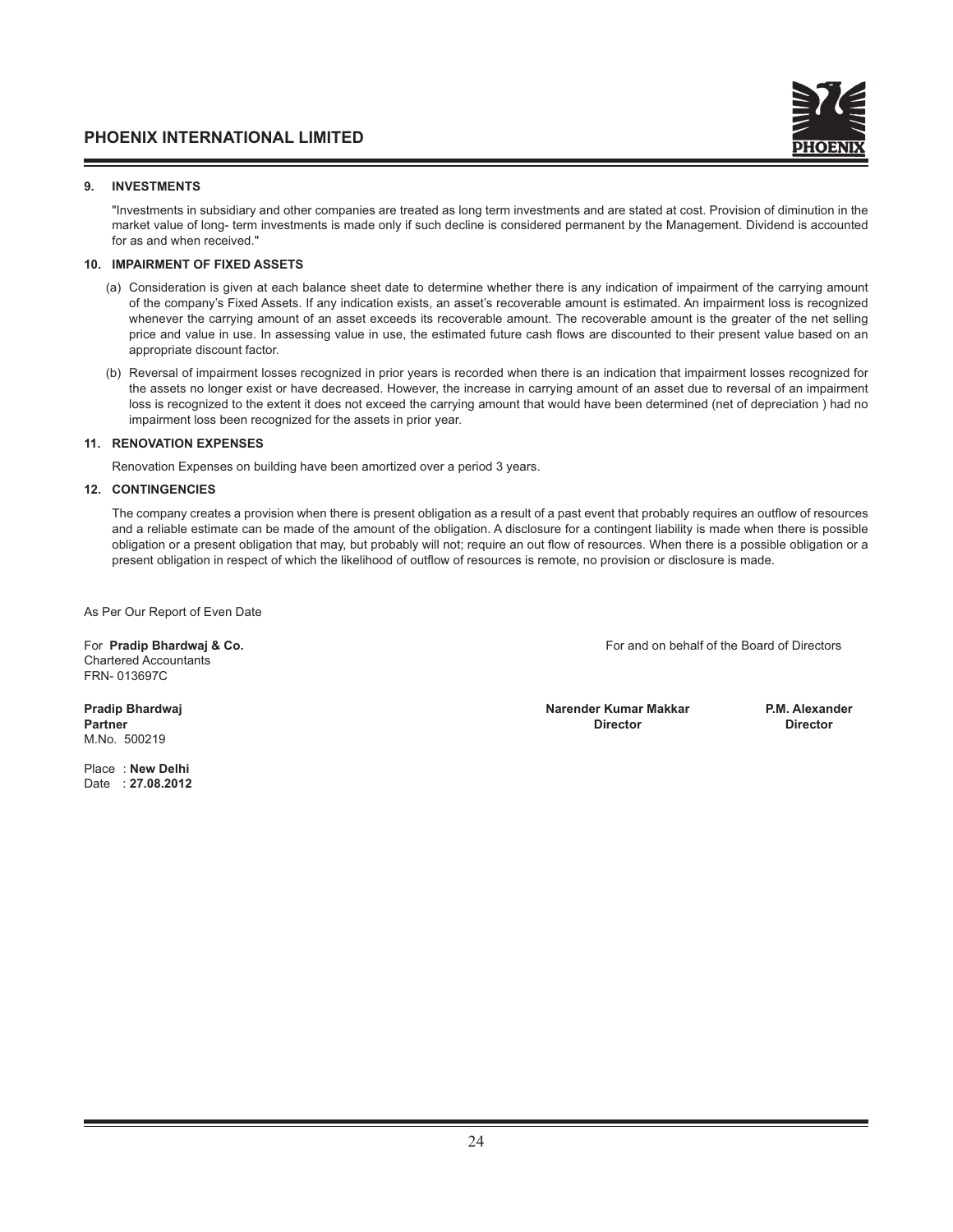#### **NOTES FORMING PARTS OF THE FINANCIAL STATEMENTS**

|                                                             |              | <b>Year Ended</b>       |               | Year Ended              |               |
|-------------------------------------------------------------|--------------|-------------------------|---------------|-------------------------|---------------|
| <b>DESCRIPTION</b>                                          |              | 31st March, 2012<br>Rs. |               | 31st March, 2011<br>Rs. |               |
| <b>2. SHARE CAPITAL</b>                                     |              | <b>Nos of Shares</b>    | Value Rs.     | Nos of Shares           | Value Rs.     |
| (a) Authorised Capital                                      |              |                         |               |                         |               |
| <b>Equity Share</b>                                         |              | 50,000,000              | 500,000,000   | 50,000,000              | 500,000,000   |
| 4% Cumulative Redeemable Preference Share                   |              | 10,000,000              | 1,000,000,000 | 10,000,000              | 1,000,000,000 |
|                                                             | <b>TOTAL</b> | 60,000,000              | 1,500,000,000 | 60,000,000              | 1,500,000,000 |
| (b) Issued, Subscribed and fully paid up                    |              |                         |               |                         |               |
| <b>Equity Share</b>                                         |              | 16,789,560              | 167,895,600   | 16,789,560              | 167,895,600   |
| 4% Cumulative Redeemable Preference Share                   |              | 200,000                 | 20,000,000    |                         |               |
| 4% Cumulative Redeemable Preference Share Application Money |              |                         |               | 200,000                 | 20,000,000    |
|                                                             | <b>TOTAL</b> | 16,989,560              | 187,895,600   | 16,989,560              | 187,895,600   |
|                                                             |              |                         |               |                         |               |
| (c) Disclosure for Shareholding (holding more than 5%)      |              | No. of                  | % age         | No. of                  | % age         |
| <b>Name of Shareholder</b>                                  |              | <b>Shares held</b>      | of Holding    | Shares held             | of Holding    |
| Vanguard Management Services Pvt. Ltd.                      |              | 3,120,000               | 18.58%        | 3,120,000               | 18.58%        |
| Mayflower Management Services Pvt. Ltd.                     |              | 2,880,000               | 17.15%        | 2,880,000               | 17.15%        |
| Spartan Management Services Pvt. Ltd.                       |              | 2,880,000               | 17.15%        | 2,880,000               | 17.15%        |
| Ajay Kalsi                                                  |              | 2,734,400               | 16.29%        | 2,734,400               | 16.29%        |
|                                                             | <b>TOTAL</b> | 11,614,400              | 69.18%        | 11,614,400              | 69.18%        |
| (d) Reconciliation of Shares Outstanding                    |              | <b>Nos of Shares</b>    | Value         | Nos of Shares           | Value         |
| Shares outstanding at the beginning of the year             |              | 16,989,560              | 187,895,600   | 16,989,560              | 187,895,600   |
| Shares Issued during the year                               |              |                         |               |                         |               |
| Shares bought back during the year                          |              |                         |               |                         |               |
| Any other movement                                          |              |                         |               |                         |               |
| Shares outstanding at the end of the year                   | <b>TOTAL</b> | 16,989,560              | 187,895,600   | 16,989,560              | 187,895,600   |
| <b>3. RESERVE &amp; SURPLUS</b>                             |              |                         |               |                         |               |
| <b>General Reserve</b>                                      |              |                         |               |                         |               |
| - As per last Balance Sheet                                 |              |                         | 100,121,793   |                         | 100,121,793   |
| - Share Premium Account                                     |              |                         | 124,198,900   |                         | 124,198,900   |
| <b>Profit &amp; Loss Account - Balance</b>                  |              |                         |               |                         |               |
| <b>Opening Balance</b>                                      |              | 262,335,183             |               | 251,387,159             |               |
| Net Profit for the Current Year                             |              | 9,354,249               | 271,689,432   | 10,948,024              | 262,335,183   |
|                                                             | <b>TOTAL</b> |                         | 496,010,125   |                         | 486,655,876   |
|                                                             |              | <b>Non Current</b>      | Current       | Non Current             | Current       |
| <b>4. LONG TERM BORROWINGS</b>                              |              |                         |               |                         |               |
| <b>Term Loan from Bank: Secured</b>                         |              | 556,709,993             | 20,687,005    | 577,396,998             | 19,401,106    |
|                                                             | <b>TOTAL</b> | 556,709,993             | 20,687,005    | 577,396,998             | 19,401,106    |

**Note:** Term Loan from Oriental Bank of Commerce Of Rs.5773.96 Lacs (Previous year Rs, 5967.98 Lacs) is secured by way of Equitable Mortagage of Land and Building measuring 61,690 Sq. Meters at A=37, Sector 60, Noida assigned by way of security of the rights of borrower under sub lease/lease agreements including assignment of receivables of future rentals/lease money and first charge on all moveable / Fixed Assets & Inventory (existing and future) of the Company. The Loan is Repayable in 120 Equated monthly installments from the date of disbursement. Due with in a year Rs. 936.00 Lacs including interest (Previous Year Rs.936.00 Lacs including interest)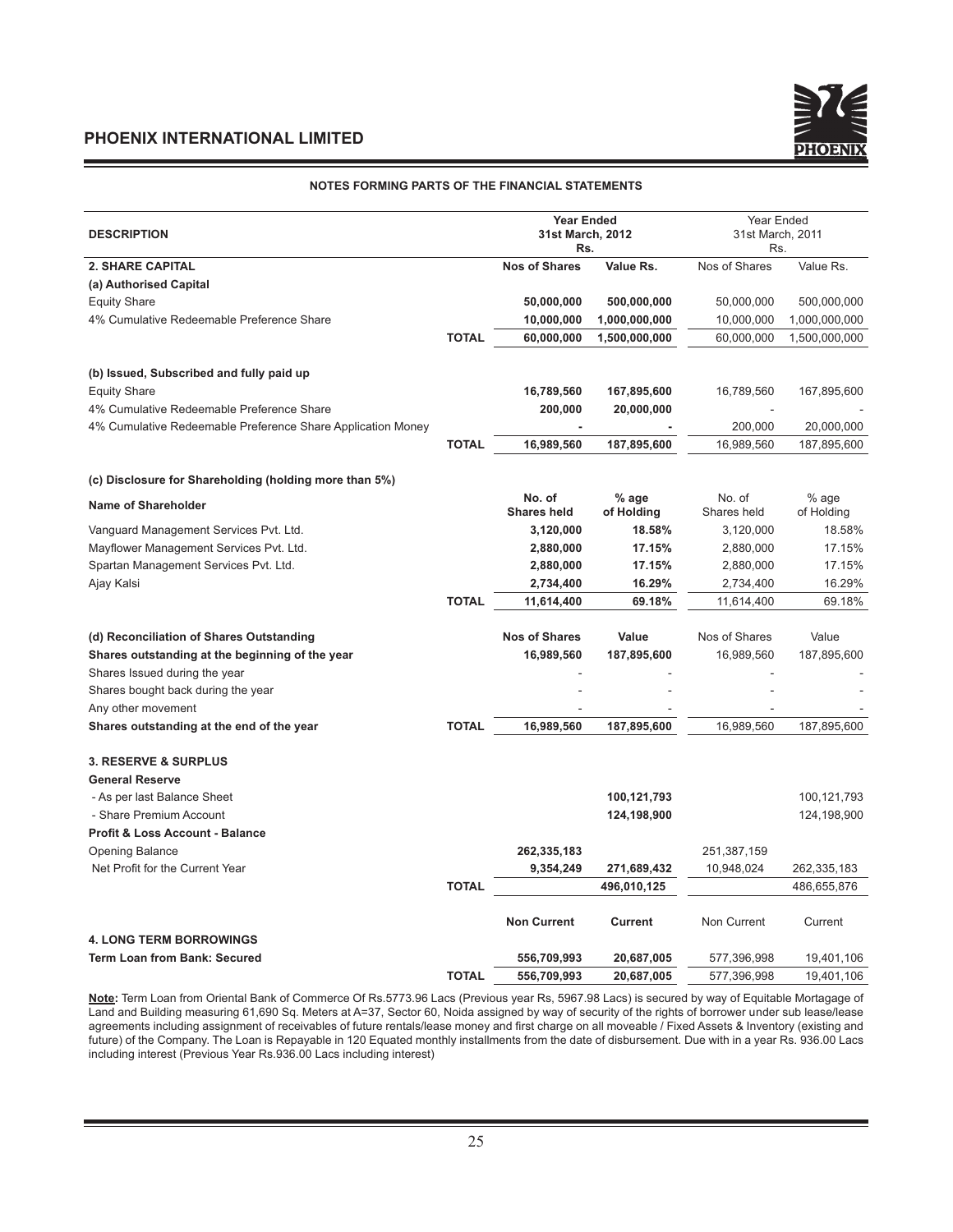

| <b>DESCRIPTION</b>                                        |              | <b>Year Ended</b><br>31st March, 2012<br>Rs. | Year Ended<br>31st March, 2011<br>Rs. |  |
|-----------------------------------------------------------|--------------|----------------------------------------------|---------------------------------------|--|
| 5. Other Long - Term Liability                            |              |                                              |                                       |  |
| <b>Security Deposit</b>                                   |              | 43,446,339                                   | 55,899,340                            |  |
|                                                           | <b>TOTAL</b> | 43,446,339                                   | 55,899,340                            |  |
| 6. Long-Term Provisions                                   |              |                                              |                                       |  |
| Gratuity                                                  |              | 2,104,026                                    | 2,104,026                             |  |
|                                                           | <b>TOTAL</b> | 2,104,026                                    | 2,104,026                             |  |
| <b>7. TRADE PAYABLES</b>                                  |              |                                              |                                       |  |
| Payables against Supplies, Services & Others              |              | 252,594,285                                  | 162,535,863                           |  |
|                                                           | <b>TOTAL</b> | 252,594,285                                  | 162,535,863                           |  |
| <b>8. OTHER CURRENT LIABILITIES</b>                       |              |                                              |                                       |  |
| Current Maturity of Long Term Borrowing (Refer Not No. 4) |              | 20,687,005                                   | 19,401,106                            |  |
| <b>Other Payables</b>                                     |              | 18,995,731                                   | 20,538,398                            |  |
|                                                           | <b>TOTAL</b> | 39,682,736                                   | 39,939,504                            |  |
| 9. SHORT TERM PROVISIONS                                  |              |                                              |                                       |  |
| Taxation - Income Tax                                     |              | 12,153,899                                   | 8,802,399                             |  |
|                                                           | <b>TOTAL</b> | 12,153,899                                   | 8,802,399                             |  |
| <b>10. FIXED ASSETS</b>                                   |              |                                              |                                       |  |

|                                    |                    |                      |             |                     |            |             |                  | <b>Amount in Rs.</b> |
|------------------------------------|--------------------|----------------------|-------------|---------------------|------------|-------------|------------------|----------------------|
| <b>ASSETS</b>                      | <b>GROSS BLOCK</b> |                      |             | <b>DEPRICIATION</b> |            |             | <b>NET BLOCK</b> |                      |
|                                    | Aa at              | <b>Additions for</b> | As at       | Upto                | For        | Upto        | As at            | As at                |
| <b>Particulars</b>                 | 01.04.2011         | the Period           | 31.03.2012  | 31.03.2011          | the Period | 31.03.2012  | 31.03.2012       | 31.03.2011           |
| Land                               | 35,715,590         |                      | 35,715,590  |                     |            |             | 35,715,590       | 35,715,590           |
| <b>Building</b>                    | 570,781,035        | 732,585              | 571,513,620 | 184,631,991         | 19,039,059 | 203,671,050 | 367,842,570      | 386,149,044          |
| <b>Plant and Machinery</b>         | 41,779,645         | 732,465              | 42,512,110  | 29,213,166          | 1,716,496  | 30,929,662  | 11,582,448       | 12,566,479           |
| Electrical Installation            | 28,915,653         | 90,300               | 29,005,953  | 16,583,815          | 1,301,443  | 17,885,258  | 11,120,695       | 12,331,838           |
| Vehicles                           | 6,229,551          | 399,881              | 6,629,432   | 5,994,451           | 120,785    | 6,115,236   | 514,196          | 235,100              |
| Office and Other Equipment         | 3,903,281          | 61,573               | 3,964,854   | 3,303,004           | 83,369     | 3,386,373   | 578,481          | 600,277              |
| <b>Furniture &amp; Fixtures</b>    | 2,850,846          | 353,948              | 3,204,794   | 2,477,980           | 107,932    | 2,585,912   | 618.882          | 372,866              |
| Wooden Structure                   | 2,878,972          |                      | 2,878,972   | 2,878,972           |            | 2,878,972   |                  |                      |
| <b>GRAND TOTAL</b>                 | 693,054,573        | 2,370,752            | 695,425,325 | 245,083,379         | 22,369,083 | 267,452,462 | 427,972,863      | 447,971,194          |
| <b>Capital Work In Progress:-</b>  |                    |                      |             |                     |            |             |                  |                      |
| Machinery                          | 23,242,075         |                      | 23,242,075  |                     |            |             | 23,242,075       | 23,242,075           |
| Air Conditioner                    | 11,373,773         |                      | 11,373,773  |                     |            |             | 11.373.773       | 11,373,773           |
| <b>Current year</b>                | 34,615,848         |                      | 34,615,848  |                     |            |             | 34,615,848       | 34,615,848           |
| <b>GRAND TOTAL - Current Year</b>  | 727,670,421        | 2,370,752            | 730,041,173 | 245,083,379         | 22,369,083 | 267,452,462 | 462,588,711      | 482,587,042          |
| <b>GRAND TOTAL - Previous Year</b> | 735,249,937        | 9,711,171            | 727,670,421 | 222,958,639         | 22,124,740 | 245,083,379 | 482,587,042      |                      |

| <b>11. NON-CURRENT INVESTMENTS</b>                                          |              |              |             |              |              |
|-----------------------------------------------------------------------------|--------------|--------------|-------------|--------------|--------------|
| Long Term Investments - At Cost                                             |              | Nos of Share | Value*      | Nos of Share | Value        |
| Investments, Unquoted in Equity Instruments -fully paid up<br>equity shares |              |              |             |              |              |
| Phoenix Industries Limited (Subsidiary Company)                             |              | 8,432,200    | 27.104.727  | 8.432,200    | 27, 104, 727 |
| Phoenix Cement Limited (Subsidiary Company)                                 |              | 41,953,510   | 130,846,956 | 41,953,510   | 130,846,956  |
| Bloomsbury Trading PTE Limited, Singapore                                   |              | 46.000       | 1.130.597   | 46.000       | 1.130.597    |
| Phoenix Hydro Carbons Limited                                               |              | 10           | 100         | 10           | 100          |
| Phoenix Footwear Private Limited                                            |              | 10           | 100         | 10           | 100          |
| Phoenix Power Development Corporation Limited                               |              | 10           | 100         | 10           | 100          |
|                                                                             | <b>TOTAL</b> | 50,431,740   | 159.082.580 | 50,431,740   | 159,082,580  |

\*Value is net of provision of deminishing in value of investment decline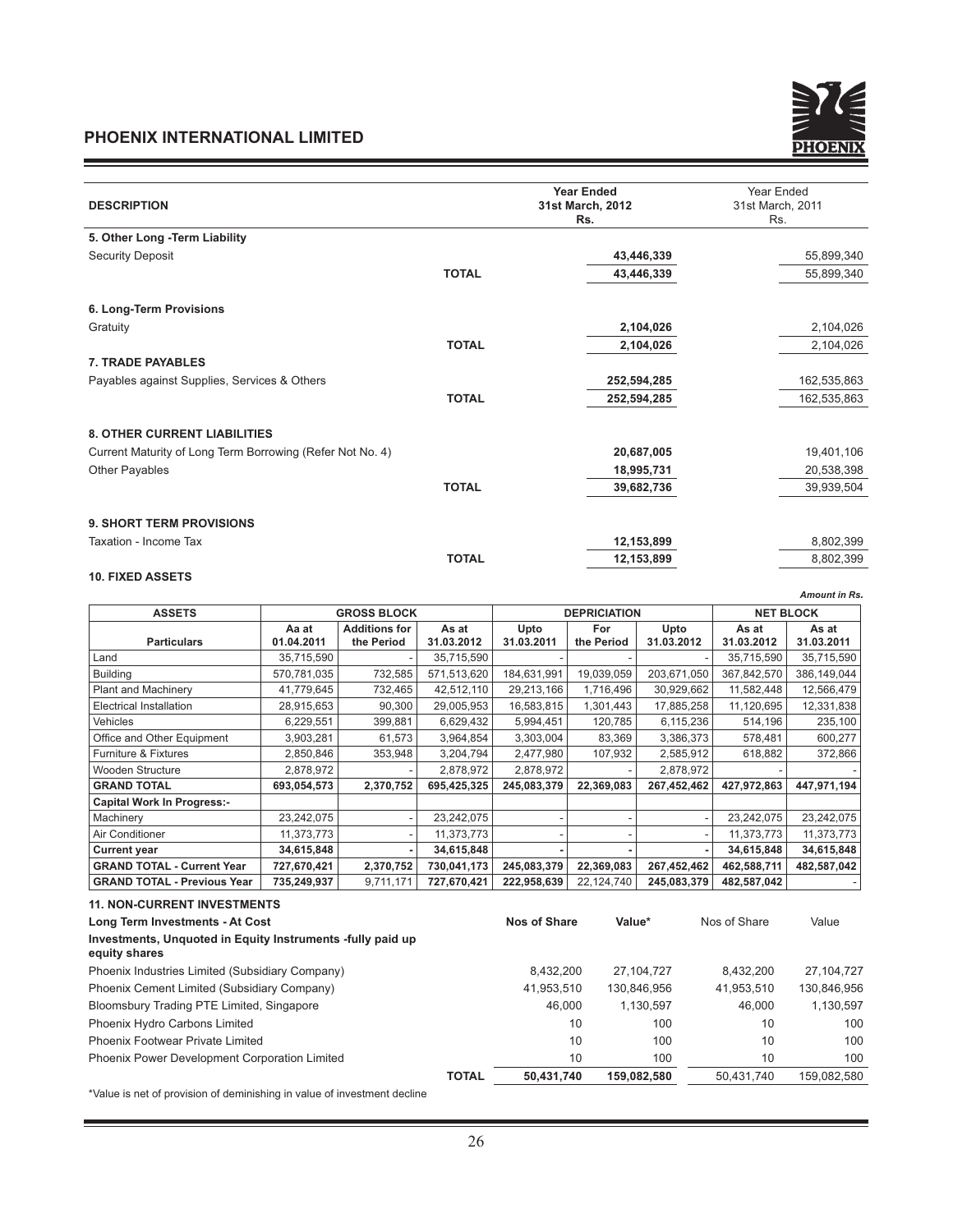<u> 1989 - Johann Barnett, fransk politiker (</u>

Ξ



|                                                                             | <b>Year Ended</b> |              |            |                                |  |
|-----------------------------------------------------------------------------|-------------------|--------------|------------|--------------------------------|--|
| <b>DESCRIPTION</b>                                                          | 31st March, 2012  |              |            | Year Ended<br>31st March, 2011 |  |
|                                                                             | Rs.               |              | Rs.        |                                |  |
| <b>12. LONG TERM LOANS &amp; ADVANCES</b>                                   |                   |              |            |                                |  |
| <b>Unsecured, Considered Goods</b>                                          |                   |              |            |                                |  |
| <b>Security Deposits</b>                                                    |                   | 3,087,535    |            | 2,832,535                      |  |
| Loans and Advances to Related Parties *                                     |                   | 34,000,000   |            | 34,000,000                     |  |
|                                                                             |                   | 37,087,535   |            | 36,832,535                     |  |
| * Rs.34000000 Loan and advance given to M/s Phoenix                         |                   |              |            |                                |  |
| <b>Industries Limited (Subsidiary Companies)</b>                            |                   |              |            |                                |  |
|                                                                             |                   |              |            |                                |  |
| <b>13. INVENTORIES</b>                                                      |                   |              |            |                                |  |
| <b>Raw Material</b>                                                         |                   | 26,594,585   |            | 36,039,736                     |  |
| Work In Progress<br><b>TOTAL</b>                                            |                   | 7,705,595    |            | 6,430,859                      |  |
|                                                                             |                   | 34,300,179   |            | 42,470,595                     |  |
| <b>14. TRADE RECEIVABLES</b>                                                |                   |              |            |                                |  |
|                                                                             |                   |              |            |                                |  |
| Outstanding for a period exceeding six months<br>Unsecured, considered good | 183,811,929       |              | 78,301,079 |                                |  |
| Less: Provision for Doubtful Debts                                          | 61,307,832        | 122,504,097  | 61,307,832 | 16,993,247                     |  |
| <b>Other Receivables</b>                                                    |                   |              |            |                                |  |
| Unsecured, considered good                                                  |                   | 8,193,163    |            | 112,272,425                    |  |
| <b>Receivables from Related Parties</b>                                     |                   | 116,324,844  |            | 154,924,543                    |  |
| <b>TOTAL</b>                                                                |                   | 247,022,105  |            | 284,190,216                    |  |
|                                                                             |                   |              |            |                                |  |
| <b>15. CASH &amp; BANK BALANCES</b>                                         |                   |              |            |                                |  |
| (i) Cash & Cash equivalents                                                 |                   |              |            |                                |  |
| (a) Balances with Scheduled Banks                                           |                   |              |            |                                |  |
| In current Accounts                                                         | 8,588,041         |              | 2,542,744  |                                |  |
| In Deposit Accounts                                                         | 11, 184, 057      | 19,772,098   | 8,500,000  | 11,042,744                     |  |
| (b) Cash in hand                                                            |                   | 3,365,030    |            | 3,356,520                      |  |
| <b>TOTAL</b>                                                                |                   | 23, 137, 129 |            | 14,399,264                     |  |
|                                                                             |                   |              |            |                                |  |
| <b>16. SHORT TERM LOANS &amp; ADVANCES</b>                                  |                   |              |            |                                |  |
| <b>Others</b>                                                               |                   | 253,127      |            | 990,526                        |  |
| <b>Short Term Deposits</b>                                                  |                   | 29,031,120   |            | 22,681,996                     |  |
|                                                                             |                   | 29,284,246   |            | 23,672,522                     |  |
|                                                                             |                   |              |            |                                |  |
| <b>17. OTHER CURRENT ASSETS</b>                                             |                   |              |            |                                |  |
| <b>Prepaid Expenses</b>                                                     |                   | 10,320,613   |            | 12,263,054                     |  |
| <b>Other Receivables</b>                                                    |                   | 581,019,681  |            | 454,490,785                    |  |
| Interest accrued but not due                                                |                   | 2,066        |            | 2,066                          |  |
| Unamortized Expenditure                                                     |                   | 6,752,158    |            | 11,238,947                     |  |
| <b>TOTAL</b>                                                                |                   | 598,094,518  |            | 477,994,852                    |  |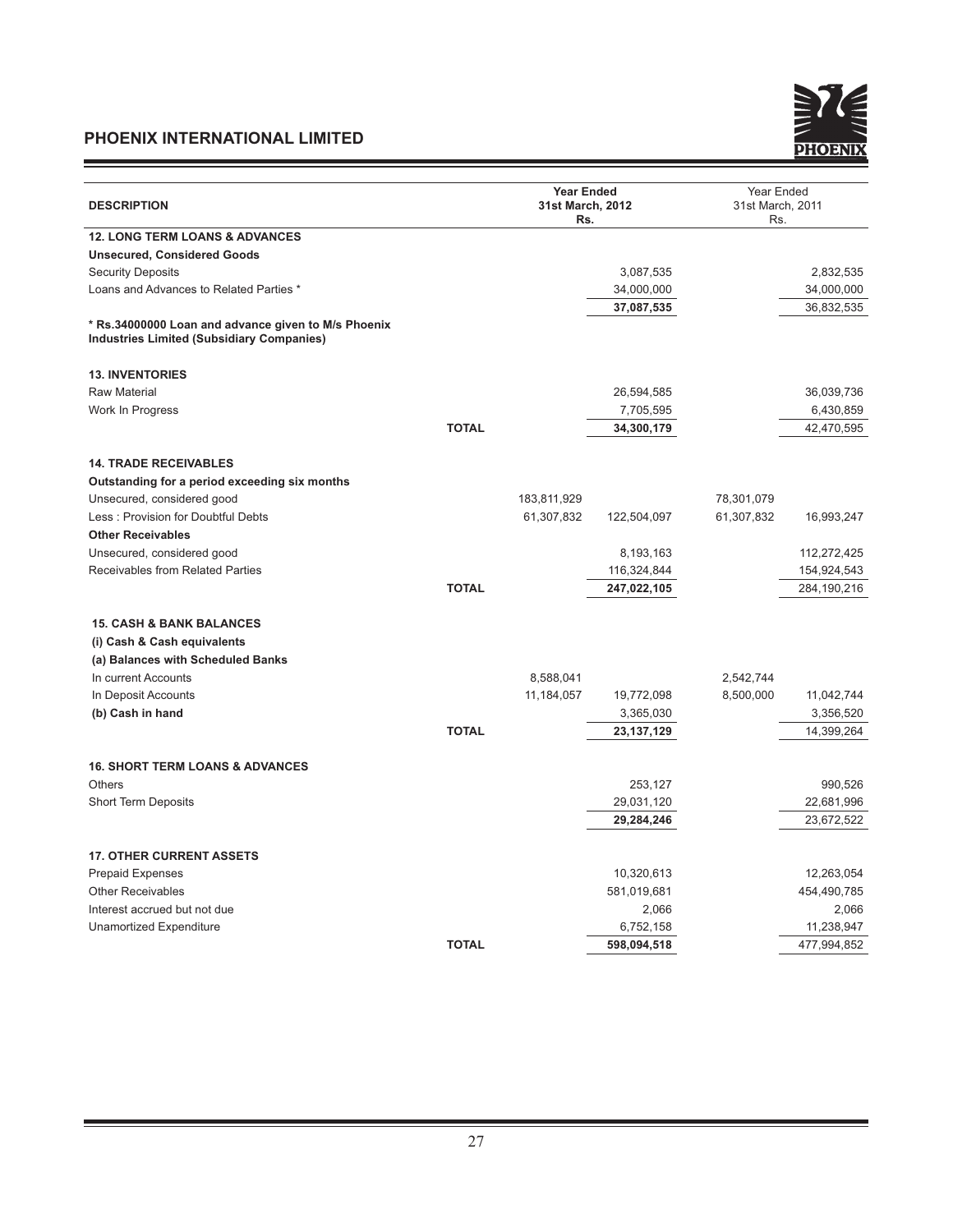and the control of the control of the control of



| <b>DESCRIPTION</b><br>31st March, 2012<br>31st March, 2011<br>Rs.<br>Rs.<br><b>18. REVENUE FROM OPERATIONS</b><br>Sale of Products<br>198,819,495<br>178,456,087<br>Sales of Services - Rent<br>92,830,164<br>92,402,508<br><b>TOTAL</b><br>291,649,659<br>270,858,595<br><b>19. OTHER INCOME</b><br>Interest on Deposits, Margin Money etc.<br>1,029,102<br>333,715<br>Other Receipts / Misc. Income<br>13,362,081<br>2,974,509<br>46,231<br>Sundry Balance Written off<br>3,254,622<br><b>TOTAL</b><br>7,258,233<br>13,742,027<br><b>20. COST OF MATERIAL CONSUMED</b><br>Inventory at the beginning of the year<br>36,039,736<br>36,713,988<br>Add: Purchase of Raw Material, components, packing material<br>127,889,947<br>122,087,012<br>Less: Inventory at the end of the year<br>36,039,736<br>26,594,585<br><b>TOTAL</b><br>137,335,098<br>122,761,264<br>21. CHANGES IN FINISHED GOODS/WORK IN PROGRESS<br><b>Closing Stock -</b><br><b>Finished Goods</b><br>Work in Progress<br>7,705,595<br>6,430,859<br>6,430,859<br>7,705,595<br><b>Opening Stock -</b><br><b>Finished Goods</b><br>6,430,859<br>Work in Progress<br>6,430,859<br>5,664,116<br>5,664,116<br><b>TOTAL</b><br>(1, 274, 736)<br>(766, 743)<br><b>Changes in Inventory</b><br><b>22. EMPLOYEES' BENEFIT EXPENSES</b><br>Salary & Benefits<br>21,850,473<br>13,971,565<br>Employer Contribution to Provident Fund & ESIC<br>1,226,071<br>1,263,021<br><b>Staff Welfare Expenses</b><br>721,878<br>644,246<br><b>TOTAL</b><br>23,798,422<br>15,878,923<br><b>23. FINANCIAL COST</b><br>Interest paid:<br>On Term Loan<br>77,941,422<br>76,324,142<br><b>Others</b><br>466,023<br>5,152<br><b>TOTAL</b><br>77,946,574<br>76,790,165 |  |  | <b>Year Ended</b> |  | Year Ended |  |
|-------------------------------------------------------------------------------------------------------------------------------------------------------------------------------------------------------------------------------------------------------------------------------------------------------------------------------------------------------------------------------------------------------------------------------------------------------------------------------------------------------------------------------------------------------------------------------------------------------------------------------------------------------------------------------------------------------------------------------------------------------------------------------------------------------------------------------------------------------------------------------------------------------------------------------------------------------------------------------------------------------------------------------------------------------------------------------------------------------------------------------------------------------------------------------------------------------------------------------------------------------------------------------------------------------------------------------------------------------------------------------------------------------------------------------------------------------------------------------------------------------------------------------------------------------------------------------------------------------------------------------------------------------------------------------------------------------------|--|--|-------------------|--|------------|--|
|                                                                                                                                                                                                                                                                                                                                                                                                                                                                                                                                                                                                                                                                                                                                                                                                                                                                                                                                                                                                                                                                                                                                                                                                                                                                                                                                                                                                                                                                                                                                                                                                                                                                                                             |  |  |                   |  |            |  |
|                                                                                                                                                                                                                                                                                                                                                                                                                                                                                                                                                                                                                                                                                                                                                                                                                                                                                                                                                                                                                                                                                                                                                                                                                                                                                                                                                                                                                                                                                                                                                                                                                                                                                                             |  |  |                   |  |            |  |
|                                                                                                                                                                                                                                                                                                                                                                                                                                                                                                                                                                                                                                                                                                                                                                                                                                                                                                                                                                                                                                                                                                                                                                                                                                                                                                                                                                                                                                                                                                                                                                                                                                                                                                             |  |  |                   |  |            |  |
|                                                                                                                                                                                                                                                                                                                                                                                                                                                                                                                                                                                                                                                                                                                                                                                                                                                                                                                                                                                                                                                                                                                                                                                                                                                                                                                                                                                                                                                                                                                                                                                                                                                                                                             |  |  |                   |  |            |  |
|                                                                                                                                                                                                                                                                                                                                                                                                                                                                                                                                                                                                                                                                                                                                                                                                                                                                                                                                                                                                                                                                                                                                                                                                                                                                                                                                                                                                                                                                                                                                                                                                                                                                                                             |  |  |                   |  |            |  |
|                                                                                                                                                                                                                                                                                                                                                                                                                                                                                                                                                                                                                                                                                                                                                                                                                                                                                                                                                                                                                                                                                                                                                                                                                                                                                                                                                                                                                                                                                                                                                                                                                                                                                                             |  |  |                   |  |            |  |
|                                                                                                                                                                                                                                                                                                                                                                                                                                                                                                                                                                                                                                                                                                                                                                                                                                                                                                                                                                                                                                                                                                                                                                                                                                                                                                                                                                                                                                                                                                                                                                                                                                                                                                             |  |  |                   |  |            |  |
|                                                                                                                                                                                                                                                                                                                                                                                                                                                                                                                                                                                                                                                                                                                                                                                                                                                                                                                                                                                                                                                                                                                                                                                                                                                                                                                                                                                                                                                                                                                                                                                                                                                                                                             |  |  |                   |  |            |  |
|                                                                                                                                                                                                                                                                                                                                                                                                                                                                                                                                                                                                                                                                                                                                                                                                                                                                                                                                                                                                                                                                                                                                                                                                                                                                                                                                                                                                                                                                                                                                                                                                                                                                                                             |  |  |                   |  |            |  |
|                                                                                                                                                                                                                                                                                                                                                                                                                                                                                                                                                                                                                                                                                                                                                                                                                                                                                                                                                                                                                                                                                                                                                                                                                                                                                                                                                                                                                                                                                                                                                                                                                                                                                                             |  |  |                   |  |            |  |
|                                                                                                                                                                                                                                                                                                                                                                                                                                                                                                                                                                                                                                                                                                                                                                                                                                                                                                                                                                                                                                                                                                                                                                                                                                                                                                                                                                                                                                                                                                                                                                                                                                                                                                             |  |  |                   |  |            |  |
|                                                                                                                                                                                                                                                                                                                                                                                                                                                                                                                                                                                                                                                                                                                                                                                                                                                                                                                                                                                                                                                                                                                                                                                                                                                                                                                                                                                                                                                                                                                                                                                                                                                                                                             |  |  |                   |  |            |  |
|                                                                                                                                                                                                                                                                                                                                                                                                                                                                                                                                                                                                                                                                                                                                                                                                                                                                                                                                                                                                                                                                                                                                                                                                                                                                                                                                                                                                                                                                                                                                                                                                                                                                                                             |  |  |                   |  |            |  |
|                                                                                                                                                                                                                                                                                                                                                                                                                                                                                                                                                                                                                                                                                                                                                                                                                                                                                                                                                                                                                                                                                                                                                                                                                                                                                                                                                                                                                                                                                                                                                                                                                                                                                                             |  |  |                   |  |            |  |
|                                                                                                                                                                                                                                                                                                                                                                                                                                                                                                                                                                                                                                                                                                                                                                                                                                                                                                                                                                                                                                                                                                                                                                                                                                                                                                                                                                                                                                                                                                                                                                                                                                                                                                             |  |  |                   |  |            |  |
|                                                                                                                                                                                                                                                                                                                                                                                                                                                                                                                                                                                                                                                                                                                                                                                                                                                                                                                                                                                                                                                                                                                                                                                                                                                                                                                                                                                                                                                                                                                                                                                                                                                                                                             |  |  |                   |  |            |  |
|                                                                                                                                                                                                                                                                                                                                                                                                                                                                                                                                                                                                                                                                                                                                                                                                                                                                                                                                                                                                                                                                                                                                                                                                                                                                                                                                                                                                                                                                                                                                                                                                                                                                                                             |  |  |                   |  |            |  |
|                                                                                                                                                                                                                                                                                                                                                                                                                                                                                                                                                                                                                                                                                                                                                                                                                                                                                                                                                                                                                                                                                                                                                                                                                                                                                                                                                                                                                                                                                                                                                                                                                                                                                                             |  |  |                   |  |            |  |
|                                                                                                                                                                                                                                                                                                                                                                                                                                                                                                                                                                                                                                                                                                                                                                                                                                                                                                                                                                                                                                                                                                                                                                                                                                                                                                                                                                                                                                                                                                                                                                                                                                                                                                             |  |  |                   |  |            |  |
|                                                                                                                                                                                                                                                                                                                                                                                                                                                                                                                                                                                                                                                                                                                                                                                                                                                                                                                                                                                                                                                                                                                                                                                                                                                                                                                                                                                                                                                                                                                                                                                                                                                                                                             |  |  |                   |  |            |  |
|                                                                                                                                                                                                                                                                                                                                                                                                                                                                                                                                                                                                                                                                                                                                                                                                                                                                                                                                                                                                                                                                                                                                                                                                                                                                                                                                                                                                                                                                                                                                                                                                                                                                                                             |  |  |                   |  |            |  |
|                                                                                                                                                                                                                                                                                                                                                                                                                                                                                                                                                                                                                                                                                                                                                                                                                                                                                                                                                                                                                                                                                                                                                                                                                                                                                                                                                                                                                                                                                                                                                                                                                                                                                                             |  |  |                   |  |            |  |
|                                                                                                                                                                                                                                                                                                                                                                                                                                                                                                                                                                                                                                                                                                                                                                                                                                                                                                                                                                                                                                                                                                                                                                                                                                                                                                                                                                                                                                                                                                                                                                                                                                                                                                             |  |  |                   |  |            |  |
|                                                                                                                                                                                                                                                                                                                                                                                                                                                                                                                                                                                                                                                                                                                                                                                                                                                                                                                                                                                                                                                                                                                                                                                                                                                                                                                                                                                                                                                                                                                                                                                                                                                                                                             |  |  |                   |  |            |  |
|                                                                                                                                                                                                                                                                                                                                                                                                                                                                                                                                                                                                                                                                                                                                                                                                                                                                                                                                                                                                                                                                                                                                                                                                                                                                                                                                                                                                                                                                                                                                                                                                                                                                                                             |  |  |                   |  |            |  |
|                                                                                                                                                                                                                                                                                                                                                                                                                                                                                                                                                                                                                                                                                                                                                                                                                                                                                                                                                                                                                                                                                                                                                                                                                                                                                                                                                                                                                                                                                                                                                                                                                                                                                                             |  |  |                   |  |            |  |
|                                                                                                                                                                                                                                                                                                                                                                                                                                                                                                                                                                                                                                                                                                                                                                                                                                                                                                                                                                                                                                                                                                                                                                                                                                                                                                                                                                                                                                                                                                                                                                                                                                                                                                             |  |  |                   |  |            |  |
|                                                                                                                                                                                                                                                                                                                                                                                                                                                                                                                                                                                                                                                                                                                                                                                                                                                                                                                                                                                                                                                                                                                                                                                                                                                                                                                                                                                                                                                                                                                                                                                                                                                                                                             |  |  |                   |  |            |  |
|                                                                                                                                                                                                                                                                                                                                                                                                                                                                                                                                                                                                                                                                                                                                                                                                                                                                                                                                                                                                                                                                                                                                                                                                                                                                                                                                                                                                                                                                                                                                                                                                                                                                                                             |  |  |                   |  |            |  |
|                                                                                                                                                                                                                                                                                                                                                                                                                                                                                                                                                                                                                                                                                                                                                                                                                                                                                                                                                                                                                                                                                                                                                                                                                                                                                                                                                                                                                                                                                                                                                                                                                                                                                                             |  |  |                   |  |            |  |
|                                                                                                                                                                                                                                                                                                                                                                                                                                                                                                                                                                                                                                                                                                                                                                                                                                                                                                                                                                                                                                                                                                                                                                                                                                                                                                                                                                                                                                                                                                                                                                                                                                                                                                             |  |  |                   |  |            |  |
|                                                                                                                                                                                                                                                                                                                                                                                                                                                                                                                                                                                                                                                                                                                                                                                                                                                                                                                                                                                                                                                                                                                                                                                                                                                                                                                                                                                                                                                                                                                                                                                                                                                                                                             |  |  |                   |  |            |  |
|                                                                                                                                                                                                                                                                                                                                                                                                                                                                                                                                                                                                                                                                                                                                                                                                                                                                                                                                                                                                                                                                                                                                                                                                                                                                                                                                                                                                                                                                                                                                                                                                                                                                                                             |  |  |                   |  |            |  |
|                                                                                                                                                                                                                                                                                                                                                                                                                                                                                                                                                                                                                                                                                                                                                                                                                                                                                                                                                                                                                                                                                                                                                                                                                                                                                                                                                                                                                                                                                                                                                                                                                                                                                                             |  |  |                   |  |            |  |
|                                                                                                                                                                                                                                                                                                                                                                                                                                                                                                                                                                                                                                                                                                                                                                                                                                                                                                                                                                                                                                                                                                                                                                                                                                                                                                                                                                                                                                                                                                                                                                                                                                                                                                             |  |  |                   |  |            |  |
|                                                                                                                                                                                                                                                                                                                                                                                                                                                                                                                                                                                                                                                                                                                                                                                                                                                                                                                                                                                                                                                                                                                                                                                                                                                                                                                                                                                                                                                                                                                                                                                                                                                                                                             |  |  |                   |  |            |  |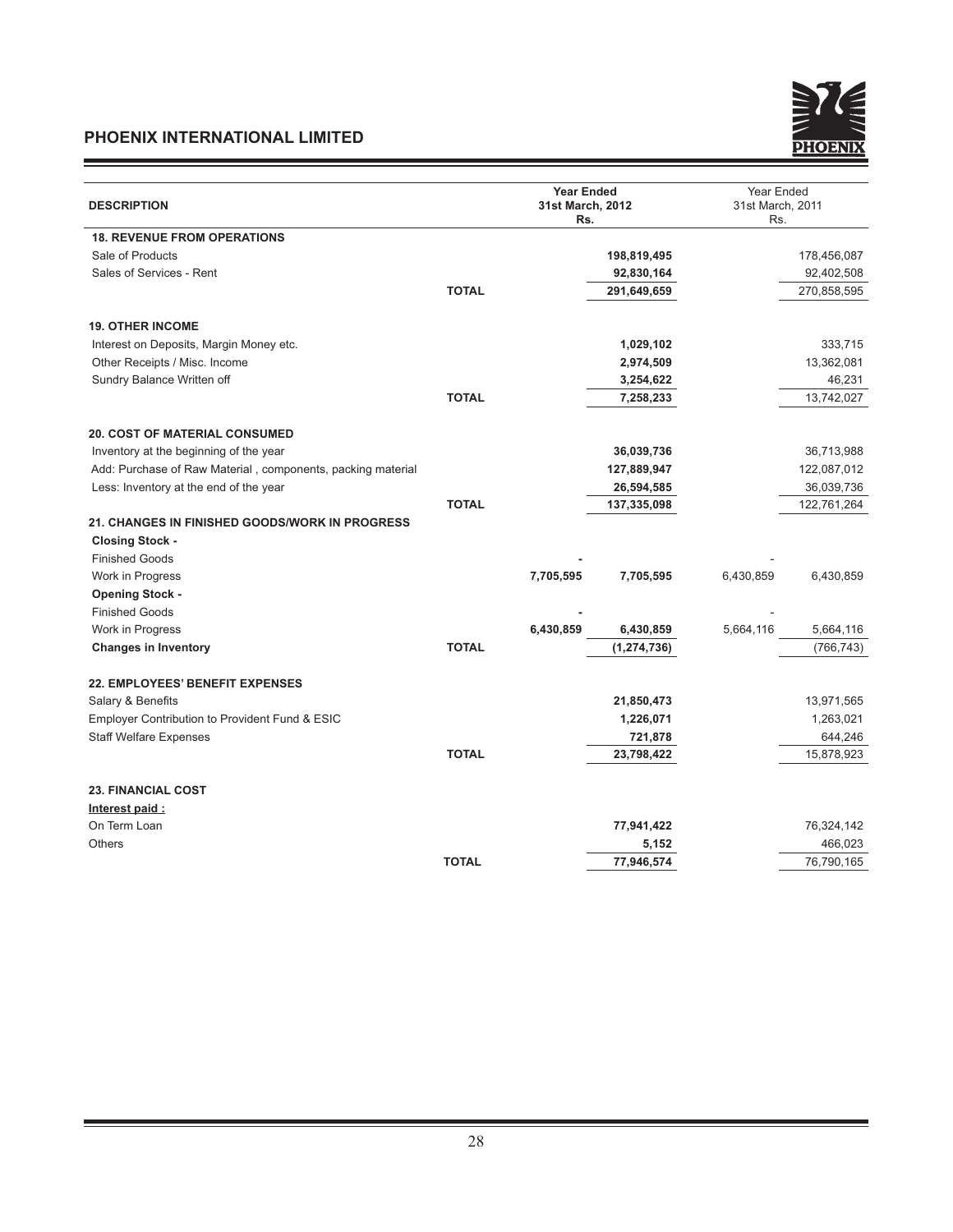

| <b>DESCRIPTION</b>                              | <b>Year Ended</b><br>31st March, 2012<br>Rs. | Year Ended<br>31st March, 2011<br>Rs. |
|-------------------------------------------------|----------------------------------------------|---------------------------------------|
| <b>24. OTHER EXPENSES</b>                       |                                              |                                       |
| <b>Insurance Expenses</b>                       | 17,837                                       | 172,878                               |
| Rent                                            | 3,812,906                                    | 5,932,736                             |
| Rates & Taxes                                   | 97,720                                       | 103,686                               |
| <b>Fabrication Expenses</b>                     | 3,236,471                                    | 6,787,909                             |
| Power & Fuel Expenses                           | 586,883                                      | 447,254                               |
| <b>Audit Fee</b>                                | 100,000                                      | 66,180                                |
| <b>Tax Audit Fee</b>                            | 25,000                                       | 16,545                                |
| Repairs & Maintainance - Building               | 390,791                                      | 14,000                                |
| Repairs & Maintainance - Others                 | 1,325,069                                    | 1,123,126                             |
| Sundry Balance Written Off                      |                                              | 3,068,712                             |
| Duties & Taxes Paid                             | 574,899                                      | 375,158                               |
| Advertisement, Publicity & Business Promotion   | 127,063                                      | 311,300                               |
| Vehicle Running & Maintenace Expenses           | 141,558                                      | 52,580                                |
| <b>Bank &amp; Financial Charges</b>             | 719,906                                      | 92,516                                |
| Freight Outward, handling and cleaning Expenses | 3,565,030                                    | 3,879,100                             |
| Travelling & Convenyance Expenses               | 156,518                                      | 759,918                               |
| Legal & Professional Fees                       | 2,113,600                                    | 1,451,131                             |
| Miscellaneous Expenses                          | 1,080,790                                    | 779,213                               |
| <b>Provision for Doubtful Debts</b>             |                                              | 1,347,000                             |
| Watch & Ward Expenses                           | 840,089                                      | 727,666                               |
| Telephone & Telex Charges                       | 359,610                                      | 301,901                               |
|                                                 | <b>TOTAL</b><br>19,271,739                   | 27,812,509                            |
| <b>25. BASIC AND DILUTED EARNING PER SHARE</b>  |                                              |                                       |
| Net Profit After Tax (Rupees)                   | 9,354,249                                    | 10,948,024                            |
| Weighted Average Number of Equity Shares        | 16,789,560                                   | 16,789,560                            |
| Nominal Value of Equity Shares (Rupees)         | 10                                           | 10                                    |
| <b>Basic and Diluted Earning Per Share</b>      | 0.56                                         | 0.65                                  |

#### **26. RELATED PARTY DISCLOSURE**

- i) In accordance with the requiremnets of Accounting Standard (AS-18) on Related party Disclosures, the name of the related parties where control exist and/or with whom transactions have taken place during the year and description of relationships, as identified and certified by management are :-
- (a) Key Managerial Personnel Mr. Narender Kumar Makkar Mr. Arun Kr. Sinha Mr. Narender Aggarwal Mr. P.M. Alexander
- (b) Subsidiary Companies Phoenix Industries Limited Phoenix Cement Limited
- (c) Enterprise under direct/Indirect common control: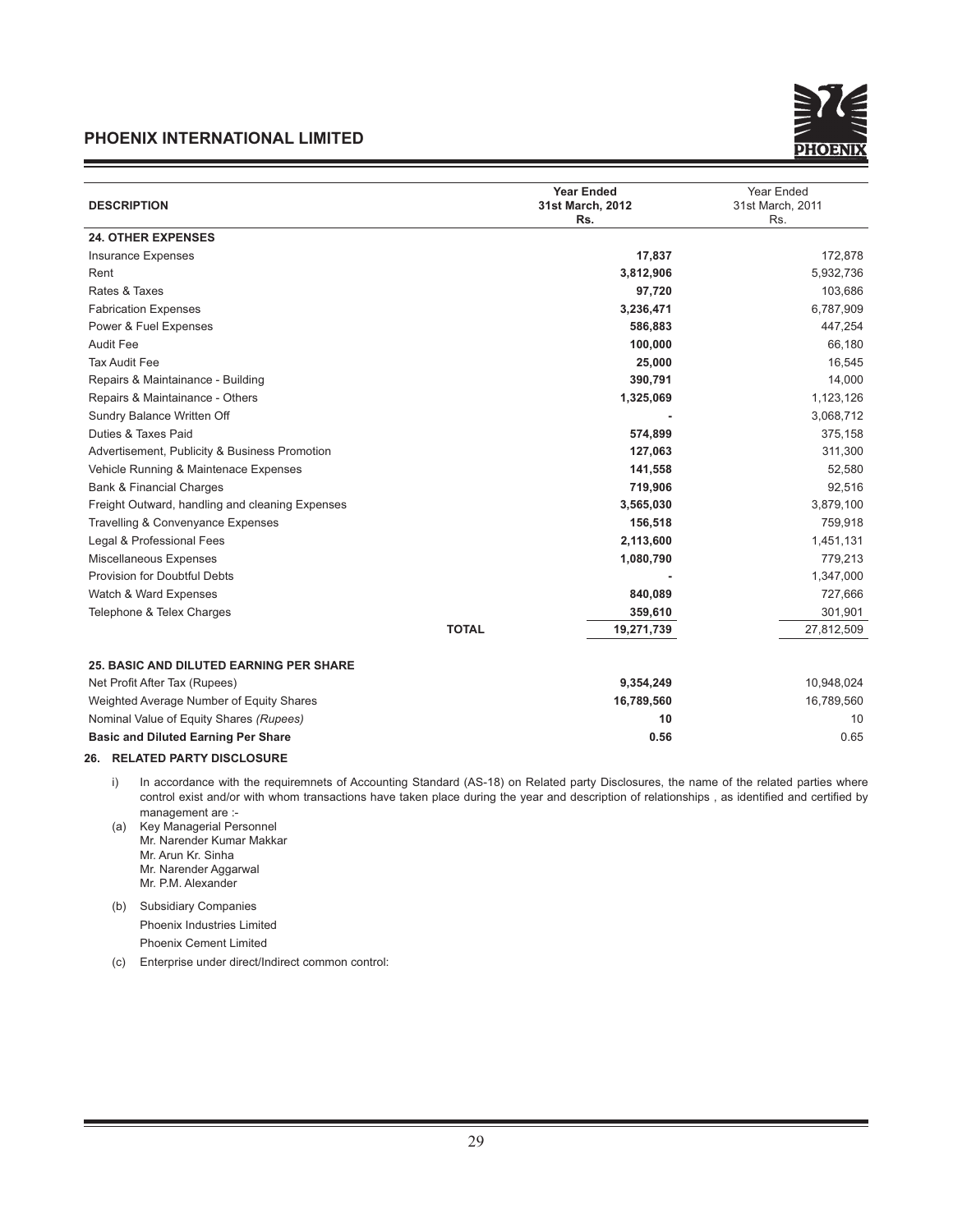

#### Focus Energy Limited

ii) The following transactions were carried out with related parties parties in the ordinary course of business

| Name of the Related Party         | Relationship                  | <b>Nature of Transactions</b> | Volume of<br><b>Transactions</b><br>In Rs. | Outstanding<br>Amount as on<br>31/03/2012 | Outstanding<br>Amount as on<br>31/03/2011 |
|-----------------------------------|-------------------------------|-------------------------------|--------------------------------------------|-------------------------------------------|-------------------------------------------|
| Mr. Narender Kumar Makkar         | Key Management Personnel      | Directors Remuneration        | 1,800,000                                  | 777,200                                   |                                           |
| Mr. Arun Kr. Sinha                | Key Management Personnel      | <b>Directors Sitting Fees</b> | $*20.000$                                  |                                           |                                           |
| Mr. Ajay Kalsi                    | Promoters                     | <b>Unsecured Loans</b>        |                                            | 8,700,000                                 | 8,700,000                                 |
| Phoenix Industries Limited        | <b>Subsidiary Companies</b>   | Unsecured Loans               |                                            | 34,000,000                                | 34,000,000                                |
| Phoenix Industries Limited        | <b>Subsidiary Companies</b>   | Purchase of Goods             | 305.000                                    | 199.020                                   |                                           |
| <b>Phoenix Industries Limited</b> | <b>Subsidiary Companies</b>   | Advance Recoverable           |                                            |                                           | 70,800                                    |
| <b>Phoenix Industries Limited</b> | <b>Subsidiary Companies</b>   | Investment (Net of Provision) |                                            | 27,104,727                                | 27,104,727                                |
| <b>Phoenix Cement Limited</b>     | <b>Subsidiary Companies</b>   | Investment (Net of Provision) |                                            | 130,846,956                               | 130,846,956                               |
| <b>Phoenix Cement Limited</b>     | <b>Subsidiary Companies</b>   | Advance Recoverable           |                                            | 16,425,744                                | 16,425,744                                |
| <b>Focus Energy Limited</b>       | <b>Associated Enterprises</b> | Sales of Goods                | **185,230,839                              | 116,324,844                               | 129,265,673                               |
| <b>Focus Energy Limited</b>       | <b>Associated Enterprises</b> | Advance Recoverable           |                                            | 564,588,422                               | 459,701,266                               |

\*Director sitting fee of Mr Arun Kumar Sinha during the F.Y. ended 31/03/2012 is Rs. 20,000.

\*\*Sale of Goods from Focus Energy Ltd. During the F.Y. ended 31/03/2012 is Rs.160055250.

#### **27. AUDITORS REMUNERATION IS AS UNDER**

|                   | Year Ended 31st March, 2012 | Year Ended 31st March, 2011 |
|-------------------|-----------------------------|-----------------------------|
|                   | Rs.                         | Rs.                         |
| <b>Audit Fees</b> | 112.360                     | 66.180                      |
| Tax Audit Fees    | 28,090                      | 16.545                      |
| Total             | 140.450                     | 82,725                      |

#### **28. DISCLOSURE WITH RESPECT TO EMPLOYEES' BENEFITS**

"Every employee who has completed five years or more of service gets a gratuity on leaving at 15 days salary (last drawn salary) for each completed year of service. Year end liablity on account of retirement benefits to employees are provided and funded to approved Gratuity Fund under the Group Gratuity cum Life Assurance scheme of Life Insurance corporation of India. Acturial valuation regarding the emplyoee benefits have not been provided. Contribution to defined contribution scheme such as Provident and Family Pension fund are charged to Profit & Loss Account as incurred. Leave encashment is accounted for on year to year basis and not accumulated to be encashed at the time of retirement."

#### **29. CONTINGENT LIABILITIES NOT PROVIDED FOR**

|                                                            | Year Ended 31st March, 2012 | Year Ended 31st March, 2011 |
|------------------------------------------------------------|-----------------------------|-----------------------------|
|                                                            |                             | Rs.                         |
| Income Tax, Sales Tax, Excise Duty and Custom Duty Demands | 24.50 Lacs                  | 11.37 Lacs                  |
| under Appeals                                              |                             |                             |

30. Additional information pursuant to the provisions of Part II of Schedule VI of the Companies Act, 1956, to the extent relevant, are given as under: **I) PARTICULARS OF CAPACITY AND PRODUCTION**

|                    |              | <b>LICENSED CAPACITY</b>        | <b>INSTALLED CAPACITY</b>                |                                   | <b>PRODUCTION</b>                 |                                   |
|--------------------|--------------|---------------------------------|------------------------------------------|-----------------------------------|-----------------------------------|-----------------------------------|
| <b>DESCRIPTION</b> | <b>UNIT</b>  | <b>YEAR ENDED</b><br>31.03.2011 | Year ended on 31st<br><b>March, 2012</b> | Year ended on<br>31st March, 2011 | Year ended on<br>31st March, 2012 | Year ended on<br>31st March, 2011 |
| Shoes Upper        | <b>PAIRS</b> | N.A                             | Refer note 1 below                       |                                   | 131.919                           | 122.212                           |
| Footwear           | <b>PAIRS</b> | N.A                             | Refer note 1 below                       |                                   |                                   | $\overline{\phantom{a}}$          |

Notes :-- Installed capacity is as certified by the management.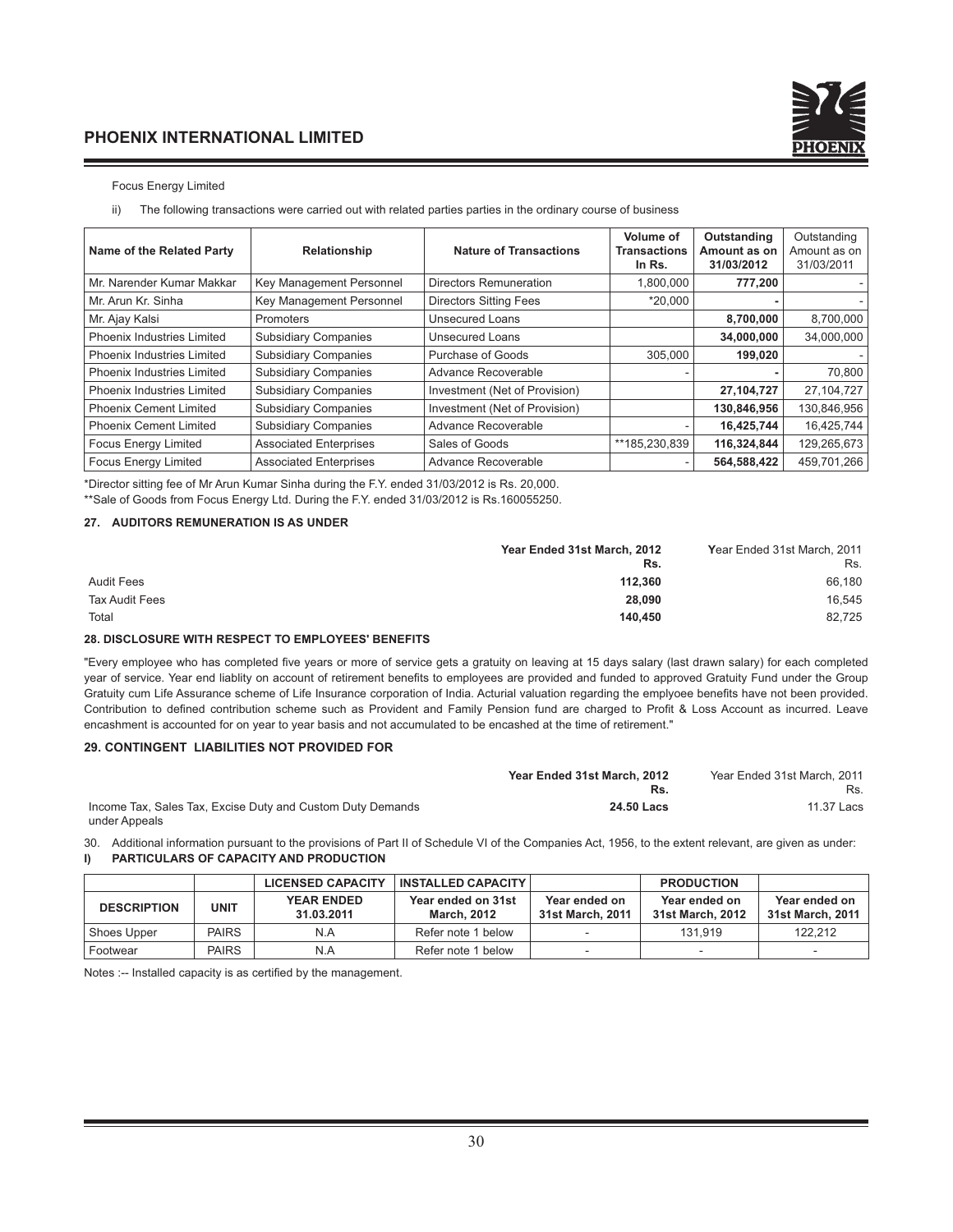

#### **II) PARTICULARS OF STOCKS AND SALES & SERVICES**

| <b>STOCKS</b>            |                      |                                |                  |                                |               |                                |               |  |
|--------------------------|----------------------|--------------------------------|------------------|--------------------------------|---------------|--------------------------------|---------------|--|
|                          | <b>OPENING STOCK</b> |                                |                  | <b>CLOSING STOCK</b>           |               |                                |               |  |
| <b>UNIT</b>              |                      | Year ended on 31st March, 2011 | As at 01.04.2011 | Year ended on 31st March, 2012 |               | Year ended on 31st March, 2011 |               |  |
|                          | QTY.                 | (Rs. In Lacs)                  | (Rs. In Lacs)    | QTY.                           | (Rs. In Lacs) | QTY.                           | (Rs. In Lacs) |  |
| <b>Sport Shoes Pairs</b> |                      | -                              |                  |                                |               |                                |               |  |
| <b>Shoes Upper Pairs</b> | 6.495                | 64.34                          | 1.29.844         | 1,28,766                       | 1.892.78      | 7.573                          | 77.06         |  |
| <b>Others</b>            | -                    | -                              | 2.075            | 2.075                          | 95.42         | -                              |               |  |
| <b>TOTAL</b>             | 6495                 | 64.34                          | 131919           | 130841                         | 1988.20       | 7,573                          | 77.06 l       |  |

#### **III) PARTICULARS OF MATERIALS CONSUMED**

| <b>DESCRIPTION</b>      | <b>UNIT</b> |         | Year ended on 31st March, 2012 | Year ended on 31st March, 2011 |               |  |
|-------------------------|-------------|---------|--------------------------------|--------------------------------|---------------|--|
|                         |             | QTY.    | (Rs. In Lacs)                  | QTY.                           | (Rs. In Lacs) |  |
| <b>Finished Leather</b> | SO. DM      | 7062386 | 1.240.39                       | 6549718                        | 1.148.41      |  |
| <b>Others</b>           |             |         | 132.96                         |                                | 79.20         |  |
| <b>TOTAL</b>            |             | 7062386 | 1.373.35                       | 6549718                        | 1.227.61      |  |

#### **IV) VALUE OF IMPORTED / INDIGENOUS RAW MATERIAL, STORE SPARES AND COMPONENTS CONSUMED**

| <b>DESCRIPTION</b> | Year ended on 31st March, 2012      |        | Year ended on 31st March, 2011 |        |  |
|--------------------|-------------------------------------|--------|--------------------------------|--------|--|
|                    | <b>Consumption</b><br>(Rs. In Lacs) | $%$ of | Consumption<br>(Rs. In Lacs)   | $%$ of |  |
| Imported           | 978.49                              | 71.25% | 983.83                         | 80.14% |  |
| Indigenous         | 394.86                              | 28.75% | 243.78                         | 19.86% |  |
| <b>TOTAL</b>       | 1.373.35                            | 100%   | 1.227.61                       | 100%   |  |

#### **V) VALUE OF IMPORTS OF C.I.F BASIS**

| <b>DESCRIPTION</b>                         |               | Year ended on 31st March, 2012 | Year ended on 31st March, 2011 |        |  |
|--------------------------------------------|---------------|--------------------------------|--------------------------------|--------|--|
|                                            | (Rs. in lacs) |                                | (Rs. in lacs)                  |        |  |
| Raw Material Stores & Spares and Component | -             | 945.74                         | -                              | 955.04 |  |
| Capital Goods                              | -             |                                | -                              |        |  |

#### **VI) EARNING / EXPENDITURE IN FOREIGN CURRENCY**

| <b>DESCRIPTION</b>              | Year ended on 31st March, 2012 | Year ended on 31st March, 2011 |
|---------------------------------|--------------------------------|--------------------------------|
| Earnings in foreign currency    |                                |                                |
| Remitance in foreign currency   |                                | 2614.48                        |
| Expenditure in foreign currency | 945.74                         | 955.04                         |

#### **31 FAIR VALUE OF CURRENT AND NON CURRENT ASSETS**

"In the opinion of Management, Non Current / Current Assets, Loans and Advances are of the value stated. If realised in the ordinary course of bussiness and provision for all known liabilities is adequate. "

32. Disclosure of Loans/Advances and Investment in its own shares by the listed companies, their subsidiaries, associated etc. (as certified by management) "

| <b>Particulars</b>                                                                                                                                      |                         | <b>Outstanding Balanve Year ended</b><br>on 31st March, 2012<br><b>Rupees</b> |                         | Max. Balance outstanding<br>during the year<br><b>Rupees</b> |
|---------------------------------------------------------------------------------------------------------------------------------------------------------|-------------------------|-------------------------------------------------------------------------------|-------------------------|--------------------------------------------------------------|
| 1. Loans & Advances in the nature of loans to Subsidiaries                                                                                              |                         | 34,000,000                                                                    |                         | 34,000,000                                                   |
| 2. Loans & Advances in the nature of loans to Associates                                                                                                |                         | Nil                                                                           |                         | Nil                                                          |
| 3. Loans & Advances in the nature of loans where there is no repayment<br>schedule, no interest or interest below section 372(A) of Companies Act, 1956 | Nil                     |                                                                               | Nil                     |                                                              |
| 4. Loans & Advances in the nature of loans to firms/Companies to which<br>directors are interested                                                      | Nil                     |                                                                               | Nil                     |                                                              |
| 5. Investment by loans in the shares of parent company and subsidiary company<br>when the company has made loans or advances in the nature of loan:-    |                         |                                                                               |                         |                                                              |
| <b>Phoenix Industries Limited</b>                                                                                                                       | 8432300 (No. of Shares) |                                                                               | 8432300 (No. of Shares) |                                                              |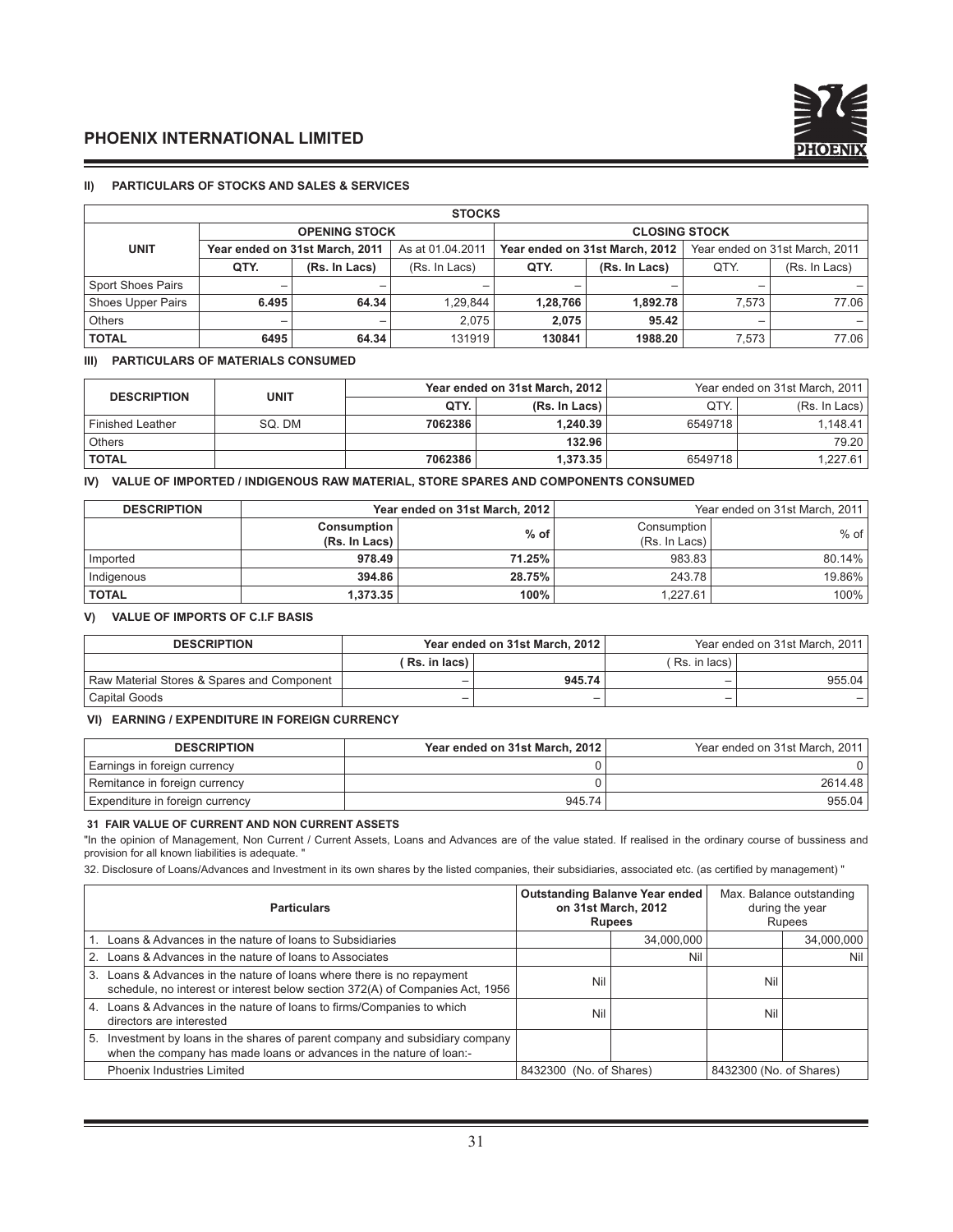

#### **33. DIRECTORS REMUNERATION**

| <b>Particulars</b>                       | Year ended on 31st March, 2012<br><b>Rupees</b> |           | Year ended on 31st March, 2011<br><b>Rupees</b> |           |  |
|------------------------------------------|-------------------------------------------------|-----------|-------------------------------------------------|-----------|--|
| 1. Whole Time Director                   |                                                 |           |                                                 |           |  |
| -Salaries and Allowances                 |                                                 | 1.777.422 |                                                 | 1.760.000 |  |
| -Contribution to Provident & Other Funds |                                                 | 22.578    |                                                 | 114.936   |  |
|                                          |                                                 | 1.800.000 |                                                 | 1,874,936 |  |

34. Debit/ Credit balances as on 31st March,2012 in Debtors, Creditors, Loans & Advances and other Parties accounts are subjects to confirmations.

35. Based on the guiding principles given in Accounting Standard ( AS-17)"SEGMENT REPORTING", there are no separate reportable segments.

36. The accounts of the company have been prepared on going concern basis.

37. No Creditors has intimated about their status being of small scale industrial undertaking.

38. As the Company has unabsorbed depreciation and unabsorbed losses to the tune of Rs. 280.22 lacs which are to be carried forward as per the provision of Income Tax Act, 1961. In the opinion of the management, there is no certainty that sufficient future taxable income will be available, the Company has not recorded cumulative Deferred Tax Income Assets/Liabilities on account of timing differences as stipulated in Accounting Standard (AS - 22) "Accounting for Taxes of Income"

39. The Company generally enters into cancelable operating leases for office premises, factory premises and residence of the employees, normally renewable on expiry. Lease payments amounting to Rs. 18.24 lacs (Previous Year RS. 8.26 lacs) made under operating lease have been recognised as an expense in the profit and loss account.

40. Previous year's figures have been regrouped/rearranged & reclassified as necessary.

As Per Our Report of Even Date

Chartered Accountants FRN- 013697C

For **Pradip Bhardwaj & Co.** For and on behalf of the Board of Directors

M.No. 500219

**Pradip Bhardwaj Narender Kumar Makkar P.M. Alexander Partner Director Director**

Place : **New Delhi**  Date : **27.08.2012**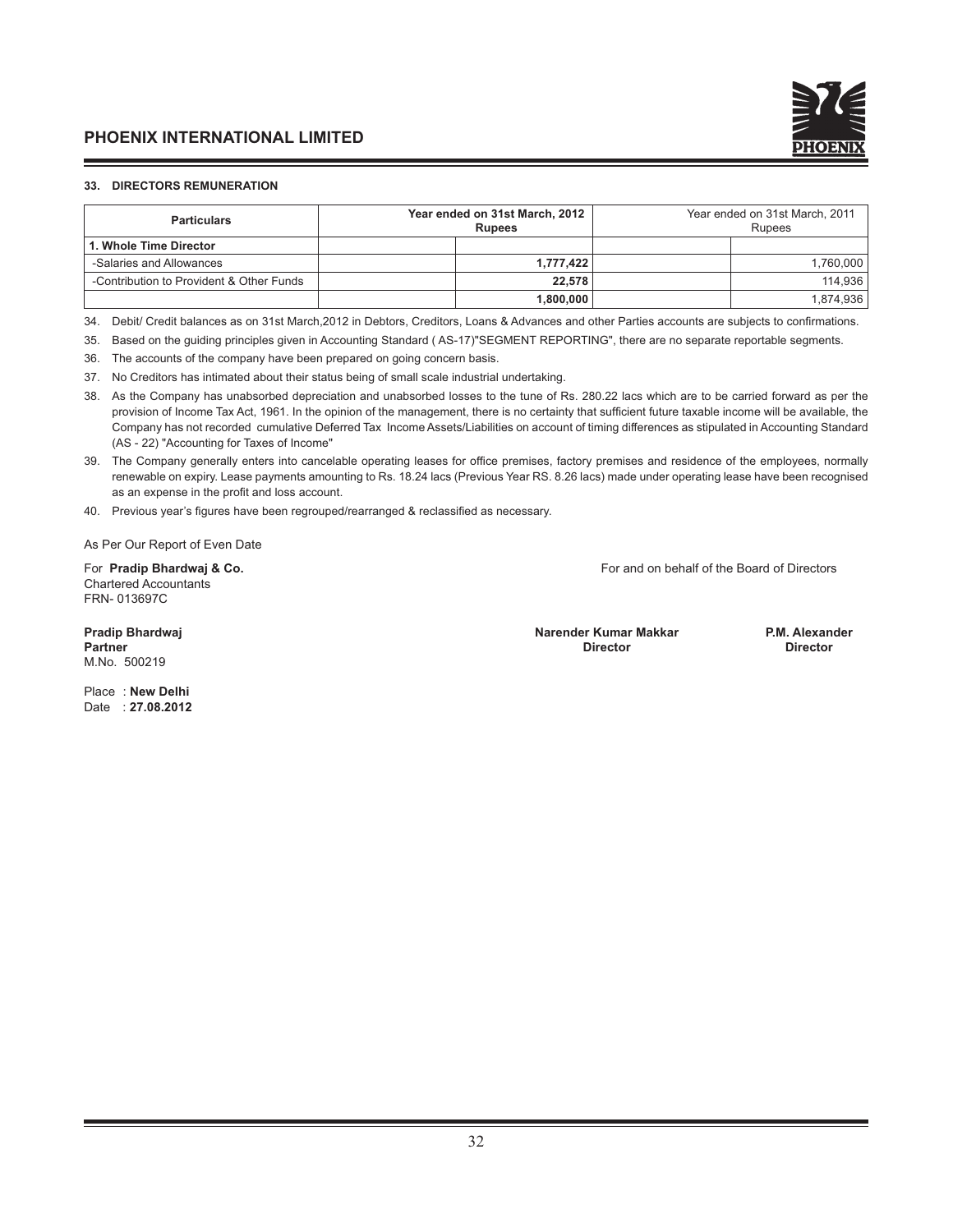Date : **27.08.2012**



|         | <b>PART - IV</b>                                                                      |                                                                                |                                           |                                                                       |  |  |  |
|---------|---------------------------------------------------------------------------------------|--------------------------------------------------------------------------------|-------------------------------------------|-----------------------------------------------------------------------|--|--|--|
|         |                                                                                       | <b>BALANCE SHEET ABSTRACT AND COMPANY'S GENERAL BUSINESS PROFILE</b>           |                                           |                                                                       |  |  |  |
| j.      | <b>Registration Details</b>                                                           |                                                                                |                                           |                                                                       |  |  |  |
|         | Registration No.                                                                      | $0 5 5 -3 0 0 9 2 $                                                            | State Code                                | 5 5                                                                   |  |  |  |
|         | <b>Balance Sheet Date</b>                                                             | 31<br>03<br>2012                                                               |                                           |                                                                       |  |  |  |
|         |                                                                                       | Month<br>Date<br>Year                                                          |                                           |                                                                       |  |  |  |
| ij.     | Capital raised During the year                                                        |                                                                                |                                           |                                                                       |  |  |  |
|         | Public Issue                                                                          | L<br>N                                                                         | <b>Right Issue</b>                        | ${\sf N}$<br>L<br>$\mathbf{I}$                                        |  |  |  |
|         |                                                                                       |                                                                                | <b>Private Placement</b>                  |                                                                       |  |  |  |
|         | Bonus Issue                                                                           | $\mathsf{N}$<br>L                                                              |                                           | $\mathsf{N}$<br>L<br>J.                                               |  |  |  |
| iii.    | Position of Mobilisation and Development of Funds (Rs. in Thousand)                   |                                                                                |                                           |                                                                       |  |  |  |
|         | <b>Total Liabilities</b>                                                              | 5<br>$\mathbf{1}$<br>3<br>6<br>8<br>1<br>$\mathbf 0$                           | <b>Total Assets</b>                       | $\,6\,$<br>5<br>$\mathbf{3}$<br>$\mathbf 0$<br>8<br>$\mathbf{1}$<br>1 |  |  |  |
|         | <b>Source of Fund</b>                                                                 |                                                                                |                                           |                                                                       |  |  |  |
|         | Paid-up Capital                                                                       | $\overline{5}$<br>8<br>$\overline{7}$<br>8<br>$\boldsymbol{9}$<br>$\mathbf{1}$ | Reserve & Surplus                         | $\,6\,$<br>4<br>9<br>$\boldsymbol{0}$<br>$\mathbf{1}$<br>$\mathsf 0$  |  |  |  |
|         | <b>Secured Loans</b>                                                                  | 5<br>$\overline{7}$<br>3<br>9<br>$\overline{7}$<br>6                           | Unsecured Loans/<br>Long Term Liabilities | 5<br>5<br>$\,$ 5 $\,$<br>$\mathsf 0$<br>4                             |  |  |  |
|         | <b>Application Funds</b>                                                              |                                                                                |                                           |                                                                       |  |  |  |
|         | <b>Net Fixed Assets</b>                                                               | $\,8\,$<br>6<br>$\sqrt{2}$<br>5<br>8<br>$\overline{4}$                         | Investments                               | $\mathbf{1}$<br>5<br>9<br>$\mathbf 0$<br>8<br>$\sqrt{2}$              |  |  |  |
|         | Net Current Assets *                                                                  | 6<br>8<br>9<br>4<br>0<br>$\overline{4}$                                        | Other Long Term<br>Assets                 | $\overline{7}$<br>8 7<br>3<br>$\mathbf 0$                             |  |  |  |
|         | <b>Accumulated Losses</b>                                                             | $\qquad \qquad -$                                                              |                                           |                                                                       |  |  |  |
| iv      | <b>Performance of Company</b>                                                         |                                                                                |                                           |                                                                       |  |  |  |
|         | Turnover                                                                              | $\overline{7}$<br>$\overline{2}$<br>9<br>$\mathsf 0$<br>9<br>8                 | <b>Total Expenditure</b>                  | $\,8\,$<br>6<br>$\overline{2}$<br>0<br>$\overline{2}$<br>2            |  |  |  |
|         | Profit / (Loss) Before Tax                                                            | 2<br>$\overline{7}$<br>$\sqrt{5}$<br>$\mathbf 0$<br>1                          | Profit / (Loss) After Tax                 | 9<br>3<br>5<br>$\overline{4}$                                         |  |  |  |
|         | <b>Earning Per Shares</b>                                                             | $\sqrt{6}$<br>$\mathbf 5$<br>$\pmb{0}$                                         | Dividend Rate %                           | N<br>$\mathsf{L}$<br>$\mathbf{I}$                                     |  |  |  |
| v       | Generic Names of Three principal products/Services of the Company (As monetary terms) |                                                                                |                                           |                                                                       |  |  |  |
|         | Item Code No. (ITC Code)                                                              | 6 4 0 2                                                                        | Production<br>Description                 | F O O T W E A R                                                       |  |  |  |
|         | Item Code No. (ITC Code)                                                              | 2 3 0 4 0 3                                                                    | Production<br>Description                 | S O Y <br>A                                                           |  |  |  |
|         | Item Code No. (ITC Code)                                                              | 6 4 0 3 9 1 0 2                                                                | Production<br>Description                 | S H O E U P P E R                                                     |  |  |  |
|         | * Net of Current Liabilities & Provisions                                             |                                                                                |                                           |                                                                       |  |  |  |
|         | For Pradip Bhardwaj & Co.<br><b>Chartered Accountants</b><br>FRN-013697C              |                                                                                |                                           | For and on behalf of the Board of Directors                           |  |  |  |
|         | Pradip Bhardwaj                                                                       |                                                                                | Narender Kumar Makkar                     | P.M. Alexander                                                        |  |  |  |
| Partner | M.No. 500219                                                                          |                                                                                | <b>Director</b>                           | <b>Director</b>                                                       |  |  |  |
|         | Place: New Delhi                                                                      |                                                                                |                                           |                                                                       |  |  |  |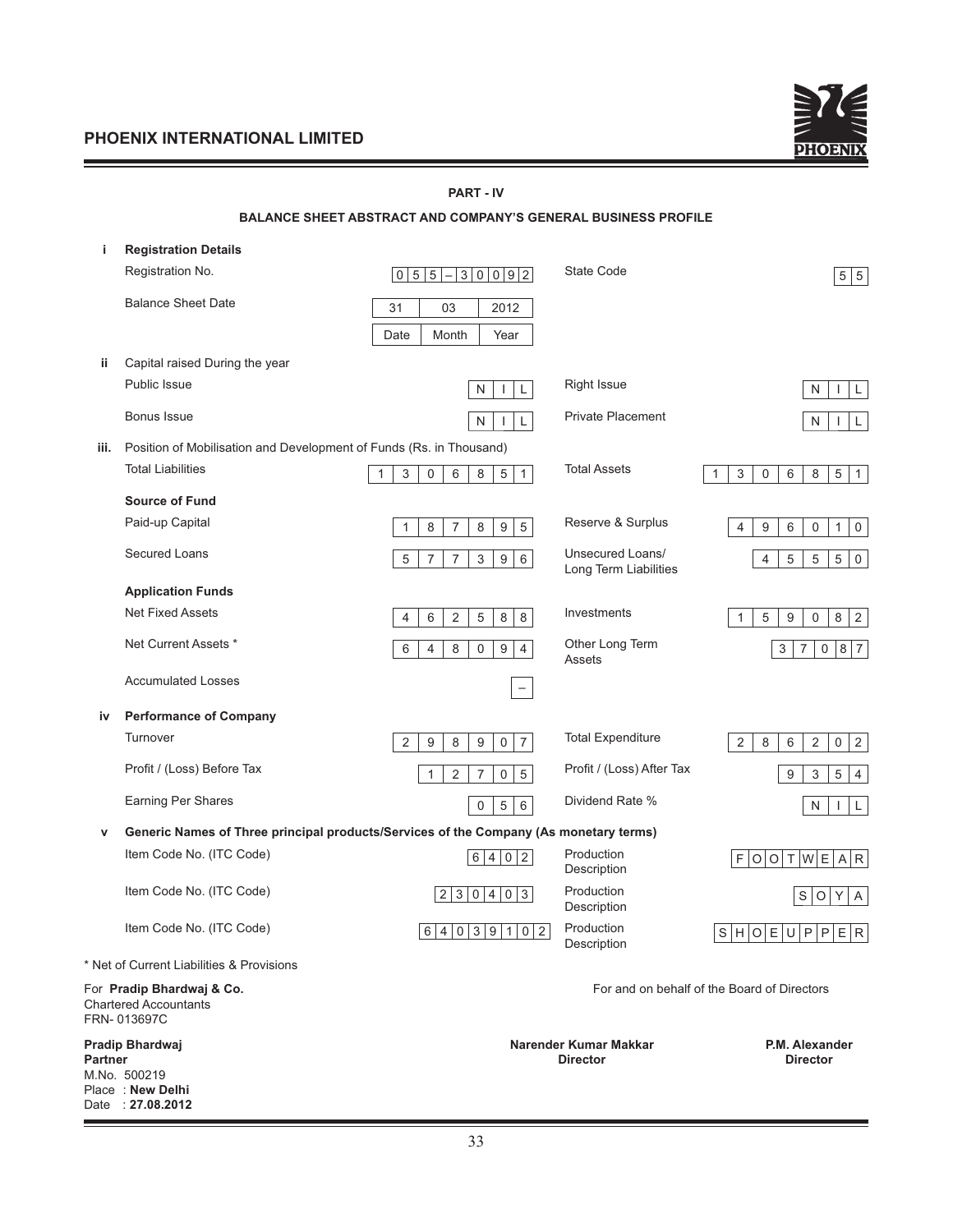

#### **AUDITOR'S REPORT**

#### **TO THE MEMBERS OF PHOENIX INDUSTRIES LIMITED**

We have audited the attached Balance Sheet of PHOENIX INDUSTRIES LIMITED as at 31st March, 2012, the Profit & Loss Account and the Cash Flow Statement for the year ended on that date annexed thereto. These financial statements are the responsibility of the Company's management. Our responsibility is to express an opinion on these financial statements based on our audit.

We conducted our audit in accordance with auditing standards generally accepted in India. Those standards require that we plan and perform the audit to obtain reasonable assurance about whether the financial statements are free of material misstatement. An audit includes examining, on a test basis, evidence supporting the amounts and disclosures in the financial statements. An audit also includes assessing the accounting principles used and significant estimates made by management, as well as evaluating the overall financial statement presentation. We believe that our audit provides a reasonable basis for our opinion.

- 1. As required by the Companies (Auditor's Report) Order, 2003 as amended by the Companies (Auditor's Report) (Amendment) Order, 2004, issued by the Central Government of India in terms of sub-section (4A) of Section 227 of the Companies Act, 1956, we give in the Annexure a statement on the matters specified in the paragraph 4 and 5 of the said Order, to the extent applicable to the Company.
- 2. Further to our comments in the Annexure referred to in paragraph '1' above, we report that:-
	- (a) we have obtained all the information and explanations, which to the best of our knowledge and belief were necessary for the purpose of our audit ;
	- (b) in our opinion, proper books of account as required by law have been kept by the Company so for as appears from our examination of those books ;
	- (c) the Balance Sheet, Profi t & Loss Account and Cash Flow Statement dealt with by this report are in agreement with the books of account ;
	- (d) in our opinion, the Balance Sheet, Profit & Loss Account and Cash Flow Statement dealt with by this report comply with the mandatory Accounting Standards referred to in sub-section (3C) of Section 211 of the Companies Act, 1956 ;
	- (e) on the basis of the written representations received from the Directors of the Company as on 31st March, 2012 and taken on record by the Board of Directors, we report that none of the Directors is disqualified as on 31st March, 2012 from being appointed as Director in terms of clause (g) of sub-section (1) of Section 274 of the Companies Act, 1956;
	- (f) in our opinion and to the best of our information and according to the explanations given to us, the said fi nancial statements, **subject to non-inclusion of Financial Statement of "Pelle Fine Leather Inc., USA", a foreign subsidiary of the company** and read with other Notes thereon, give the information required by the Companies Act, 1956, in the manner so required and give a true and fair view in conformity with the accounting principles generally accepted in India:-
		- in the case of the Balance Sheet, of the state of affairs of the Company as at 31st March, 2012; and
		- in the case of the Profit & Loss Account, of the loss of the Company for the year ended on that date; and
		- in the case of the Cash Flow Statement of the cash flows of the company for year ended on that date.

**for R.K.M & ASSOCIATES**

Chartered Accountants Firm Reg. No. 007536N

> Rakesh Mathur **Prop. M.No.81851**

Place : New Delhi Date: 27.08.2012

**ANNEXURE REFERRED TO IN PARAGRAPH '1' OF OUR REPORT OF EVEN DATE TO THE MEMBERS OF PHOENIX INDUSTRIES LIMITED ON THE FINANCIAL STATEMENTS FOR THE YEAR ENDED 31ST MARCH' 2012**

- 1. (a) The Company has maintained proper records showing full particulars including quantitative details and situation of fixed assets. However, the records need to be updated with regard to situation of fixed assets and sufficient description to make identification of fixed assets possible.
	- (b) As explained to us, the fixed assets have been physically verified by the management at the end of the accounting year. As explained to us, no material discrepancies were noticed on comparison of physical quantities with those as per fixed assets register have been adjusted in the books of account.
	- (c) The Company during the year has not disposed off any substantial / major part of its fixed assets.
- 2. (a) As explained to us, the inventories have been physically verified by the management at the end of the accounting year. In our opinion, the frequency of physical verification is reasonable.
	- (b) In our opinion and according to the information and explanations given to us, the procedures of physical verification of inventories followed by the management are generally reasonable and adequate in relation to the size of the Company and the nature of its business.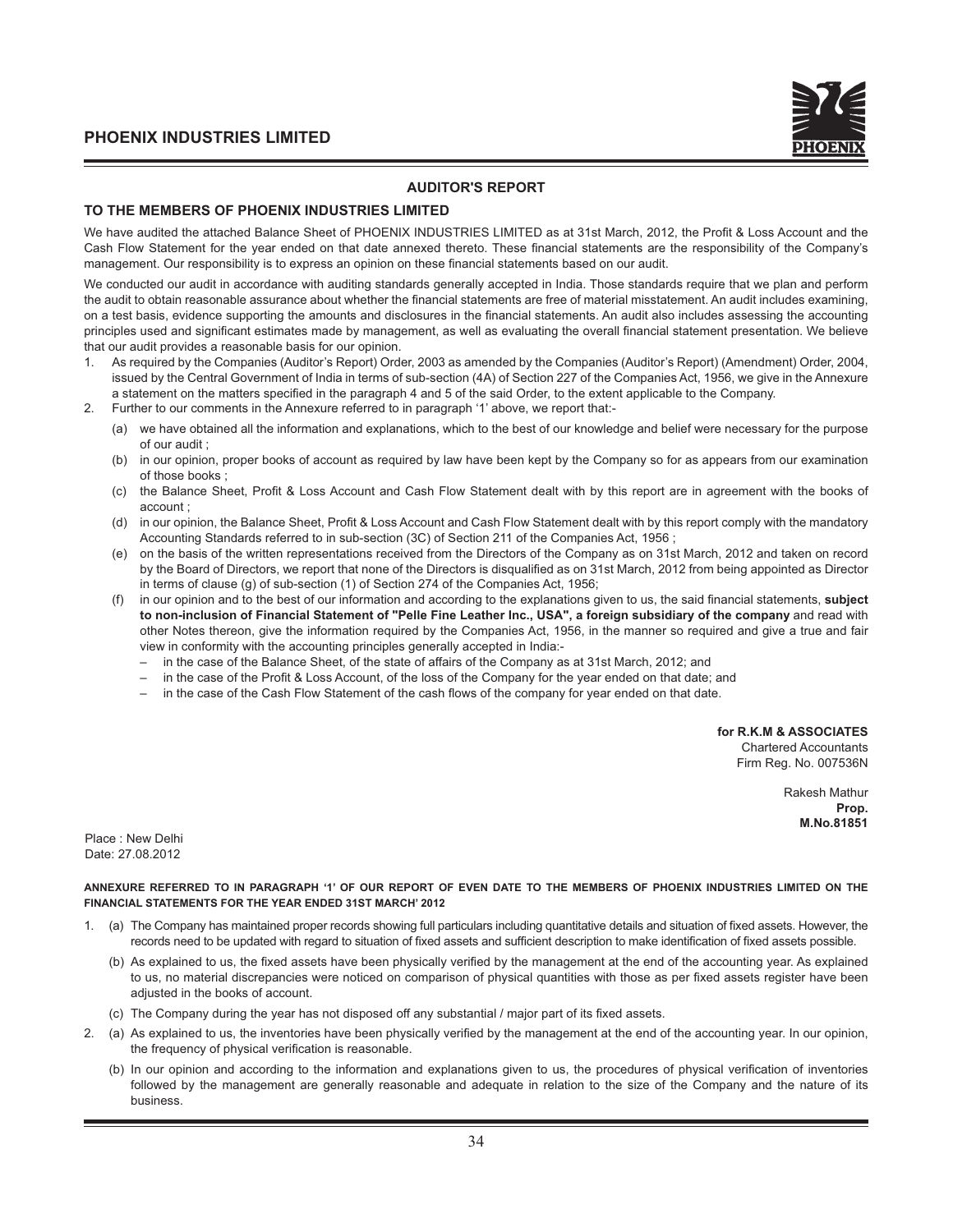- (c) The Company has maintained proper records of inventory. According to the information and explanations given to us, no material discrepancies have been noticed on physical verification of inventory as compared to the book records.
- 3. (a) According to the information and explanations given to us, the Company during the year has not granted any loans, secured or unsecured, to companies, firms or other parties covered in the register maintained under Section 301 of the Companies Act, 1956, therefore, provisions of Clause 4(iii) (a), 4(iii)(b), 4(iii)(c) and 4(iii)(d) of Companies (Auditor's Report) Order, 2003 (as amended) are not applicable to the Company.
	- (e) The Company has taken an interest free unsecured loans of Rs.2232.60 lacs from three parties / companies covered in the register maintained under Section 301 of the Companies Act, 1956. The maximum amount involved during the year was Rs.2269.40 lacs and the year-end balance of interest free unsecured loans taken were Rs. 2232.60 lacs.
	- (f) The above stated unsecured loans taken by the company are interest free. In our opinion, the terms and conditions of the same are prima facie, not prejudicial to the interest of the Company.
	- (g) The terms of repayment of interest free unsecured loans obtained have not been stipulated in writing and as explained to us, the said unsecured loans are repayable on demand.
- 4. In our opinion and according to the information and explanations given to us, there are adequate internal control system commensurate with the size of the Company and the nature of its business. During the course of our audit, we have not observed any continuing failure to correct major weakness in the internal control system.
- 5. (a) According to the information and explanations given to us, particulars of contracts or arrangements referred to in section 301 of the Companies Act, 1956 have been entered in the register required to be maintained under that section.
	- (b) Excluding certain transactions of purchase/sale of goods and material of special nature for which alternate quotations/source of supply was not available and on the basis of technical evaluation in respect of the quality of the items and because of the special type of work involved, the transactions entered into pursuant to such contracts and arrangements, in our opinion and according to the information and explanations given to us, have been made at prices which are prima facie reasonable having regard to the prevailing market price at the relevant time.
- 6. According to the information and explanations given to us, the Company has not accepted any deposits from the public to which the provisions of Section 58A and 58AA of the Companies Act, 1956 and the Companies (Acceptance of Deposits) Rules, 1975 apply.
- 7. In our opinion and according to the information and explanations given to us, the Company has an internal audit system commensurate with the size of the Company and the nature of its business.
- 8. The Company has maintained Cost Accounting records as prescribed for Footwear and its components by the Central Government under Section 209 (1) (d) of the Companies Act, 1956 for the products of the company. However, we have not made detailed examination of such records with a view to determine whether they are accurate and complete. As explained to us, the audit of the cost records shall be carried out by an independent firm of Cost Accountants.
- 9. (a) The Company is generally regular in depositing with the appropriate authorities the undisputed statutory dues including provident fund, investor education and protection fund, employees' state insurance, income tax, sales tax, wealth tax, customs duty, excise duty, cess and other material statutory dues as applicable to it.
	- (b) According to the information and explanations given to us, no undisputed amounts payable in respect of income tax, sales tax, wealth tax, customs duty, excise duty and cess were outstanding as at 31st March 2012 for a period of more than six months from the date they became payable.
	- (c) According to the information and explanations given to us, the disputed statutory dues, which have not been deposited with appropriate Authorities on account of any dispute, are as under :-
- 10 As at 31st March, 2012, the accumulated losses of the company are more than its net worth. The Company has not incurred cash losses during the current financial year covered by our audit as well as in the immediately preceding financial year.
- 11. There are no outstanding dues of the Banks/ Financial Institution at the end of the current financial year as the Company has repaid all the outstanding dues to financial institution and banks. The Company has not issued any debentures.
- 12. According to the information and explanations given to us, the Company has not granted any loans and advances on the basis of security by way of pledge of shares, debentures and other securities. Accordingly, the provisions of clause 4 (xii) of the Companies (Auditor's Report) Order, 2003 are not applicable to the Company.
- 13. According to the information and explanations given to us, the Company is not a Chit Fund or a Nidhi or a Mutual Benefit Fund / Society. Accordingly, the provisions of clause 4 (xiii) of the Companies (Auditor's Report) Order, 2003 are not applicable to the Company.
- 14. According to the information and explanations given to us, the Company is not trading in shares, securities, debentures & other investments. Accordingly, the provisions of clause 4 (xiv) of the Companies (Auditor's Report) Order, 2003 are not applicable to the Company.
- 15. According to the information and explanations given to us, the Company during the year has not given any guarantees for loans taken by others from banks or financial institutions. Accordingly, the provisions of clause 4 (xv) of the Companies (Auditor's Report) Order, 2003 are not applicable to the Company.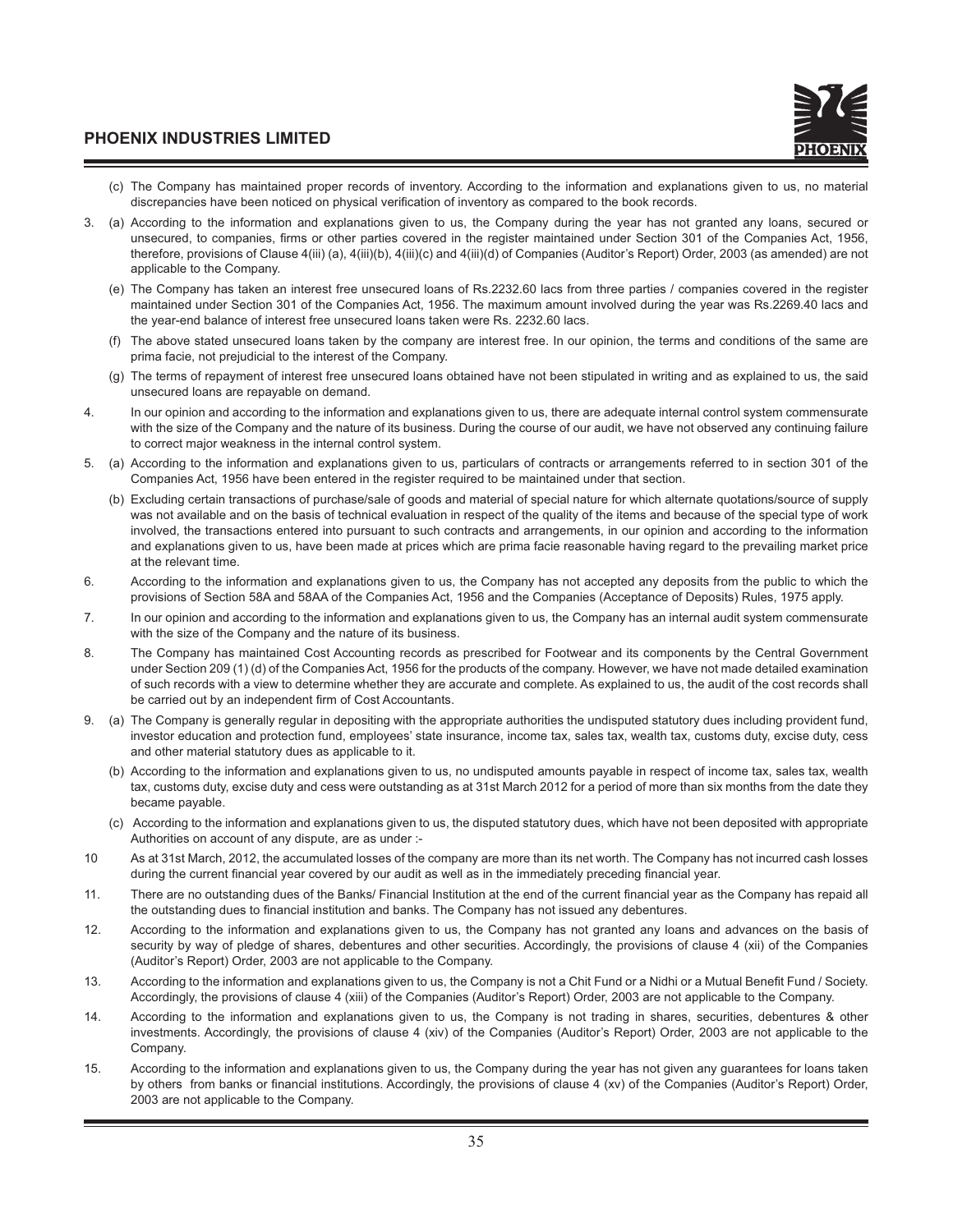

- 16. The Company during the year has not availed any term loans. Accordingly, the provisions of clause 4 (xvi) of the Companies (Auditor's Report) Order, 2003 are not applicable to the Company.
- 17. According to the information and explanations given to us, no funds raised on short term basis have been used for long terms investment and vice versa.
- 18. The Company during the year has not made any preferential allotment of shares to parties and companies covered in the register maintained under Section 301 of the Companies Act, 1956, and the question of whether the price at which the shares have been issued is prejudicial to the interest of the Company does not arise. Accordingly, the provisions of clause 4 (xviii) of the Companies (Auditor's Report) Order, 2003 are not applicable to the Company.
- 19. The Company during the year has not issued any debentures. Accordingly, the provisions of clause 4 (xix) of the Companies (Auditor's Report) Order, 2003 are not applicable to the Company.
- 20. The Company during the year has not raised any money by way of public issues. Accordingly, the provisions of clause 4 (xx) of the Companies (Auditor's Report) Order, 2003 are not applicable to the Company.
- 21. During the course of our examination of the books and records of the Company, no fraud on or by the Company has been noticed or reported during the year covered by our audit.

**for R.K.M & ASSOCIATES** Chartered Accountants Firm Reg. No. 007536N

> Rakesh Mathur **Prop. M.No.81851**

Place : **New Delhi** Date : **27.08.2012**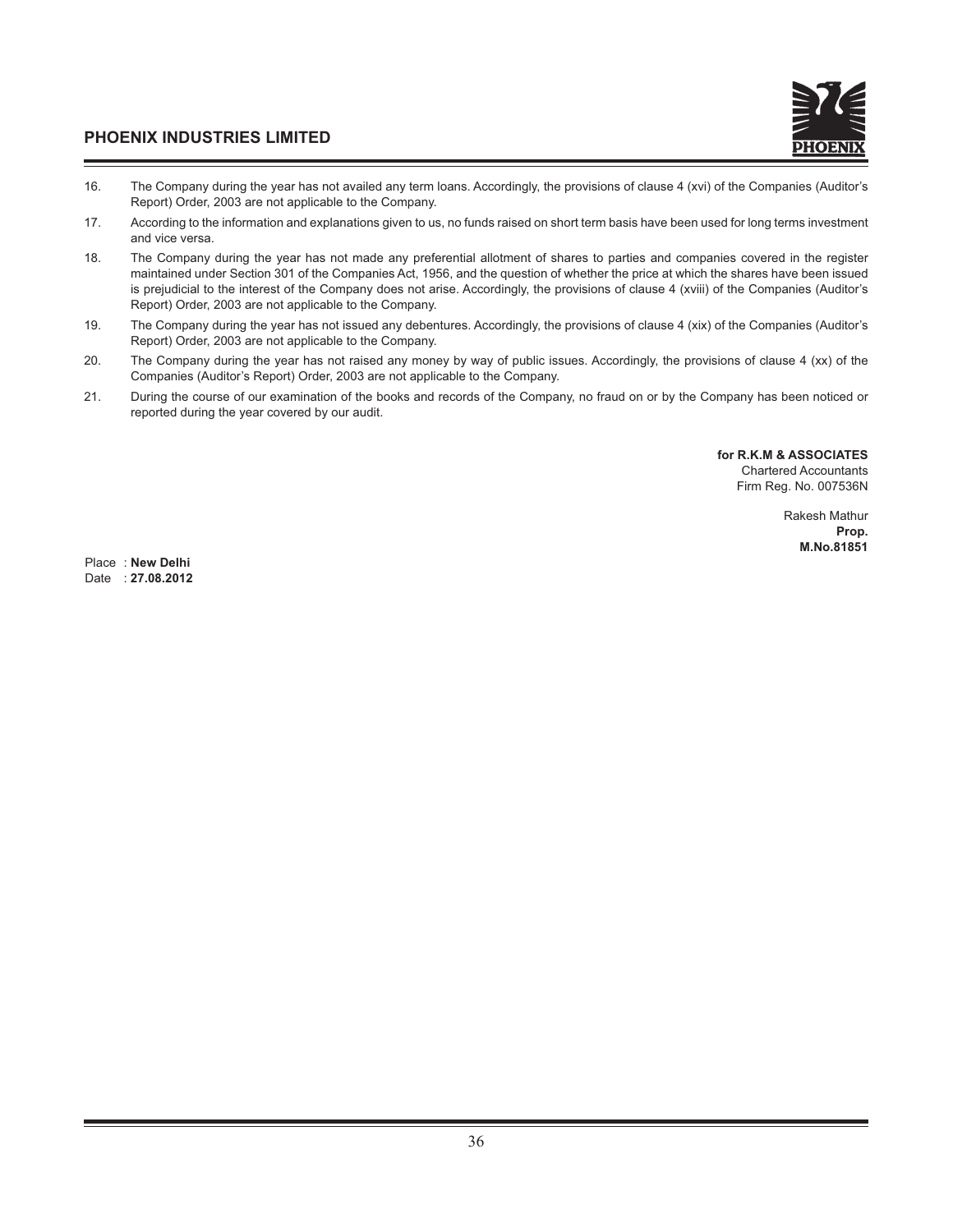

#### **BALANCE SHEET AS AT 31st, MARCH, 2012**

| <b>PARTICULARS</b>                 | <b>NOTE NO</b> | As at<br>31st March, 2012<br><b>Rupees</b> | As at<br>31st March, 2011<br><b>Rupees</b> |
|------------------------------------|----------------|--------------------------------------------|--------------------------------------------|
| <b>I. EQUITY AND LIABILITIES</b>   |                |                                            |                                            |
| (1) Shareholder's Funds            |                |                                            |                                            |
| (a) Share Capital                  | $\overline{2}$ | 94,323,000                                 | 94,323,000                                 |
| (b) Reserves and Surplus           | 3              | (216, 897, 352)                            | (215, 825, 762)                            |
| (2) Non-Current Liabilities        |                |                                            |                                            |
| (a) Long Term Liablity - Unsecured | 4              | 232,660,000                                | 232,660,000                                |
| (3) Current Liabilities            |                |                                            |                                            |
| (a) Other Current Liabilities      | 5              | 9,926,250                                  | 10,028,565                                 |
| (b) Short - Term Provisions        | 6              | 82,423                                     | 159,038                                    |
|                                    | <b>TOTAL</b>   | 120,094,321                                | 121,344,841                                |
| <b>II. ASSETS</b>                  |                |                                            |                                            |
| (1) Non-Current Assets             |                |                                            |                                            |
| (a) Fixed assets                   |                |                                            |                                            |
| (i) Tangible Assets                | $\overline{7}$ | 4,995,150                                  | 6,377,791                                  |
| (b) Long term Loans and Advances   | 8              | 3,384,222                                  | 3,934,481                                  |
| (2) Current assets                 |                |                                            |                                            |
| (a) Investments                    | 9              | 98,178,505                                 | 98,178,505                                 |
| (b) Inventories                    | 10             | 2,555,624                                  | 2,846,957                                  |
| (c) Trade Receivables              | 11             | 5,058,651                                  | 4,859,632                                  |
| (d) Cash and Cash Equivalents      | 12             | 5,846,087                                  | 4,800,507                                  |
| (e) Other Current Assets           | 13             | 76,082                                     | 346,968                                    |
|                                    | <b>TOTAL</b>   | 120,094,321                                | 121,344,841                                |

Notes forming part of the Financial Statement–1 to 32

#### **Significant Accounting Policies as per Annexure - "A" Annexed**

As Per Our Report of Even Date

CHARTERED ACCOUNTANTS Firm Reg. No. - 007536N

Rakesh Mathur Narender Aggarwal P.M Alexnder Aggarwal P.M Alexnder Aggarwal P.M Alexnder Mem. No. 81851

Place : **New Delhi** Date : **27.08.2012**

**For RKM & Associates** For and on behalf of the Board of Directors

Prop. **Director Director**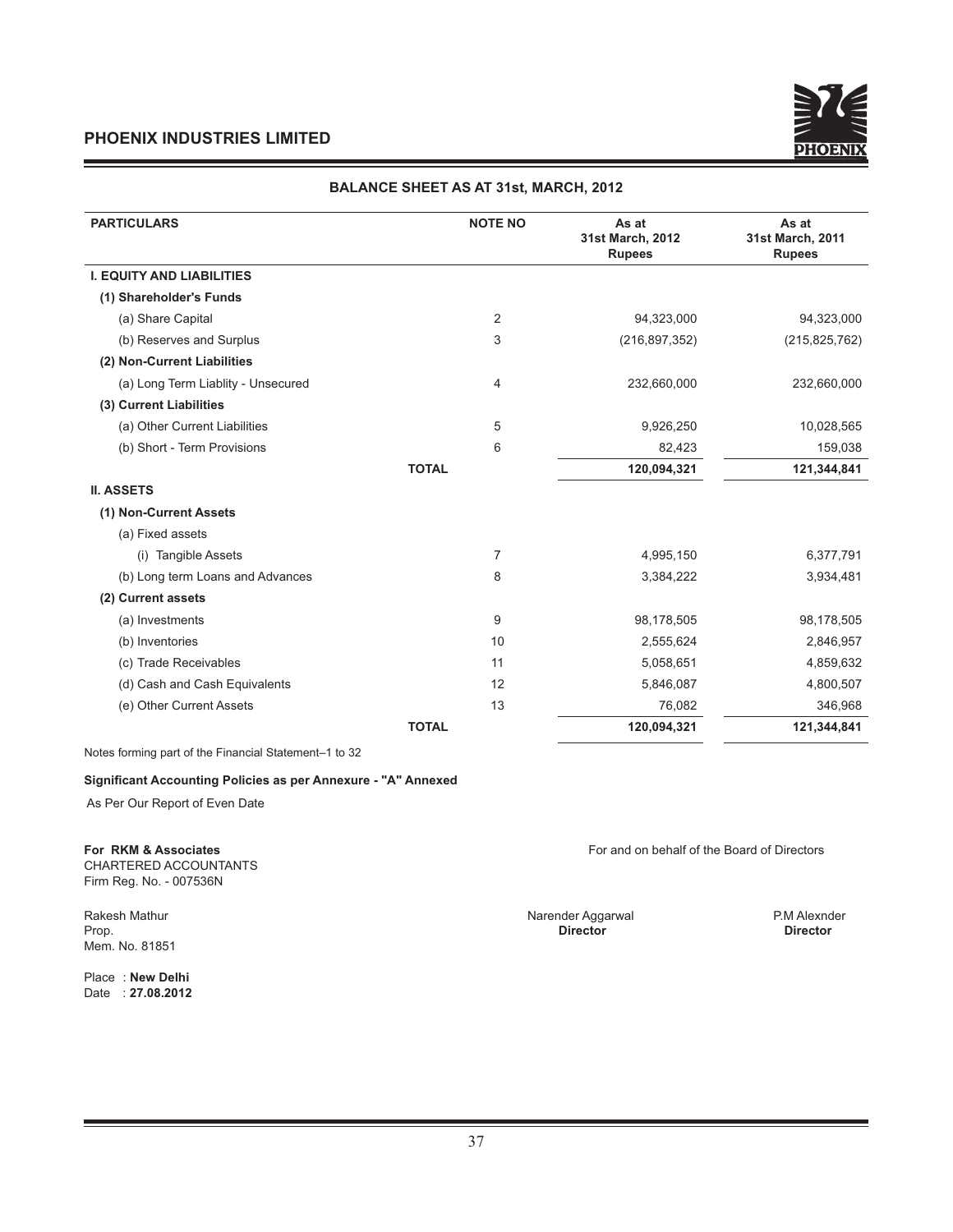<u> 1989 - Johann Barnett, mars et al. 1989 - Anna ann an t-Anna ann an t-Anna ann an t-Anna ann an t-Anna ann an</u>



### **PROFIT AND LOSS ACCOUNT FOR THE YEAR ENDED 31st MARCH, 2012**

| <b>Particulars</b>                                                            | <b>Note</b><br>No. | As at<br>31st March, 2012<br><b>Rupees</b> | As at<br>31st March, 2011<br>Rupees |
|-------------------------------------------------------------------------------|--------------------|--------------------------------------------|-------------------------------------|
| I. Revenue from operations                                                    |                    |                                            |                                     |
| Sale of Products / Raw Materials                                              |                    | 305,900                                    |                                     |
| II. Other Income                                                              | 28                 | 1,076,235                                  | 51,755                              |
| <b>Total Revenue</b>                                                          |                    | 1,382,135                                  | 51,755                              |
| III. Expenses                                                                 |                    |                                            |                                     |
| Changes in inventories of finished goods, work-in-progress and Stock-in-Trade | 29                 | 291,333                                    |                                     |
| Employees' benefit expense                                                    | 30                 | 600,089                                    | 436,728                             |
| Depreciation and amortization expense                                         |                    | 1,382,641                                  | 1,382,641                           |
| Other expenses                                                                | 31                 | 171,174                                    | 49,233                              |
| <b>Total Expenses</b>                                                         |                    | 2,445,237                                  | 1,868,602                           |
| IV. Profit before tax (II - III)                                              |                    | (1,063,102)                                | (1,816,847)                         |
| V. Tax Expense                                                                |                    |                                            |                                     |
| (1) Current tax                                                               |                    |                                            |                                     |
| (2) Deferred tax Asset / (Liability)                                          |                    |                                            |                                     |
| VI. Profit after tax (IV - V)                                                 |                    | (1,063,102)                                | (1,816,847)                         |
| <b>Tax Paid for Earlier Years</b>                                             |                    | 8,488                                      |                                     |
| VII. Profit/(Loss) for the year                                               |                    | (1,071,590)                                | (1,816,847)                         |
| Notes forming part of the Financial Statement-1 to 32                         |                    |                                            |                                     |
| Significant Accounting Policies as per Annexure - "A" Annexed                 |                    |                                            |                                     |
| As Per Our Report of Even Date                                                |                    |                                            |                                     |

Chartered Accountants Firm Reg. No. - 007536N

Mem. No. 81851

Place : **New Delhi** Date : **27.08.2012**

**For RKM & Associates** For and on behalf of the Board of Directors

Rakesh Mathur Narender Aggarwal P.M Alexnder Aggarwal P.M Alexnder Aggarwal P.M Alexnder Prop. **Director Director**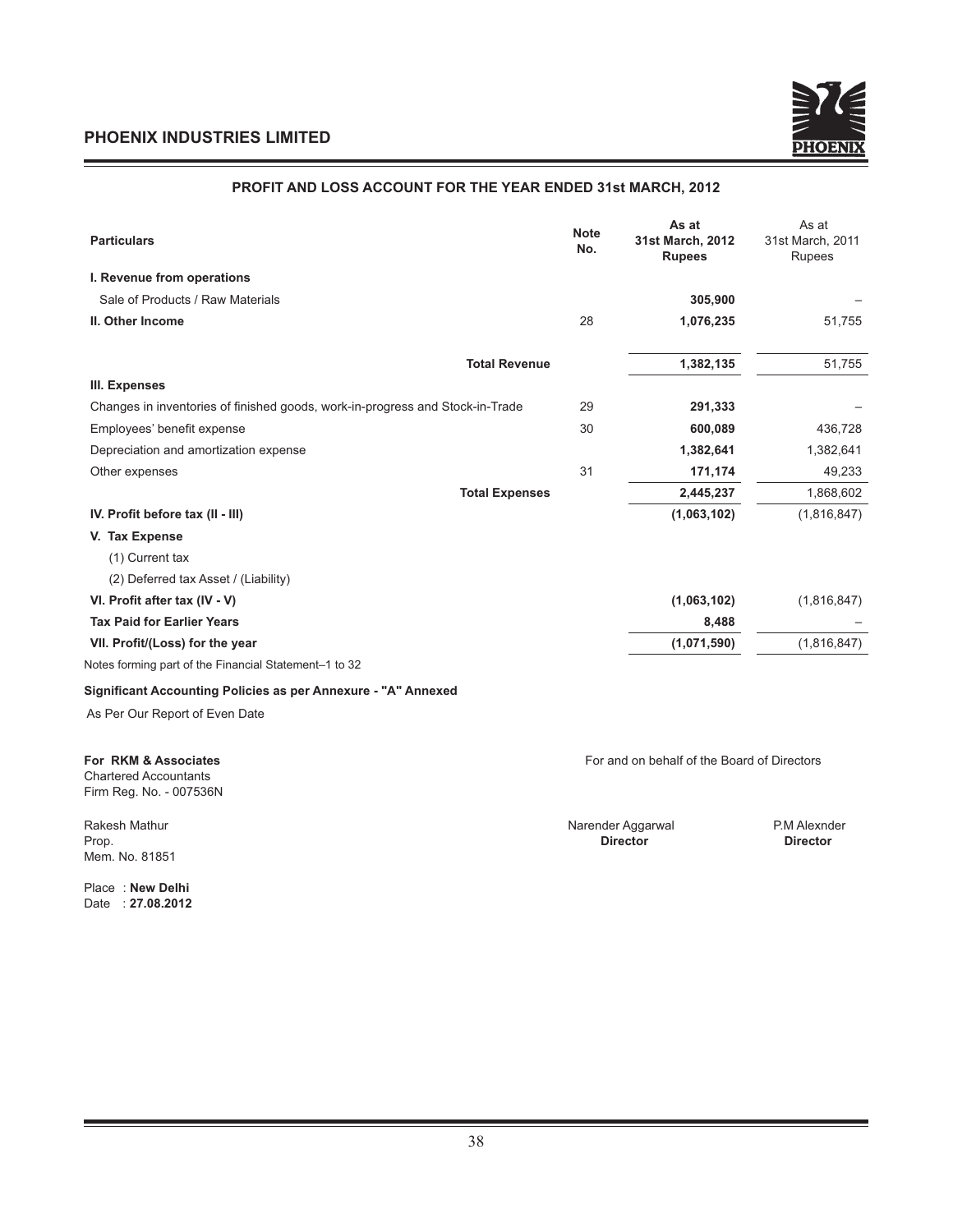

#### **CASH FLOW STATEMENT FOR THE YEAR ENDED 31st MARCH, 2012**

| <b>PARTICULARS</b>                                      | 31st MARCH, 2012<br>(Amount in Rs.) | <b>FOR THE YEAR ENDED</b> | 31st MARCH, 2011 | <b>FOR THE YEAR ENDED</b><br>(Amount in Rs.) |
|---------------------------------------------------------|-------------------------------------|---------------------------|------------------|----------------------------------------------|
| A. Cash Flow from Operating Activities                  |                                     |                           |                  |                                              |
| Net Profit /(Loss) before Tax                           |                                     | (10.63)                   |                  | (18.17)                                      |
| <b>Adjustments for</b>                                  |                                     |                           |                  |                                              |
| Depreciation                                            | 13.83                               |                           | 13.83            |                                              |
| Interest Income                                         | 0.34                                |                           | 0.51             |                                              |
| Exchange fluctuation on Translation of Foreign currency |                                     |                           |                  |                                              |
| Miscellaneous Income-Provisions Written Back            | (1.57)                              |                           | 0.01             |                                              |
| Profit/(Loss) on Sale/Retirement of Fixed Assets        | 1.07                                | 13.66                     |                  | 14.34                                        |
| <b>Operating profit before Working Capital Changes</b>  |                                     | 3.03                      |                  | (3.82)                                       |
| <b>Trade Receivables</b>                                | (1.99)                              |                           | (26.93)          |                                              |
| Changes in Stock in Trade                               | 2.91                                |                           |                  |                                              |
| Non-Current Assets (Other Fixed Assets)                 |                                     |                           |                  |                                              |
| Loans and Advances                                      | 5.50                                |                           | 20.04            |                                              |
| <b>Other Current Assets</b>                             | 2.71                                |                           |                  |                                              |
| <b>Trade Payables</b>                                   |                                     |                           |                  |                                              |
| <b>Other Current Liabilities</b>                        | (1.02)                              |                           | (20.04)          |                                              |
| <b>Short Term Provisions</b>                            | (0.77)                              |                           |                  |                                              |
| Long Term Provisions                                    |                                     | 7.35                      |                  | (26.93)                                      |
| Cash generated from operating activities                |                                     | (10.38)                   |                  | (30.75)                                      |
| Taxes paid                                              |                                     | 0.08                      |                  |                                              |
| Net cash from operating activities                      |                                     | (10.46)                   |                  | (30.75)                                      |
| <b>B. Cash flow from Investing Activities</b>           |                                     |                           |                  |                                              |
| <b>Purchase of Fixed Assets</b>                         |                                     | $\overline{\phantom{0}}$  |                  | $\qquad \qquad -$                            |
| Sale of Fixed Assets                                    |                                     |                           |                  |                                              |
| Net Cash used in investing activities                   |                                     |                           |                  | $\overline{\phantom{m}}$                     |
| C. Cash flow from Financing Activities                  |                                     |                           |                  |                                              |
| Proceeds from Unsecured Loans                           |                                     |                           |                  | 57.20                                        |
| Investments in Shares & Securities                      |                                     |                           |                  |                                              |
| <b>TDS</b>                                              |                                     |                           |                  |                                              |
| <b>Net Cash from Financing Activities</b>               |                                     |                           |                  | 57.20                                        |
| Cash and Cash Equivalent at the beginning               |                                     | 48.01                     |                  | 21.56                                        |
| Net Cash flow during the Year                           |                                     | 10.46                     |                  | 26.45                                        |
| Exchange fluctuation on translation of foreign currency |                                     |                           |                  |                                              |
| Cash and Cash Equivalent at the end of the Year         |                                     | 58.46                     |                  | 48.01                                        |

As Per Our Report of Even Date

Chartered Accountants

Firm Reg. No. - 007536N

Mem. No. 81851

Place : **New Delhi** Date : **27.08.2012**

**For RKM & Associates** For and on behalf of the Board of Directors

Rakesh Mathur **Narender Aggarwal** P.M Alexnder Prop.<br>Prop. **Director Director Director Director** Prop. **Director Director**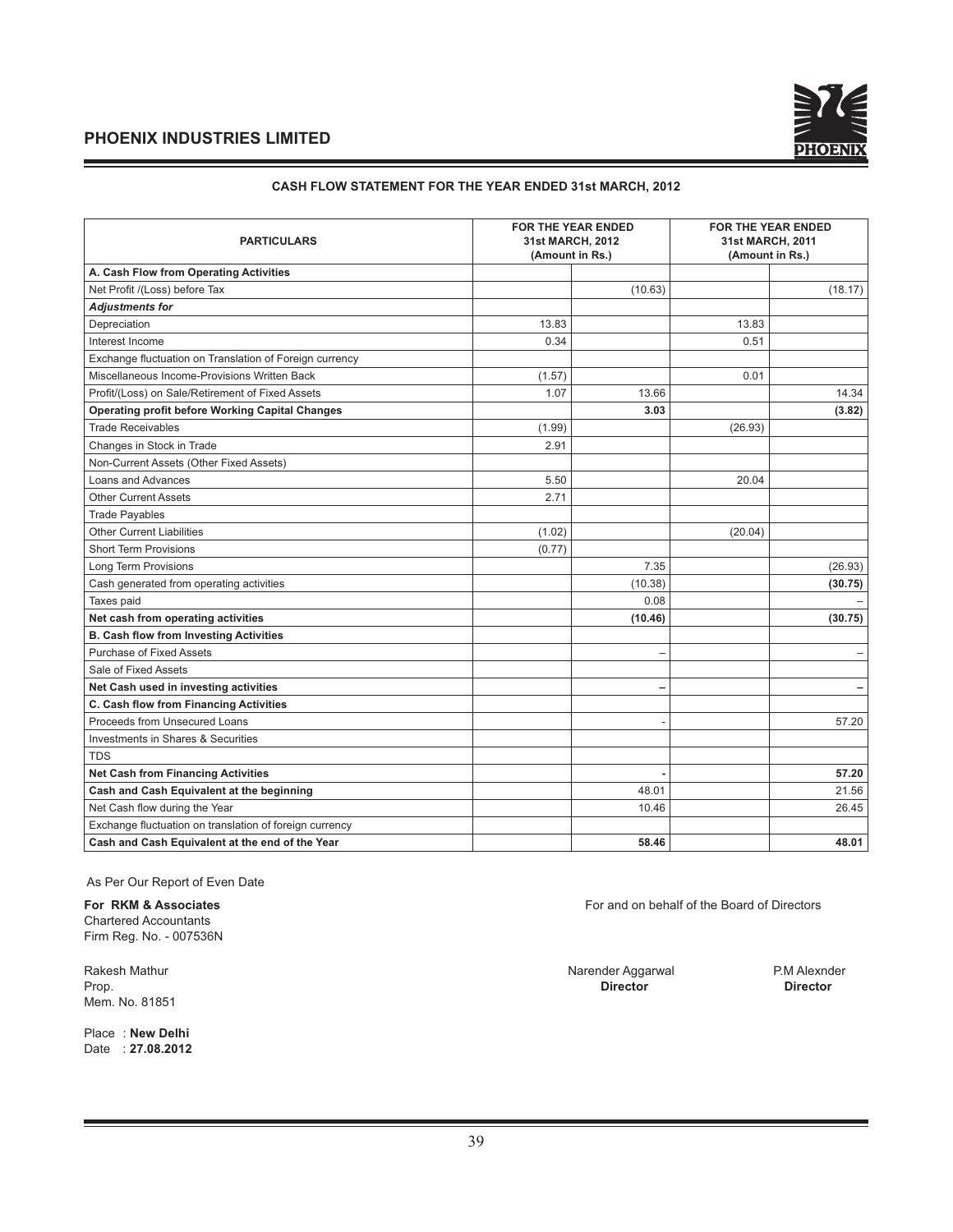

#### **Annexure - "A" SIGNIFICANT ACCOUNTING POLICIES**

#### **1. a) BASIS OF PREPRATION OF FINANCIAL STATEMENT**

The financial statements have been prepared under the historical cost convention on accrual basis, in accordance with Generally Accepted Accounting Principles (GAAP) and comply in all material respect with the mandatory applicable accounting standards and relevant provisions and presentational requirements of the Companies Act, 1956.

#### **b) USE OF ESTIMATES**

The preparations of financial statements in conformity with Generally Accepted Accounting Principles (GAAP) requires Management to make estimates and assumptions that affect the reported amounts of assets and liabilities and disclosure of contingent liabilities on the date of financial statements and reported amounts of revenue and expenses for that year. Actual results could differ from these estimates. Any revision to accounting estimates is recognized prospectively in current and future periods."

#### **2. FIXED ASSETS**

 Fixed assets are stated at cost of acquisition or construction less accumulated depreciation. All cost relating to the acquisition and installation of Fixed Assets are capitalized and include financing costs relating to the borrowed funds attributable to construction or acquisition of fixed asset up to the assets is put to use. Capital Work in Progress is stated at amount expended up to the date of Balance Sheet."

#### **3. VALUATION OF INVENTORIES**

- a) Raw materials, stores and spares are valued at lower cost or net realizable value.
- b) Works in Progress are valued at lower of cost or net relizable value and inclueds cost of raw materials, direct labour and proportionate overheads including fabrication charges. "
- c) Finished goods are valued at lower of cost or net realizable value. Finished Goods lying in the factory bonded premises are valued inclusive of excise duty. "
- d) Goods in Transit are valued at lower of cost or net realizable value.
- e) Cost is determined on FIFO basis for all categories of inventories.

#### **4. DEPRECIATION**

Depreciation on fixed assets has been provided on prorate basis on the Straight Line Method at the rates and in the manner prescribed under Schedule XIV of the Companies Act, 1956.

#### **5. FOREIGN EXCHANGE TRANSACTION**

 Transactions in foreign currency are recorded at the exchange rates existing at the time of the transaction. All current assets and liabilities are converted at exchange rates prevailing on the last working day of the accounting year and loss or gain on conversion, if any has been charged to the Profit & Loss Account. Foreign Exchange differences relating to acquisition of fixed assets are adjusted to the carrying cost of the relevant fixed assets.

#### **6. SALES**

 Export Sales are accounted for on the basis of the date of Bill of Lading, Domestic sales are accounted for on the basis of ex-factory / godown dispatches. Sales include excise duty but exclude discounts, sales tax and all other charges.

#### **7. EXPORT BENEFITS**

Sale of advance licenses is accounted for on relizations basis, Duty Drawbacks and Duty entitlement Pass Book benefits are accounted for on accrual basis.

#### **8. RETIREMENT BENEFITS**

a) Contributions to Provident fund are made at the prescribed rates in the recognized funds and charged to the Profit and Loss Account.

b) Provision for Gratuity is made on the basis of actuarial valuation.

#### **9. INVESTMENTS**

 Investments in subsidiary and other companies are treated as long term investments and are stated at cost. Provision of diminution in the market value of long- term investments is made only if such decline is considered permanent by the Management. Dividend is accounted for as and when received.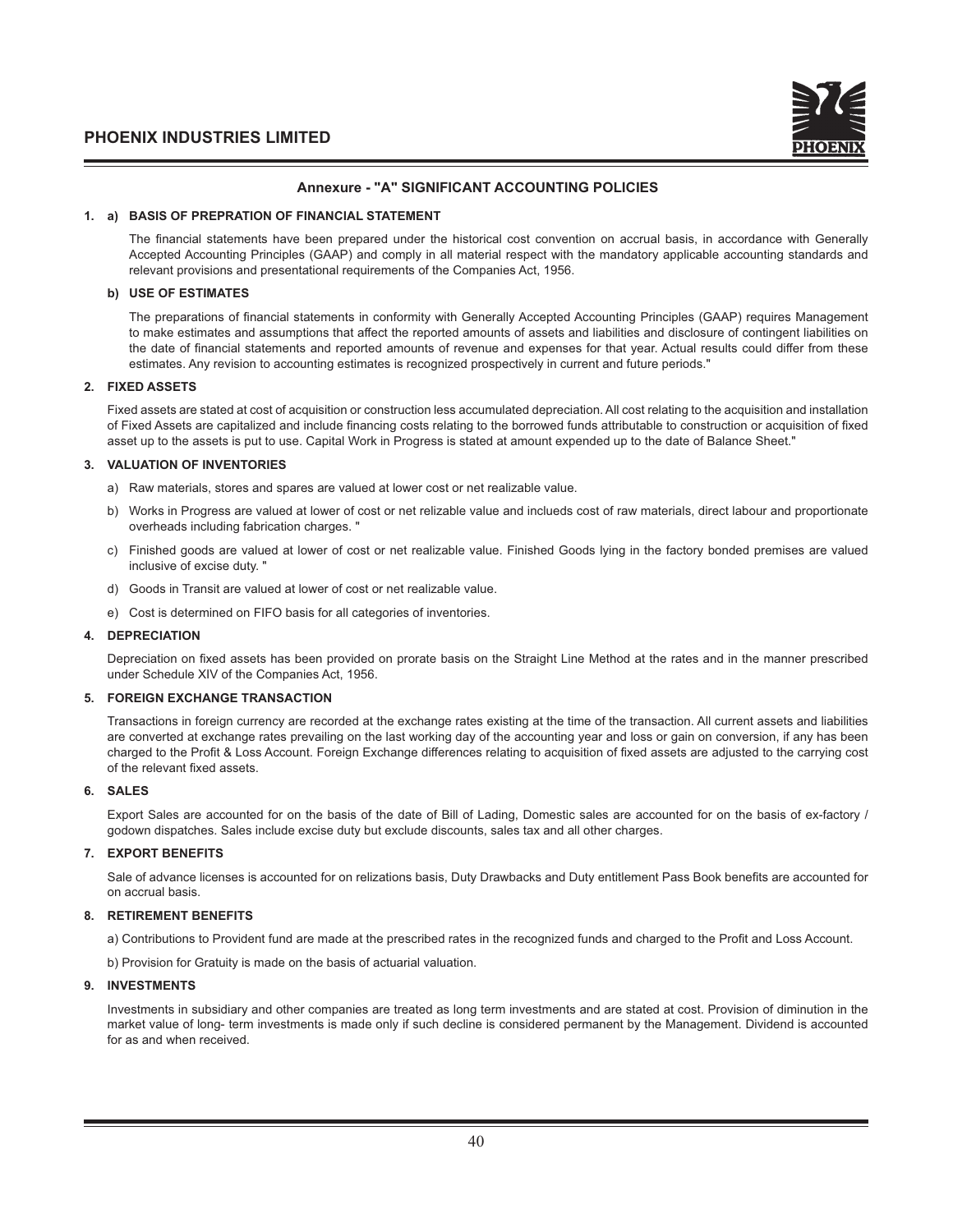

#### **10. IMPAIRMENT OF FIXED ASSETS**

 Consideration is given at each balance sheet date to determine whether there is any indication of impairment of the carrying amount of the company's Fixed Assets. If any indication exists, an asset's recoverable amount is estimated. An impairment loss is recognized whenever the carrying amount of an asset exceeds its recoverable amount. The recoverable amount is the greater of the net selling price and value in use. In assessing value in use, the estimated future cash flows are discounted to their present value based on an appropriate discount factor.

 Reversal of impairment losses recognized in prior years is recorded when there is an indication that impairment losses recognized for the assets no longer exist or have decreased. However, the increases in carrying amount of an asset due to reversal of an impairment loss is recognized to the extent it does not exceed the carrying amount that would have been determined (net of depreciation ) had no impairment loss been recognized for the assets in prior year."

#### **11. CONTINGENCIES**

The company creates a provision when there is present obligation as a result of a past event that probably requires an outflow of resources and a reliable estimate can be made of the amount of the obligation. A disclosure for a contingent liability is made when there is possible obligation or a present obligation that may, but probably will not; require an out flow of resources. When there is a possible obligation or a present obligation in respect of which the likelihood of outflow of resources is remote, no provision or disclosure is made.

Chartered Accountants Firm Reg. No. - 007536N

Mem. No. 81851

Place : **New Delhi** Date : **27.08.2012**

**For RKM & Associates** For and on behalf of the Board of Directors

Rakesh Mathur Narender Aggarwal P.M Alexnder Aggarwal P.M Alexnder Aggarwal P.M Alexnder Prop. **Director Director**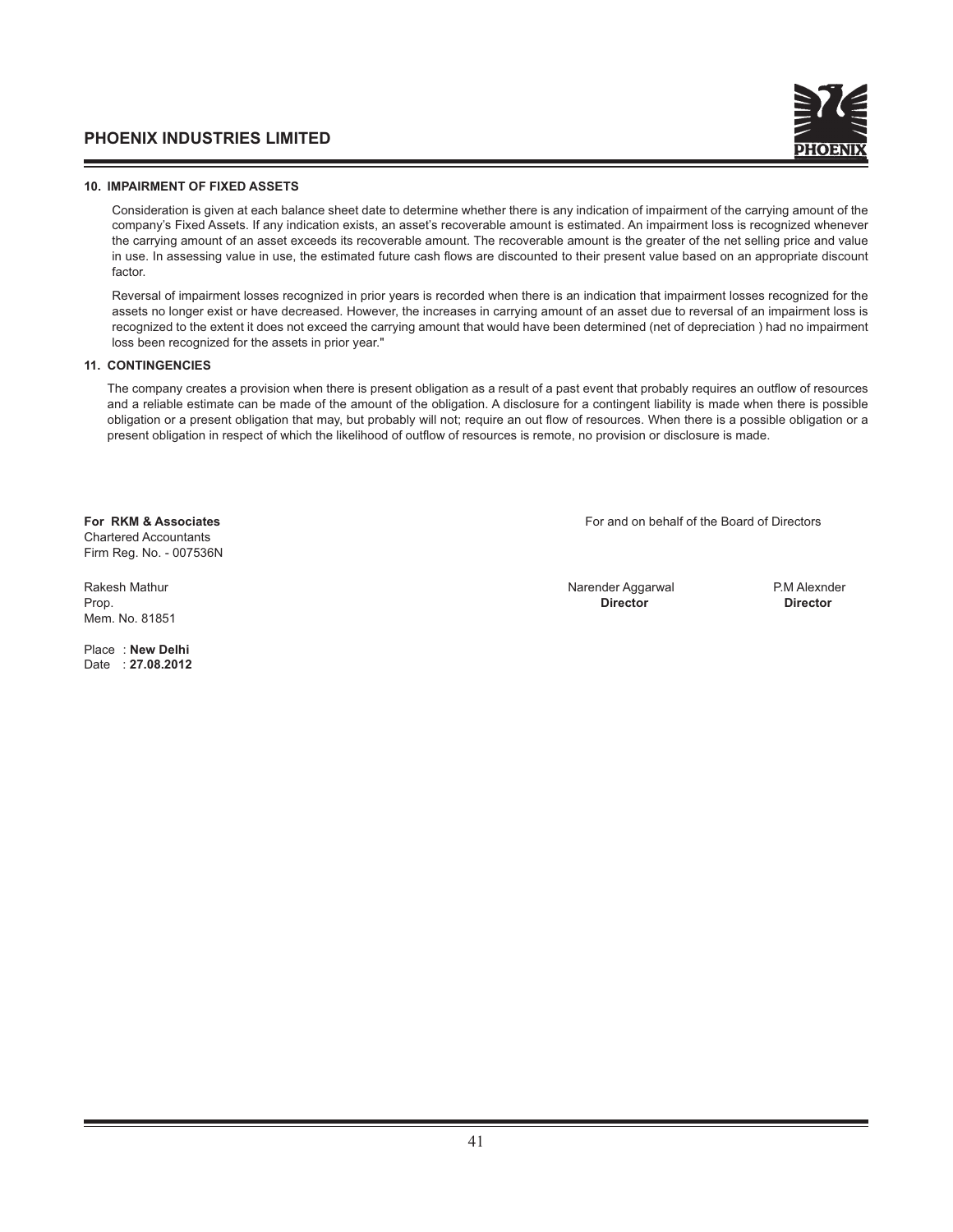<u> 1989 - Johann Barnett, fransk politiker (d. 1989)</u>



#### **NOTES TO ACCOUNTS**

| <b>DESCRIPTION</b>                                                           |              | As at<br>31st March, 2012<br><b>Rupees</b> |                   | As at<br>31st March, 2011<br>Rupees |                 |
|------------------------------------------------------------------------------|--------------|--------------------------------------------|-------------------|-------------------------------------|-----------------|
| 1. Contingent Liabilities Not Provided For:                                  |              |                                            |                   |                                     |                 |
| Guarantee given by the bankers on behalf of Company<br>(net of Margin Money) |              |                                            | <b>20.41 Lacs</b> | 20.41 Lacs                          |                 |
| <b>2. SHARE CAPITAL</b>                                                      |              | <b>Nos of Share</b>                        | Value             | Nos of Share                        | Value           |
| (a) Authorised Capital                                                       |              | 10,000,000                                 | 100,000,000       | 10,000,000                          | 100,000,000     |
|                                                                              | <b>TOTAL</b> | 10,000,000                                 | 100,000,000       | 10,000,000                          | 100,000,000     |
| (b) Issued, Subscribed and fully paid up                                     |              | 9,432,300                                  | 94,323,000        | 9,432,300                           | 94,323,000      |
|                                                                              | <b>TOTAL</b> | 9,432,300                                  | 94,323,000        | 9,432,300                           | 94,323,000      |
| (c) Disclosure for Shareholding                                              |              | No. of<br><b>Shares held</b>               | % of Holding      | No. of<br>Shares held               | % of Holding    |
| Name of Shareholder                                                          |              |                                            |                   |                                     |                 |
| <b>Phoenix International Limited</b>                                         |              | 8,432,200                                  | 89%               | 8,432,300                           | 89%             |
| (Holding Company)                                                            |              |                                            |                   |                                     |                 |
| <b>Phoenix Cement Limited</b>                                                |              | 1,000,000                                  | 11%               | 1,000,000                           | 11%             |
| (Subsidiary of Phoenix International Ltd.)                                   |              |                                            |                   |                                     |                 |
|                                                                              | <b>TOTAL</b> | 9,432,200                                  | 100%              | 9,432,300                           | 100%            |
| (d) Reconciliation of Shares Outstanding                                     |              | <b>Nos of Share</b>                        | Value             | Nos of Share                        | Value           |
| Shares outstanding at the beginning of the year                              |              | 9,432,300                                  | 94,323,000        | 9,432,300                           | 94,323,000      |
| Shares Issued during the year                                                |              |                                            |                   |                                     |                 |
| Shares bought back during the year                                           |              |                                            |                   |                                     |                 |
| Any other movement                                                           |              |                                            |                   |                                     |                 |
| Shares outstanding at the end of the year                                    |              | 9,432,300                                  | 94,323,000        | 9,432,300                           | 94,323,000      |
| <b>3. RESERVES &amp; SURPLUS</b>                                             |              | Rs.                                        | Rs.               | Rs.                                 | Rs.             |
| <b>General Reserve</b>                                                       |              |                                            |                   |                                     |                 |
| - As per last Balance Sheet                                                  |              | 91,210,013                                 |                   | 91,210,013                          |                 |
| Less : adjusted as per Contra P & L A/c                                      |              | (91, 210, 013)                             |                   | (91, 210, 013)                      |                 |
| Share Premium Account                                                        |              |                                            | 100,000,000       |                                     | 100,000,000     |
| <b>Investment Allowance Reserve</b>                                          |              |                                            | 442,744           |                                     | 442,744         |
| <b>Profit &amp; Loss Account - Balance</b>                                   |              |                                            |                   |                                     |                 |
| <b>Opening Balance</b>                                                       |              | (316, 268, 506)                            |                   | (314, 451, 659)                     |                 |
| Net Loss for the Current Year                                                |              | (1,071,590)                                | (317, 340, 096)   | (1,816,847)                         | (316, 268, 506) |
|                                                                              | <b>TOTAL</b> |                                            | (216, 897, 352)   |                                     | (215, 825, 762) |
|                                                                              |              |                                            |                   |                                     |                 |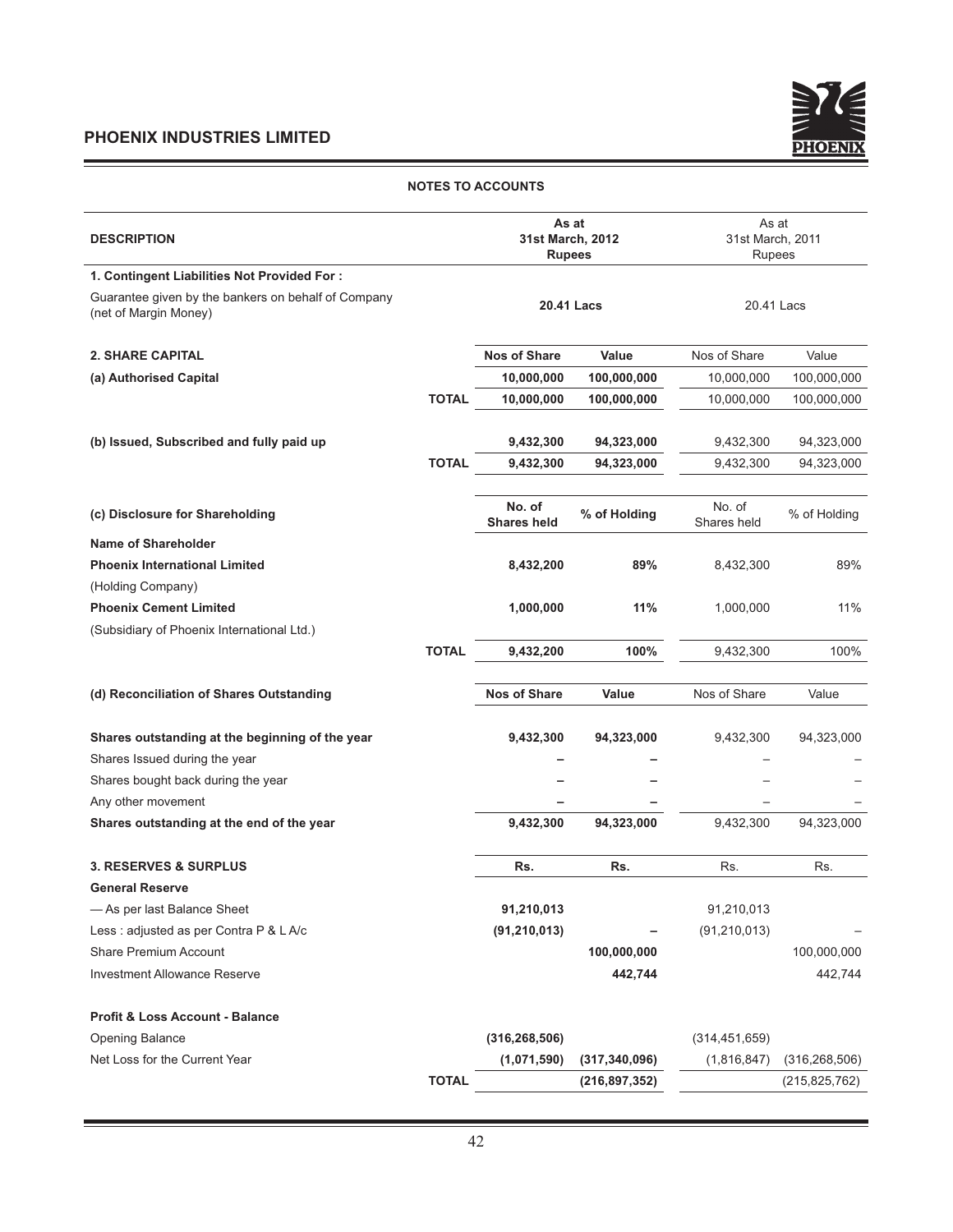

| <b>DESCRIPTION</b>                                   | As at<br>31st March, 2012<br>Rs. | As at<br>31st March, 2011<br>Rs. |
|------------------------------------------------------|----------------------------------|----------------------------------|
| <b>4. OTHER LONG TERM BORROWINGS</b>                 |                                  |                                  |
| <b>Unsecured Loans</b>                               |                                  |                                  |
| From Phoenix International Limited - Holding Company | 34,000,000                       | 34,000,000                       |
| From Focus Energy Limited                            | 189,940,000                      | 189,940,000                      |
| From Spartan Agro Industries Limited                 | 3,000,000                        | 3,000,000                        |
| <b>From Directors</b>                                | 5,720,000                        | 5,720,000                        |
|                                                      | <b>TOTAL</b><br>232,660,000      | 232,660,000                      |
| <b>5. OTHER CURRENT LIABILITIES</b>                  |                                  |                                  |
| Others - Against Supplies & Services                 | 2,183,633                        | 2,183,633                        |
| <b>Other Payables</b>                                | 7,742,617                        | 7,844,932                        |
|                                                      | <b>TOTAL</b><br>9,926,250        | 10,028,565                       |
| <b>6. SHORT TERM PROVISIONS</b>                      |                                  |                                  |
| Gratuity                                             | 82,423                           | 82,423                           |
| Leave Encashment                                     |                                  | 76,615                           |
|                                                      | <b>TOTAL</b><br>82,423           | 159,038                          |

#### **7. FIXED ASSETS**

|                                          | <b>GROSS BLOCK</b>          |                                                      |                                               | <b>DEPRECIATION</b>             |                                 |                               |                                                                                           | <b>NET BLOCK</b>                                      |                                 |                                 |
|------------------------------------------|-----------------------------|------------------------------------------------------|-----------------------------------------------|---------------------------------|---------------------------------|-------------------------------|-------------------------------------------------------------------------------------------|-------------------------------------------------------|---------------------------------|---------------------------------|
| <b>PARTICULARS</b>                       | AS AT<br>1st APRIL,<br>2011 | <b>ADDITIONS</b><br><b>DURING</b><br><b>THE YEAR</b> | <b>DELETIONS</b><br><b>DURING THE</b><br>YEAR | AS AT<br>31st<br>MARCH,<br>2012 | UP TO<br>31st<br>MARCH,<br>2011 | <b>FOR THE</b><br><b>YEAR</b> | <b>ADJUST-</b><br><b>MENTS FOR</b><br><b>DELETION</b><br><b>DURING</b><br><b>THE YEAR</b> | <b>TOTAL</b><br><b>UPTO</b><br>31st<br>MARCH,<br>2012 | AS AT<br>31st<br>MARCH,<br>2012 | AS AT<br>31st<br>MARCH,<br>2011 |
| <b>TANGIBLE ASSETS</b>                   |                             |                                                      |                                               |                                 |                                 |                               |                                                                                           |                                                       |                                 |                                 |
| Furniture & Fixtures                     | 3,054,779                   |                                                      |                                               | 3,054,779                       | 3,051,429                       | 408                           |                                                                                           | 3,051,837                                             | 2,942                           | 3,350                           |
| <b>Office Equipments</b>                 | 1,872,914                   |                                                      |                                               | 1,872,914                       | 1,864,993                       | 1,740                         |                                                                                           | 1,866,733                                             | 6,181                           | 7,921                           |
| <b>Electrical Installations</b>          | 1,931,545                   |                                                      |                                               | 1,931,545                       | 1,923,791                       | 1,532                         |                                                                                           | 1,925,323                                             | 6,222                           | 7,754                           |
| Plant & Machinery                        | 28,084,849                  |                                                      |                                               | 28,084,849                      | 21,726,083                      | 1,378,961                     |                                                                                           | 23,105,044                                            | 4,979,805                       | 6,358,766                       |
| Vehicles                                 | 1,541,755                   |                                                      |                                               | 1,541,755                       | 1,541,755                       |                               |                                                                                           | 1,541,755                                             |                                 |                                 |
| <b>Temporary Structures</b>              | 2,210,664                   |                                                      |                                               | 2,210,664                       | 2,210,664                       |                               |                                                                                           | 2,210,664                                             |                                 |                                 |
| <b>Current Year</b>                      | 38,696,506                  |                                                      |                                               | 38,696,506                      | 32,318,715                      | 1,382,641                     |                                                                                           | 33,701,356                                            | 4,995,150                       | 6,377,791                       |
| <b>Previous Year</b>                     | 38,696,506                  |                                                      |                                               | 38,696,506                      | 30,936,074                      | 1,382,641                     |                                                                                           | 32,318,715                                            | 6,377,791                       |                                 |
| <b>8. LONG TERM LOANS &amp; ADVANCES</b> |                             |                                                      |                                               |                                 |                                 |                               | Rs.                                                                                       |                                                       |                                 | Rs.                             |
| (Unsecured, Considered Good)             |                             |                                                      |                                               |                                 |                                 |                               |                                                                                           |                                                       |                                 |                                 |
| <b>Security Deposits</b>                 |                             |                                                      |                                               |                                 |                                 |                               | 322,437                                                                                   |                                                       |                                 | 322,437                         |
| Loans and Advances to Related Parties *  |                             |                                                      |                                               |                                 |                                 |                               | 3,061,785                                                                                 |                                                       |                                 | 3,612,044                       |

\*Due from Focus Energy Ltd. a Company in which Directors are interested as Directors.

**TOTAL** 3,384,222 3,934,481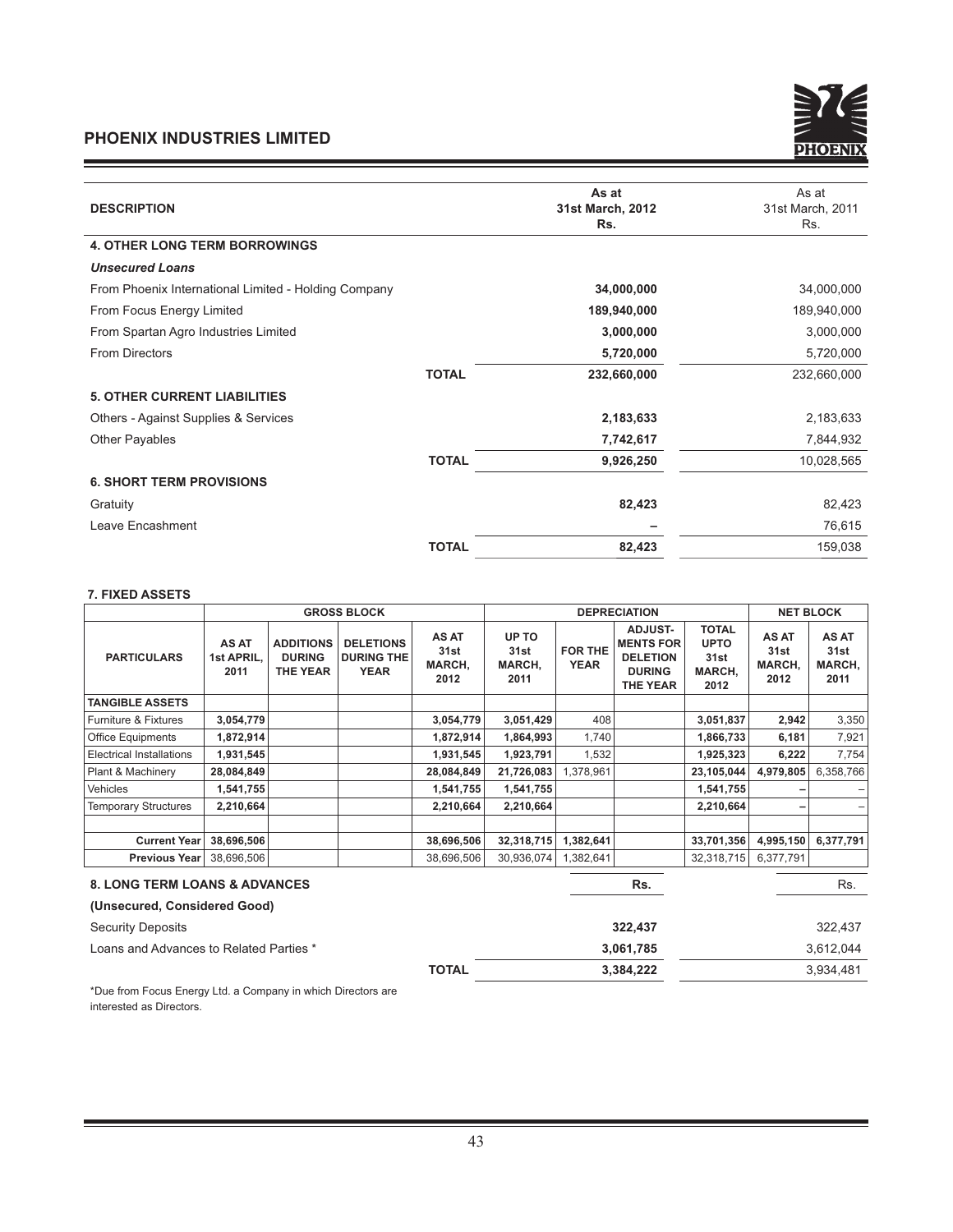

| <b>DESCRIPTION</b>                                   |              | 31st March, 2012    |                   | As at<br>31st March, 2011<br>Rs. |             |
|------------------------------------------------------|--------------|---------------------|-------------------|----------------------------------|-------------|
| <b>9. CURRENT INVESTMENTS</b>                        |              |                     |                   |                                  |             |
|                                                      |              | <b>Nos of Share</b> | Value             | Nos of Share                     | Value       |
| Long Term Investments - At Cost                      |              |                     |                   |                                  |             |
| <b>Unquoted - Trade</b>                              |              |                     |                   |                                  |             |
| Super Bazaar Co-operative Store Ltd.                 |              | 1,000               | 10,010            | 1,000                            | 10,010      |
| <b>Unquoted - Non Trade</b>                          |              |                     |                   |                                  |             |
| Pelle Fine Leather Inc. (Foreign Company)            |              | 1,246,000           | 58,837,618        | 1,246,000                        | 58,837,618  |
| <b>Phoenix Cement Limited</b>                        |              | 21,000,000          | 37,894,500        | 21,000,000                       | 37,894,500  |
| (Subsidiary of Phoenix International Limited)        |              |                     |                   |                                  |             |
| <b>Phoenix Power Development Corporation Limited</b> |              | 10                  | 100               | 10                               | 100         |
| Quoted                                               |              |                     |                   |                                  |             |
| <b>Yellow Valley Leasing and Finance Limited</b>     |              | 24,600              | 344,400           | 24,600                           | 344,400     |
| Savare Trade Enterprises Ltd.                        |              | 72,200              | 1,091,877         | 72,200                           | 1,091,877   |
|                                                      | <b>TOTAL</b> | 22,343,810          | 98,178,505        | 22,343,810                       | 98,178,505  |
| Note:                                                |              |                     |                   |                                  |             |
| Aggregate cost of Quoted Investment                  |              |                     | <b>14.36 Lacs</b> |                                  | 14.36 Lacs  |
| Aggregate Market Value of Quoted Investment          |              |                     | <b>18.14 Lacs</b> |                                  | 18.14 Lacs  |
| Aggregate cost of Unguoted Investment                |              |                     | 967.42 Lacs       |                                  | 967.42 Lacs |

The Market value of Share of Yellow Valley Leasing and Finance Ltd. has been taken on the basis of last traded rate of Rs. 26/80 per share as per Delhi Stock Exchange quotation. The Market value of Share of Savare Trade Enterprises Ltd. has been taken on the basis of last traded rate of Rs. 16 per share as per Delhi Stock Exchange quotation.

| <b>10. INVENTORIES</b>                              |              | Rs.        | Rs.        |
|-----------------------------------------------------|--------------|------------|------------|
| <b>Stock in Trade</b>                               |              |            |            |
| <b>Raw Material</b>                                 |              | 1,879,942  | 2,171,275  |
| <b>Finished Goods</b>                               |              | 675,682    | 675,682    |
|                                                     | <b>TOTAL</b> | 2,555,624  | 2,846,957  |
|                                                     |              |            |            |
| <b>11. TRADE RECEIVABLES</b>                        |              | Rs.        | Rs.        |
| (Unsecured Considered Good)                         |              |            |            |
| <b>Receivables from Related Parties</b>             |              | 199,020    |            |
| (From Phoenix International Ltd. - Holding Company) |              |            |            |
| <b>Considered Doubtful</b>                          |              | 22,059,106 | 22,059,106 |
|                                                     |              | 22,258,126 | 22,059,106 |
| <b>Less: Provision for Doubful Debts</b>            |              | 17,199,474 | 17,199,474 |
|                                                     | <b>TOTAL</b> | 5,058,651  | 4,859,632  |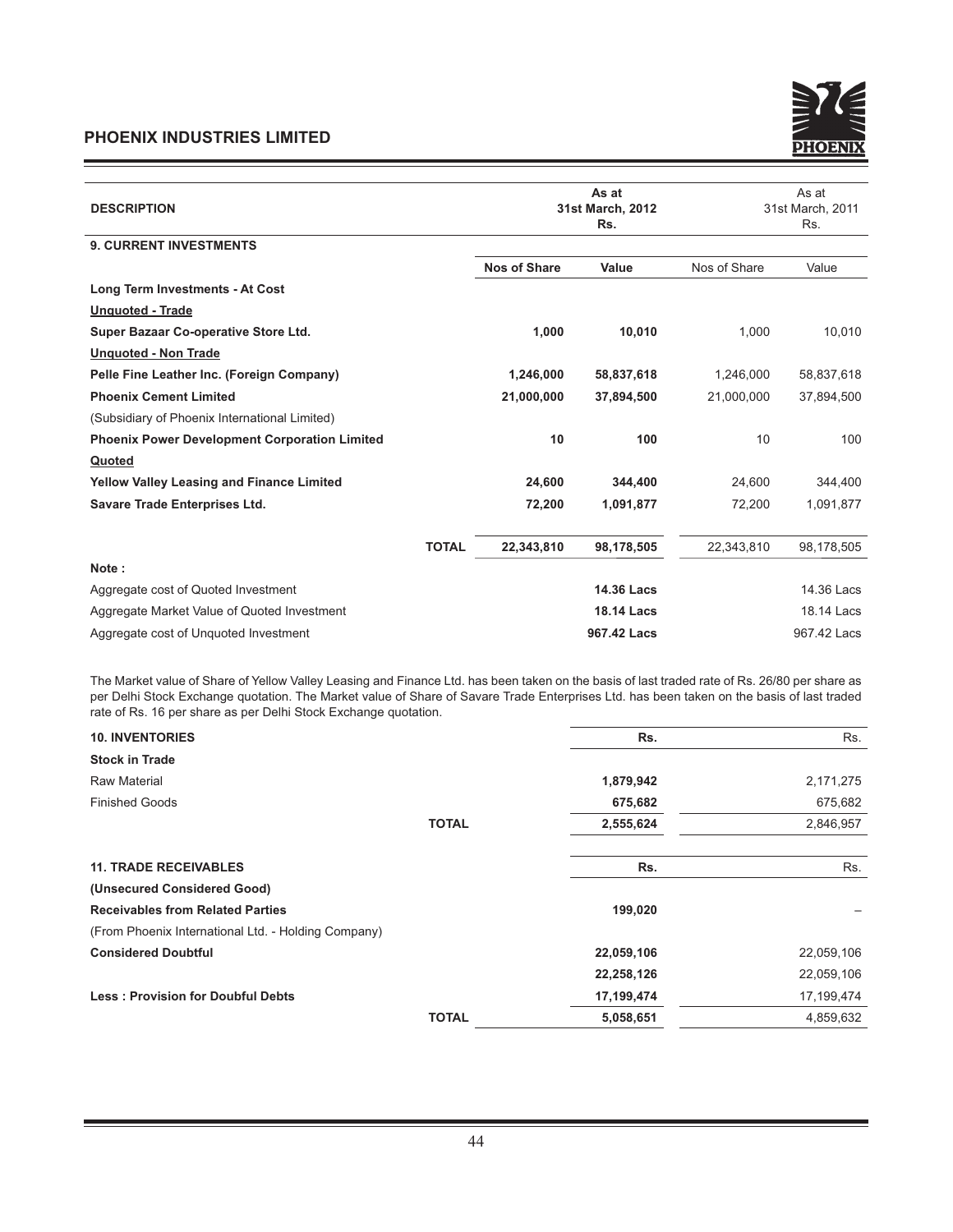|           | As at<br>Rs.                 | As at<br>31st March, 2011<br>Rs. |           |
|-----------|------------------------------|----------------------------------|-----------|
|           |                              |                                  |           |
|           |                              |                                  |           |
| 981,634   |                              | 968,975                          |           |
| 2,297,170 | 3,278,804                    | 1,264,249                        | 2,233,224 |
|           | 2,567,283                    |                                  | 2,567,283 |
|           | 5,846,087                    |                                  | 4,800,507 |
|           |                              |                                  |           |
|           | 58,350                       |                                  | 189,993   |
|           | 1,591                        |                                  | 119,398   |
|           | 16,141                       |                                  | 37,576    |
|           | 76,082                       |                                  | 346,968   |
|           | <b>TOTAL</b><br><b>TOTAL</b> | 31st March, 2012                 |           |

## **14. SEGEMENTAL REPORTING**

Based on guiding principles given Accounting Standard (AS-17) "Segement Reporting", there are no separate reportable segments.

### **15. RELATED PARTY DISCLOSURE**

| Name of the Related Party            | Relationship       | Nature of<br><b>Transactions</b> | Volume of<br>Transactions | Outstanding<br>Amount |
|--------------------------------------|--------------------|----------------------------------|---------------------------|-----------------------|
|                                      |                    |                                  | Amount (In Rs.)           |                       |
| <b>Phoenix International Limited</b> | Holding<br>Company | <b>Sale of Raw</b><br>Material   | 305.900                   | 199.020               |

### **16. FAIR VALUE OF CURRENT AND NON CURRENT ASSETS**

In the opinion of Management, the value on realization of current and non current assets in the ordinary course of business would be at least equal to the amount at which they are stated in the Balance Sheet and provision for all loans and liabilities is adequate.

### **17. PAYMENT TO AUDITORS**

| <b>Audit Fees</b>                              | 28,090        | 12.685      |
|------------------------------------------------|---------------|-------------|
| <b>TOTAL</b>                                   | 28,090        | 12.685      |
| <b>18. BASIC AND DILUTED EARNING PER SHARE</b> |               |             |
| Net Profit / (Loss) After Tax                  | (10, 71, 590) | (1,816,847) |
| Number of Equity Shares                        | 9,432,300     | 9,432,300   |
| Nominal Value of Equity Shares (Rupees)        | 10.00         | 10.00       |
| Basic and Diluted Earning Per Share (Rupees)   | (0.11)        | (0.19)      |

The Company has not shown diluted earning per share because the Company has not issued any potential equity share.

#### **19. DISCLOSURE WITH RESPECT TO EMPLOYEE'S BENEFITS**

Every employee who has completed five years or more of service gets a Gratuity on leaving at 15 days salary (last drawn salary) for each completed year of service). Year and liability on account of retirement benefits to employees are provided and funded to approved Gratuity Fund under the Group Gratuity cum Life Assurance scheme of Life Insurance Corporation of India. Contribution to defined contribution scheme such as Provided and Family Pension fund are charged to Profit & Loss Account as incurred. Leave Encashment is accounted for on year to year basis and not accumulated to be encashed at the time of retirement.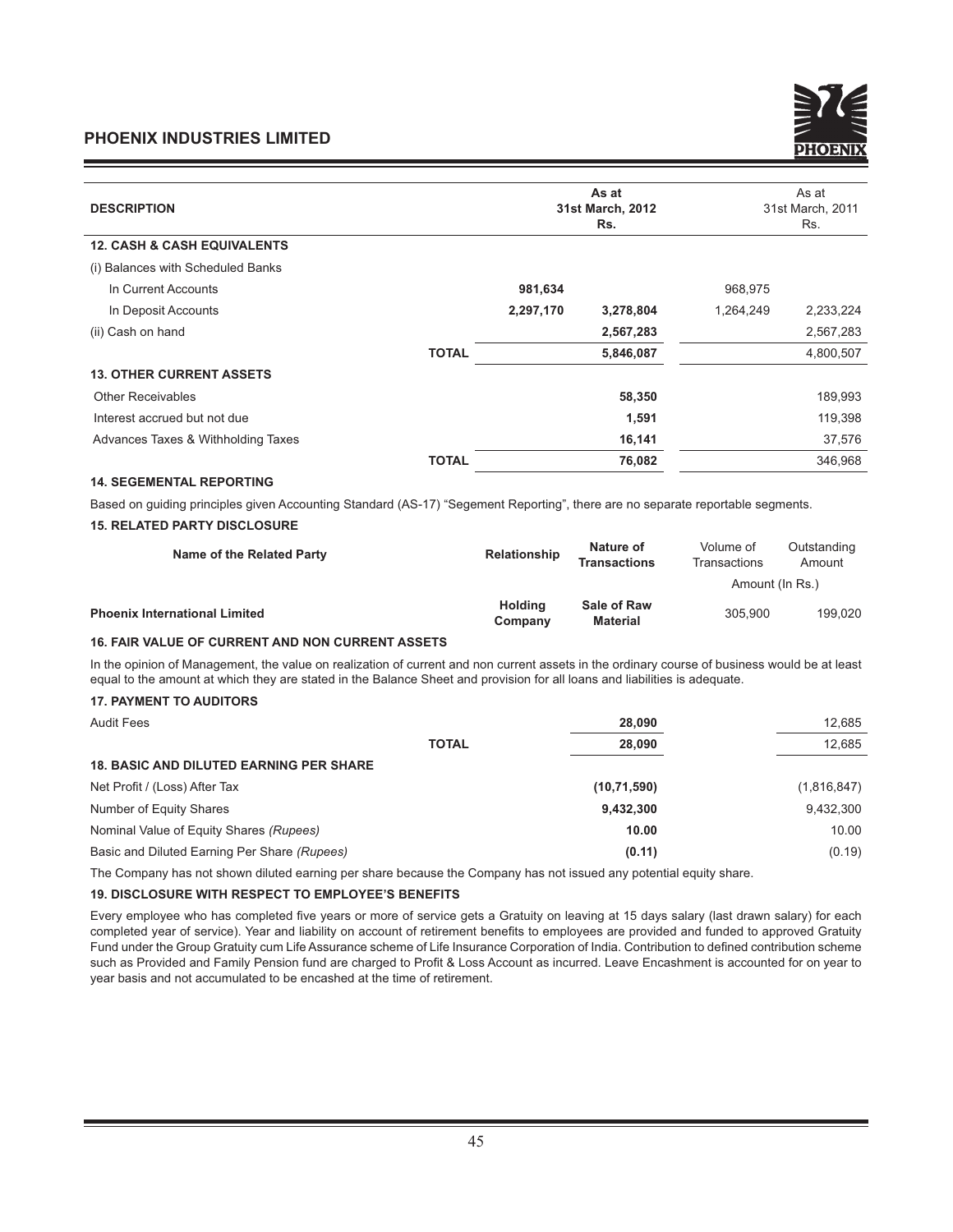

#### **20. STATEMENT OF ADDITIONAL INFORMATION PURSUANT OF THE PROVISIONS OF PART II OF SCHEDULE VI OF THE COMPANIES ACT, 1956, TO THE EXTENT RELEVANT, ARE GIVEN AS UNDER :**

#### **I ) PARTICULARS OF CAPACITY AND PRODUCTION**

|                    |              | <b>LICENSED CAPACITY</b> |            | <b>INSTALLED CAPACITY</b> |            | <b>PRODUCTION</b> |            |
|--------------------|--------------|--------------------------|------------|---------------------------|------------|-------------------|------------|
| <b>DISCREPTION</b> | UNIT         | <b>YEAR ENDED</b>        | YEAR ENDED | <b>YEAR ENDED</b>         | YEAR ENDED | <b>YEAR ENDED</b> | YEAR ENDED |
|                    |              | 31.03.2012               | 31.03.2011 | 31.03.2012                | 31.03.2011 | 31.03.2012        | 31.03.2011 |
|                    |              |                          |            |                           |            |                   |            |
| <b>SHOES UPPER</b> | <b>PAIRS</b> | N.A                      | N.A        |                           |            |                   |            |
| <b>FOOTWEAR</b>    | <b>PAIRS</b> | N.A                      | N.A        |                           |            |                   |            |

Notes :-- Installed capacity is as certified by the management and relied upon by the auditors being a technical matter.

#### **II ) PARTICULARS OF STOCKS AND SALES & SERVICES**

| <b>STOCKS</b>            |       |                                      |       |               |                  |                      |                  |               |  |
|--------------------------|-------|--------------------------------------|-------|---------------|------------------|----------------------|------------------|---------------|--|
| <b>UNIT</b>              |       | <b>OPENING STOCK</b>                 |       |               |                  | <b>CLOSING STOCK</b> |                  |               |  |
|                          |       | As at 01.04.2012<br>As at 01.04.2011 |       |               | As at 31.03.2012 |                      | As at 31.03.2011 |               |  |
|                          | QTY.  | Amt. (In Rs.)                        | QTY.  | Amt. (In Rs.) | QTY.             | Amt. (In Rs.)        | QTY.             | Amt. (In Rs.) |  |
| <b>Sport Shoes Pairs</b> | 36282 | 647.088                              | 36282 | 647.088       | 36282            | 647,088              | 36282            | 647,088       |  |
| <b>Shoes Upper Pairs</b> |       | 28.094                               |       | 28.094        |                  | 28.094               |                  | 28.094        |  |
| <b>Others</b>            |       |                                      |       |               |                  |                      |                  |               |  |
|                          |       |                                      |       |               |                  |                      |                  |               |  |
| <b>TOTAL</b>             | 36282 | 675,182                              | 36282 | 675,182       | 36282            | 675,182              | 36282            | 675,182       |  |

#### **III ) PARTICULARS OF MATERIALS CONSUMED**

| <b>DISCREPTION</b>      | <b>UNIT</b> | As at 31.03.2012 |               | As at 31.03.2011 |               |  |
|-------------------------|-------------|------------------|---------------|------------------|---------------|--|
|                         |             | QTY.             | Amt. (In Rs.) | QTY.             | Amt. (In Rs.) |  |
| <b>FINISHED LEATHER</b> | SQ. DM      | NIL              | <b>NIL</b>    | <b>NIL</b>       | <b>NIL</b>    |  |
| <b>CHEMICAL</b>         |             | <b>NIL</b>       | <b>NIL</b>    | <b>NIL</b>       | <b>NIL</b>    |  |
| <b>OTHERS</b>           |             | <b>NIL</b>       | <b>NIL</b>    | <b>NIL</b>       | <b>NIL</b>    |  |
| <b>TOTAL</b>            |             |                  |               |                  |               |  |

#### **IV ) VALUE OF IMPORTED / INDIGENEOUS RAW MATERIAL, STORE SPARES AND COMPONENTS CONSUMED**

| <b>DESCREPTION</b> | As at 31.03.2012         |                                    | As at 31.03.2011 |            |  |
|--------------------|--------------------------|------------------------------------|------------------|------------|--|
|                    | Amt. (In Rs.)Consumption | $%$ of<br>Amt. (In Rs.)Consumption |                  | $%$ of     |  |
| <b>IMPORTED</b>    | <b>NIL</b>               | NIL                                | <b>NIL</b>       | <b>NIL</b> |  |
| <b>INDIGENOUS</b>  | <b>NIL</b>               | <b>NIL</b>                         | <b>NIL</b>       | <b>NIL</b> |  |
| <b>TOTAL</b>       |                          |                                    |                  |            |  |

#### **V ) VALUE OF IMPORTS OF C.I.F BASIS**

| <b>DESCREPTION</b>                            | As at 31.03.2012 |            | As at 31.03.2011 |            |
|-----------------------------------------------|------------------|------------|------------------|------------|
| RAW MATERIAL STORES & SPARES AND COMPONENTS [ |                  | <b>NIL</b> |                  | <b>NIL</b> |
| CAPITAL GOODS                                 |                  | <b>NIL</b> |                  | <b>NIL</b> |

#### **VI ) EARNING / EXPENDITURE IN FOREIGN CURRENCY**

| <b>DESCREPTION</b>                     | As at 31.03.2012 |            | As at 31.03.2011 |            |
|----------------------------------------|------------------|------------|------------------|------------|
| <b>EARNING IN FOREIGN CURRENCY</b>     |                  | <b>NIL</b> |                  | <b>NIL</b> |
| <b>REMITANCE IN FOREIGN CURRENCY</b>   |                  | <b>NIL</b> |                  | <b>NIL</b> |
| <b>EXPENDITURE IN FOREIGN CURRENCY</b> |                  | <b>NIL</b> |                  | <b>NIL</b> |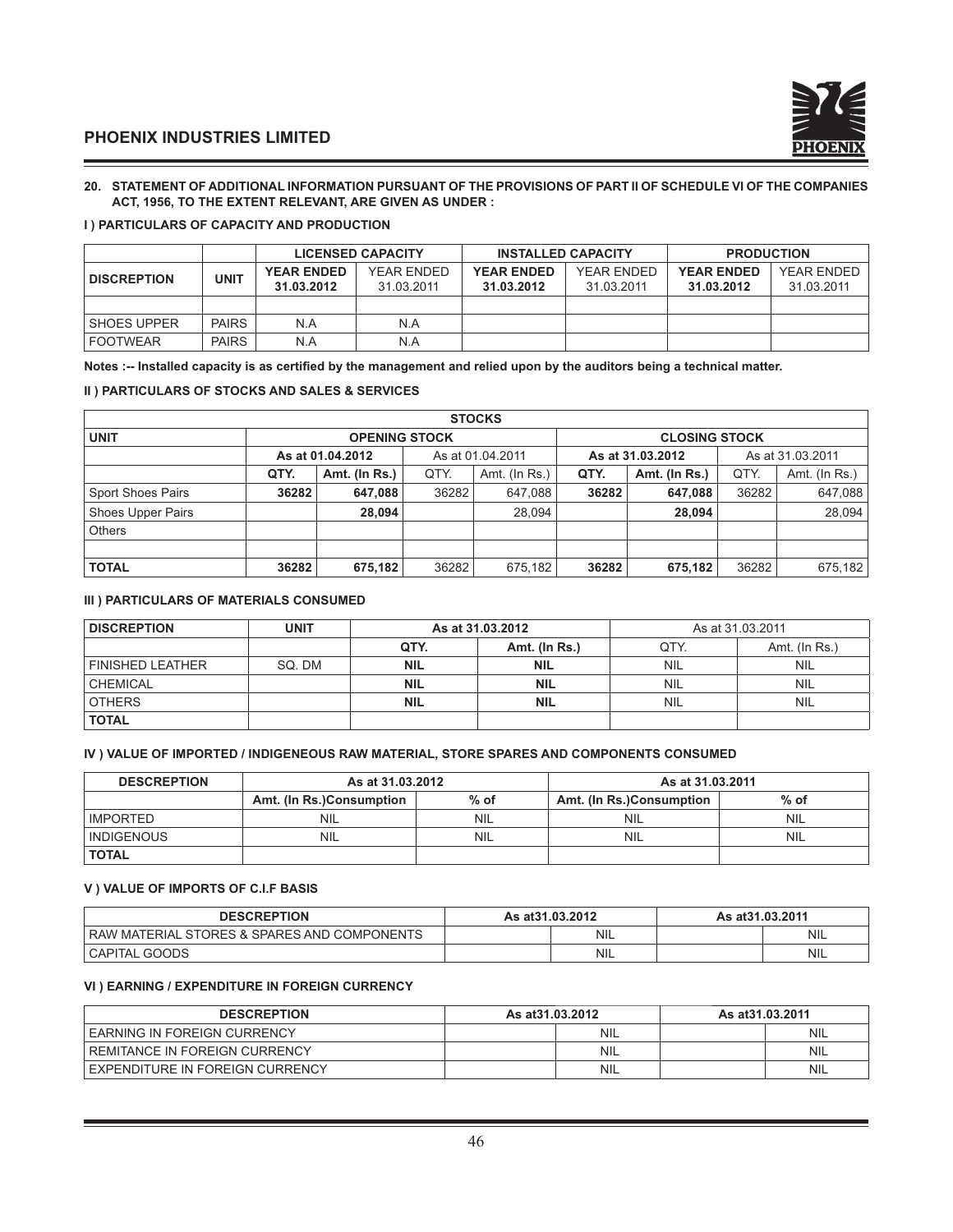- 21. The accounts of the Company have been prepared on going concern basis.
- 22. As per accounting policy of the Company, the valuation of closing stock of Finished Goods has been done by including Excise Duty. In the current year, the excise duty payable on finished goods lying at factory (Bounded Store Room) amounting to Rs. Nil (Previous year Rs. Nil) has been included in the value of finished goods stock. It does not have any impact on the Profit & Loss Account of the Company.
- 23. In view of the losses and uncertainty of future taxable income, the Company has not recorded Cumulative Deferred Tax Assets / Liability on account of timing differences as stipulated in Accounting Standards (AS-22) - "Accounting for Taxes on Income"
- 24. Debit / Credit balance as on 31st March, 2012 in Debtors, Creditors, Loans, Advances and other parties account are subject to confirmations.
- 25. In the opinion of the management, the value on realization of Current Assets and Loans & Advances in the ordinary course of business would be at least equal to the amount at which they are stated in the Balance Sheet and provision for all known Liabilities is adequate.
- 26. No Creditor has intimated about their status being of small industrial undertaking.
- 27 Prior Period expenditure have been included under normal heads of expenses.

| <b>28. OTHER INCOME</b>                       |              | <b>Current Year</b> | Previous Year |
|-----------------------------------------------|--------------|---------------------|---------------|
| Interest on Deposit, Margin Money etc         |              | 33,568              | 51,087        |
| Sundry Balance Written Back                   |              | 157,354             | 668           |
| Miscellaneous Income                          |              | 885,313             |               |
|                                               | <b>TOTAL</b> | 1,076,235           | 51,755        |
| <b>29. CHANGE IN STOCK IN TRADE</b>           |              |                     |               |
| Opening Stock - Raw Material / Finished Goods |              | 2,846,957           | 2,846,957     |
| Closing Stock - Raw Material / Finished Goods |              | 2,555,624           | 2,846,957     |
|                                               | <b>TOTAL</b> | 291,333             |               |
| <b>30. EMPLOYEES' BENEFIT EXPENSES</b>        |              |                     |               |
| Salary                                        |              | 568,340             | 413,066       |
| Contribution to Provident Fund / ESIC         |              | 31,749              | 23,662        |
|                                               | <b>TOTAL</b> | 600,089             | 436,728       |
| <b>31. OTHER EXPENSES</b>                     |              |                     |               |
| Rent, Rate & Taxes Paid                       |              | 4,345               | 20,262        |
| <b>Bank Charges</b>                           |              | 3,531               | 110           |
| <b>Payment to Auditors</b>                    |              | 28,090              | 12,685        |
| Legal & Professional fees                     |              | 25,371              | 16,176        |
| Other expenses                                |              | 2,390               |               |
| Sundry Balance Write off                      |              | 107,447             |               |
|                                               | <b>TOTAL</b> | 171,174             | 49,233        |
|                                               |              |                     |               |

32. Figures for the previous year have been regrouped / rearranged wherever necessary to confirm to the classification adopted in the current year.

Chartered Accountants Firm Reg. No. - 007536N

Mem. No. 81851

Place : **New Delhi** Date : **27.08.2012**

**For RKM & Associates** For and on behalf of the Board of Directors

Rakesh Mathur Narender Aggarwal P.M Alexnder Aggarwal P.M Alexnder Aggarwal P.M Alexnder Prop. **Director Director**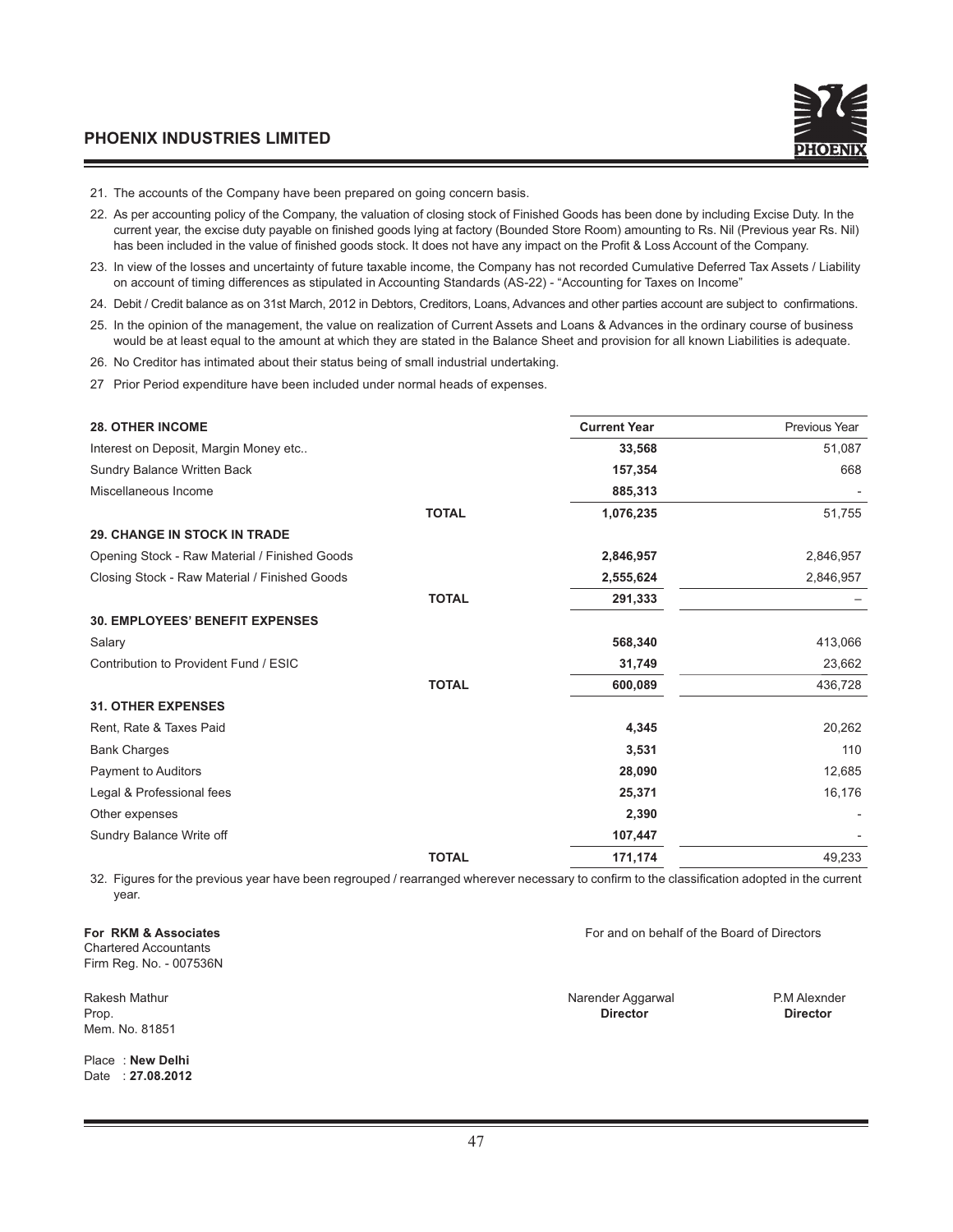<u> 1989 - Johann Barn, mars eta bainar eta baina eta baina eta baina eta baina eta baina eta baina eta baina eta</u>



|      |                                                                                                                                   |                   | <b>PART - IV</b>                     |                                                                           |                                   |
|------|-----------------------------------------------------------------------------------------------------------------------------------|-------------------|--------------------------------------|---------------------------------------------------------------------------|-----------------------------------|
|      | <b>BALANCE SHEET ABSTRACT AND COMPANY'S GENERAL BUSINESS PROFILE</b>                                                              |                   |                                      |                                                                           |                                   |
| j.   | <b>Registration Details</b>                                                                                                       |                   |                                      |                                                                           |                                   |
|      | Registration No.                                                                                                                  | 0 5 5 1 0 1 5 9 3 |                                      | <b>State Code</b>                                                         | 5 5                               |
|      | <b>Balance Sheet Date</b>                                                                                                         | 03<br>31          | 2012                                 |                                                                           |                                   |
|      |                                                                                                                                   | Month<br>Date     | Year                                 |                                                                           |                                   |
|      |                                                                                                                                   |                   |                                      |                                                                           |                                   |
| ij.  | Capital raised During the year (Amount Rs. in Thousand)                                                                           |                   |                                      |                                                                           |                                   |
|      | <b>Public Issue</b>                                                                                                               |                   |                                      | <b>Right Issue</b>                                                        |                                   |
|      | ${\sf N}$<br>L<br>$\mathbf{I}$                                                                                                    |                   | ${\sf N}$                            | L                                                                         |                                   |
|      | <b>Bonus Issue</b>                                                                                                                |                   |                                      | <b>Private Placement</b>                                                  |                                   |
|      | N<br>T<br>L                                                                                                                       |                   | N                                    | $\mathbf{I}$<br>L                                                         |                                   |
| iii. | Position of Mobilisation and Development of Funds (Rs. in Thousand)<br><b>Total Liabilities</b>                                   |                   |                                      | <b>Total Assets</b>                                                       |                                   |
|      | 8 <br>$5\phantom{.0}$<br>$\overline{0}$<br>$\overline{0}$<br>1<br>$\mathbf{1}$                                                    |                   | 1                                    | 8 <br>$\overline{0}$<br>$\overline{0}$<br>$5\phantom{.0}$<br>$\mathbf{1}$ |                                   |
|      | <b>Source of Fund</b>                                                                                                             |                   |                                      |                                                                           |                                   |
|      | Paid-up Capital                                                                                                                   |                   |                                      | Reserve & Surplus                                                         |                                   |
|      | $4 \mid 3 \mid$<br>$2 \mid 3$<br>9                                                                                                |                   |                                      | $(2 \mid 1 \mid$<br>6 8 9 7                                               |                                   |
|      | Secured Loans                                                                                                                     |                   |                                      | <b>Unsecured Loans</b>                                                    |                                   |
|      | $\overline{\phantom{a}}$                                                                                                          |                   |                                      | 2 3 2 <br>6<br>6                                                          | 0                                 |
|      | <b>Application Funds</b>                                                                                                          |                   |                                      |                                                                           |                                   |
|      | <b>Net Fixed Assets</b>                                                                                                           |                   |                                      | Investments                                                               |                                   |
|      | 4 9 9 5                                                                                                                           |                   | 9                                    | $1 \mid 7$<br>8 <br>9                                                     |                                   |
|      | Net Current Assets *                                                                                                              |                   |                                      | Other Long Term Assets                                                    |                                   |
|      | 3 5 2 8                                                                                                                           |                   |                                      | 3 3 8 4                                                                   |                                   |
|      | <b>Accumulated Losses</b>                                                                                                         |                   |                                      |                                                                           |                                   |
|      | $\overline{\phantom{m}}$<br>$\qquad \qquad -$<br>$\overline{\phantom{m}}$<br>$\overline{\phantom{m}}$<br>$\overline{\phantom{0}}$ |                   |                                      |                                                                           |                                   |
| iv   | <b>Performance of Company</b>                                                                                                     |                   |                                      |                                                                           |                                   |
|      | <b>Turn Over</b><br>$1 \mid 3 \mid$<br>$8 \mid 2$                                                                                 |                   |                                      | <b>Total Expenditure</b><br>2 4 4 5                                       |                                   |
|      | Profit / (Loss) Before Tax                                                                                                        |                   |                                      | Profit / (Loss) After Tax                                                 |                                   |
|      | (1   0   6   3)                                                                                                                   |                   |                                      | (1   0   6   3)                                                           |                                   |
|      | Earning Per Shares (in Rs.)                                                                                                       |                   |                                      | Dividend Rate %                                                           |                                   |
|      | $(0$   .   1  1)                                                                                                                  |                   |                                      | $N$   L                                                                   |                                   |
|      |                                                                                                                                   |                   |                                      |                                                                           |                                   |
| ۷    | Generic Names of Three principal products/Services of the Company (As monetary terms)                                             |                   |                                      |                                                                           |                                   |
|      | Item Code No. (ITC Code) $\boxed{6}$ 4 0 4 1 0 0                                                                                  |                   | 6 3 0 2 2 1 0 0                      |                                                                           | 6 4 0 3 9 1 0 2                   |
|      | <b>Product Description</b><br>S P O R T   S H O E S                                                                               |                   | $B$ E $D$ SHEET                      | $C$ $O V E R$                                                             | L E A T H E R <br>S H O E S       |
|      | * Net of Current Liabilities & Provisions                                                                                         |                   |                                      |                                                                           |                                   |
|      |                                                                                                                                   |                   |                                      |                                                                           |                                   |
|      | Place: New Delhi<br>Date: 27.08.2012                                                                                              |                   | <b>NARENDRA AGGARWAL</b><br>Director |                                                                           | <b>P.M. ALEXANDER</b><br>Director |
|      |                                                                                                                                   |                   |                                      |                                                                           |                                   |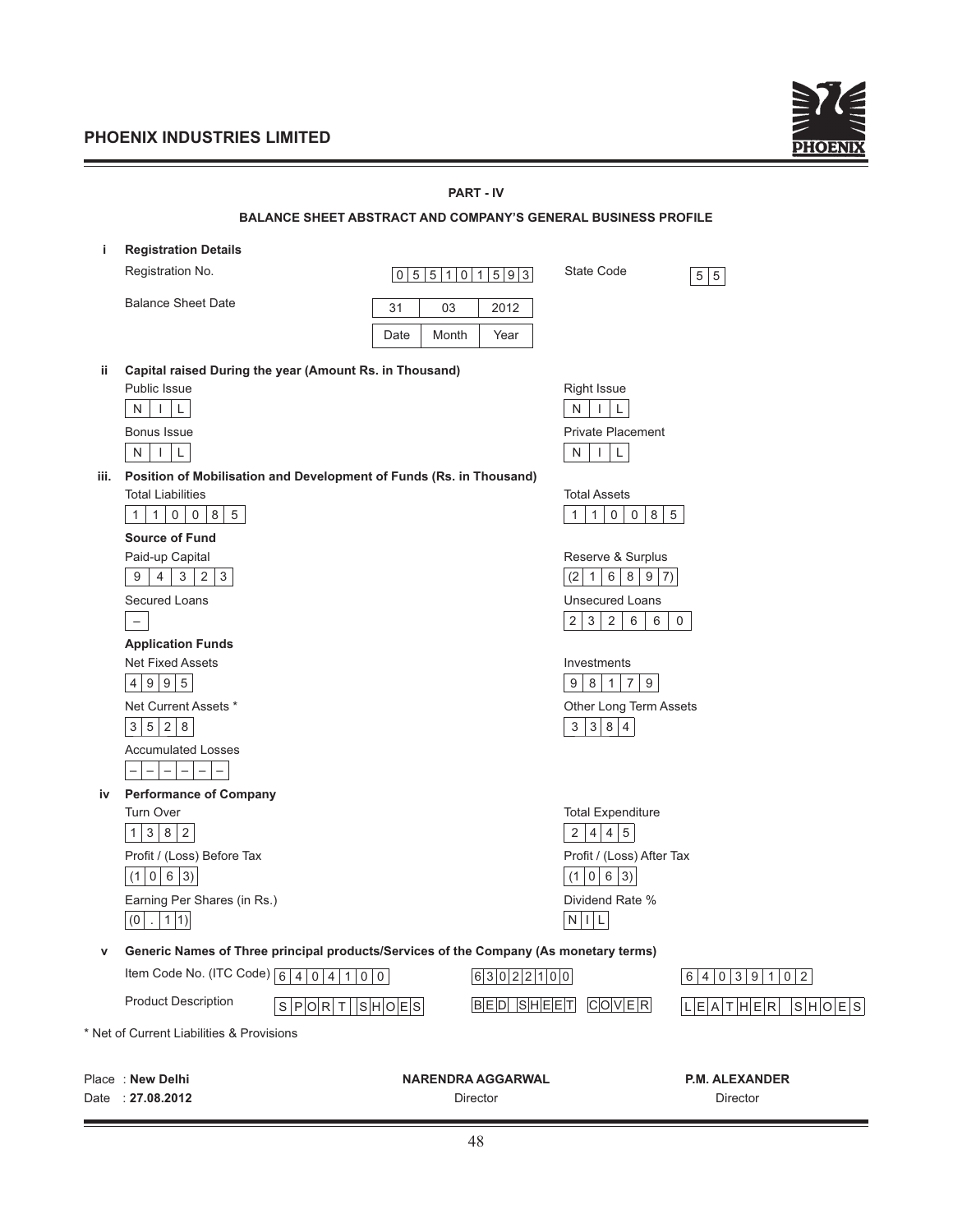#### **AUDITOR'S REPORT**

#### **TO**

#### **THE MEMBERS OF PHOENIX CEMENT LIMITED**

We have audited the attached Balance Sheet of PHOENIX CEMENT LIMITED as at 31st March 2012, the Profit & Loss Account and the Cash Flow Statement for the year ended on that date annexed thereto. These financial statements are the responsibility of the Company's management. Our responsibility is to express an opinion on these financial statements based on our audit.

We conducted our audit in accordance with auditing standards generally accepted in India. Those standards require that we plan and perform the audit to obtain reasonable assurance about whether the financial statements are free of material misstatement. An audit includes examining, on a test basis, evidence supporting the amounts and disclosures in the financial statements. An audit also includes assessing the accounting principles used and significant estimates made by management, as well as evaluating the overall financial statement presentation. We believe that our audit provides a reasonable basis for our opinion.

- 1. As required by the Companies (Auditor's Report) Order, 2003 as amended by the Companies (Auditor's Report) (Amendment) Order, 2004, issued by the Central Government of India in terms of sub-section (4A) of Section 227 of the Companies Act, 1956, we give in the Annexure a statement on the matters specified in the paragraph 4 and 5 of the said Order, to the extent applicable to the Company.
- 2. Further to our comments in the Annexure referred to in paragraph '1' above, we report that:-
- we have obtained all the information and explanations, which to the best of our knowledge and belief were necessary for the purpose of our audit;
- (b) in our opinion, proper books of account as required by law have been kept by the Company so for as appears from our examination of those books;
- (c) the Balance Sheet, Profit & Loss Account and Cash Flow Statement dealt with by this report are in agreement with the books of account;
- (d) in our opinion, the Balance Sheet, Profit & Loss Account and Cash Flow Statement dealt with by this report comply with the mandatory Accounting Standards referred to in sub-section (3C) of Section 211 of the Companies Act, 1956;
- (e) on the basis of written representations received from the Directors of the Company as on 31st March, 2012 and taken on record by the Board of Directors, we report that none of the Directors is disqualified as on 31st March, 2012 from being appointed as Director in terms of clause (g) of sub-section (1) of Section 274 of the Companies Act, 1956;
- (f) In our opinion and to the best of our information and according to the explanations given to us, the said fi nancial statements, **subject to non-inclusion of Financial Statement of Buildwell Cement Ltd, a foreign subsidiary of the company** and read with other Notes thereon, give the information required by the Companies Act, 1956, in the manner so required and give a true and fair view in conformity with the accounting principles generally accepted in India:
	- in the case of the Balance Sheet, of the state of affairs of the Company as at 31st March, 2012 and;
	- in the case of the Profit and Loss Account, of the loss of the Company for the year ended on that date; and
	- in the case of the Cash Flow Statement, of the cash flows of the Company for the year ended on that date.

**for R.K.M & ASSOCIATES**

Chartered Accountants Firm Reg. No. 007536N

> Rakesh Mathur **Prop. M.No.81851**

Place : **New Delhi** Date : **27.08.2012**

#### **ANNEXURE REFERRED TO IN PARAGRAPH '1' OF OUR REPORT OF EVEN DATE TO THE MEMBERS OF PHOENIX CEMENT LIMITED ON THE FINANCIAL STATEMENTS FOR THE YEAR ENDED 31ST MARCH' 2012**

- 1. (a) The Company has maintained proper records showing full particulars including quantitative details and situation of fixed assets.
	- (b) As explained to us, the fixed assets have been physically verified by the management at the end of the accounting year except Capital Assets lying in the Customs bonded Warehouse. As explained to us, no material discrepancies were noticed on comparisons of physical quantities with those as per fixed assets register.

The Company during the year has not disposed off any substantial / major part of its fixed assets.

- 2. (a) The Company does not have any inventories. Accordingly, the provisions of clause 4 (ii) (b) and 4 (ii) (c) of the Companies (Auditor's Report) Order, 2003 (as amended) are not applicable to the Company.
- 3. (a) According to the information and explanations given to us, the Company during the year has not granted/ taken any loans, secured or unsecured, to / from companies,, firms or other parties covered in the register maintained under Section 301 of the Companies Act, 1956. Accordingly, the provisions of Clause 4(iii) (b), 4(iii) (c) and 4(iii) (d), 4(iii) (e), 4(iii) (f) ,4(iii) (g) of the Companies (Auditor's Report) Order, 2003 (as amended) are not applicable to the Company.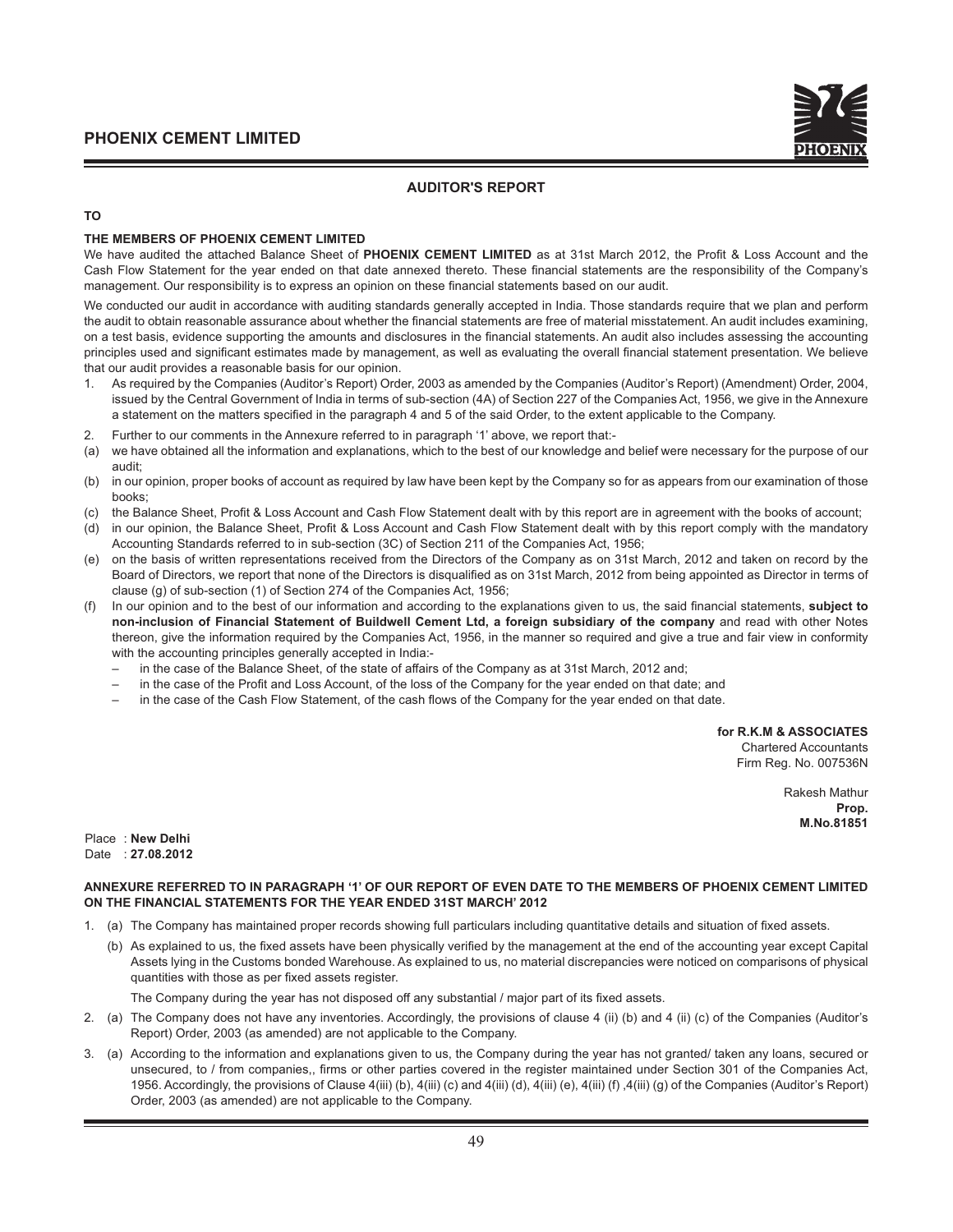- 4. In our opinion and according to the information and explanations given to us, there are adequate internal control system commensurate with the size of the Company and the nature of its business. During the course of our audit, we have not observed any continuing failure to correct major weaknesses in the internal control system.
- 5. a) According to the information and explanations given to us, particulars of contracts or arrangements referred to in section 301 of the Companies Act, 1956 have been entered in the register required to be maintained under that section and
	- b) There are no transactions of purchase of goods, materials and services & sale of goods, materials and services made in pursuance of contracts or arrangement required to be entered in the register maintained under Section 301 of the Companies Act, 1956 and exceeding the value of Rs 5 lacs in respect of any party during the year.
- 6. According to the information and explanations given to us, the Company has not accepted any deposits from the public to which the provisions of Section 58A and 58AA of the Companies Act, 1956 and the Companies (Acceptance of Deposits) Rules, 1975 apply.
- 7. In our opinion and according to the information and explanations given to us, the Company has an internal audit system commensurate with the size of the Company and the nature of its business.
- 8. The Central Government has not prescribed for the maintenance of cost records under section 209 (1) (d) of the Companies Act, 1956.
- 9. (a) The Company is regular in depositing with the appropriate authorities the undisputed statutory dues including provident fund, investor education protection fund, employees' state insurance, income tax, sales tax, service tax, wealth tax, customs duty, excise duty, cess and other material statutory dues as applicable to it.
	- (b) According to the information and explanations given to us, no undisputed amounts payable in respect of income tax, wealth tax, service tax, sales tax, customs duty and excise duty were outstanding as at 31st March 2010 for a period of more than six months from the date they became payable.
	- (c) According to the information and explanations given to us, there are no amounts in respect of sales tax, income tax, customs duty, service tax, wealth tax, excise duty and cess which have not been deposited with the appropriate authorities on account of any dispute.
- 10. As at 31st March, 2012, the accumulated losses of the Company are more than fifty percent of its net worth. The Company has incurred cash losses during the current financial year and also in the immediately preceding financial year.
- 11. The Company has not borrowed any loan from banks and / or financial Institution and the company have not issued any debentures.
- 12. According to the information and explanations given to us, the Company has not granted any loans and advances on the basis of security by way of pledge of shares, debentures and other securities.
- 13. According to information and explanations given to us, the Company is not a Chit Fund, a Nidhi or a Mutual Benefit Fund / Society. Accordingly, the provisions of clause 4 (xiii) of the Companies (Auditor's Report) Order 2003 are not applicable to the Company.
- 14. According to the information and explanations given to us, the Company is not trading in shares, securities, debentures and other investments. Accordingly, the provisions of clause 4 (xiv) of the Companies (Auditor's Report) Order 2003 are not applicable to the Company.
- 15. According to the information and explanations given to us, the Company during the year has not given any guarantee for loans taken by others from banks or financial institutions. Accordingly, the provisions of clause 4 (xv) of the Companies (Auditor's Report) Order 2003 are not applicable to the Company.
- 16. The Company during the year has not availed any term loans. Accordingly, the provisions of clause 4 (xvi) of the Companies (Auditor's Report) Order 2003 are not applicable to the Company.
- 17. According to the information and explanations given to us, no funds raised on short term basis have been used for long term investment and vice versa.
- 18. The Company has not made any preferential allotment of shares to any company or other parties covered in the register maintained under Section 301 of the Companies Act, 1956. Accordingly, the provisions of clause 4 (xviii) of the Companies (Auditor's Report) Order 2003 are not applicable to the Company.
- 19. The Company has not issued any debentures. Accordingly, the provisions of clause 4 (xix) of the Companies (Auditor's Report) Order 2003 are not applicable to the Company.
- 20. The Company during the year has not raised any money by way of public issues. Accordingly, the provisions of clause 4 (xx) of the Companies (Auditor's Report) Order 2003 are not applicable to the Company.
- 21. During the course of our examination of the books and records of the Company, no fraud on or by the Company has been noticed or reported during the year covered by our audit.

**for R.K.M & ASSOCIATES** Chartered Accountants Firm Reg. No. 007536N

> Rakesh Mathur **Prop. M.No.81851**

Place : **New Delhi** Date : **27.08.2012**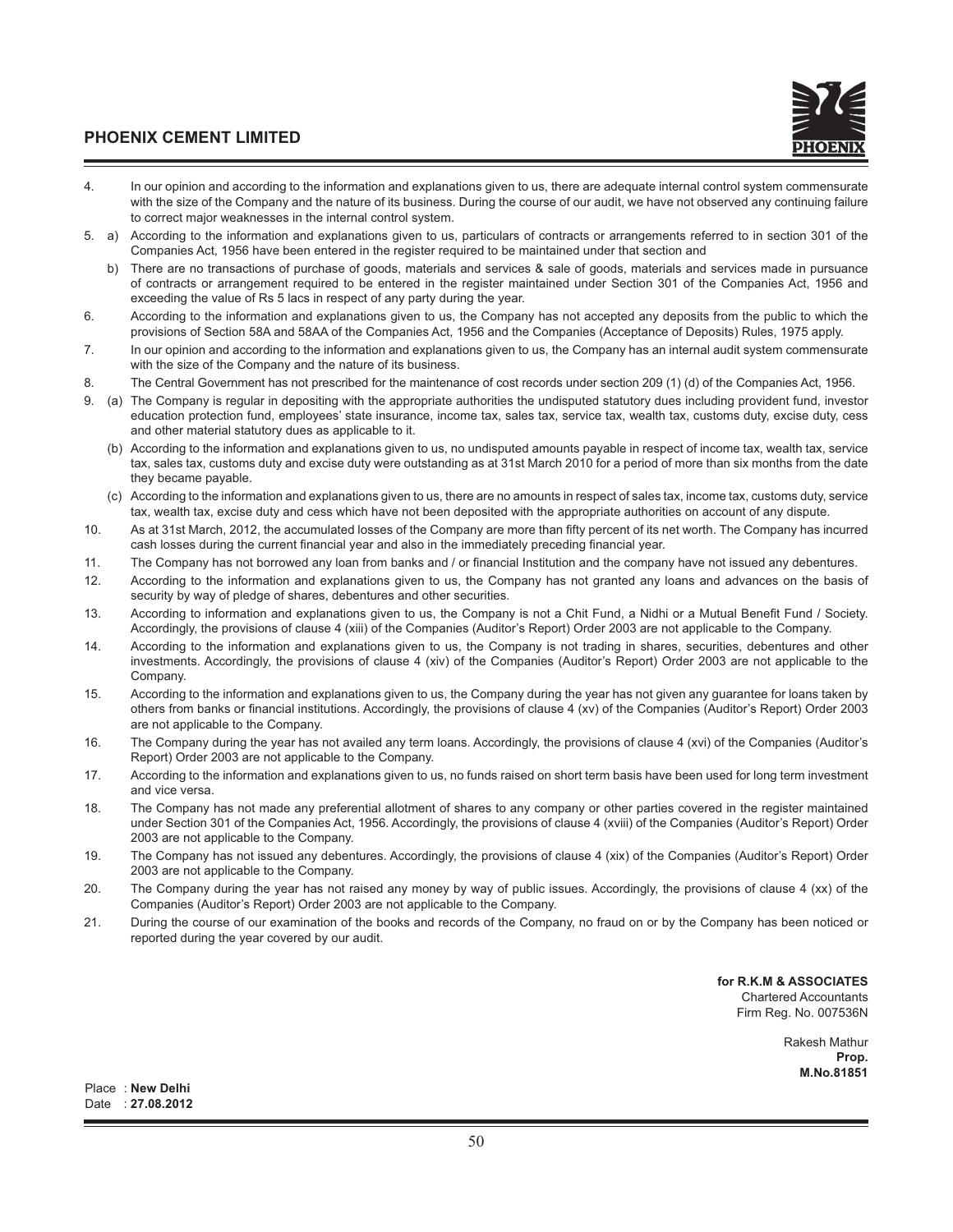

#### **BALANCE SHEET AS AT 31st, MARCH, 2012**

| <b>PARTICULARS</b>                   | <b>NOTE NO</b> | <b>CURRENT YEAR</b><br>31st MARCH, 2012<br>(Amount in Rs.) | <b>PREVIOUS YEAR</b><br>31st MARCH, 2011<br>(Amount in Rs.) |
|--------------------------------------|----------------|------------------------------------------------------------|-------------------------------------------------------------|
| <b>I. EQUITY AND LIABILITIES</b>     |                |                                                            |                                                             |
| (1) Shareholder's Funds              |                |                                                            |                                                             |
| (a) Share Capital                    | $\overline{2}$ | 829,535,700                                                | 829,535,700                                                 |
| (b) Reserves and Surplus             | 3              | (555, 871, 515)                                            | (555, 816, 474)                                             |
| (2) Current Liabilities              |                |                                                            |                                                             |
| (a) Other Current Liabilities        | $\overline{4}$ | 44,378,310                                                 | 44,036,198                                                  |
|                                      | <b>TOTAL</b>   | 317,742,495                                                | 317,755,424                                                 |
| <b>II. ASSETS</b>                    |                |                                                            |                                                             |
| (1) Non-Current Assets               |                |                                                            |                                                             |
| (a) Fixed Assets                     |                |                                                            |                                                             |
| <b>Tangible Assets</b><br>(i)        |                |                                                            |                                                             |
| (ii) Plant & Machinery for Re Export | 5              | 22,874,270                                                 | 22,874,270                                                  |
| (b) Long term Loans and Advances     | 6              | 95,108,279                                                 | 95,121,208                                                  |
| (2) Current Assets                   |                |                                                            |                                                             |
| (a) Investments                      | 7              | 199,612,500                                                | 199,612,500                                                 |
| (d) Cash and Cash Equivalents        | 8              | 146,996                                                    | 146,996                                                     |
|                                      | <b>TOTAL</b>   | 317,742,495                                                | 317,755,424                                                 |

#### **Significant Accounting Policies as per Annexure - "A" Annexed**

As Per Our Report of Even Date

Chartered Accountants Firm Reg. No. - 007536N

Mem. No. 81851

Place : **New Delhi** Date : **27.08.2012**

**For RKM & Associates** For and on behalf of the Board of Directors

Rakesh Mathur **Narender Kumar Makkar** Narender Aggarwal<br>Prop. **Director Director Director Director** Prop. **Director Director**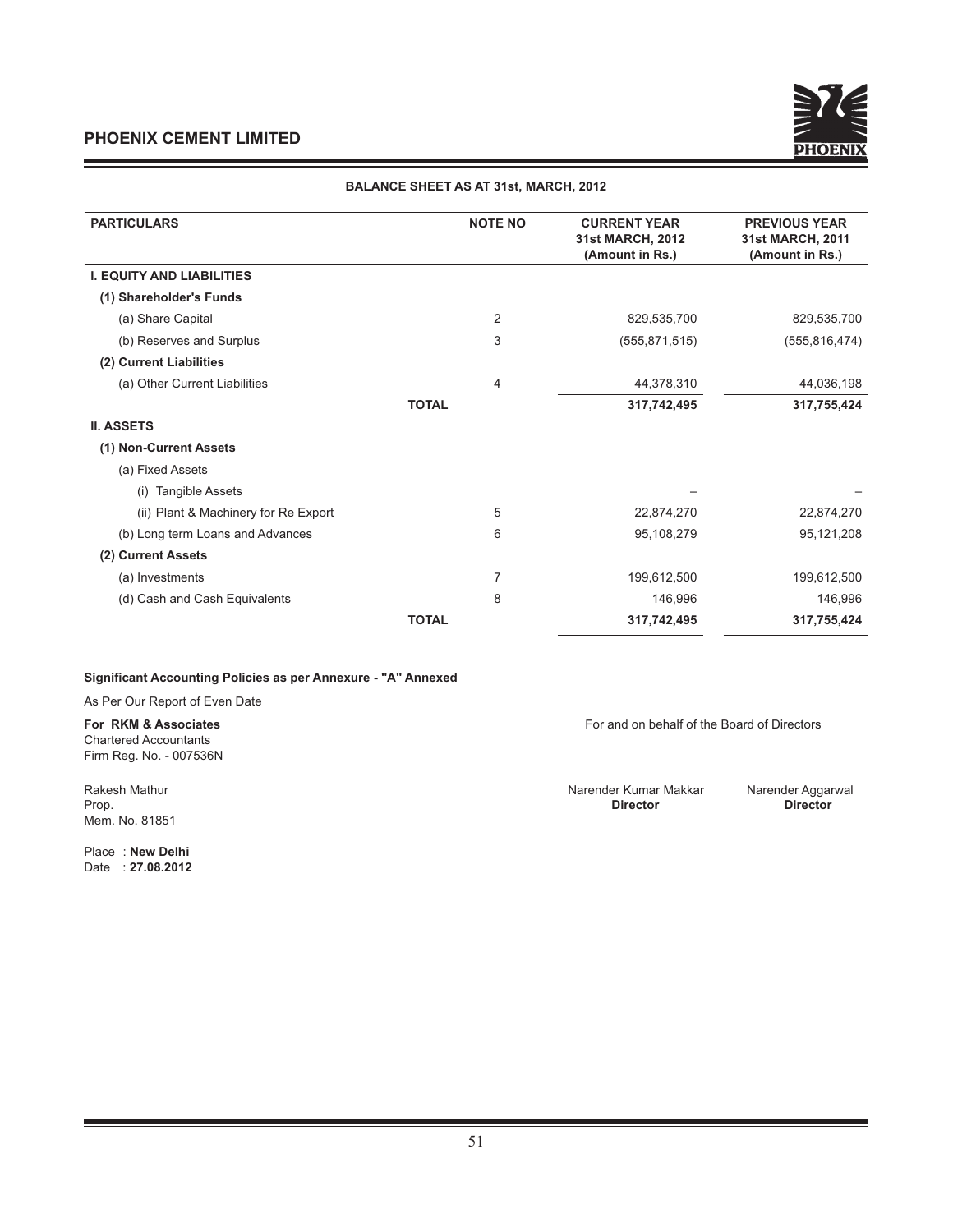

#### **PROFIT AND LOSS ACCOUNT FOR THE YEAR ENDED 31st MARCH, 2012**

| <b>Particulars</b>                      | Note No | <b>CURRENT YEAR</b><br>31st MARCH, 2012<br>(Amount in Rs.) | <b>PREVIOUS YEAR</b><br>31st MARCH, 2011<br>(Amount in Rs.) |
|-----------------------------------------|---------|------------------------------------------------------------|-------------------------------------------------------------|
| I. Other Income                         |         |                                                            |                                                             |
|                                         |         |                                                            |                                                             |
| <b>Total Revenue</b>                    |         |                                                            |                                                             |
| II. Expenses                            |         |                                                            |                                                             |
| Other Expenses                          | 12      | 55,041                                                     | 181,042                                                     |
| <b>Total Expenses</b>                   |         | 55,041                                                     | 181,042                                                     |
| III. Profit/(Loss) before tax (I - II)  |         | (55,041)                                                   | (181, 042)                                                  |
| <b>IV. Tax Expense</b>                  |         |                                                            |                                                             |
| (1) Current Tax                         |         |                                                            |                                                             |
| (2) Deferred Tax Asset / (Liability)    |         |                                                            |                                                             |
| V. Profit/(Loss) after tax (III - IV)   |         | (55,041)                                                   | (181, 042)                                                  |
| VI. Profit/(Loss) for the year (III-IV) |         | (55, 041)                                                  | (181, 042)                                                  |

#### **Significant Accounting Policies as per Annexure - "A" Annexed**

As Per Our Report of Even Date

Chartered Accountants Firm Reg. No. - 007536N

Mem. No. 81851

Place : **New Delhi** Date : **27.08.2012**

**For RKM & Associates** For and on behalf of the Board of Directors

Rakesh Mathur Narender Kumar Makkar Narender Aggarwal Prop. **Director Director**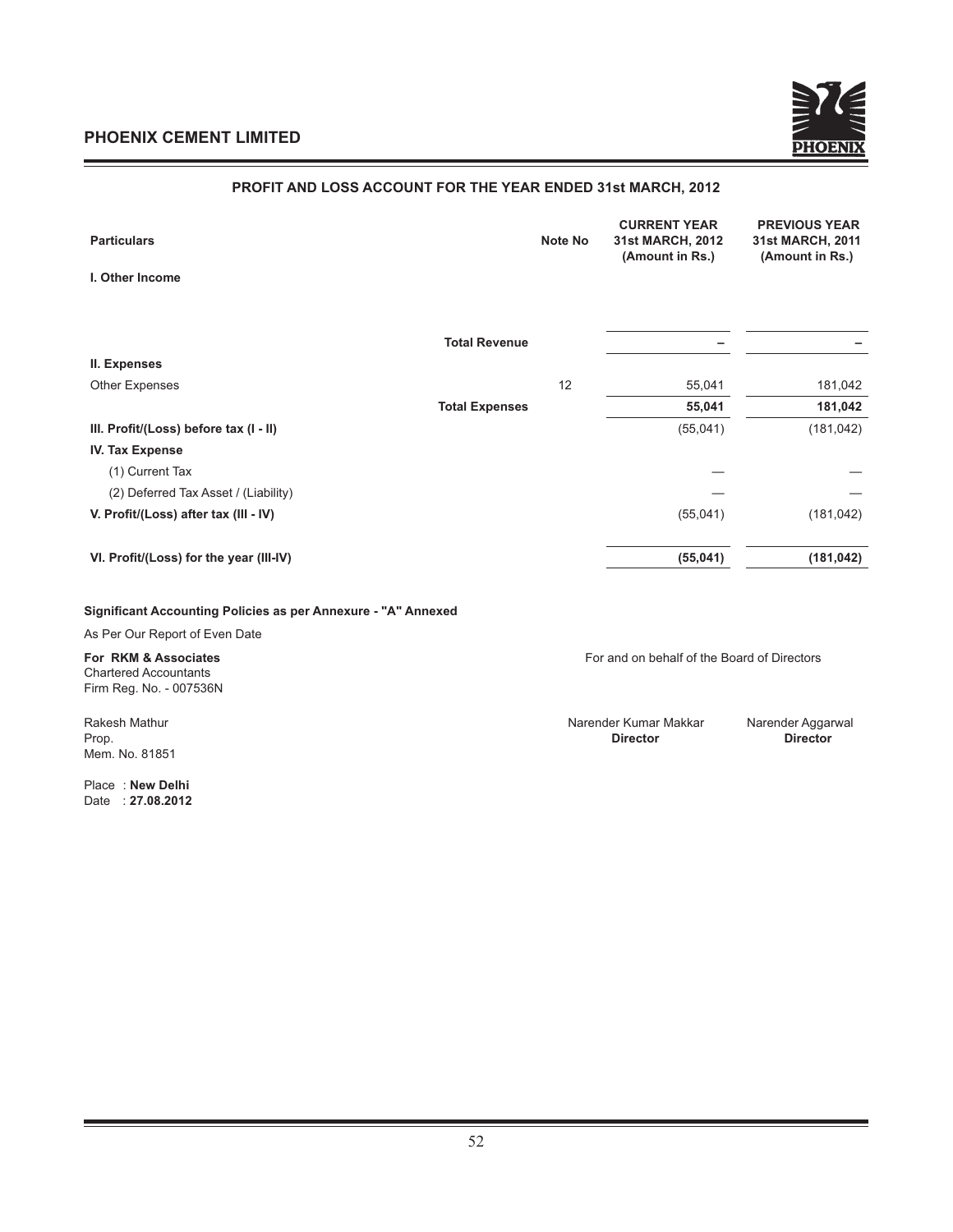| <b>PARTICULARS</b>                                      |        | <b>FOR THE YEAR ENDED</b><br>31st MARCH, 2012<br>(Amount in Rs.) | <b>FOR THE YEAR ENDED</b><br>31st MARCH, 2011<br>(Amount in Rs.) |        |
|---------------------------------------------------------|--------|------------------------------------------------------------------|------------------------------------------------------------------|--------|
| A. Cash Flow from Operating Activities                  |        |                                                                  |                                                                  |        |
| Net Profit /(Loss) before Tax                           | (0.55) |                                                                  | (1.81)                                                           |        |
| <b>Adjustments for</b>                                  |        |                                                                  |                                                                  |        |
| Depreciation                                            |        |                                                                  |                                                                  |        |
| Interest Income                                         |        |                                                                  |                                                                  |        |
| Exchange fluctuation on Translation of Foreign currency |        |                                                                  |                                                                  |        |
| Miscellaneous Income-Provisions Written Back            |        |                                                                  |                                                                  |        |
| Profit/(Loss) on Sale/Retirement of Fixed Assets        |        |                                                                  |                                                                  |        |
|                                                         |        | (0.55)                                                           |                                                                  | (1.81) |
| <b>Operating profit before Working Capital Changes</b>  |        |                                                                  |                                                                  |        |
| <b>Trade Receivables</b>                                |        |                                                                  |                                                                  |        |
| Changes in Stock in Trade                               |        |                                                                  |                                                                  |        |
| Non-Current Assets (Other Fixed Assets)                 |        |                                                                  |                                                                  |        |
| Loans and Advances                                      | (0.13) |                                                                  |                                                                  |        |
| <b>Other Current Assets</b>                             |        |                                                                  |                                                                  |        |
| <b>Trade Payables</b>                                   |        |                                                                  |                                                                  |        |
| <b>Other Current Liabilities</b>                        | 0.42   |                                                                  | 1.81                                                             |        |
| <b>Short Term Provisions</b>                            |        |                                                                  |                                                                  |        |
| Long Term Provisions                                    |        |                                                                  |                                                                  |        |
|                                                         |        | 0.55                                                             |                                                                  | 1.81   |
| Cash generated from operating activities                |        |                                                                  |                                                                  |        |
| Taxes paid                                              |        |                                                                  |                                                                  |        |
| Net cash from operating activities                      |        |                                                                  |                                                                  |        |
| <b>B. Cash flow from Investing Activities</b>           |        |                                                                  |                                                                  |        |
| <b>Purchase of Fixed Assets</b>                         |        |                                                                  |                                                                  |        |
| Sale of Fixed Assets                                    |        |                                                                  |                                                                  |        |
| Net Cash used in investing activities                   |        |                                                                  |                                                                  |        |
| C. Cash flow from Financing Activities                  |        |                                                                  |                                                                  |        |
| Interest Income                                         |        |                                                                  |                                                                  |        |
| Investments in Shares & Securities                      |        |                                                                  |                                                                  |        |
| <b>TDS</b>                                              |        |                                                                  |                                                                  |        |
| <b>Net Cash from Financing Activities</b>               |        |                                                                  |                                                                  |        |
| Cash and Cash Equivalent as on 01-04-2011               |        | 1.47                                                             |                                                                  | 1.47   |
| Net Cash flow during the Year                           |        |                                                                  |                                                                  |        |
| Exchange fluctuation on translation of foreign currency |        |                                                                  |                                                                  |        |
| Cash and Cash Equivalent at the end of the Year         |        | 1.47                                                             |                                                                  | 1.47   |

#### **CASH FLOW STATEMENT FOR THE YEAR ENDED 31st MARCH, 2012**

Notes: Cash Flow Statement has been prepared under the Indirect method as set out in Accounting Standard (AS 3): Cash Flow Statements as specified in the Companies (Accounting Standards) Rules, 2006.

As Per Our Report of Even Date

Chartered Accountants Firm Reg. No. - 007536N

Mem. No. 81851

Place : **New Delhi** Date : **27.08.2012**

**For RKM & Associates** For and on behalf of the Board of Directors

Rakesh Mathur Narender Kumar Makkar Narender Aggarwal Prop. **Director Director**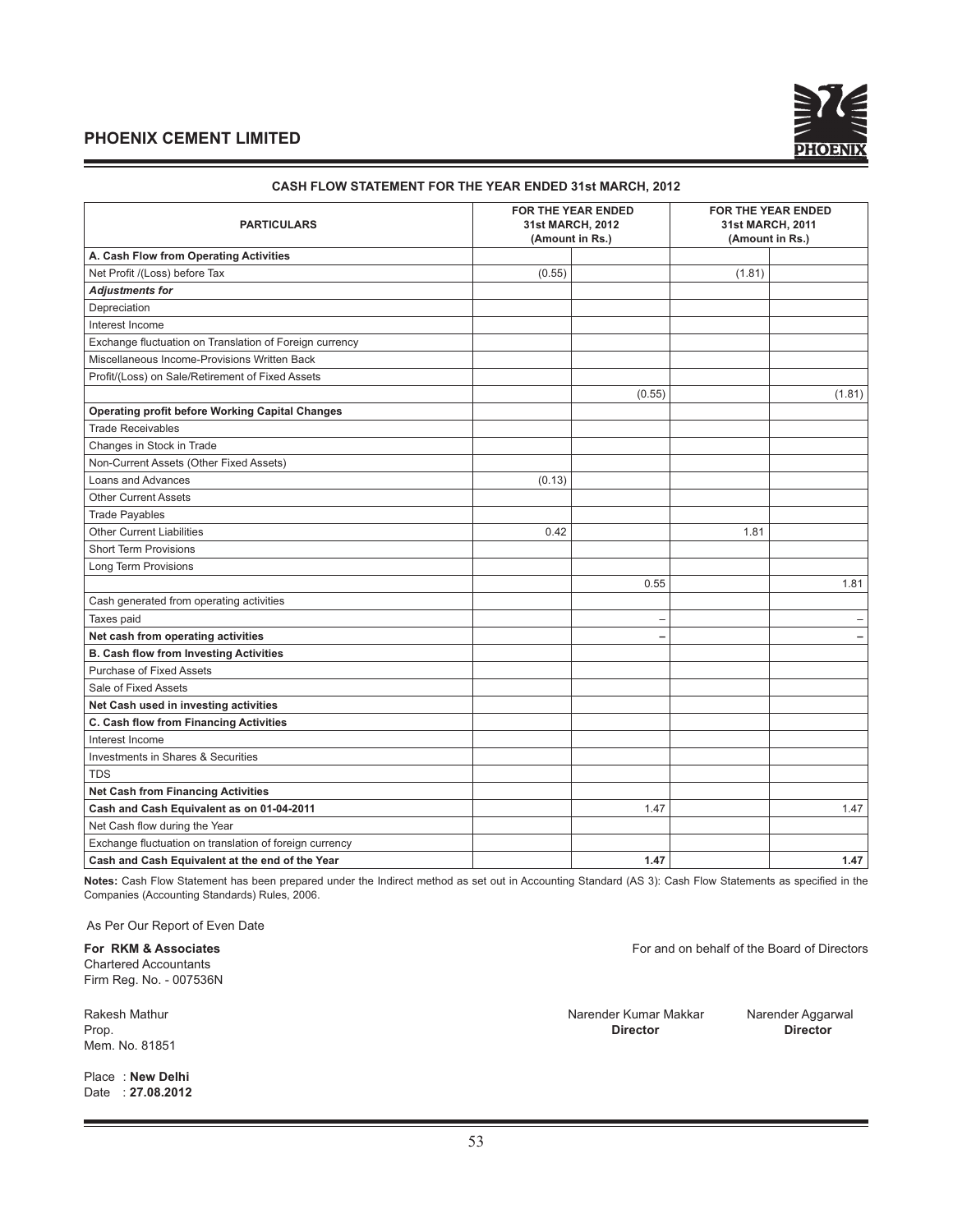

#### **Annexure - "A" SIGNIFICANT ACCOUNTING POLICIES**

#### **1. a) BASIS OF PREPRATION OF FINANCIAL STATEMENTS**

The financial statements have been prepared under the historical cost convention on accrual basis, in accordance with Generally Accepted Accounting Principles (GAAP) and comply in all material respect with the mandatory applicable accounting standards and relevant provisions and presentational requirements of the Companies Act, 1956.

#### **b) USE OF ESTIMATES**

The preparations of financial statements in conformity with Generally Accepted Accounting Principles (GAAP) requires Management to make estimates and assumptions that affect the reported amounts of assets and liabilities and disclosure of contingent liabilities on the date of financial statements and reported amounts of revenue and expenses for that year. Actual results could differ from these estimates. Any revision to accounting estimates is recognized prospectively in current and future periods.

#### **2. FIXED ASSETS**

 Fixed assets are stated at cost of acquisition or construction less accumulated depreciation. All cost relating to the acquisition and installation of Fixed Assets are capitalized and include financing costs relating to the borrowed funds attributable to construction or acquisition of fixed asset up to the assets is put to use. Capital Work in Progress is stated at amount expended up to the date of Balance Sheet.

#### **3. DEPRECIATION**

Depreciation on fixed assets has been provided on prorate basis on the straight – line method at the rates and in the manner prescribed under Schedule XIV of the Companies Act, 1956.

#### **4. FOREIGN EXCHANGE TRANSACTION**

 Transactions in foreign currency are recorded at the exchange rates existing at the time of the transaction. All current assets and liabilities are converted at exchange rates prevailing on the last working day of the accounting year and loss or gain on conversion, if any has been charged to the Profit & Loss Account. Foreign Exchange differences relating to acquisition of fixed assets are adjusted to the carrying cost of the relevant fixed assets.

#### **5. INVESTMENTS**

 Investments in subsidiary and other companies are treated as long term investments and are stated at cost. Provision of diminution in the market value of long- term investments is made only if such decline is considered permanent by the Management.

#### **6. IMPAIRMENT OF FIXED ASSETS**

 Consideration is given at each balance sheet date to determine whether there is any indication of impairment of the carrying amount of the company's Fixed Assets. If any indication exists, an asset's recoverable amount is estimated. An impairment loss is recognized whenever the carrying amount of an asset exceeds its recoverable amount. The recoverable amount is the greater of the net selling price and value in use. In assessing value in use, the estimated future cash flows are discounted to their present value based on an appropriate discount factor.

 Reversal of impairment losses recognized in prior years is recorded when there is an indication that impairment losses recognized for the assets no longer exist or have decreased. However, the increases in carrying amount of an asset due to reversal of an impairment loss is recognized to the extent it does not exceed the carrying amount that would have been determined (net of depreciation ) had no impairment loss been recognized for the assets in prior year.

#### **7. CONTINGENCIES**

The company creates a provision when there is present obligation as a result of a past event that probably requires an outflow of resources and a reliable estimate can be made of the amount of the obligation. A disclosure for a contingent liability is made when there is possible obligation or a present obligation that may, but probably will not; require an out flow of resources. When there is a possible obligation or a present obligation in respect of which the likelihood of outflow of resources is remote, no provision or disclosure is made.

Chartered Accountants Firm Reg. No. - 007536N

Mem. No. 81851

Place : **New Delhi** Date : **27.08.2012**

**For RKM & Associates** For and on behalf of the Board of Directors

Rakesh Mathur **Narender Kumar Makkar** Narender Aggarwal<br>Prop **Director National Director National Director National Director** Prop. **Director Director**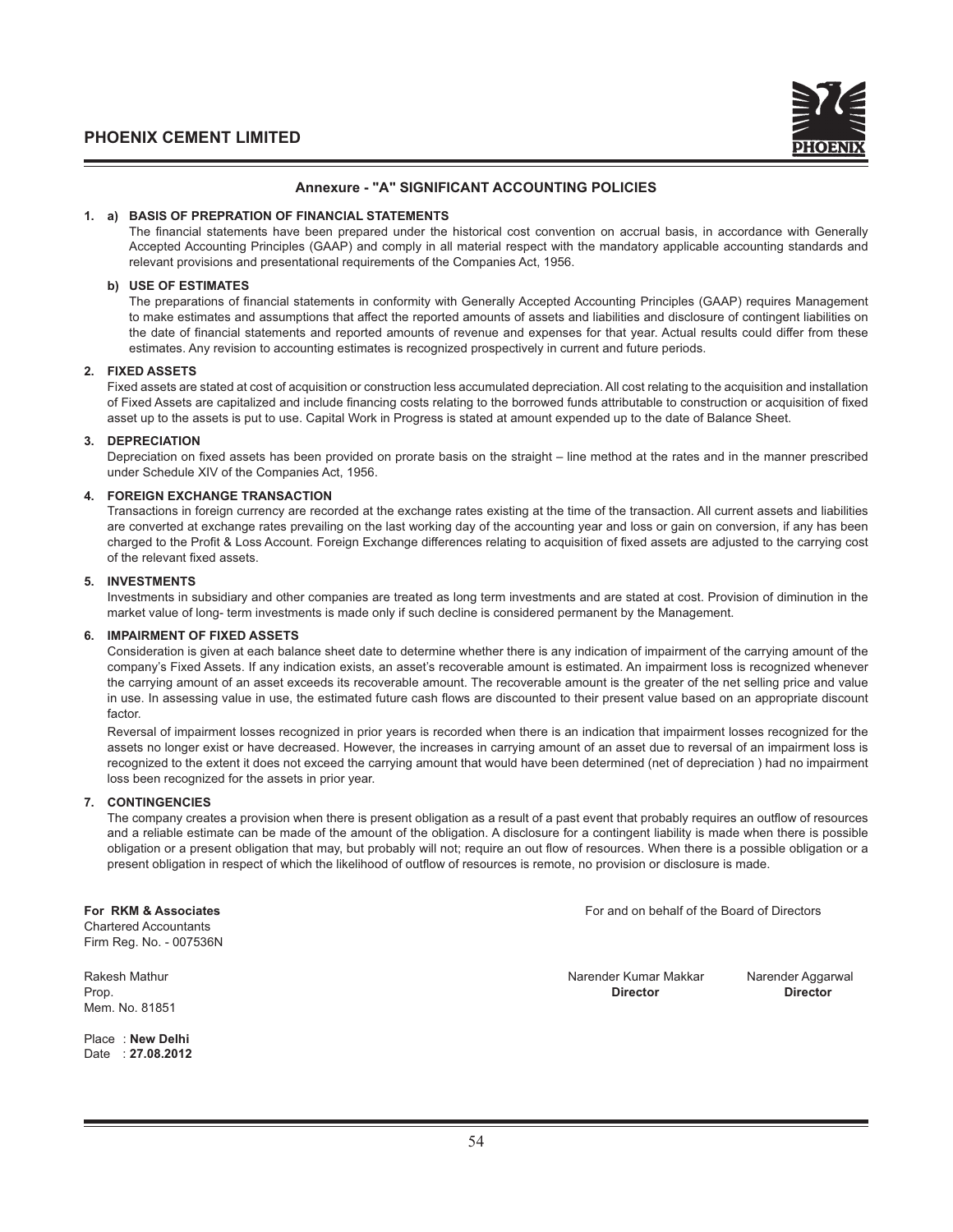and the control of the control of

 $\blacksquare$ 



#### **NOTES TO ACCOUNTS**

|                                                                                      |                               | <b>YEAR ENDED</b>         | <b>YEAR ENDED</b>     |                           |  |
|--------------------------------------------------------------------------------------|-------------------------------|---------------------------|-----------------------|---------------------------|--|
| <b>DESCRIPTION</b>                                                                   |                               | 31st MARCH, 2012<br>(Rs.) |                       | 31st MARCH, 2011<br>(Rs.) |  |
| 1. Contingent Liabilities Not Provided For                                           |                               |                           |                       |                           |  |
|                                                                                      |                               |                           |                       |                           |  |
| <b>2. SHARE CAPITAL</b>                                                              |                               |                           |                       |                           |  |
| (a) Authorised Capital                                                               | 1,000,000,000                 | 10,000,000,000            | 1,000,000,000         | 10,000,000,000            |  |
|                                                                                      | <b>TOTAL</b><br>1,000,000,000 | 10,000,000,000            | 1,000,000,000         | 10,000,000,000            |  |
| (b) Issued, Subscribed and Fully Paid Up                                             |                               |                           |                       |                           |  |
|                                                                                      | 82,953,570                    | 829,535,700               | 82,953,570            | 829,535,700               |  |
|                                                                                      | <b>TOTAL</b><br>82,953,570    | 829,535,700               | 82,953,570            | 829,535,700               |  |
| Out of the above total paid up share capital                                         |                               |                           |                       |                           |  |
| 1) 58,200,000 Equity shares allotted pursuant to a contract without payment in cash. |                               |                           |                       |                           |  |
|                                                                                      |                               |                           |                       |                           |  |
| (c) Disclosure for Shareholding (holding more than 5%)                               |                               |                           |                       |                           |  |
| <b>Name of Shareholder</b>                                                           | No. of<br><b>Shares held</b>  | % of Holding              | No. of<br>Shares held | % of Holding              |  |
| <b>Phoenix International Limited</b>                                                 | 41,953,510                    | 51%                       | 41,953,510            | 51%                       |  |
| (Holding Company)                                                                    |                               |                           |                       |                           |  |
| <b>Phoenix Industries Limited</b>                                                    | 21,000,000                    | 25%                       | 21,000,000            | 25%                       |  |
| (Subsidiary of Phoenix International Ltd.)                                           |                               |                           |                       |                           |  |
| <b>Phoenix Real Time Services Ltd.</b>                                               | 20,000,000                    | 24%                       | 20,000,000            | 24%                       |  |
| <b>TOTAL</b>                                                                         | 82,953,510                    | 100%                      | 82,953,510            | 100%                      |  |
|                                                                                      |                               |                           |                       |                           |  |
| (d) Reconciliation of Shares Outstanding                                             | <b>Nos of Share</b>           | Amount<br>$($ ln Rs. $)$  | Nos of Share          | Amount<br>(ln Rs.)        |  |
| Shares outstanding at the beginning of the year                                      | 82,953,570                    | 829,535,700               | 82,953,570            | 829,535,700               |  |
| Shares Issued during the year                                                        |                               |                           |                       |                           |  |
| Shares bought back during the year                                                   |                               |                           |                       |                           |  |
| Any other movement                                                                   |                               |                           |                       |                           |  |
| Shares outstanding at the end of the year                                            | 82,953,570                    | 829,535,700               | 82,953,570            | 829,535,700               |  |
| <b>3. RESERVES &amp; SURPLUS</b>                                                     | Rs.                           | Rs.                       | Rs.                   | Rs.                       |  |
| <b>General Reserve</b>                                                               |                               |                           |                       |                           |  |
| - As per last Balance Sheet                                                          |                               |                           |                       |                           |  |
| <b>Profit &amp; Loss Account-Balance</b>                                             |                               |                           |                       |                           |  |

| <b>Opening Balance</b>        |              | (555, 816, 474) |                 | (555, 635, 432) |                 |
|-------------------------------|--------------|-----------------|-----------------|-----------------|-----------------|
| Net Loss for the Current Year |              | (55.041)        | (555, 871, 515) | (181.042)       | (555, 816, 474) |
|                               | <b>TOTAL</b> |                 | (555, 871, 515) |                 | (555, 816, 474) |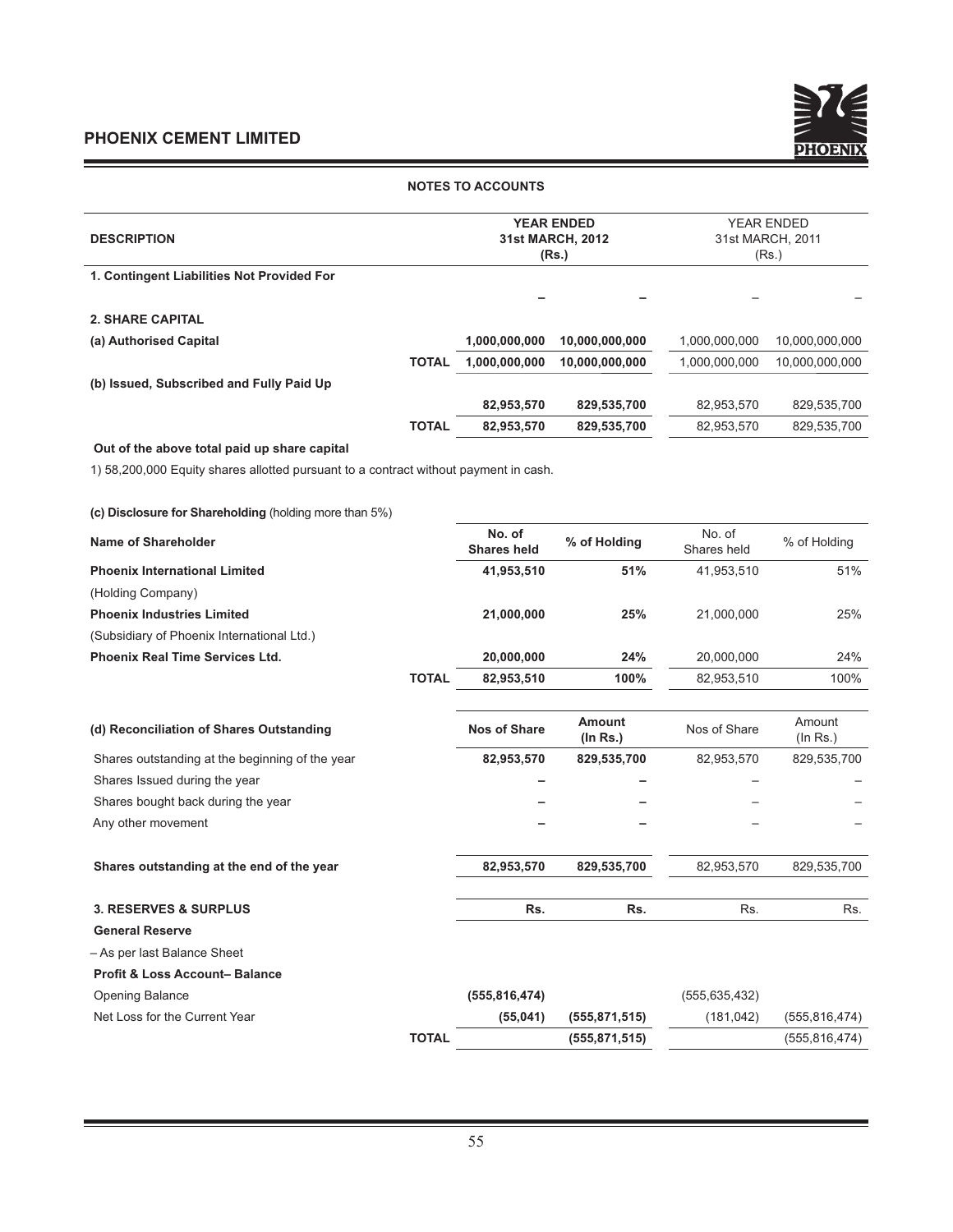| <b>DESCRIPTION</b>                  | <b>YEAR ENDED</b><br><b>31st MARCH, 2012</b><br>(Rs.) | <b>YEAR ENDED</b><br>31st MARCH, 2011<br>(Rs.) |
|-------------------------------------|-------------------------------------------------------|------------------------------------------------|
| <b>4. OTHER CURRENT LIABILITIES</b> |                                                       |                                                |
| Other advances                      |                                                       |                                                |
| From Related Parties*               | 16,425,744                                            | 16,425,744                                     |
| Others-Against Supplies & Services  | 24,010,074                                            | 24,010,074                                     |
| <b>Other Payables</b>               | 3,642,492                                             | 3,600,380                                      |
| <b>TOTAL</b>                        | 44,078,310                                            | 44,036,198                                     |
|                                     |                                                       |                                                |

\* Payable to Phoenix International Limited– Holding Company

#### **5. FIXED ASSETS**

|                                                                          |                             |                                                      | <b>GROSS BLOCK</b>                                   |                                 |                                 |                        | <b>DEPRECIATION</b>                                                                       |                                                       |                                 | <b>NET BLOCK</b>                |
|--------------------------------------------------------------------------|-----------------------------|------------------------------------------------------|------------------------------------------------------|---------------------------------|---------------------------------|------------------------|-------------------------------------------------------------------------------------------|-------------------------------------------------------|---------------------------------|---------------------------------|
| <b>PARTICULARS</b>                                                       | AS AT<br>1st APRIL,<br>2011 | <b>ADDITIONS</b><br><b>DURING</b><br><b>THE YEAR</b> | <b>DELETIONS</b><br><b>DURING THE</b><br><b>YEAR</b> | AS AT<br>31st<br>MARCH,<br>2012 | UP TO<br>31st<br>MARCH,<br>2011 | FOR THE<br><b>YEAR</b> | <b>ADJUST-</b><br><b>MENTS FOR</b><br><b>DELETION</b><br><b>DURING</b><br><b>THE YEAR</b> | <b>TOTAL</b><br><b>UPTO</b><br>31st<br>MARCH,<br>2012 | AS AT<br>31st<br>MARCH,<br>2012 | AS AT<br>31st<br>MARCH,<br>2011 |
| <b>TANGIBLE ASSETS</b>                                                   |                             |                                                      |                                                      |                                 |                                 |                        |                                                                                           |                                                       |                                 |                                 |
| (Not under Lease)                                                        |                             |                                                      |                                                      |                                 |                                 |                        |                                                                                           |                                                       |                                 |                                 |
| Furniture & Fixtures                                                     | 51,342                      |                                                      |                                                      | 51,342                          | 51,342                          |                        |                                                                                           | 51,342                                                |                                 |                                 |
| Office Equipments                                                        | 150,046                     |                                                      |                                                      | 150,046                         | 150,046                         |                        |                                                                                           | 150,046                                               |                                 |                                 |
| <b>TOTAL</b>                                                             | 201,388                     |                                                      |                                                      | 201,388                         | 201,388                         |                        |                                                                                           | 201,388                                               |                                 |                                 |
| Plant & Machinery                                                        | 22,874,720                  |                                                      |                                                      | 22,874,720                      |                                 |                        |                                                                                           |                                                       |                                 | 22,874,720 22,874,720           |
| <b>Current Year</b>                                                      | 23,076,108                  |                                                      |                                                      | 23,076,108                      | 201,388                         |                        |                                                                                           | 201,388                                               | 22,874,720 22,874,720           |                                 |
| Previous Year                                                            | 23,076,108                  |                                                      |                                                      | 23,076,108                      | 201,388                         |                        |                                                                                           | 201,388                                               | 22,874,720                      |                                 |
| <b>6. LONG TERM LOANS &amp; ADVANCES</b><br>(Unsecured, Considered Good) |                             |                                                      |                                                      |                                 |                                 |                        | Rs.                                                                                       |                                                       |                                 | Rs.                             |
| Security Deposits *                                                      |                             |                                                      |                                                      |                                 |                                 |                        | 5,044,179                                                                                 |                                                       |                                 | 5,044,179                       |
| Loans and Advances to Others                                             |                             |                                                      |                                                      |                                 |                                 |                        | 90,064,100                                                                                |                                                       |                                 | 90,077,029                      |
|                                                                          |                             |                                                      |                                                      | <b>TOTAL</b>                    |                                 |                        | 95,108,279                                                                                |                                                       |                                 | 95,121,208                      |

I) Deposit for custom duty paid in earlier years amounting to Rs. 50.44 lacs is refundable by the Custom Department. The company is making efforts for refund of this amount form custom Authorities.

II) The Company had paid a deposit of Rs. 70.64 Lacs in earlier years to the Madhya Pradesh Audhyogic Kendra Vikas Nigam (Gwalior) Limited for acquisition of land in District Satna, Maqdhya Pradesh for setting up of cement plant in that area. The project for setting up of the Cement Plant has been abandoned. The land owners had filed a petition against the notification for acquisition of land by the Government in the High Court, which has been decided in the favour of landowners. The company has requested the authorities for refund of the amount, which has been considerably delayed. The Government is likely to issue de- notification in the near future and the deposit will be refunded in due course.

#### **7. CURRENT INVESTMENTS**

| No. of Share | Value       | No. of Share | Value       |
|--------------|-------------|--------------|-------------|
|              |             |              |             |
| 4.000.000    | 176,440,000 | 4.000.000    | 176.440.000 |
| 1.000.000    | 23,172,500  | 1.000.000    | 23,172,500  |
|              |             |              |             |
| <b>TOTAL</b> | 199.612.500 |              | 199.612.500 |
|              |             |              |             |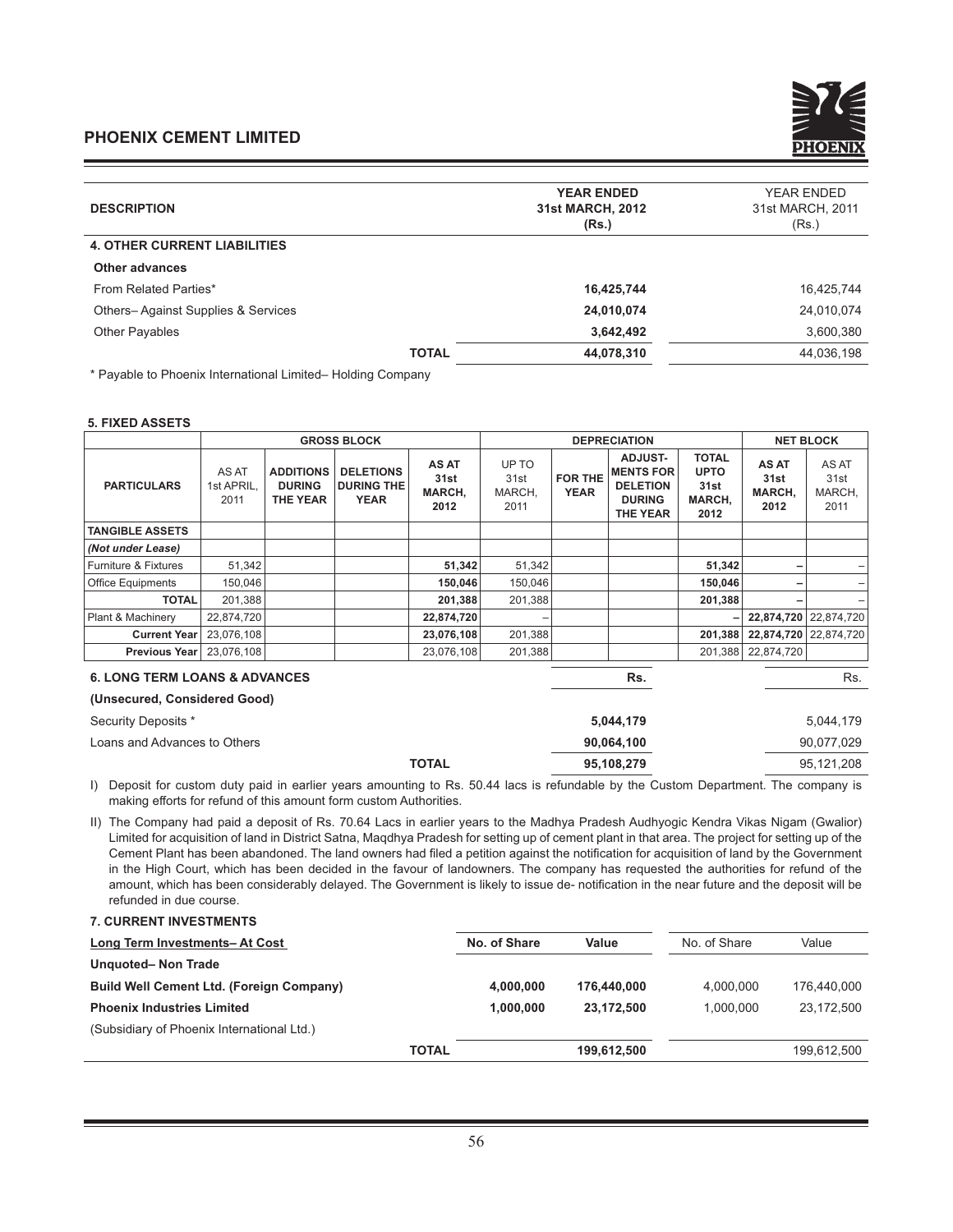| <b>DESCRIPTION</b>                    | <b>YEAR ENDED</b><br>31st MARCH, 2012<br>(Rs.) | <b>YEAR ENDED</b><br>31st MARCH, 2011<br>(Rs.) |
|---------------------------------------|------------------------------------------------|------------------------------------------------|
| <b>8. CASH &amp; CASH EQUIVALENTS</b> |                                                |                                                |
| (i) Balances with Scheduled Banks     |                                                |                                                |
| In current Accounts                   | 119,496                                        | 119,496                                        |
| (ii) Cash on hand                     | 27,500                                         | 27,500                                         |
| <b>TOTAL</b>                          | 146,996                                        | 146.996                                        |

#### **9. FAIR VALUE OF CURRENT AND NON CURRENT ASSETS**

In the opinion of the management, the value on realization of current assets, loans and advances in the ordinary course of business would be at least equal to the amount at which they are stated in the Balance Sheet and provision for all known liabilities is adequate.

#### **10. PAYMENT TO AUDITORS**

| <b>Audit Fees</b>                               |              | 16,854     | 8,273      |
|-------------------------------------------------|--------------|------------|------------|
|                                                 | <b>TOTAL</b> | 16,854     | 8,273      |
| <b>11. BASIC AND DILUTED EARNING PER SHARE:</b> |              |            |            |
| Net Profit / (Loss) After Tax                   |              | (55,041)   | (181, 042) |
| Number of Equity Shares                         |              | 82,953,570 | 82,953,570 |
| Nominal Value of Equity Shares (Rupees)         |              | 10         | 10         |
| Basic and Diluted Earning Per Share (Rupees)    |              |            |            |
| <b>12. OTHER EXPENSES</b>                       |              |            |            |
| Insurance                                       |              | 12,929     | 14,129     |
| <b>Payment to Auditors</b>                      |              | 16,854     | 8,273      |
| Legal & Professional fees                       |              | 25,258     | 158,640    |
|                                                 | <b>TOTAL</b> | 55,041     | 181.042    |

#### **13. SEGMENT REPORT**

Accounting Standard AS 17 regarding Segment Reporting issued by Institute of Chartered Accountants of India is not applicable as the company does't have any other segment.

14. Other statutory information is presently not applicable as the company has not started any business activities.

15. AS 22 regarding taxes on income is not presently applicable to the company as it has not commenced any business activity.

- 16. The accounts of the Company have been prepared on going concern basis.
- 17. In view of losses and uncertainty of future taxable income, the Company has not recorded cumulative Deferred Tax Assets / Liabilities on account of timing differences as stipulated in Accounting Standard ( AS-22) "Accounting for Taxes on income"
- 18. Debit/Credit Balances as on 31<sup>st</sup> March, 2012 in Loans & Advances and other parties' accounts are subject to confirmations.
- 19. Figures for the previous year have been regrouped / rearranged wherever necessary to confirm to the classification adopted in the current year.

**For RKM & Associates** For and on behalf of the Board of Directors Chartered Accountants Firm Reg. No. - 007536N

Mem. No. 81851

Place : **New Delhi** Date : **27.08.2012**

Rakesh Mathur Narender Kumar Makkar Narender Aggarwal Prop. **Director Director**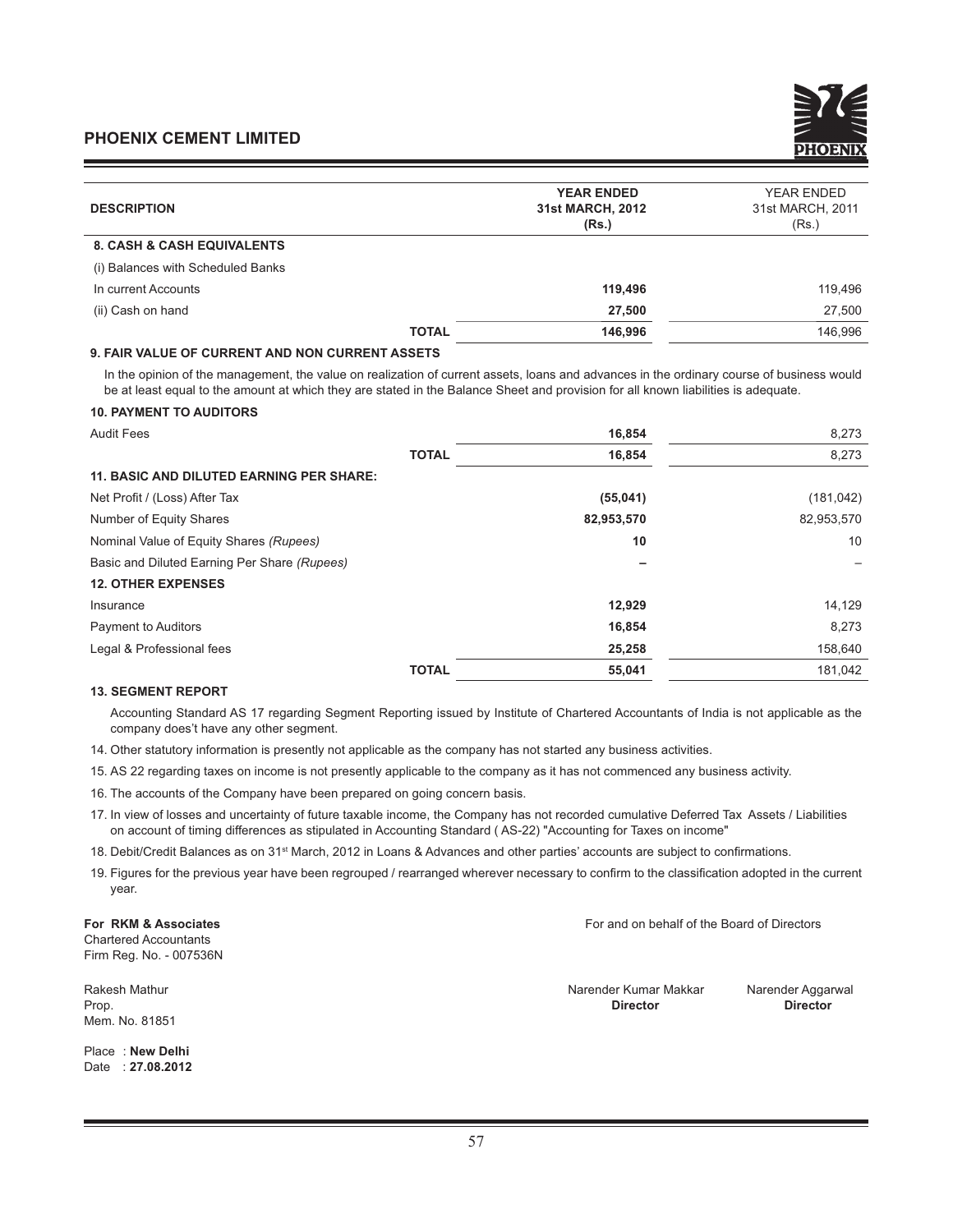<u> The Common Section of the Common Section of</u>



#### **PART - IV**

|       |                                                                                     | <b>BALANCE SHEET ABSTRACT AND COMPANY'S GENERAL BUSINESS PROFILE</b>                    |                               |                                                 |                                                                                               |
|-------|-------------------------------------------------------------------------------------|-----------------------------------------------------------------------------------------|-------------------------------|-------------------------------------------------|-----------------------------------------------------------------------------------------------|
| i.    | <b>Registration Details</b>                                                         |                                                                                         |                               |                                                 |                                                                                               |
|       | Registration No.                                                                    | 0 5 5<br>30092<br>$\qquad \qquad -$                                                     | <b>State Code</b>             |                                                 | 5 5                                                                                           |
|       | <b>Balance Sheet Date</b>                                                           | 31<br>03<br>2012                                                                        |                               |                                                 |                                                                                               |
|       |                                                                                     | Date<br>Month<br>Year                                                                   |                               |                                                 |                                                                                               |
|       | ii Capital raised During the year                                                   | $\mathsf{L}$<br>N<br>$\mathbf{I}$                                                       | <b>Right Issue</b>            |                                                 | N<br>L<br>J.                                                                                  |
|       | Bonus Issue                                                                         | $\mathsf{N}$<br>L<br>$\mathbf{I}$                                                       | <b>Private Placement</b>      |                                                 | N<br>$\mathbf{I}$<br>L                                                                        |
|       |                                                                                     | iii. Position of Mobilisation and Development of Funds (Rs. in Thousand)                |                               |                                                 |                                                                                               |
|       | <b>Total Liabilities</b>                                                            | 2<br>7<br>3<br>6<br>$\overline{4}$<br>6                                                 | <b>Total Assets</b>           |                                                 | $\overline{7}$<br>3 6<br>6 4<br>$\vert$ 2                                                     |
|       | <b>Source of Fund</b>                                                               |                                                                                         |                               |                                                 |                                                                                               |
|       | Paid-up Capital                                                                     | $\sqrt{3}$<br>6<br>$\overline{2}$<br>9<br>5<br>8                                        | Reserve & Surplus             |                                                 | (5)<br>$\sqrt{5}$<br>5<br>8<br>7<br>2)                                                        |
|       | Secured Loans                                                                       | N<br>L<br><b>I</b>                                                                      | <b>Unsecured Loans</b>        |                                                 | N<br>L                                                                                        |
|       | <b>Application Funds</b>                                                            |                                                                                         |                               |                                                 |                                                                                               |
|       | <b>Net Fixed Assets</b>                                                             | $\,8\,$<br>$\overline{7}$<br>$\sqrt{5}$<br>2<br>$\sqrt{2}$                              | Investments                   |                                                 | $\ensuremath{\mathsf{3}}$<br>$9\,$<br>9<br>6<br>$\mathbf{1}$<br>$\mathbf{1}$                  |
|       | Net Current Assets *                                                                | 9<br>$\sqrt{3}$<br>(4)<br>$\mathbf{3}$<br> 0)                                           | Other Long Term Assets        |                                                 | $\sqrt{5}$<br>8<br>9<br>0<br>1                                                                |
|       | <b>Accumulated Losses</b>                                                           |                                                                                         |                               |                                                 |                                                                                               |
|       | iv Performance of Company                                                           |                                                                                         |                               |                                                 |                                                                                               |
|       | Turnover                                                                            | N<br>L<br>$\mathbf{I}$                                                                  | <b>Total Expenditure</b>      |                                                 | 1 8 1<br> 0 4                                                                                 |
|       | $+ -$                                                                               | Profit/(Loss) Before<br>$+ -$<br>tax<br>$\sqrt{}$                                       | Profit/(Loss) After<br>tax    |                                                 | 1 8 1 0 4                                                                                     |
|       | Please tick Appropriate box +<br>for Profit, for loss Earning per<br>Share (in Rs.) | 18104                                                                                   |                               |                                                 |                                                                                               |
|       |                                                                                     |                                                                                         | Dividend Rate %               |                                                 | N<br>$  \cdot  $ L                                                                            |
|       |                                                                                     | v Generic Names of Three Principal Products/Services of the Company (as monetary terms) |                               |                                                 |                                                                                               |
|       | Item Code No. (ITC Code)                                                            | 4 1 0 4 3 9 0 5                                                                         | <b>Production Description</b> | $\mathsf C$<br>$\mathsf H$<br>R<br>$\circ$<br>M | $\mathsf{E}% _{\mathsf{H}}\left( \mathsf{E}\right)$<br>$E$ D<br>$\top$<br>N<br>${\sf N}$<br>A |
|       | <b>Product Description</b>                                                          | F<br> W E A R<br>$\circ$<br>O<br>$\top$                                                 | <b>Production Description</b> |                                                 | $\mathbb S$<br>$\mathsf{P}$<br>Τ<br>L                                                         |
|       | Item Code No. (ITC Code)                                                            | 4 1 1 0 0 0 0 9                                                                         | <b>Production Description</b> | $\mathbf C$<br>E<br>M<br>E<br>$\mathsf{N}$      | $\mathsf S$<br>T E <br>T<br>W<br>A                                                            |
|       | Product has been abandoned                                                          |                                                                                         |                               |                                                 |                                                                                               |
| Prop. | Rakesh Mathur<br>Mem. No. 81851                                                     |                                                                                         |                               | Narender Kumar Makkar<br><b>Director</b>        | Narender Aggarwal<br><b>Director</b>                                                          |
|       |                                                                                     |                                                                                         |                               |                                                 |                                                                                               |

Place : **New Delhi** Date : **27.08.2012**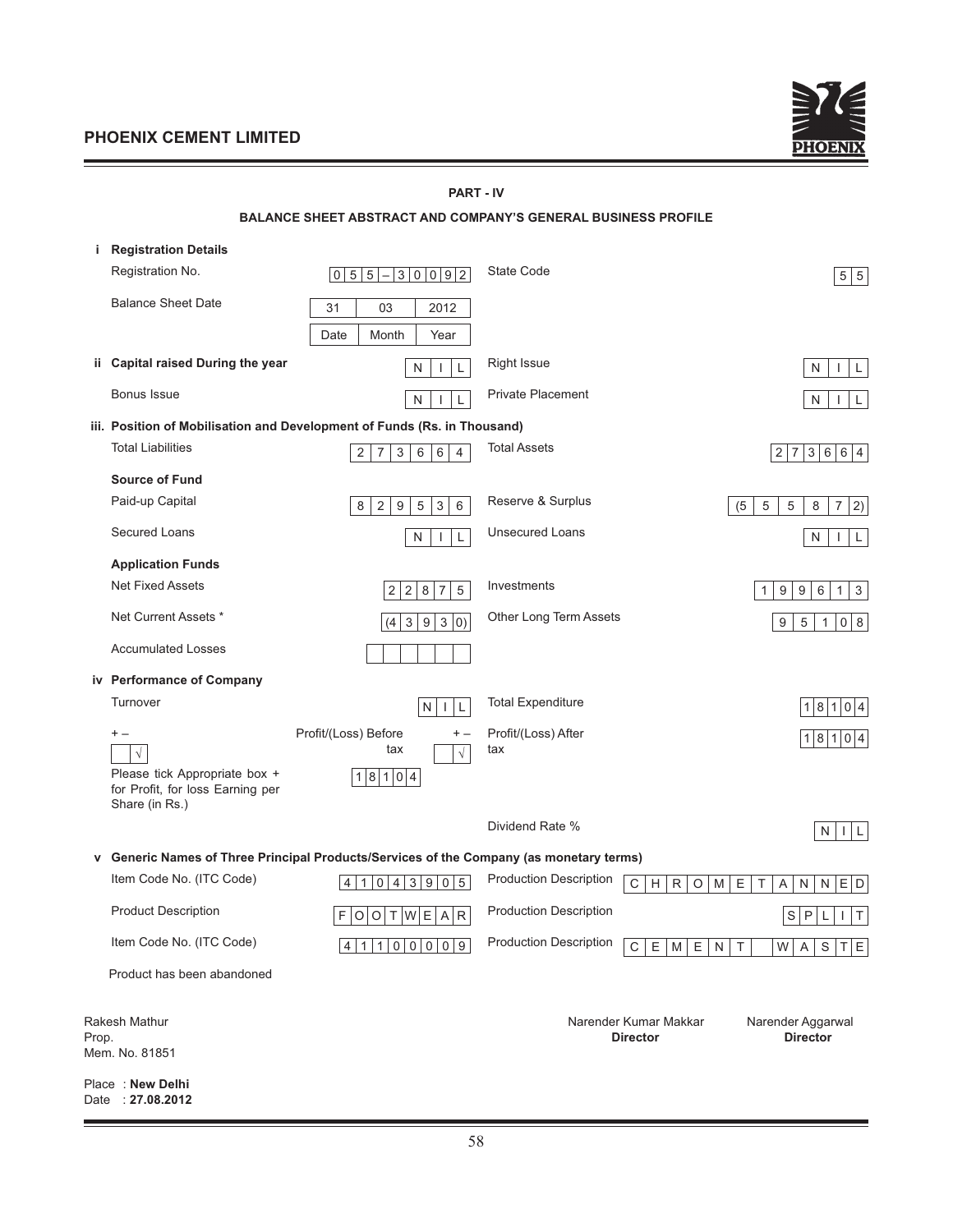

|                                                                                                                                                                                                                                 | Members/Proxy Holders Attending the Annual General Meeting<br>May please note that no Gifts/coupons will be distributed |                                      |
|---------------------------------------------------------------------------------------------------------------------------------------------------------------------------------------------------------------------------------|-------------------------------------------------------------------------------------------------------------------------|--------------------------------------|
|                                                                                                                                                                                                                                 | <b>ATTENDANCE SLIP</b>                                                                                                  |                                      |
|                                                                                                                                                                                                                                 | Please complete the Attendance Slip and hand it over at the entrance of Meeting Hall                                    |                                      |
|                                                                                                                                                                                                                                 | Folio No.                                                                                                               |                                      |
|                                                                                                                                                                                                                                 | <b>DPID</b>                                                                                                             |                                      |
|                                                                                                                                                                                                                                 | Account ID/Client ID                                                                                                    |                                      |
|                                                                                                                                                                                                                                 | No. of Shares                                                                                                           |                                      |
| I hereby record my presence at the 25th Annual General Meeting of the Company held on Thursday the 27th day of September, 2012 at<br>10.00 A.M at LOK KALA MANCH, 20 INSTITUTIONAL AREA, LODHI ROAD, NEW DELHI-110003.          |                                                                                                                         |                                      |
| Please tick $(\sqrt{})$ in the Box                                                                                                                                                                                              |                                                                                                                         |                                      |
| Member<br>Proxy                                                                                                                                                                                                                 |                                                                                                                         |                                      |
|                                                                                                                                                                                                                                 |                                                                                                                         | Signature of Shareholder/Proxyholder |
| <b>NOTE:</b><br>Shareholder/Proxy is requested to bring the Attendance Slip with him/her when they come to the meeting. No attendance slip will be issued at                                                                    |                                                                                                                         |                                      |
| the time of meeting.                                                                                                                                                                                                            |                                                                                                                         |                                      |
|                                                                                                                                                                                                                                 | - Tear Here -                                                                                                           |                                      |
|                                                                                                                                                                                                                                 | <b>PROXY FORM</b>                                                                                                       |                                      |
|                                                                                                                                                                                                                                 | PHOENIX INTERNATIONAL LID.                                                                                              |                                      |
|                                                                                                                                                                                                                                 | Regd. Office: 3rd Floor, Gopala Tower, 25 Rajendra Place, New Delhi 110 008                                             |                                      |
|                                                                                                                                                                                                                                 |                                                                                                                         |                                      |
|                                                                                                                                                                                                                                 |                                                                                                                         |                                      |
|                                                                                                                                                                                                                                 |                                                                                                                         |                                      |
| as my/our proxy to vote for me/our behalf at the 25th Annual General Meeting of the Company held on Thursday the 27th September, 2012 at<br>10.00 A.M. at LOK KALA MANCH, 20, INSTITUTIONAL AREA, LODHI ROAD, NEW DELHI-110003. |                                                                                                                         |                                      |
| Folio No.                                                                                                                                                                                                                       |                                                                                                                         |                                      |
|                                                                                                                                                                                                                                 |                                                                                                                         | Affix                                |

| I Folio No.          |  |
|----------------------|--|
| l DPID               |  |
| Account ID/Client ID |  |
| No. of Shares        |  |

Signed this.................................day of...........................2012 Signature of Shareholder

Revenue Stamp Rs 1/-

#### **NOTES:**

- (a) The form should be signed across the stamp as per specimen signature registered with the company.
- (b) The instrument appointing a proxy shall be deposited at the Registered Office of the Company not less than Forty Eight hours before the time fixed for holding the meeting.
- (c) A proxy need not be a shareholder of the company.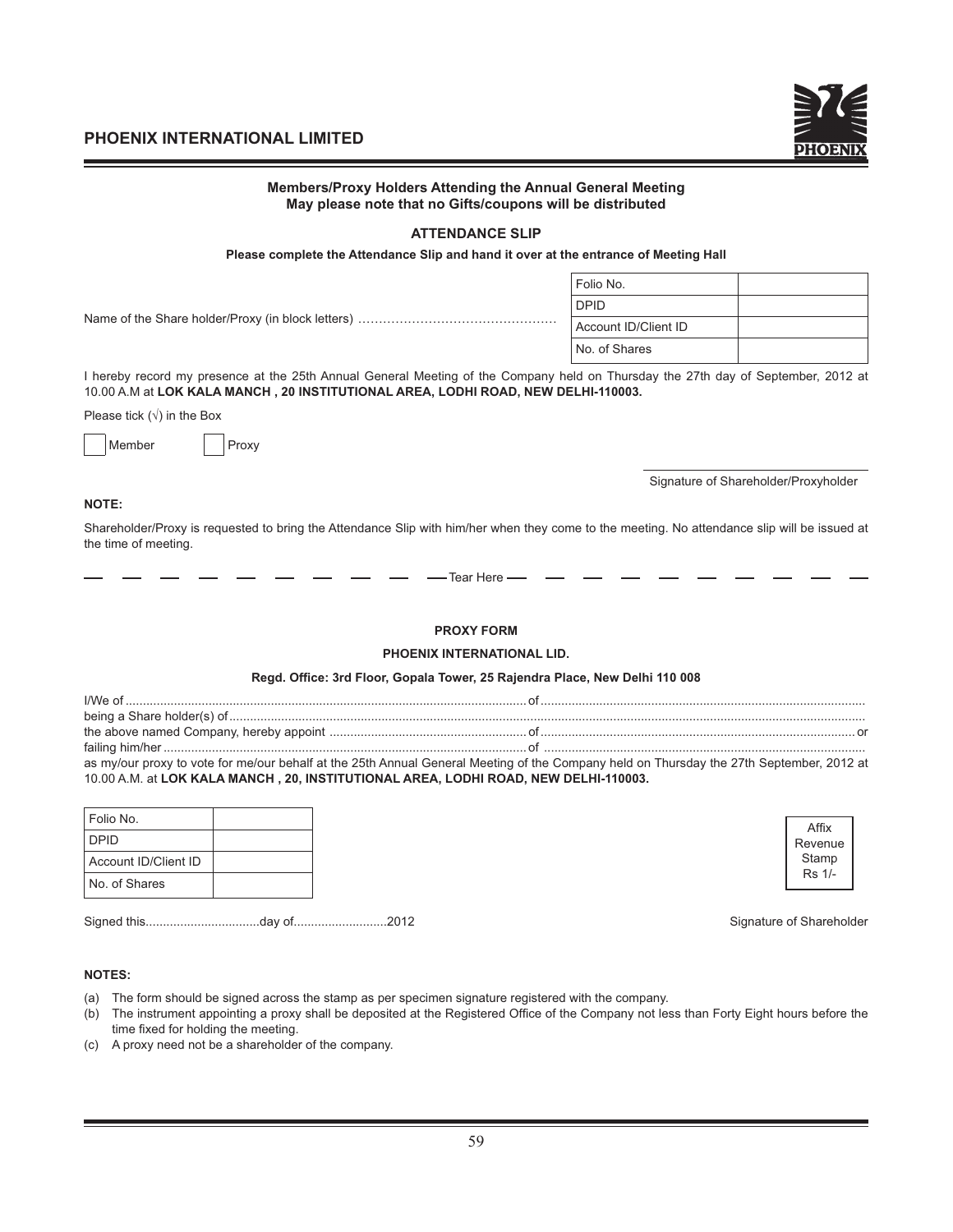

# **25TH** ANNUAL REPORT  $2011 - 2012$

# PHOENIX INTERNATIONAL LIMITED

Regd. Office:  $3^{RD}$  FLOOR, GOPALA TOWER, 25, RAJENDRA PLACE, NEW DELHI - 110008